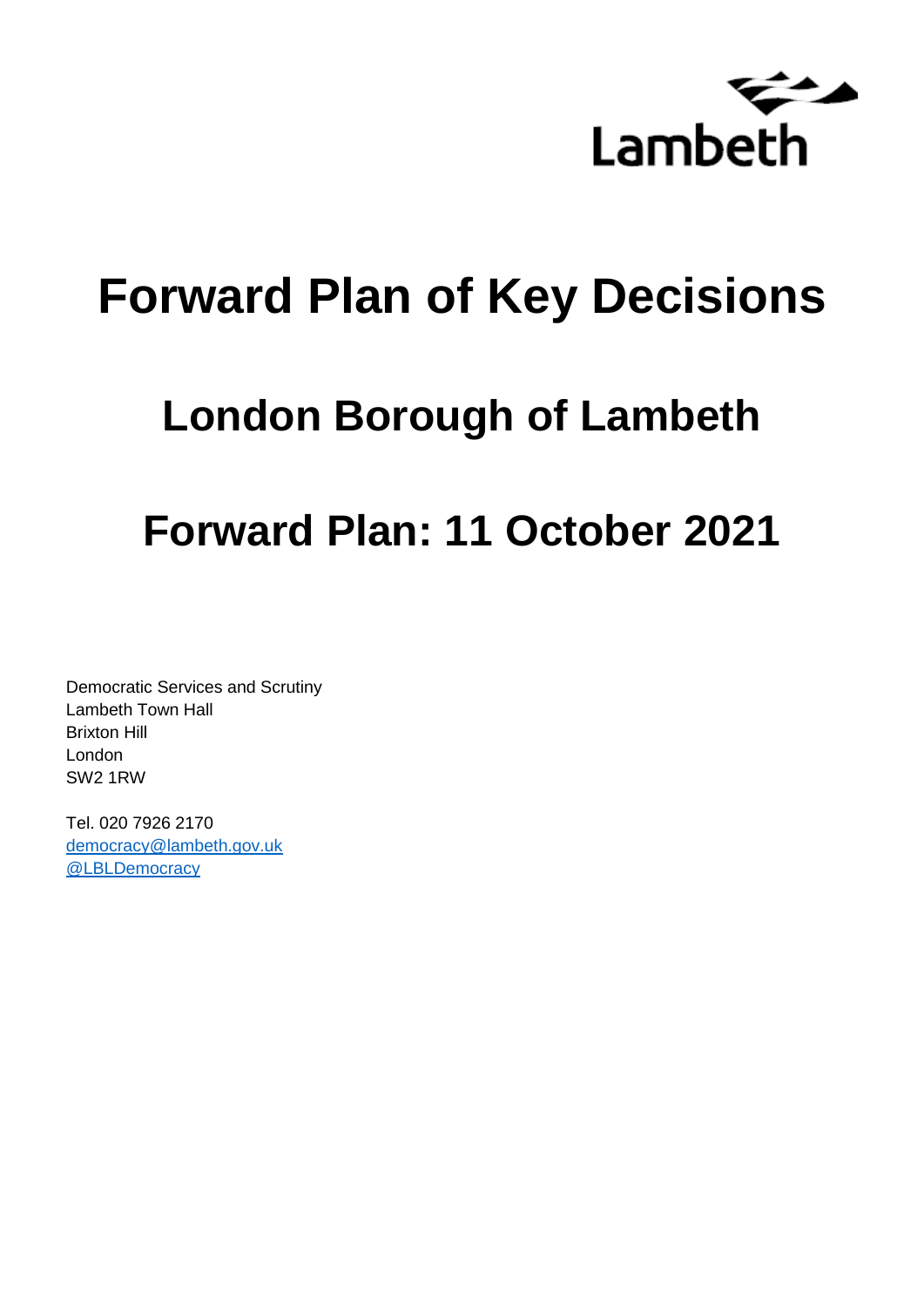# **Notice of forthcoming Key Decisions**

Local authorities are required by law to give 28 days' notice of any key decisions to be made. The Forward Plan sets out information about the key decisions that Cabinet, individual Cabinet Members, the Health and Wellbeing Board and the Better Places Joint Committee intend to make in forthcoming months. It ensures public notice of all key decisions is provided at least 28 days' in advance of the decision date.

The Forward Plan contains information about each forthcoming key decision and is published to the Council website every week, usually on a Monday.

## **What is a Key Decision?**

The Lambeth Council Constitution defines a key decision as an executive decision that:

- 1) Requires an amendment to the Community Plan Outcomes Framework or requires a recommendation to Full Council to amend the Budget and Policy Framework;
- 2) Results in the local authority incurring expenditure, raising income or the making of savings in excess of £500,000; or,
- 3) Has a significant impact on:
	- a) communities living or working in an area comprising two or more wards in Lambeth;
	- b) the wellbeing of the community or the quality of service provided to a significant number of people living or working in an area; or,
	- c) Communities of interest.

The majority of key decisions are taken by the Cabinet or individual Cabinet Members (the Executive). Each Key Decision will be communicated via a comprehensive report which must be published at least five clear days before the decision is taken. Published reports can be accessed through Decisions [Online.](http://moderngov.lambeth.gov.uk/mgDelegatedDecisions.aspx?bcr=1&DM=0&DS=2&K=0&DR=&V=0) Cabinet reports will also be available in [Cabinet agenda packs,](https://moderngov.lambeth.gov.uk/ieListMeetings.aspx?CommitteeId=225) which are published five clear days before the meeting.

The Executive cannot consider key decisions that have not been included on the Forward Plan. However, the Council Constitution sets out procedures that can be used if a decision that has not been advertised on the Forward Plan must be taken immediately. Urgency procedures can only be used in exceptional circumstances. For further information on Access to Information procedure rules please see Part 3, Section 2 of the [Council Constitution](http://moderngov.lambeth.gov.uk/ieListMeetings.aspx?CId=738&info=1&MD=Constitution) or contact Democratic Services.

## **What information is included on the Forward Plan?**

The Forward Plan gives information about:

- key decisions that are likely to be considered in forthcoming months;
- the earliest date a key decision can be taken;
- who will make a decision;
- what consultation will be undertaken;
- whether the forthcoming report is likely to include exempt or confidential information;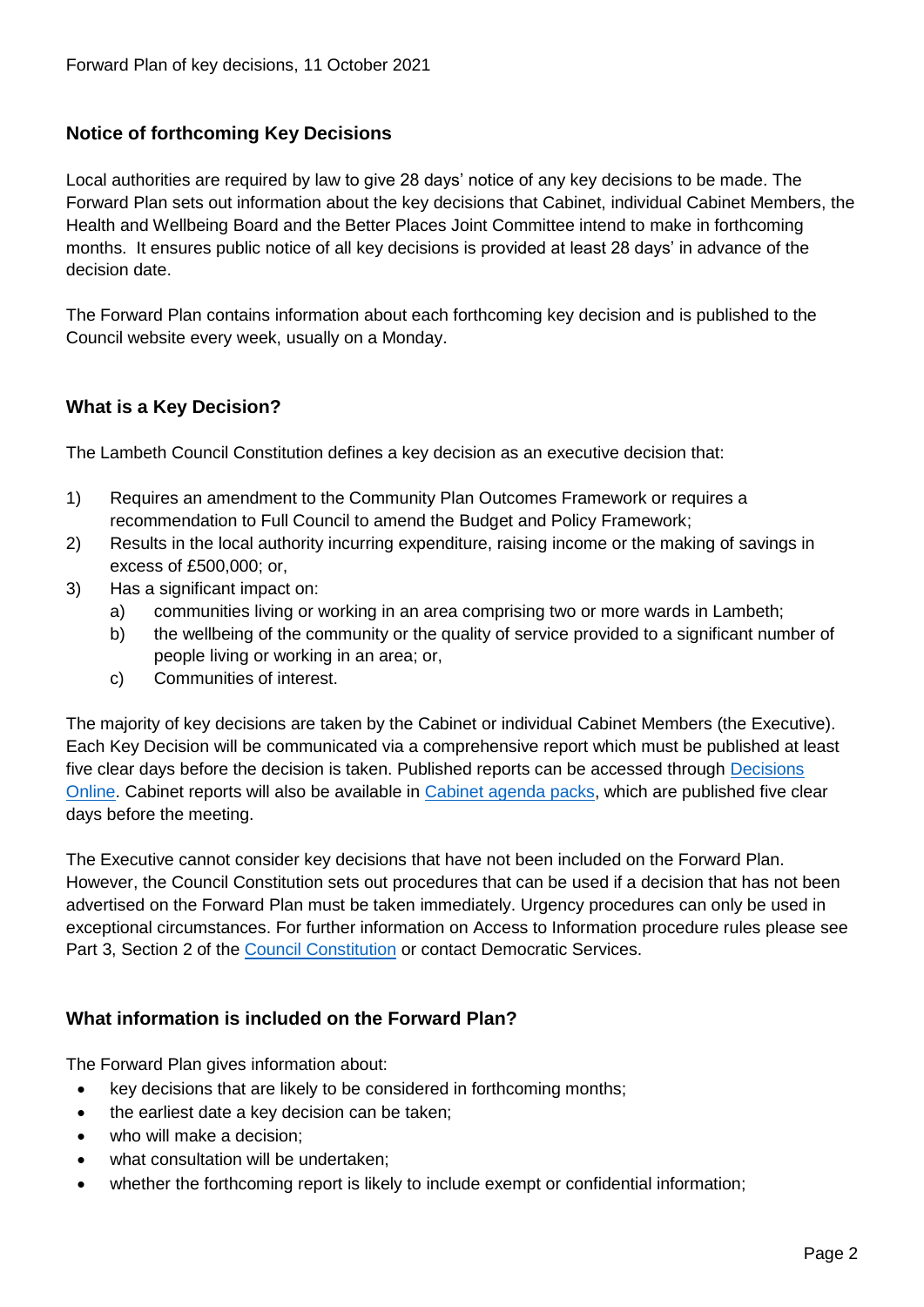- A list of background documents to be submitted to the decision maker for consideration in relation to the forthcoming decision; and,
- who you can contact for further information.

## **Public representations and further information**

Each Forward Plan entry gives the name of the relevant officer to contact about that particular decision. Where possible, a contact name, e-mail address and telephone number are provided.

Members of the public can make representations about forthcoming decisions by:

- Contacting the Lead Officer responsible for the report;
- Contacting the decision maker or relevant Cabinet Member (details can be found on the council [website\)](http://moderngov.lambeth.gov.uk/mgMemberIndex.aspx?bcr=1); and,
- Contacting Democratic Services.

Any document listed in the Forward Plan can be requested via the Lead Officer or by contacting Democratic Services. The reader is encouraged to access any such documents electronically, however copies or extracts may be made available at the following address on request: Lambeth Town Hall, Brixton Hill, SW2 1RW.

When making representations, members of the public may submit to the decision maker any further documents relevant to the decision.

All decision dates given in the Forward Plan are subject to change. Therefore, please ensure that you always consult the latest version of the Forward Plan for the most up to date information. Any further queries can be directed to Democratic Services.

# **Notice of decisions likely to contain confidential or exempt information**

Local authorities are required to specify 28 days in advance of a Cabinet meeting all the reports that are likely to contain confidential or exempt information. Should this be the case, a private 'Part 2' report will be produced to accompany the main report but will not be published. The public and press may also be asked to leave the Cabinet meeting for part of the proceedings. Any person is able to make representations if they believe the decision should instead be made in the open part of the meeting.

If you wish to make any such representation please contact Democratic Services. All representations will be documented in the relevant agenda a minimum of five clear days before the Cabinet meeting takes place. This will also include any response to the representations and a statement of the reasons why the meeting is be held in private.

For further information about exempt or confidential information please see the Access to Information Procedure Notes in Part 3, Section 2 of the [Council Constitution](http://moderngov.lambeth.gov.uk/ieListMeetings.aspx?CId=738&info=1&MD=Constitution) or contact Democratic Services.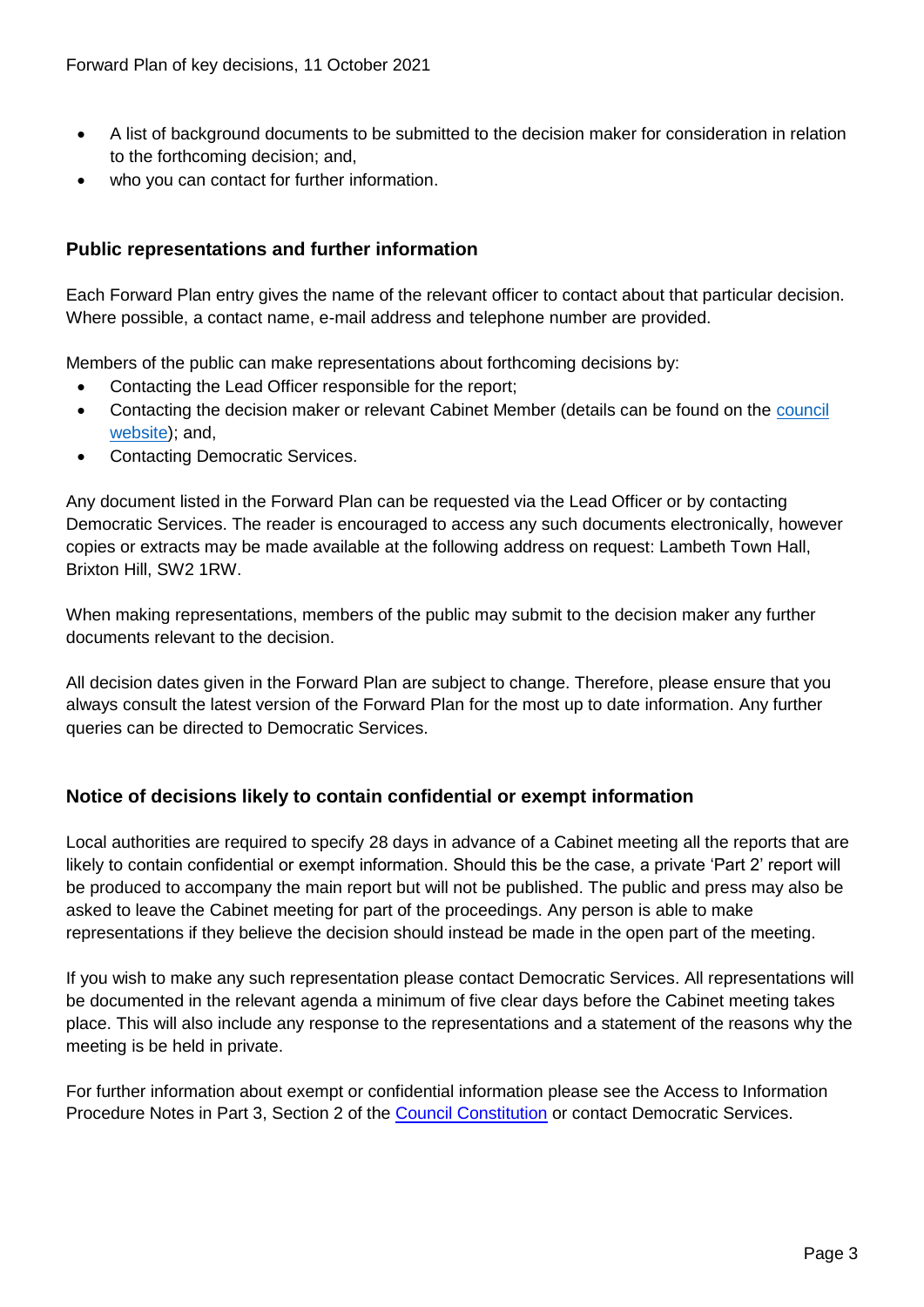| <b>Contents</b>                                                                                                             |                |
|-----------------------------------------------------------------------------------------------------------------------------|----------------|
| Lambeth Made Safer Violence Against Women and Girls (VAWG) Strategy 2021-27                                                 | 6              |
| Voluntary and Community Sector (VCS) Asset Strategy                                                                         | $\overline{7}$ |
| The November Financial Planning and Medium Term Strategy Report                                                             | $\overline{7}$ |
| Responsible Procurement Policy 2021-2024                                                                                    | 8              |
| Youth Strategy 2021-2025                                                                                                    | 9              |
| Regulation 18 draft Site Allocations Development Plan Document                                                              | 9              |
| <b>Lambeth Housing Strategy</b>                                                                                             | 10             |
| Revenue and Capital Budget 2022-23                                                                                          | 10             |
| 49 Brixton Station Road/6 Canterbury Crescent - Decision to Award Contract to<br><b>Preferred Delivery Partner</b>          | 11             |
| Care and support services in Lambeth's extra care housing schemes                                                           | 11             |
| Procedure for allocating Lambeth Council's Section 106 Carbon Offset Funds                                                  | 12             |
| <b>Tenancy Support Service</b>                                                                                              | 12             |
| Construction of Modular Units for Temporary Accommodation                                                                   | 13             |
| Delivery of Housing Contracts after 2020                                                                                    | 13             |
| Vehicle Leasing for the Direct Labour Organisation                                                                          | 14             |
| National Net Zero Retrofit Accelerator (NNZRA)                                                                              | 15             |
| Leigham Court Road - Amesbury and Barcombe Avenue                                                                           | 15             |
| Purser House - Refurbishment of vacant former community centre to form 3 x 2 bed<br>flats                                   | 16             |
| External Works Programme and Replacement of External Wall Insulation Cladding<br><b>Systems Procurement - Capital Works</b> | 16             |
| Vassall Road Heating Replacement Project                                                                                    | 17             |
| Oaklands Estate Lift Refurbishment Project                                                                                  | 18             |
| <b>Brixton Road Heating Replacement Project</b>                                                                             | 18             |
| Replacement of Kitchens and Bathrooms                                                                                       | 19             |
| Asbestos Removals Contract                                                                                                  | 19             |
| Asbestos Surveys and Analytical Works Contract                                                                              | 20             |
| <b>Claremont East Environmental Improvements</b>                                                                            | 20             |
| Total Asset Solution - Strategic Asset Partner                                                                              | 21             |
| <b>Total Asset Solution - Asset Delivery Partners</b>                                                                       | 21             |
| Workwise Project - St Mungo's - Extension                                                                                   | 22             |
| Provision of a Dynamic Purchasing System for Housing Planned Capital<br>Maintenance Projects                                | 23             |
| <b>Lambeth Housing Strategy</b>                                                                                             | 24             |
| External Refurbishment Works and Fire Safety Works to No.1- No.44 Meath House                                               | 24             |
| HRA Business Plan, Rent and Service Charge setting report                                                                   | 25             |
| Front Entrance Door (FED) Replacement Programme                                                                             | 25             |
| Communal Fire Doors Replacement Programme                                                                                   | 26             |
| 10-22 Tooting Bec Gardens - Refurbishment works                                                                             | 26             |
| MacIntosh Court - Roof Replacement Covering Supplier                                                                        | 27             |
| Award of a contract for Electric Vehicle Ultra Rapid Charge Points                                                          | 27             |
| Capital Studio, Infrastructure and Capital Delivery Salaries CIL                                                            | 28             |
| Procurement for Highways Professional Services - Traffic Order Making                                                       | 29             |
| <b>Fleet Maintenance Contract Procurement</b>                                                                               | 29             |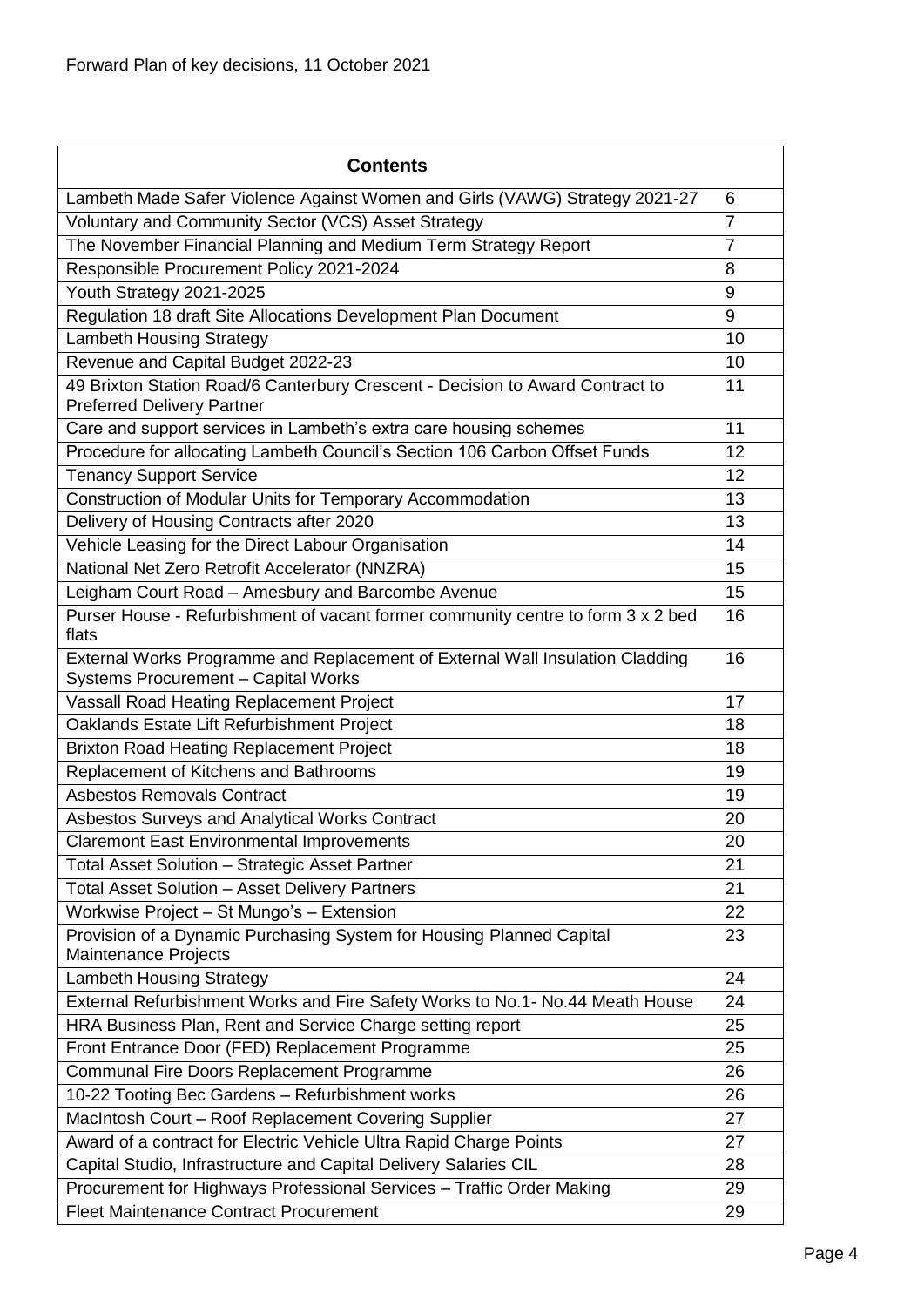| Transport Strategy Programme - Phase 1 Capital Funding                                                             | 30 |
|--------------------------------------------------------------------------------------------------------------------|----|
| Procurement of electric small mechanical brooms                                                                    | 30 |
| Sustainable Travel - The Big Shift                                                                                 | 31 |
| Highways Improvement Programme (HIP) 2021-22-Footway Renewal                                                       | 31 |
| <b>Upper Norwood Joint Library</b>                                                                                 | 32 |
| Data Network Services - Extension                                                                                  | 32 |
| PSR - External Works and replacement of Town Hall roof                                                             | 33 |
| Network and Telephony Services Procurement                                                                         | 33 |
| <b>ITSM Replacement Plan</b>                                                                                       | 34 |
| Procurement - Minor Works Framework                                                                                | 34 |
| Digital Delivery - capital budget allocation                                                                       | 35 |
| Digital Lambeth Programme - Project capital budget allocations                                                     | 36 |
| Laptops, associated products, and services procurement                                                             | 36 |
| <b>Insurance Legal Services</b>                                                                                    | 37 |
| Property Liability and Terrorism Insurance                                                                         | 37 |
| Procurement of Managed Print Service for Print and Reprographics                                                   | 38 |
| Capital Maintenance - Cuttle Construction Ltd Contract variation and extension                                     | 38 |
| New contract and commissioning arrangements for Youth Services                                                     | 39 |
| <b>Supervised Contact Service</b>                                                                                  | 39 |
| Local Safeguarding Arrangements: changes and key issues                                                            | 40 |
| Semi-independent living for care leavers                                                                           | 41 |
| Capital Funding for field drainage and renovation of Stockport Road Playing fields,                                | 41 |
| <b>Woodmansterne School</b>                                                                                        |    |
| <b>Early Years Commissioning</b>                                                                                   | 42 |
| School admissions policy and arrangements for 2021/22 entry                                                        | 42 |
| 6 Schools Roofing Works                                                                                            | 43 |
| Housing-related support pathway for young people                                                                   | 43 |
| School Capital Maintenance - Variation to Current Consultant Contract                                              | 44 |
| Re-procurement of community support services                                                                       | 45 |
| Reprovision of Community Support Approved Provider Spot Contract Arrangements                                      | 45 |
| Stop Smoking Services - Proposed single year extensions to current contracts with<br>GSTT and community pharmacies | 46 |
| Re-procurement of community support services                                                                       | 46 |
| Extension of the Approved Provider List framework agreement for community<br>support providers                     | 47 |
| North Lambeth and Stockwell Neighbourhood Areas - General Practice Capital<br>Investment                           | 48 |
| Conversion of Brixton Recreation Centre storage space to work space                                                | 48 |
| Oval and Prince's Co-operative Local Investment Plan                                                               | 49 |
| South Lambeth Estate - Enabling Works for the Phase 1 Development                                                  | 49 |
| Westbury estate - Making of Compulsory Purchase Order                                                              | 50 |
| South Lambeth estate - Making of Compulsory Purchase Order                                                         | 50 |
| Funding Allocation for Completion of LJ Works                                                                      | 51 |
| Local Lettings Plan - South Lambeth Estate                                                                         | 51 |
| Local Lettings Plan - Knight's Walk                                                                                | 52 |
| Local Lettings Plan - Fenwick Estate                                                                               | 52 |
| Fenwick South - Variation to the Development Agreement                                                             | 53 |
| Estate Regeneration - Buyback Programme - Dispute Resolution                                                       | 53 |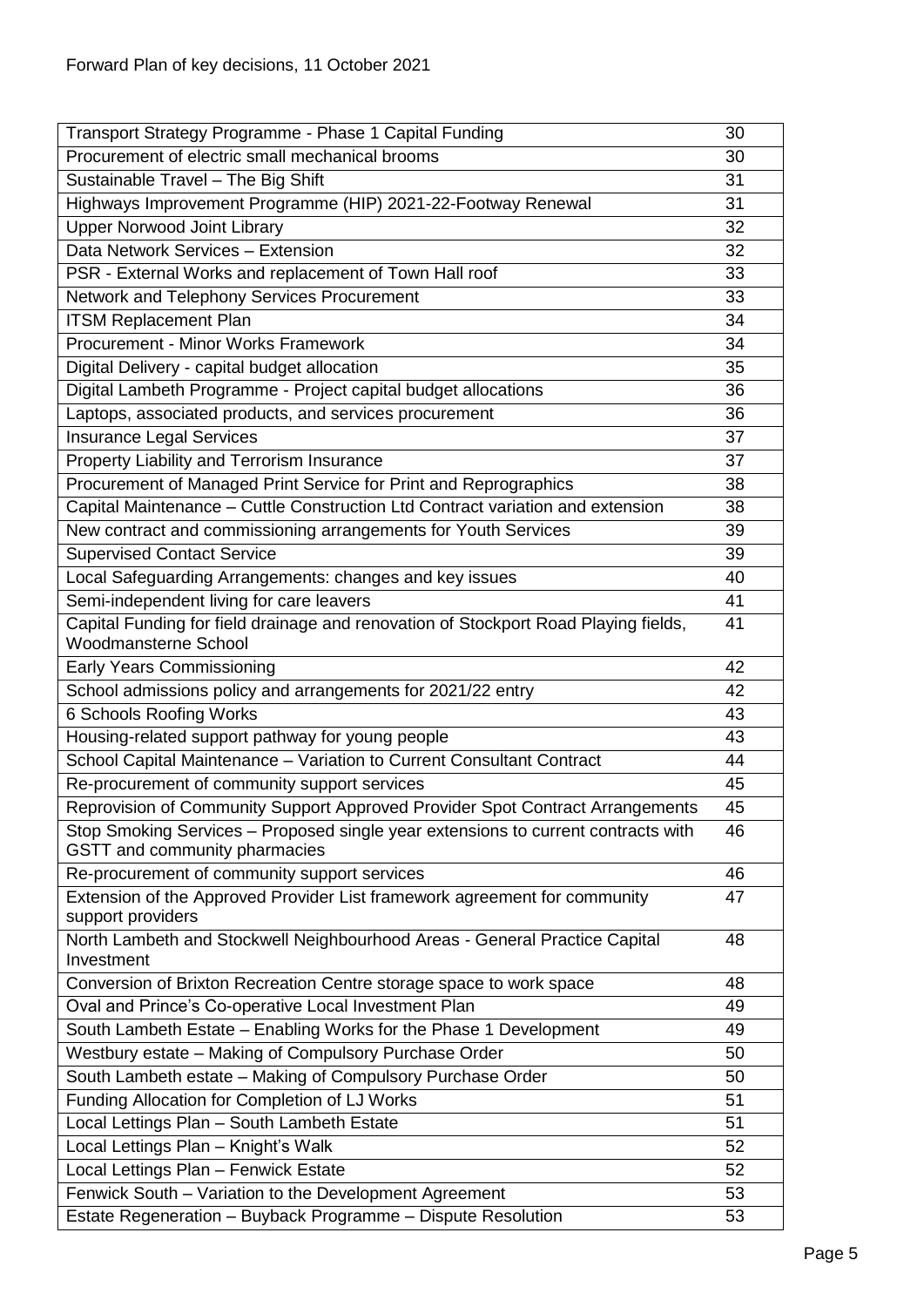| Land at 53 Elliott Road - Appropriation for Planning Purposes                                                           | 54 |
|-------------------------------------------------------------------------------------------------------------------------|----|
| Brixton Townscape Heritage Initiative: Building Contractor Appointment                                                  | 54 |
| Land at 53 Elliott Road - Appropriation for Planning Purposes                                                           | 55 |
| Fenwick Place - Appropriation for Planning Purposes                                                                     | 55 |
| Hydethorpe Road - Appropriation for Planning Purposes                                                                   | 56 |
| Land at 2 Roman Rise - Appropriation for Planning Purposes                                                              | 56 |
| Allocation of Neighbourhood CIL to projects within the South Bank and Waterloo<br>Neighbours (SoWN) Neighbourhood area. | 57 |
| Approval of CIL Social Housing Relief for 17/02936/FUL Graphite Square SE11 5EE                                         | 58 |
| Appointment of the Principal Contractor for the Redevelopment of 114-118 Lower<br>Marsh                                 | 58 |
| Westbury - Phase 2 - Appropriation for Planning Purposes                                                                | 59 |
| Knights Walk - Phase 2, Appropriation for Planning Purposes                                                             | 59 |
| Somerleyton Road - Block F - Appropriation for Planning Purposes                                                        | 60 |
| Somerleyton Road - Phase 1 - Deed of Variation & Lettings                                                               | 60 |
| Lambeth Local Development Scheme                                                                                        | 61 |
| Waterloo Undercroft. Agreement for Lease                                                                                | 61 |
| LJ Works Landscaping Contract Award Report                                                                              | 62 |
| Lambeth Annual Infrastructure Funding Statement 2020/21                                                                 | 63 |
| Updates to CIL Discretionary Relief Policy Statements                                                                   | 63 |
| Lower Marsh Redevelopment - Uplift in Project Costs                                                                     | 64 |
| Proposal regarding the site at the former Clapham Old Library                                                           | 64 |
| Transfer of the Greek Enclosure from the Greek Cathedral trust of St Stephen's<br>Chapel to the Council                 | 65 |
| Appointment of Consultants for Brockwell Hall Restoration                                                               | 65 |
| ELEVATE Strategic Plan 2020-23                                                                                          | 66 |
| Expenditure Arising from London Eye Section 106 Receipts                                                                | 66 |
| Kennington Park Funding Allocation                                                                                      | 67 |
| West Norwood Cemetery National Heritage Lottery (NLHF) Project: procurement and<br>award of works for Package A1        | 68 |
| Brockwell Hall Restoration Decarbonisation Project: procurement and award of                                            | 68 |
| works                                                                                                                   |    |
| Brockwell Hall Restoration NLHF Project: procurement and award of works for the<br>Ground maintenance Depot Building    | 69 |
| Business Case - Myatts Fields Depot Redevelopment - Request for Additional<br>Funding                                   | 70 |
| Essential Maintenance works at Carnegie Library                                                                         | 70 |
| <b>Kickstart Scheme</b>                                                                                                 | 71 |

<span id="page-5-0"></span>**Decision:** Lambeth Made Safer Violence Against Women and Girls (VAWG) Strategy 2021- 27

To adopt the new VAWG Strategy which outlines our commitment as a partnership to a six-year vision for tackling all forms of Violence Against Women and Girls. The Strategy is our third iteration in ten years and outlines our vision, goals, and commitments to work together and with our residents and communities to prevent and respond to all forms of VAWG so Lambeth is a borough where everyone is safe.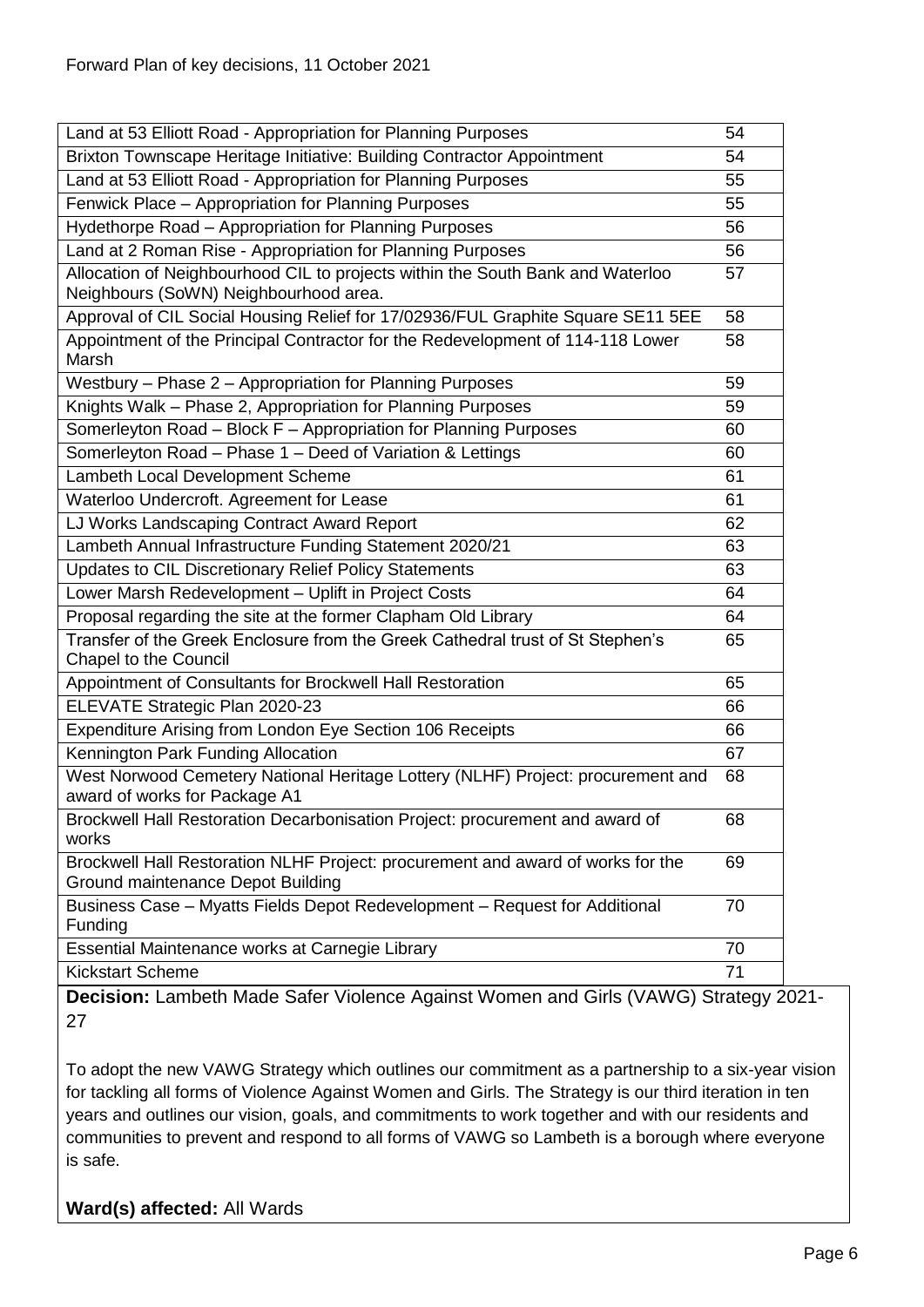<span id="page-6-1"></span><span id="page-6-0"></span>

| <b>Exempt or confidential information:</b>                                | <b>Consultation details:</b>                                                                        |
|---------------------------------------------------------------------------|-----------------------------------------------------------------------------------------------------|
|                                                                           |                                                                                                     |
|                                                                           |                                                                                                     |
|                                                                           |                                                                                                     |
| Decision to be taken by:                                                  | <b>Decision date:</b>                                                                               |
| Cabinet                                                                   | 4 Oct 2021                                                                                          |
|                                                                           |                                                                                                     |
|                                                                           |                                                                                                     |
| <b>Background documents:</b>                                              |                                                                                                     |
|                                                                           |                                                                                                     |
|                                                                           |                                                                                                     |
| For further information about this key decision, please contact:          |                                                                                                     |
|                                                                           | Rose Parker, Violence Against Women and Girls Programme and Commissioning Manager                   |
| rparker1@lambeth.gov.uk                                                   |                                                                                                     |
|                                                                           |                                                                                                     |
|                                                                           |                                                                                                     |
| <b>Decision: Voluntary and Community Sector (VCS) Asset Strategy</b>      |                                                                                                     |
|                                                                           |                                                                                                     |
|                                                                           | To adopt the Voluntary and Community Sector (VCS) Asset Strategy, including the Letting Policy, VCS |
|                                                                           | Rent Matrix model, and Social Value reporting mechanism. And to approve funding of the shortfall in |
| the rent during the implementation phase.                                 |                                                                                                     |
|                                                                           |                                                                                                     |
|                                                                           |                                                                                                     |
| Ward(s) affected: All Wards                                               |                                                                                                     |
| <b>Exempt or confidential information:</b>                                | <b>Consultation details:</b>                                                                        |
| Part exempt                                                               |                                                                                                     |
| Information relating to the financial or                                  |                                                                                                     |
| business affairs of any particular person                                 |                                                                                                     |
| (including the authority holding that                                     |                                                                                                     |
| information)                                                              |                                                                                                     |
|                                                                           |                                                                                                     |
| Decision to be taken by:                                                  | <b>Decision date:</b>                                                                               |
| Cabinet                                                                   | 4 Oct 2021                                                                                          |
|                                                                           |                                                                                                     |
|                                                                           |                                                                                                     |
| <b>Background documents:</b>                                              |                                                                                                     |
| Voluntary and Community Sector (VCS) Asset Strategy                       |                                                                                                     |
|                                                                           |                                                                                                     |
| For further information about this key decision, please contact:          |                                                                                                     |
|                                                                           |                                                                                                     |
|                                                                           |                                                                                                     |
|                                                                           |                                                                                                     |
|                                                                           |                                                                                                     |
|                                                                           |                                                                                                     |
| Decision: The November Financial Planning and Medium Term Strategy Report |                                                                                                     |
|                                                                           |                                                                                                     |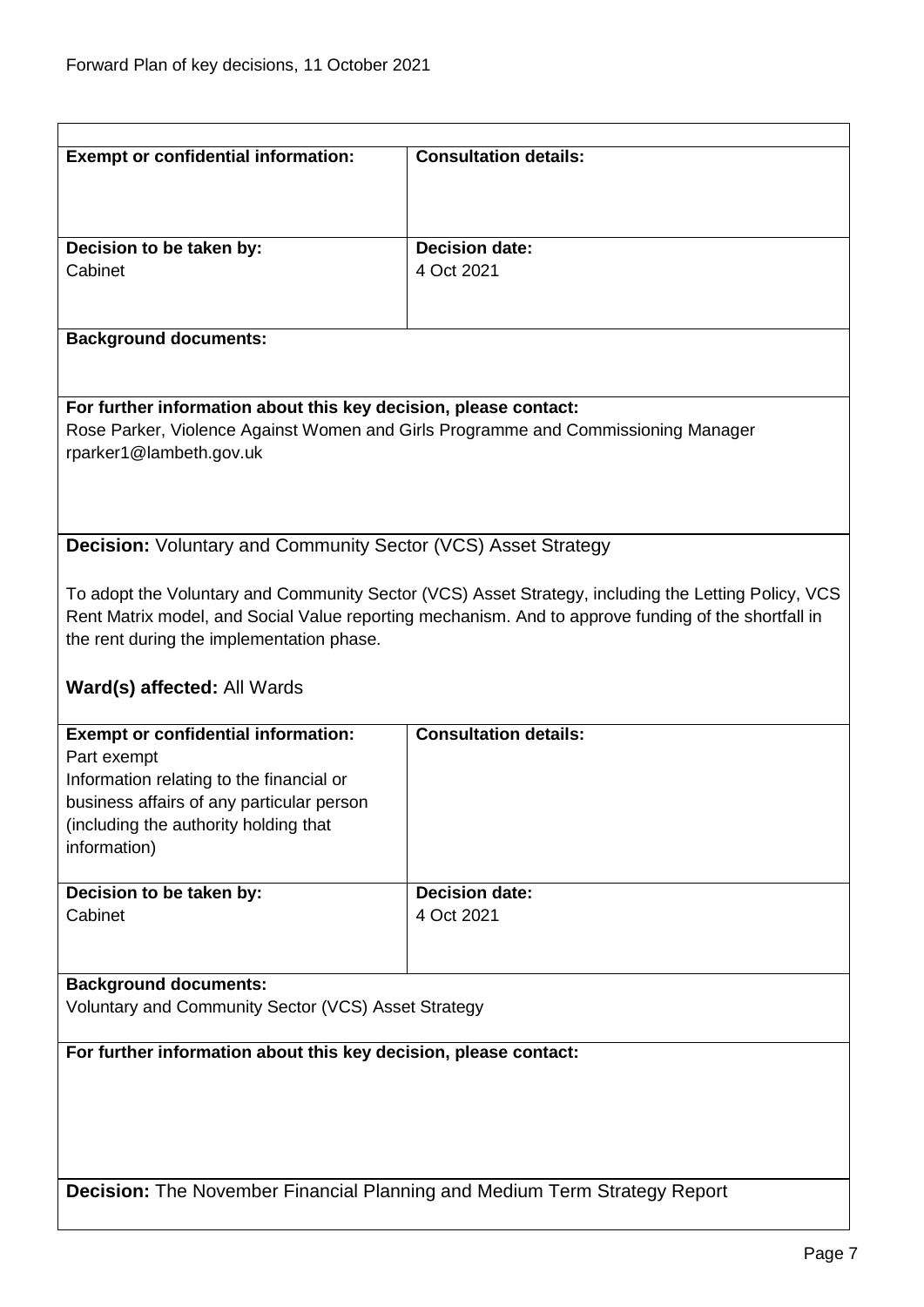The November Financial Planning and Medium Term Strategy Report will provide an update on the economic outlook, pressures, risk areas and set out the revenue funding deficit for 2021-26 together with proposals to close the funding gap. Together with a refreshed Medium Term Financial Strategy, and Financial Management Strategy.

#### **Ward(s) affected:** All Wards

| <b>Exempt or confidential information:</b> | <b>Consultation details:</b> |
|--------------------------------------------|------------------------------|
| Decision to be taken by:                   | <b>Decision date:</b>        |
| Cabinet                                    | 22 Nov 2021                  |
|                                            |                              |

#### **Background documents:**

# **For further information about this key decision, please contact:** Amaris Wong, Group Manager Strategic Finance

awong@lambeth.gov.uk

<span id="page-7-0"></span>**Decision:** Responsible Procurement Policy 2021-2024

Refresh of the Responsible Procurement Policy to guide how Social Value and Borough Plan outcomes should be included within procurement and contracts.

#### **Ward(s) affected:** All Wards

| <b>Exempt or confidential information:</b> | <b>Consultation details:</b> |
|--------------------------------------------|------------------------------|
| Decision to be taken by:                   | <b>Decision date:</b>        |
| Cabinet                                    | 22 Nov 2021                  |
|                                            |                              |
|                                            |                              |
| <b>Background documents:</b>               |                              |
| Responsible Procurement Policy 2021-2024   |                              |

#### **For further information about this key decision, please contact:**

Genine Whitehorne, Interim Head of Procurement gwhitehorne@lambeth.gov.uk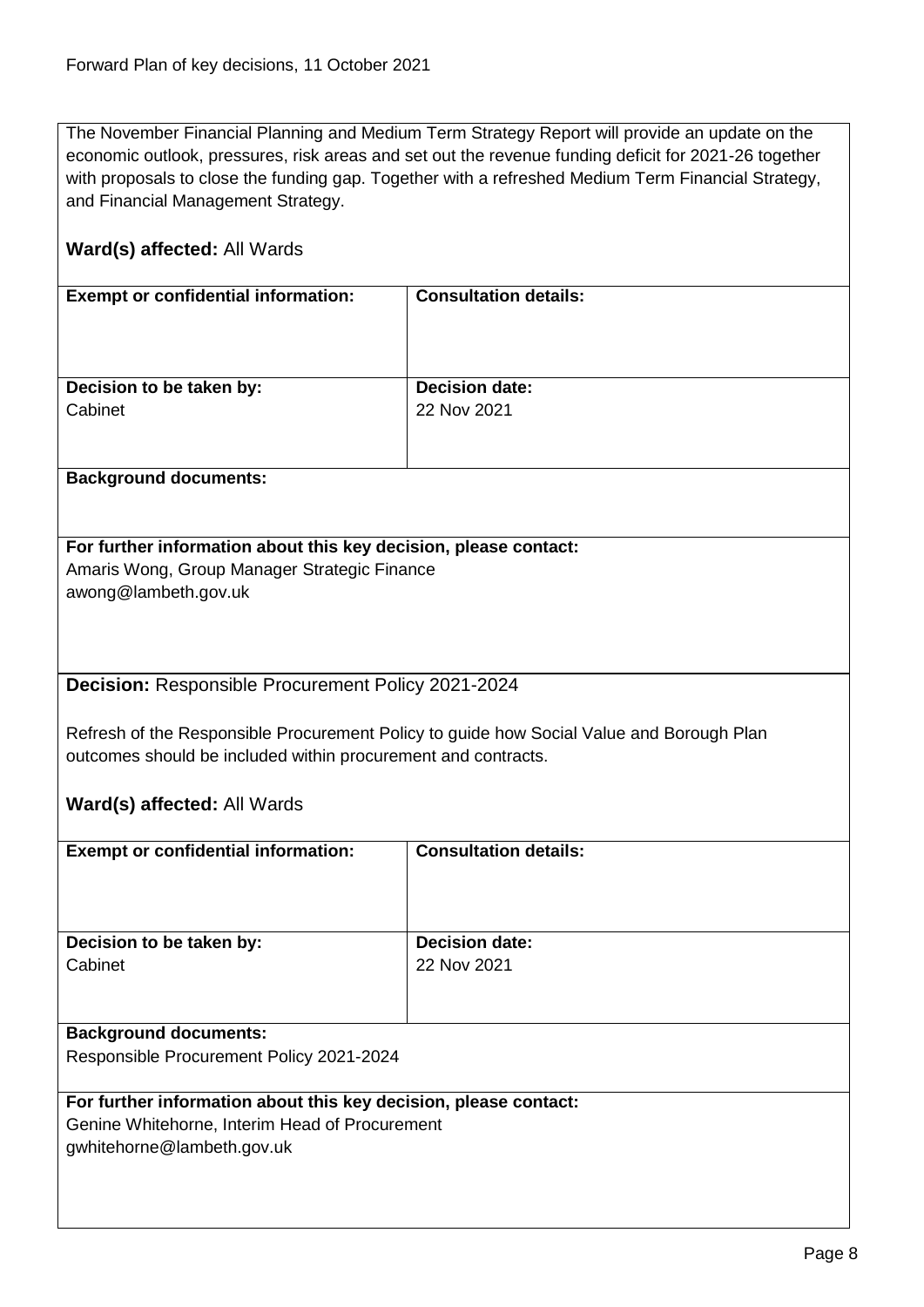#### <span id="page-8-0"></span>**Decision:** Youth Strategy 2021-2025

To adopt the new Youth Strategy which outlines Lambeth Council's commitment to a 4-year vision for youth and play services to support children and young people to be happy, safe, active, and healthy.

#### **Ward(s) affected:** All Wards

| <b>Exempt or confidential information:</b> | <b>Consultation details:</b> |
|--------------------------------------------|------------------------------|
| Decision to be taken by:                   | <b>Decision date:</b>        |
| Cabinet                                    | 22 Nov 2021                  |
|                                            |                              |

#### **Background documents:**

Youth Strategy 2021-2025

#### **For further information about this key decision, please contact:**

Dan Stoten, Integrated Assistant Director, Children's Commissioning daniel.stoten@nhs.net

Tel: 07920 545689

#### <span id="page-8-1"></span>**Decision:** Regulation 18 draft Site Allocations Development Plan Document

To agree to commence consultation on the Regulation 18 draft of the Site Allocations DPD which will eventually, on adoption, form part of the statutory Development Plan for the borough.

#### **Ward(s) affected:** All Wards

| <b>Exempt or confidential information:</b>                     | <b>Consultation details:</b> |
|----------------------------------------------------------------|------------------------------|
| Decision to be taken by:                                       | <b>Decision date:</b>        |
| Cabinet                                                        | 13 Dec 2021                  |
|                                                                |                              |
|                                                                |                              |
| <b>Background documents:</b>                                   |                              |
| Regulation 18 draft Site Allocations Development Plan Document |                              |

#### **For further information about this key decision, please contact:**

Catherine Carpenter, Planning Strategy and Policy Manager ccarpenter@lambeth.gov.uk

1st Floor, Phoenix House, 10 Wandsworth Road Tel: 020 7926 1251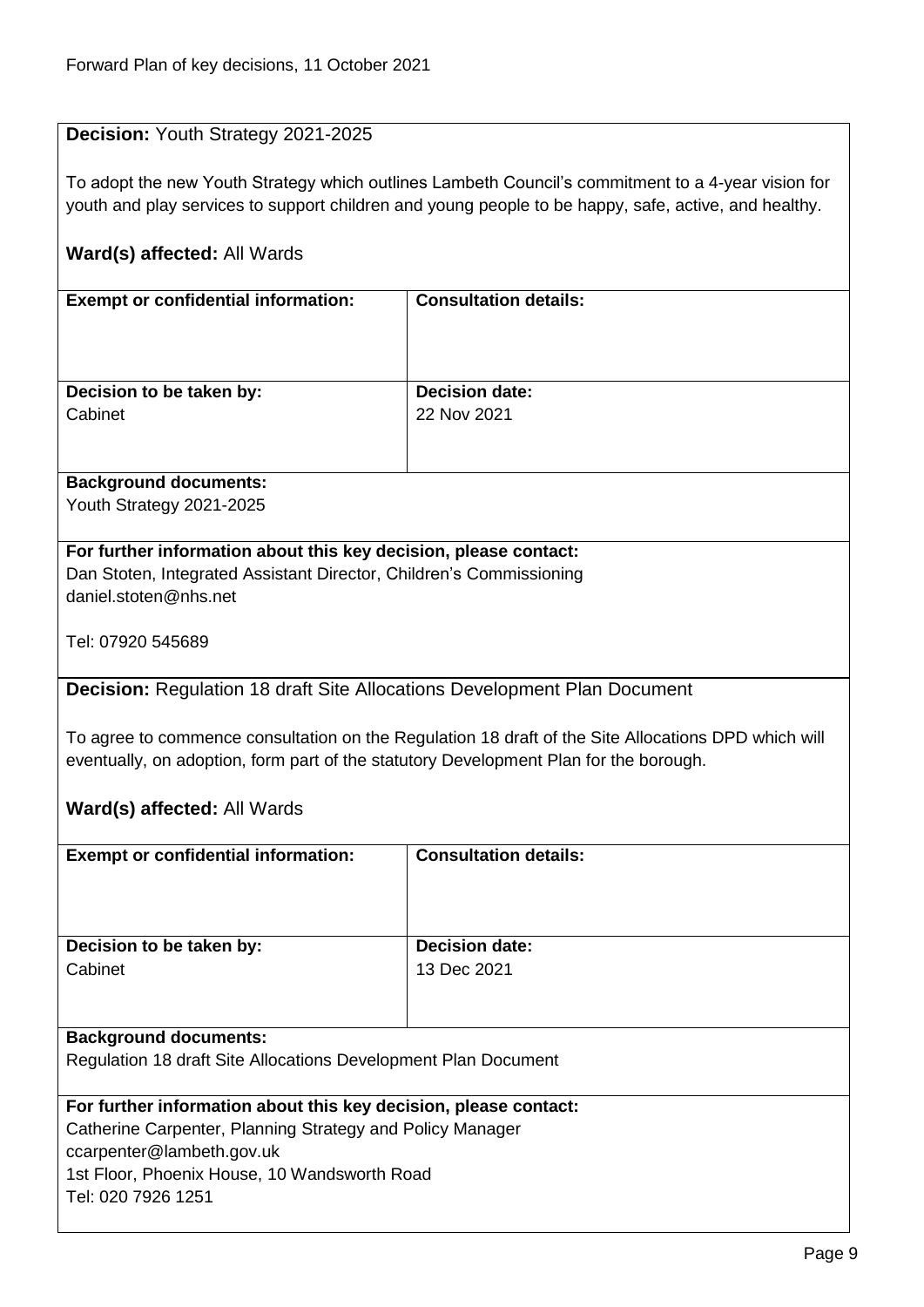<span id="page-9-1"></span><span id="page-9-0"></span>

| <b>Decision: Lambeth Housing Strategy</b>                        |                                                                                                  |  |
|------------------------------------------------------------------|--------------------------------------------------------------------------------------------------|--|
|                                                                  | For Cabinet to approve the Housing Strategy. Cabinet approval is required to adopt the strategy. |  |
| Ward(s) affected: All Wards                                      |                                                                                                  |  |
| <b>Exempt or confidential information:</b>                       | <b>Consultation details:</b>                                                                     |  |
|                                                                  |                                                                                                  |  |
| Decision to be taken by:                                         | <b>Decision date:</b>                                                                            |  |
| Cabinet                                                          | 17 Jan 2022                                                                                      |  |
|                                                                  |                                                                                                  |  |
| <b>Background documents:</b>                                     |                                                                                                  |  |
| <b>Lambeth Housing Strategy</b>                                  |                                                                                                  |  |
| For further information about this key decision, please contact: |                                                                                                  |  |
| Calum Davidson, Housing Strategy and Policy Officer              |                                                                                                  |  |
| cdavidson1@lambeth.gov.uk                                        |                                                                                                  |  |
|                                                                  |                                                                                                  |  |
|                                                                  |                                                                                                  |  |
|                                                                  |                                                                                                  |  |
| <b>Decision: Revenue and Capital Budget 2022-23</b>              |                                                                                                  |  |
|                                                                  |                                                                                                  |  |
|                                                                  | The Revenue and Capital Budget report will set out the General Fund budget for 2022-23 and       |  |
| Treasury Management Strategy.                                    |                                                                                                  |  |
| Ward(s) affected: All Wards                                      |                                                                                                  |  |
|                                                                  |                                                                                                  |  |
| <b>Exempt or confidential information:</b>                       | <b>Consultation details:</b>                                                                     |  |
|                                                                  |                                                                                                  |  |
|                                                                  |                                                                                                  |  |
|                                                                  |                                                                                                  |  |
| Decision to be taken by:                                         | <b>Decision date:</b>                                                                            |  |
| Cabinet                                                          | 7 Feb 2022                                                                                       |  |
|                                                                  |                                                                                                  |  |
|                                                                  |                                                                                                  |  |
| <b>Background documents:</b>                                     |                                                                                                  |  |
|                                                                  |                                                                                                  |  |
|                                                                  |                                                                                                  |  |
| For further information about this key decision, please contact: |                                                                                                  |  |
| Amaris Wong, Group Manager Strategic Finance                     |                                                                                                  |  |
| awong@lambeth.gov.uk                                             |                                                                                                  |  |
|                                                                  |                                                                                                  |  |
|                                                                  |                                                                                                  |  |
|                                                                  |                                                                                                  |  |
|                                                                  | Decision: 49 Brixton Station Road/6 Canterbury Crescent - Decision to Award Contract to          |  |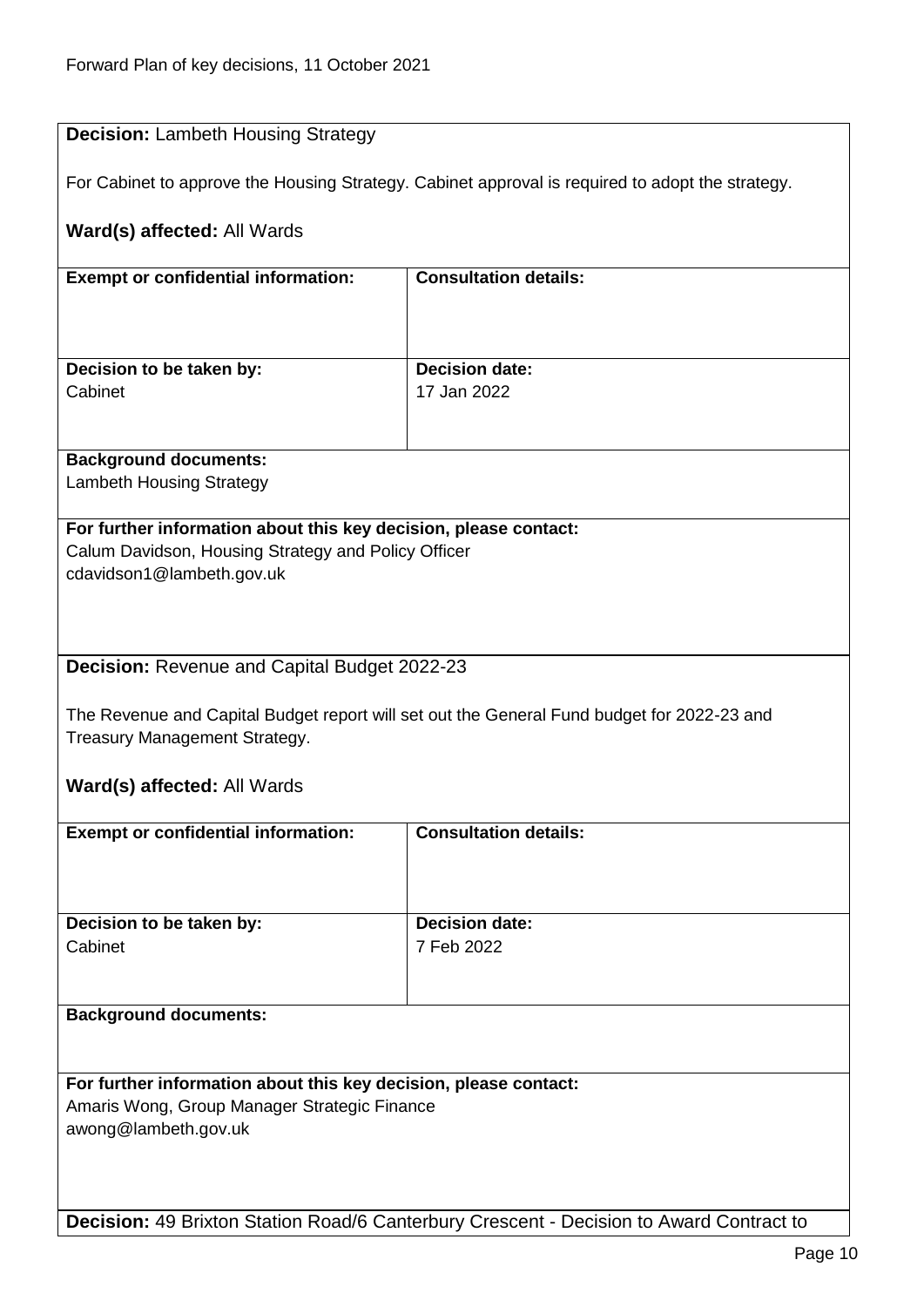#### <span id="page-10-0"></span>Preferred Delivery Partner

The council is seeking to appoint a delivery partner to develop two council-owned sites in Brixton town centre to support its future growth and economic and community resilience. This process was agreed by Cabinet in February 2020, following which the council undertook a competitive negotiation process as part of the procurement exercise. A preferred bidder has now been identified as the most suitable development partner to deliver these two sites.

The council is seeking approval to award this contract for the development partner to deliver on the council's ambitions and objectives to support the social and economic needs of the local community.

#### **Ward(s) affected:** Coldharbour

| <b>Exempt or confidential information:</b> | <b>Consultation details:</b> |
|--------------------------------------------|------------------------------|
| Decision to be taken by:                   | <b>Decision date:</b>        |
| Cabinet                                    | 7 Feb 2022                   |
|                                            |                              |

#### **Background documents:**

49 Brixton Station Road/6 Canterbury Crescent - Decision to Award Contract to Preferred Delivery Partner

#### **For further information about this key decision, please contact:** Alessia Montero, Principal Area Regeneration Officer

amonterocastro@lambeth.gov.uk

<span id="page-10-1"></span>**Decision:** Care and support services in Lambeth's extra care housing schemes

To commence the redesign and procurement of the current Extra Care Housing contracts which all expire towards the end of June 2022.

The current contracts provide care and support services, giving older and vulnerable people the opportunity to live more independently in the community through the provision of accessible accommodation, combined with 24-hour, on-site care and support services.

| <b>Ward(s) affected: All Wards</b>         |                              |
|--------------------------------------------|------------------------------|
| <b>Exempt or confidential information:</b> | <b>Consultation details:</b> |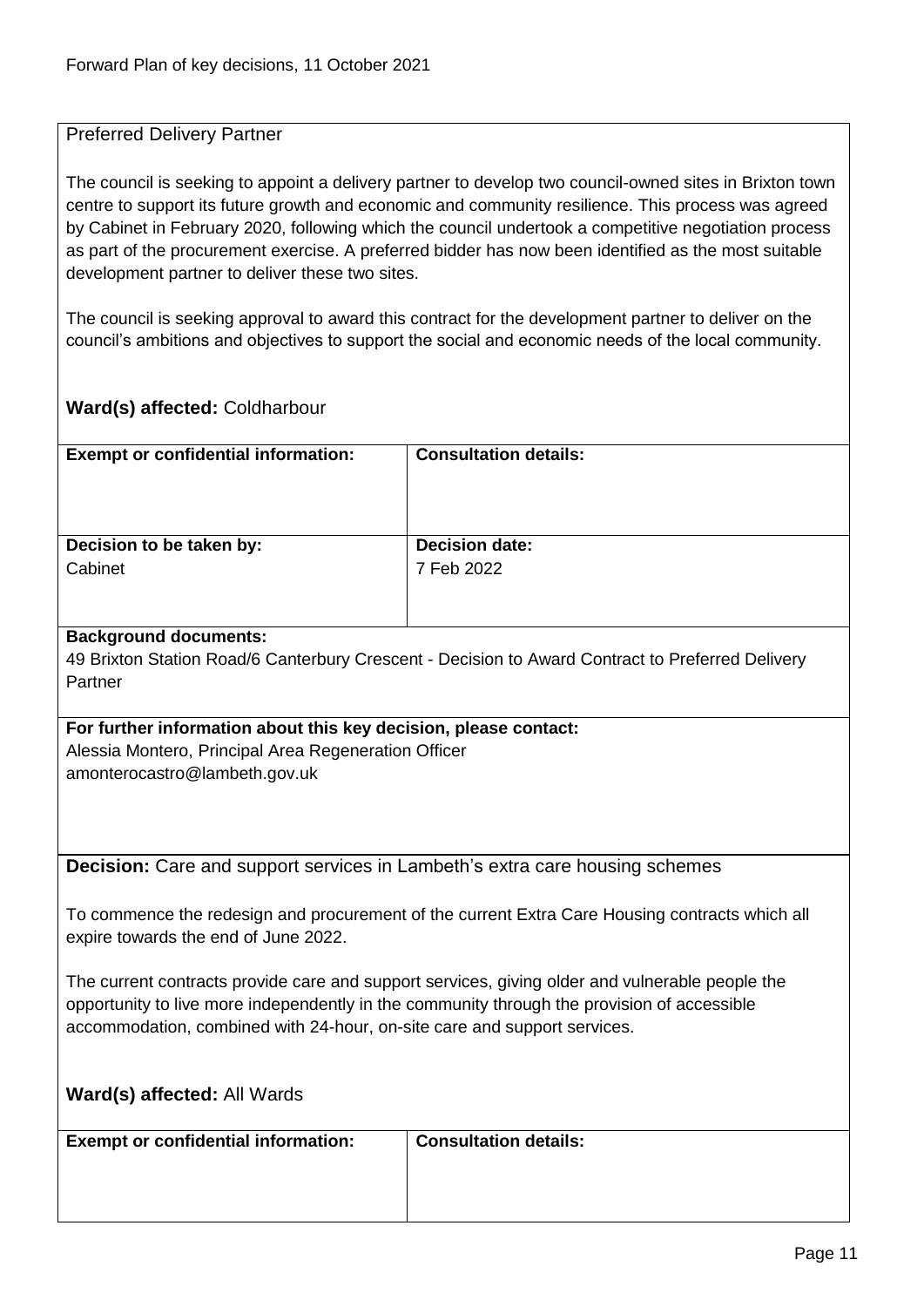<span id="page-11-1"></span><span id="page-11-0"></span>

| Decision to be taken by:                                                                           | <b>Decision date:</b>                                                                               |  |
|----------------------------------------------------------------------------------------------------|-----------------------------------------------------------------------------------------------------|--|
| Cabinet                                                                                            | 21 Mar 2022                                                                                         |  |
|                                                                                                    |                                                                                                     |  |
|                                                                                                    |                                                                                                     |  |
| <b>Background documents:</b>                                                                       |                                                                                                     |  |
| Care and support services in Lambeth's extra care housing schemes                                  |                                                                                                     |  |
|                                                                                                    |                                                                                                     |  |
| For further information about this key decision, please contact:                                   |                                                                                                     |  |
| <b>Ramone Nurse</b>                                                                                |                                                                                                     |  |
| rnurse@lambeth.gov.uk                                                                              |                                                                                                     |  |
|                                                                                                    |                                                                                                     |  |
|                                                                                                    |                                                                                                     |  |
|                                                                                                    |                                                                                                     |  |
|                                                                                                    | <b>Decision:</b> Procedure for allocating Lambeth Council's Section 106 Carbon Offset Funds         |  |
|                                                                                                    |                                                                                                     |  |
|                                                                                                    | To implement a procedure for allocating Lambeth Council's Section 106 Carbon Offset Funds. The      |  |
| initial 12-month pilot phase.                                                                      | procedure will continue up to the end of 2025, subject to a review following lessons learnt from an |  |
|                                                                                                    |                                                                                                     |  |
| Ward(s) affected: All Wards                                                                        |                                                                                                     |  |
|                                                                                                    |                                                                                                     |  |
| <b>Exempt or confidential information:</b>                                                         | <b>Consultation details:</b>                                                                        |  |
|                                                                                                    |                                                                                                     |  |
|                                                                                                    |                                                                                                     |  |
|                                                                                                    |                                                                                                     |  |
| Decision to be taken by:                                                                           | <b>Decision date:</b>                                                                               |  |
| Leader of the Council                                                                              | Not before 5 Oct 2021                                                                               |  |
|                                                                                                    |                                                                                                     |  |
|                                                                                                    |                                                                                                     |  |
| <b>Background documents:</b>                                                                       |                                                                                                     |  |
|                                                                                                    |                                                                                                     |  |
|                                                                                                    |                                                                                                     |  |
| For further information about this key decision, please contact:                                   |                                                                                                     |  |
|                                                                                                    | Joe Walsh, Climate Change, Energy and Buildings - Senior Project Officer, Susatianable Growth and   |  |
| Opportunity                                                                                        |                                                                                                     |  |
| jwalsh2@lambeth.gov.uk                                                                             |                                                                                                     |  |
|                                                                                                    |                                                                                                     |  |
|                                                                                                    |                                                                                                     |  |
| <b>Decision: Tenancy Support Service</b>                                                           |                                                                                                     |  |
|                                                                                                    |                                                                                                     |  |
| The decision to extend the current contract will enable the Council to continue to provide tenancy |                                                                                                     |  |
|                                                                                                    |                                                                                                     |  |
| support to residents while Housing colleagues plan the future structure of the service.            |                                                                                                     |  |
|                                                                                                    |                                                                                                     |  |
| <b>Ward(s) affected: All Wards</b>                                                                 |                                                                                                     |  |
| <b>Exempt or confidential information:</b>                                                         | <b>Consultation details:</b>                                                                        |  |
|                                                                                                    |                                                                                                     |  |
|                                                                                                    |                                                                                                     |  |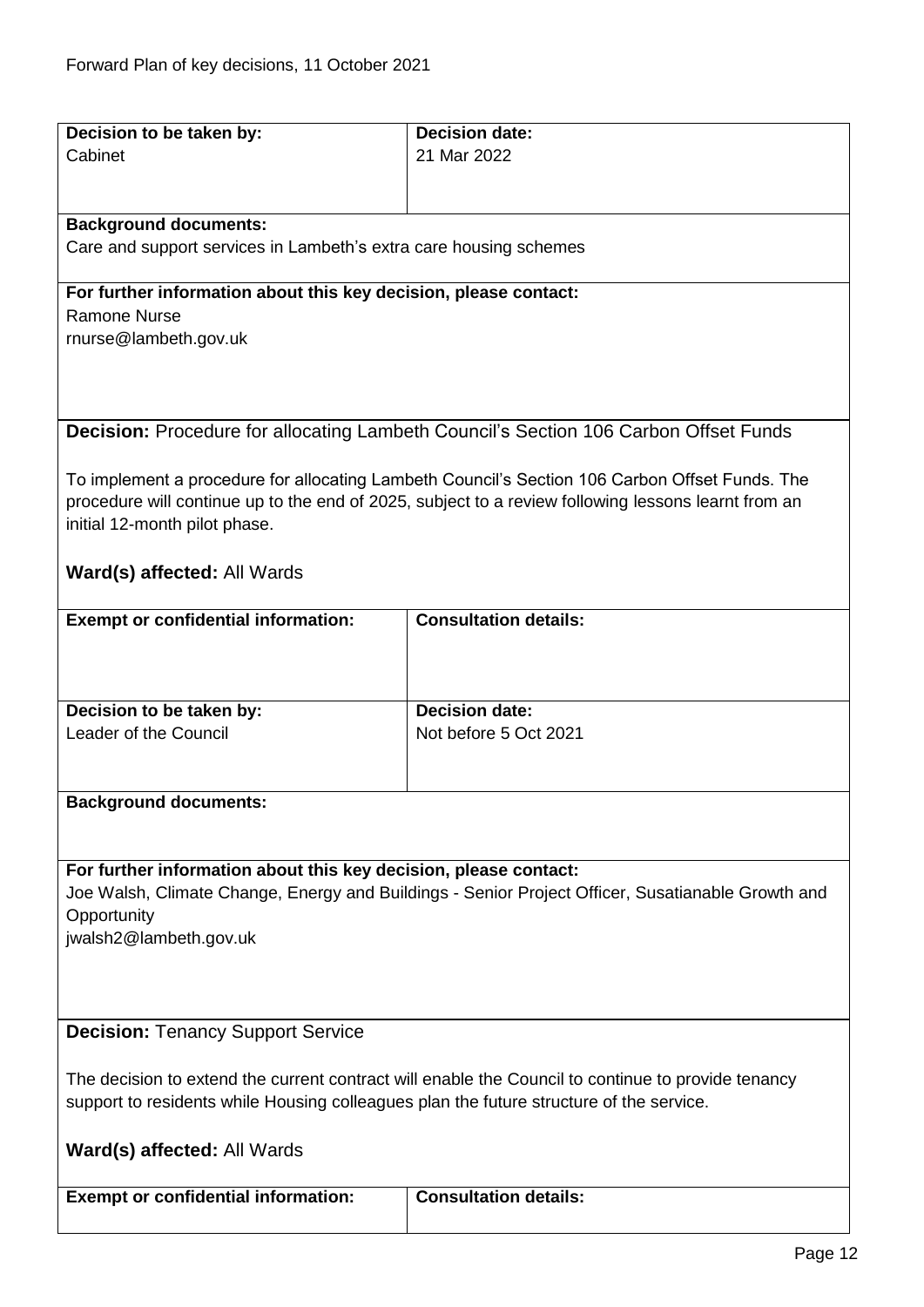<span id="page-12-1"></span><span id="page-12-0"></span>

| Decision to be taken by:                                                                                                                                                                                                                 | <b>Decision date:</b>                                                                               |  |
|------------------------------------------------------------------------------------------------------------------------------------------------------------------------------------------------------------------------------------------|-----------------------------------------------------------------------------------------------------|--|
| Cabinet Member for Housing and                                                                                                                                                                                                           | Not before 19 Feb 2018                                                                              |  |
| Homelessness                                                                                                                                                                                                                             |                                                                                                     |  |
|                                                                                                                                                                                                                                          |                                                                                                     |  |
| <b>Background documents:</b>                                                                                                                                                                                                             |                                                                                                     |  |
|                                                                                                                                                                                                                                          |                                                                                                     |  |
|                                                                                                                                                                                                                                          |                                                                                                     |  |
| For further information about this key decision, please contact:                                                                                                                                                                         |                                                                                                     |  |
| Andy Radice, Social Housing Liaison Manager                                                                                                                                                                                              |                                                                                                     |  |
| aradice@lambeth.gov.uk<br><b>Hambrook House</b>                                                                                                                                                                                          |                                                                                                     |  |
| Tel: 020 7926 3611                                                                                                                                                                                                                       |                                                                                                     |  |
|                                                                                                                                                                                                                                          |                                                                                                     |  |
| <b>Decision:</b> Construction of Modular Units for Temporary Accommodation                                                                                                                                                               |                                                                                                     |  |
|                                                                                                                                                                                                                                          |                                                                                                     |  |
|                                                                                                                                                                                                                                          | To approve capital funding for the construction of modular units for use as Temporary Accommodation |  |
| for homeless households.                                                                                                                                                                                                                 |                                                                                                     |  |
|                                                                                                                                                                                                                                          |                                                                                                     |  |
| <b>Ward(s) affected: Streatham Hill</b>                                                                                                                                                                                                  |                                                                                                     |  |
|                                                                                                                                                                                                                                          |                                                                                                     |  |
| <b>Exempt or confidential information:</b>                                                                                                                                                                                               | <b>Consultation details:</b>                                                                        |  |
|                                                                                                                                                                                                                                          |                                                                                                     |  |
|                                                                                                                                                                                                                                          |                                                                                                     |  |
| Decision to be taken by:                                                                                                                                                                                                                 | <b>Decision date:</b>                                                                               |  |
| Cabinet Member for Housing and                                                                                                                                                                                                           | Not before 12 Nov 2019                                                                              |  |
| Homelessness                                                                                                                                                                                                                             |                                                                                                     |  |
|                                                                                                                                                                                                                                          |                                                                                                     |  |
| <b>Background documents:</b>                                                                                                                                                                                                             |                                                                                                     |  |
|                                                                                                                                                                                                                                          |                                                                                                     |  |
|                                                                                                                                                                                                                                          |                                                                                                     |  |
| For further information about this key decision, please contact:                                                                                                                                                                         |                                                                                                     |  |
| Andy Radice, Social Housing Liaison Manager<br>aradice@lambeth.gov.uk                                                                                                                                                                    |                                                                                                     |  |
| Hambrook House                                                                                                                                                                                                                           |                                                                                                     |  |
| Tel: 020 7926 3611                                                                                                                                                                                                                       |                                                                                                     |  |
|                                                                                                                                                                                                                                          |                                                                                                     |  |
| <b>Decision: Delivery of Housing Contracts after 2020</b>                                                                                                                                                                                |                                                                                                     |  |
|                                                                                                                                                                                                                                          |                                                                                                     |  |
| To commence the redesign and reprocurement of all of the current housing repair, maintenance and                                                                                                                                         |                                                                                                     |  |
| capital work contracts which all expire towards the end of 2020.                                                                                                                                                                         |                                                                                                     |  |
|                                                                                                                                                                                                                                          |                                                                                                     |  |
|                                                                                                                                                                                                                                          |                                                                                                     |  |
|                                                                                                                                                                                                                                          |                                                                                                     |  |
| These soon-to-expire contracts include: major works, housing repairs, estate and grounds<br>maintenance, estate block cleaning, voids, gas servicing, electrical/water supplies, door entry systems<br>and other housing based services. |                                                                                                     |  |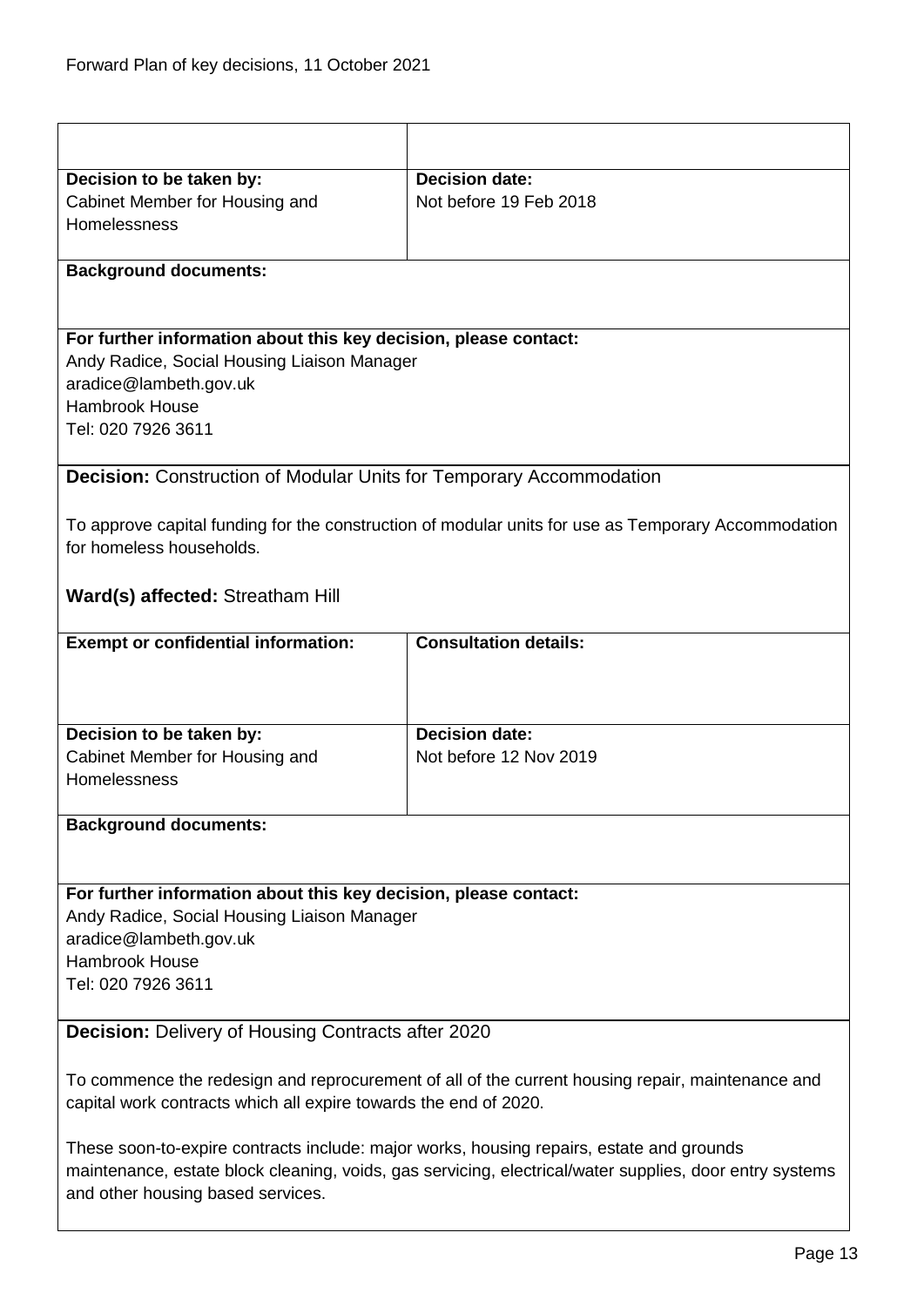<span id="page-13-0"></span>

| Ward(s) affected: All Wards                                                                                                                                                                                                                                                                                                                                                                                                                                                                                                        |                              |  |
|------------------------------------------------------------------------------------------------------------------------------------------------------------------------------------------------------------------------------------------------------------------------------------------------------------------------------------------------------------------------------------------------------------------------------------------------------------------------------------------------------------------------------------|------------------------------|--|
| <b>Exempt or confidential information:</b>                                                                                                                                                                                                                                                                                                                                                                                                                                                                                         | <b>Consultation details:</b> |  |
| Decision to be taken by:                                                                                                                                                                                                                                                                                                                                                                                                                                                                                                           | <b>Decision date:</b>        |  |
| Cabinet Member for Housing and<br>Homelessness                                                                                                                                                                                                                                                                                                                                                                                                                                                                                     | Not before 13 Dec 2019       |  |
| <b>Background documents:</b>                                                                                                                                                                                                                                                                                                                                                                                                                                                                                                       |                              |  |
| For further information about this key decision, please contact:<br>Andrew Jacques, Head of Contract Scrutiny and Cost Management<br>AJacques@lambeth.gov.uk                                                                                                                                                                                                                                                                                                                                                                       |                              |  |
| <b>Decision:</b> Vehicle Leasing for the Direct Labour Organisation                                                                                                                                                                                                                                                                                                                                                                                                                                                                |                              |  |
| Agree to the procurement of the vehicle leasing of 35 vehicles via the councils existing Fleet<br>Management Framework for the necessary hybrid/electric vehicles                                                                                                                                                                                                                                                                                                                                                                  |                              |  |
| DLO staff will require vehicles to move around the borough to transport materials and tools to carry out<br>their repairing or inspecting duties. The vehicles will be consistent with the Council's commitment to<br>being Zero Carbon by 2030. All vehicles leased from the leasing company will be Cat 6 compliant (EU<br>Standard) the hybrid vehicles will emit less than 75g/km CO2, or will be ultra-low emission. This is<br>ensuring the DLO only leases vehicle which are meeting the Lambeth carbon reduction standard. |                              |  |
| Ward(s) affected: All Wards                                                                                                                                                                                                                                                                                                                                                                                                                                                                                                        |                              |  |
| <b>Exempt or confidential information:</b>                                                                                                                                                                                                                                                                                                                                                                                                                                                                                         | <b>Consultation details:</b> |  |
| Decision to be taken by:                                                                                                                                                                                                                                                                                                                                                                                                                                                                                                           | <b>Decision date:</b>        |  |
| Cabinet Member for Housing and                                                                                                                                                                                                                                                                                                                                                                                                                                                                                                     | Not before 1 Sep 2020        |  |
| Homelessness                                                                                                                                                                                                                                                                                                                                                                                                                                                                                                                       |                              |  |
| <b>Background documents:</b>                                                                                                                                                                                                                                                                                                                                                                                                                                                                                                       |                              |  |
| For further information about this key decision, please contact:<br>Andrew Jacques, Head of Contract Scrutiny and Cost Management<br>AJacques@lambeth.gov.uk                                                                                                                                                                                                                                                                                                                                                                       |                              |  |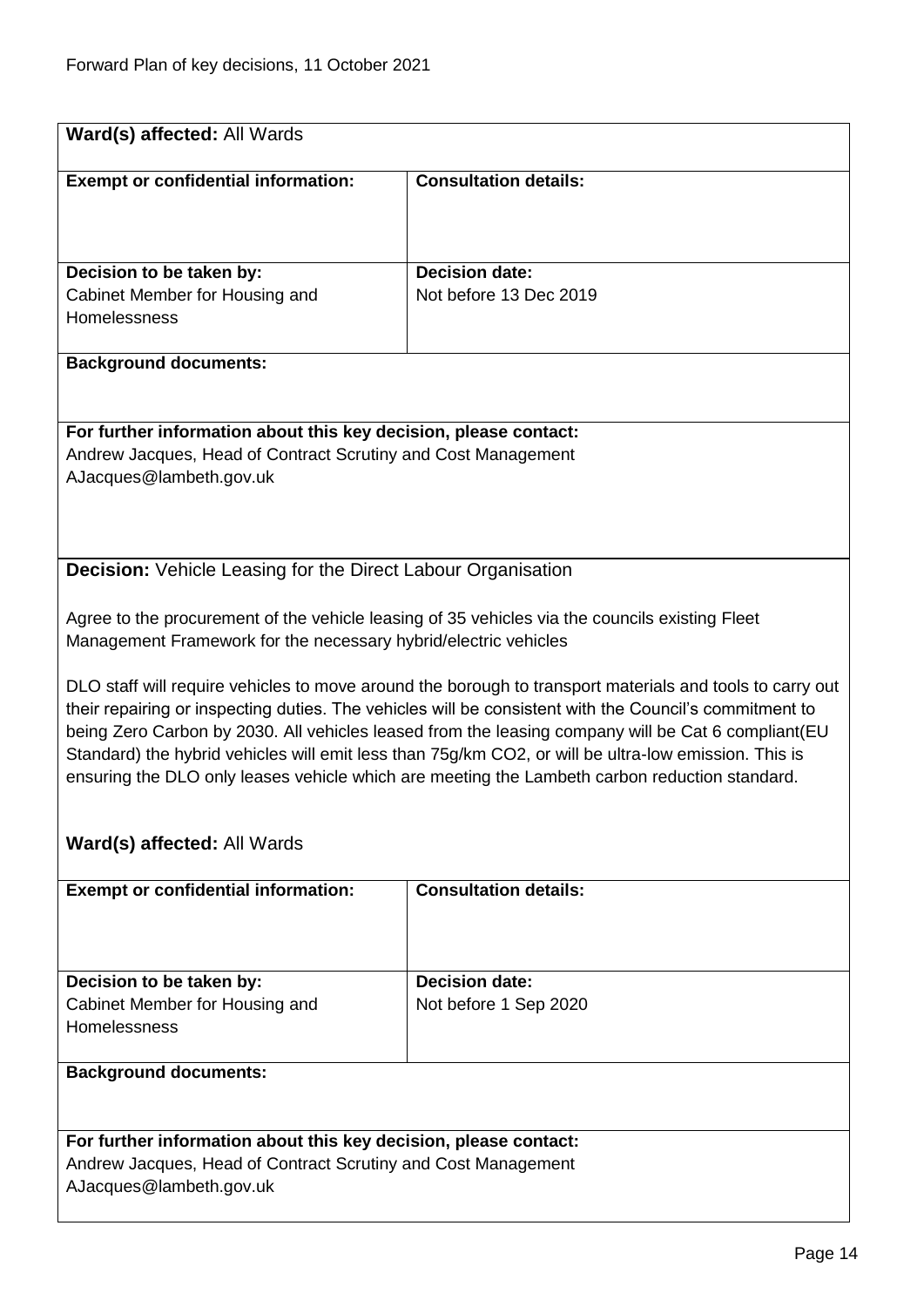#### <span id="page-14-0"></span>**Decision:** National Net Zero Retrofit Accelerator (NNZRA)

The council was invited to bid and was successful in November 2020 for funding to decarbonise 40 homes as part of stage two National Net Zero Retrofit Accelerator (NNZRA). The funding was agreed with the Greater London Authority (GLA) and monitored by Business, Energy and Industrial Strategy (BEIS). NNZRA is a major step towards goal of delivering self-financing, performance guaranteed, net zero retrofit at scale across the UK and to reach our net zero target by 2030.

#### **Ward(s) affected:** All Wards

| <b>Exempt or confidential information:</b>            | <b>Consultation details:</b> |
|-------------------------------------------------------|------------------------------|
| Decision to be taken by:                              | <b>Decision date:</b>        |
| Cabinet Member for Housing and<br><b>Homelessness</b> | Not before 13 Apr 2021       |

#### **Background documents:**

#### **For further information about this key decision, please contact:**

Michael Axtell, Water Quality Officer

maxtell@lambethliving.org.uk

Housing Property Services, 10 Somerleyton Road,, LONDON, SW9 8ND Tel: 020 7926 2084

<span id="page-14-1"></span>**Decision:** Leigham Court Road – Amesbury and Barcombe Avenue

To award to Engie Regeneration the contract for works consisting of external refurbishment and maintenance items, including roof repairs/ replacement, chimney and parapet repairs, window and main entrance door repairs, fabric repairs including brickwork, concrete, stonework, and external decorations. in the sum of is £2,368,740, for 2021/22

| <b>Exempt or confidential information:</b> | <b>Consultation details:</b> |
|--------------------------------------------|------------------------------|
| Decision to be taken by:                   | <b>Decision date:</b>        |
| Cabinet Member for Housing and             | Not before 5 May 2021        |
| <b>Homelessness</b>                        |                              |
|                                            |                              |
| <b>Background documents:</b>               |                              |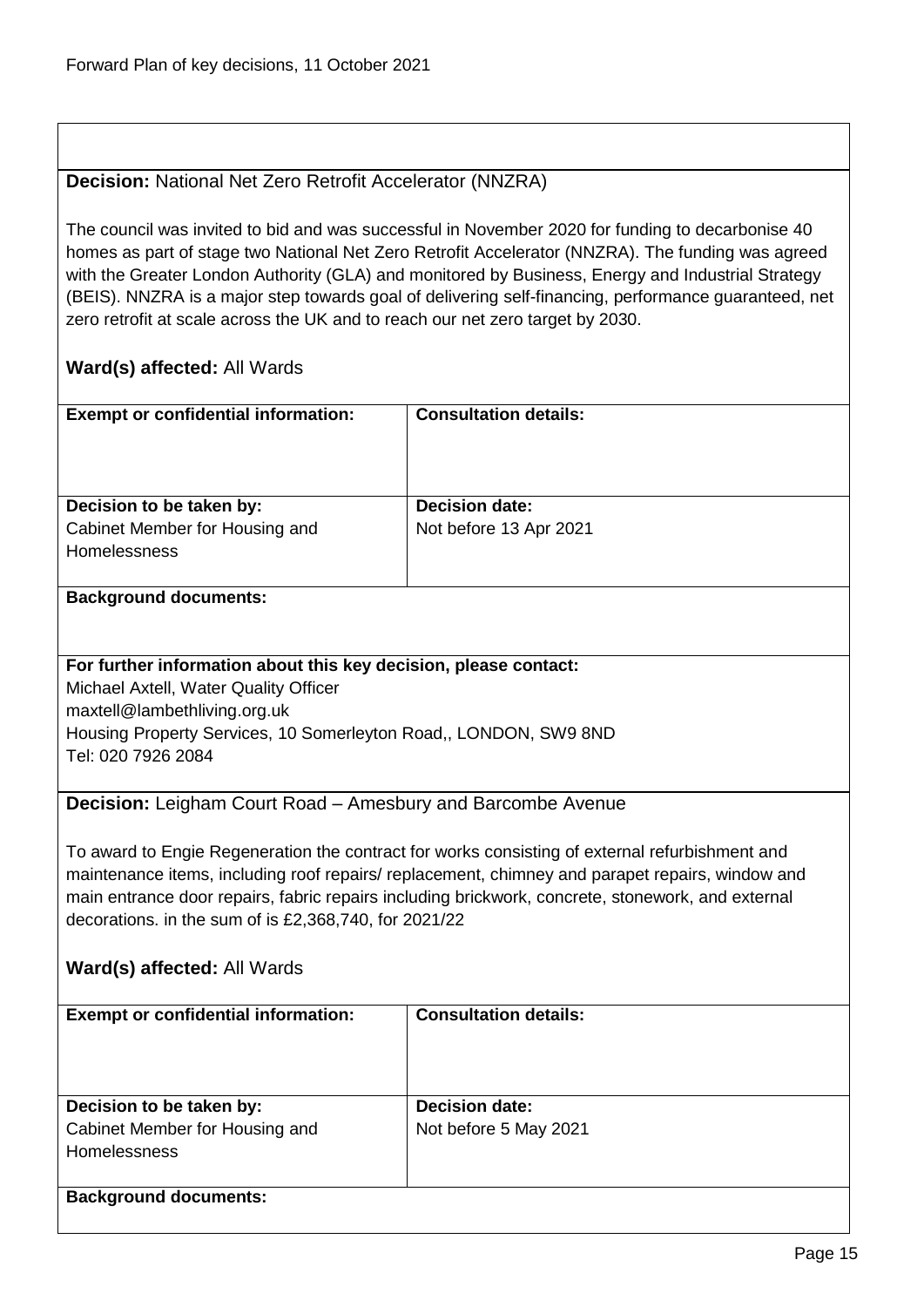#### **For further information about this key decision, please contact:** Paul Ingram, Capital Works Manager PIngram1@lambeth.gov.uk

<span id="page-15-0"></span>**Decision:** Purser House - Refurbishment of vacant former community centre to form 3 x 2 bed flats

#### **Ward(s) affected:** Tulse Hill

| <b>Exempt or confidential information:</b><br>Part exempt<br>Information relating to the financial or<br>business affairs of any particular person<br>(including the authority holding that)<br>information) | <b>Consultation details:</b>         |
|--------------------------------------------------------------------------------------------------------------------------------------------------------------------------------------------------------------|--------------------------------------|
| Decision to be taken by:<br>Cabinet Member for Housing and<br><b>Homelessness</b>                                                                                                                            | <b>Decision date:</b><br>12 Oct 2021 |

#### **Background documents:**

**For further information about this key decision, please contact:** Paul Ingram, Capital Works Manager PIngram1@lambeth.gov.uk

<span id="page-15-1"></span>**Decision:** External Works Programme and Replacement of External Wall Insulation Cladding Systems Procurement – Capital Works

To approve the upcoming capital works programme which will include external works and replacement of external wall insulation cladding systems intended to be delivered within 2021/22 financial year. The proposed method of obtaining mini tenders is primarily via Construction Line, whilst utilising the route of Gold Membership of suppliers. Competition to obtain value for money will be a consistent thread.

The works will include but not limited to the following:

- external fabric repairs
- communal electrics
- lift renewal
- door entry installation
- heating & hot water upgrade
- communal electric upgrade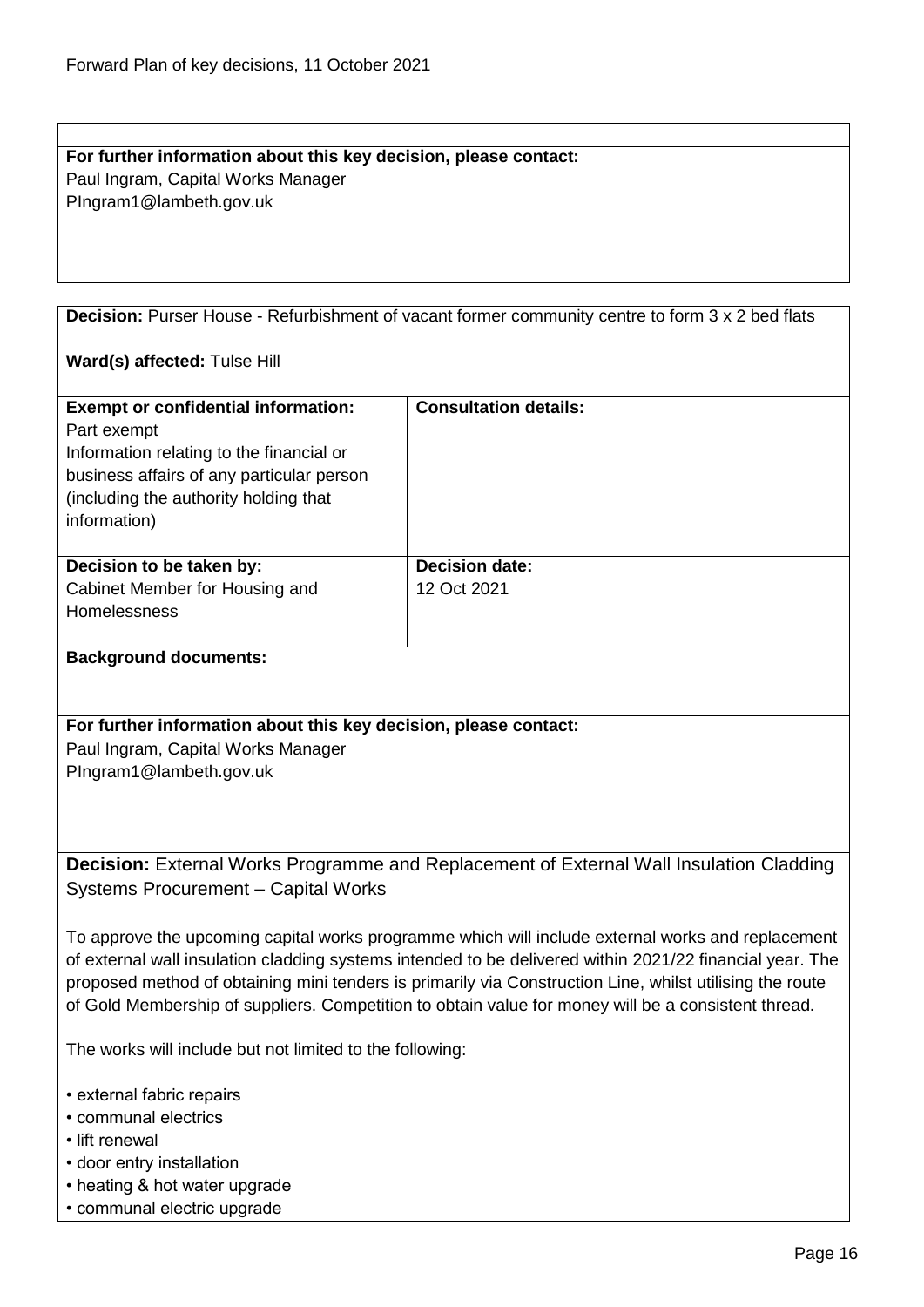- cold water tank renewal
- boiler room upgrades
- new fire doors to tenanted properties
- sprinklers to sheltered blocks
- Kitchen & Bathroom Installations plus associated electrical re-wires
- Residential and communal fire doors replacements

The works will be funded from the £35m Lambeth Housing Standard budget.

#### **Ward(s) affected:** All Wards

| <b>Exempt or confidential information:</b> | <b>Consultation details:</b> |
|--------------------------------------------|------------------------------|
|                                            |                              |
| Decision to be taken by:                   | <b>Decision date:</b>        |
| Cabinet Member for Housing and             | Not before 13 Jul 2021       |
| <b>Homelessness</b>                        |                              |
|                                            |                              |

#### **Background documents:**

#### **For further information about this key decision, please contact:**

Adelle Pobee

apobee@lambeth.gov.uk

2nd Floor, Hambrook House, Porden Road, London SW2 5RW

#### <span id="page-16-0"></span>**Decision:** Vassall Road Heating Replacement Project

To instruct Regen (UK) Construction Ltd to undertake the replacement of the Communal Heating system with Individual Combi Boilers in the sum of £917,020.24. Works to be completed in the new financial year 1 April 2021.

#### **Ward(s) affected:** Vassall

| <b>Exempt or confidential information:</b><br>Part exempt<br>Information relating to the financial or<br>business affairs of any particular person<br>(including the authority holding that)<br>information) | <b>Consultation details:</b>                    |
|--------------------------------------------------------------------------------------------------------------------------------------------------------------------------------------------------------------|-------------------------------------------------|
| Decision to be taken by:<br>Cabinet Member for Housing and<br><b>Homelessness</b>                                                                                                                            | <b>Decision date:</b><br>Not before 20 Jul 2021 |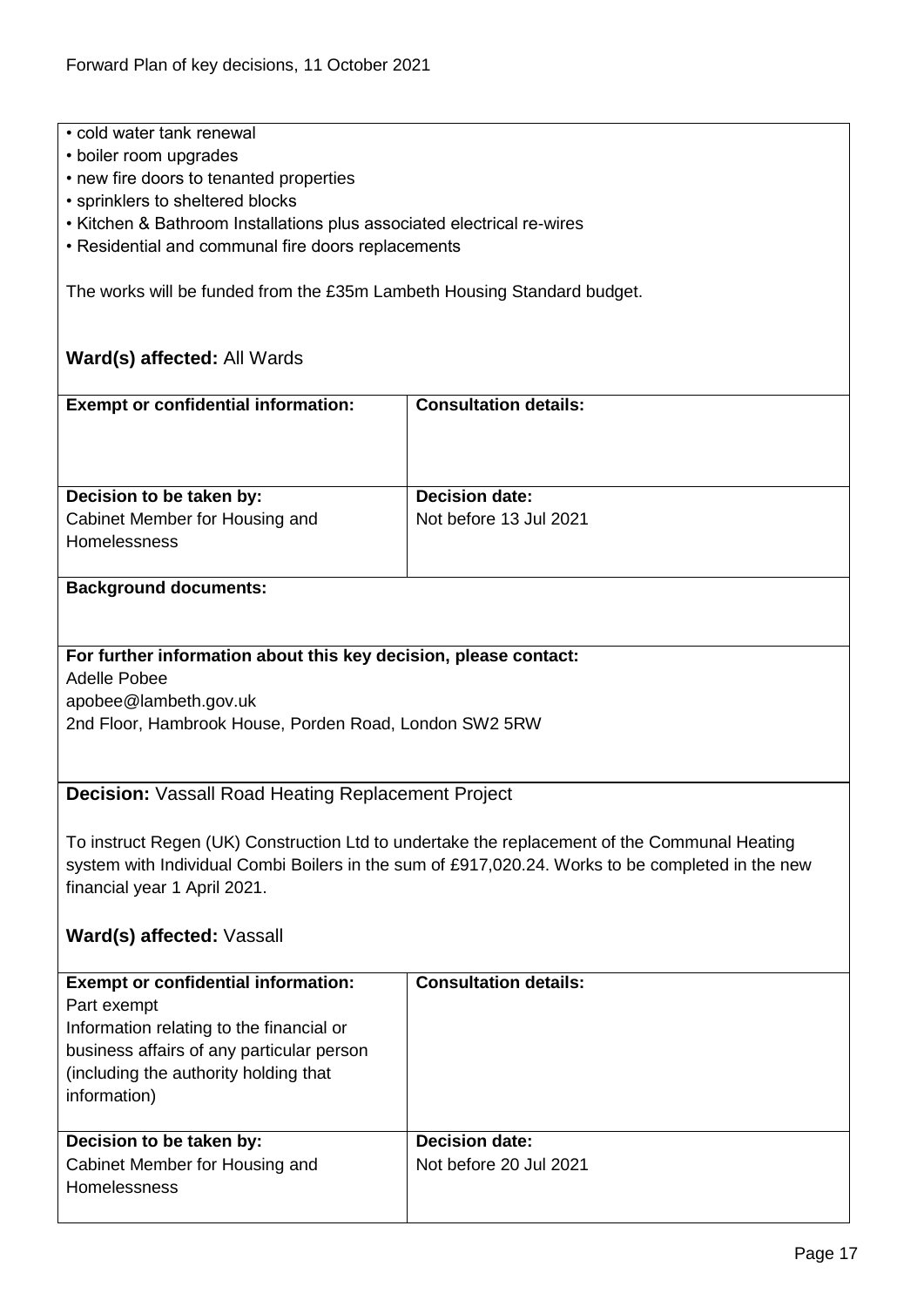**Background documents:**

**For further information about this key decision, please contact:** Darren Bradford, Technical Services Electrical Project Manager dbradford@lambeth.gov.uk

<span id="page-17-0"></span>**Decision:** Oaklands Estate Lift Refurbishment Project

To instruct Precision Lifts Ltd to undertake the refurbishment of the lifts in the sum of £629,253.88. Works to be completed in the new financial year 1 April 2021

**Ward(s) affected:** Clapham Common

| <b>Exempt or confidential information:</b><br>Part exempt<br>Information relating to the financial or<br>business affairs of any particular person<br>(including the authority holding that)<br>information) | <b>Consultation details:</b>                    |
|--------------------------------------------------------------------------------------------------------------------------------------------------------------------------------------------------------------|-------------------------------------------------|
| Decision to be taken by:<br>Cabinet Member for Housing and<br><b>Homelessness</b>                                                                                                                            | <b>Decision date:</b><br>Not before 20 Jul 2021 |
| Basic constructed and access and a                                                                                                                                                                           |                                                 |

**Background documents:**

#### **For further information about this key decision, please contact:**

Paul Ingram, Capital Works Manager PIngram1@lambeth.gov.uk

<span id="page-17-1"></span>**Decision:** Brixton Road Heating Replacement Project

To instruct TBrown Group Ltd to undertake the replacement of the Communal Heating system with individual Combi Boilers in the sum of £903,100.00. Works to be completed in the new financial year 1 April 2021

#### **Ward(s) affected:** Vassall

| <b>Exempt or confidential information:</b> | <b>Consultation details:</b> |
|--------------------------------------------|------------------------------|
| Part exempt                                |                              |
| Information relating to the financial or   |                              |
| business affairs of any particular person  |                              |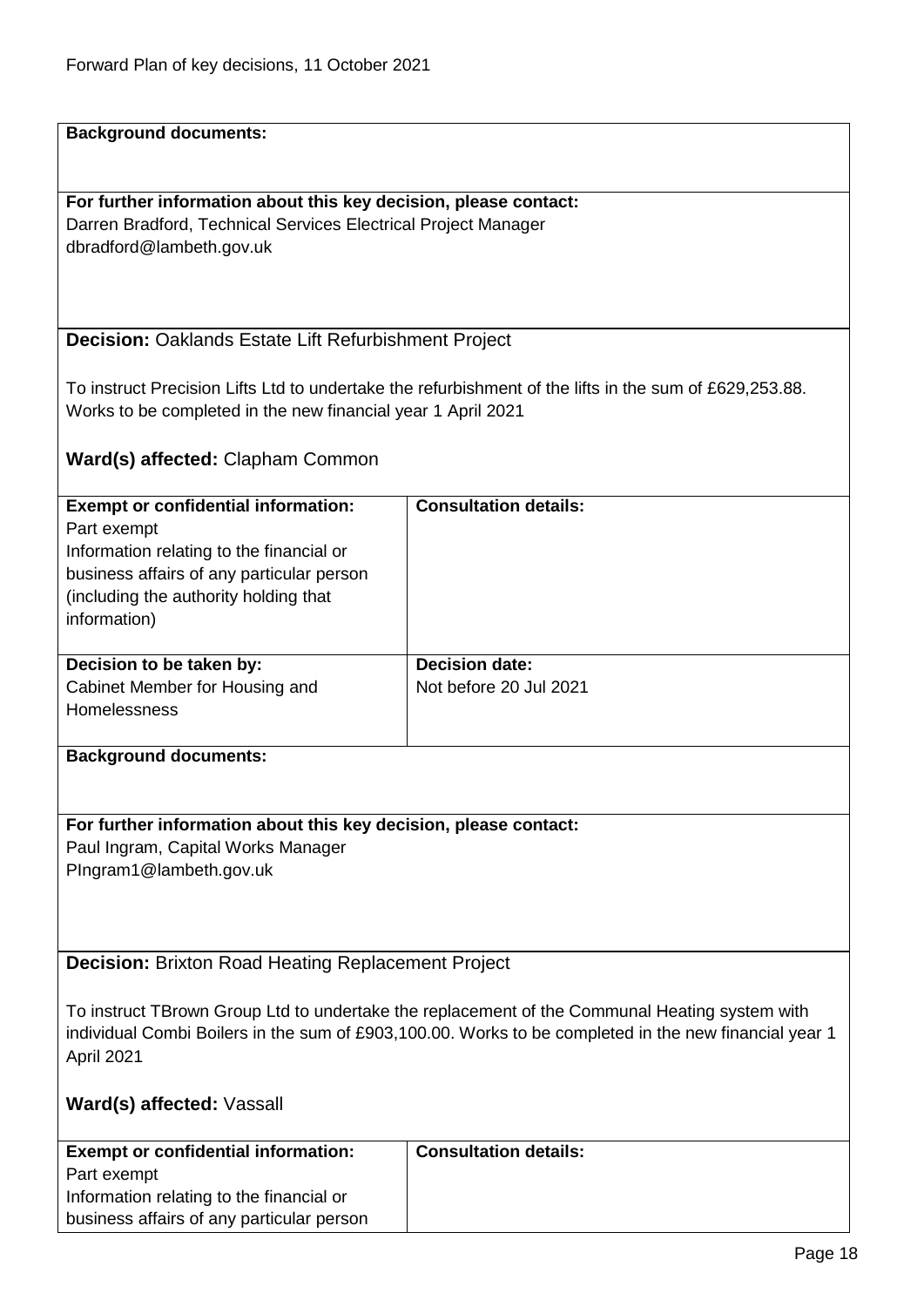<span id="page-18-1"></span><span id="page-18-0"></span>

| (including the authority holding that<br>information)                   |                                                                                                   |  |
|-------------------------------------------------------------------------|---------------------------------------------------------------------------------------------------|--|
|                                                                         |                                                                                                   |  |
| Decision to be taken by:                                                | <b>Decision date:</b>                                                                             |  |
| Cabinet Member for Housing and                                          | Not before 20 Jul 2021                                                                            |  |
| Homelessness                                                            |                                                                                                   |  |
| <b>Background documents:</b>                                            |                                                                                                   |  |
|                                                                         |                                                                                                   |  |
| For further information about this key decision, please contact:        |                                                                                                   |  |
| Darren Bradford, Technical Services Electrical Project Manager          |                                                                                                   |  |
| dbradford@lambeth.gov.uk                                                |                                                                                                   |  |
|                                                                         |                                                                                                   |  |
| <b>Decision: Replacement of Kitchens and Bathrooms</b>                  |                                                                                                   |  |
|                                                                         |                                                                                                   |  |
|                                                                         | The report recommends the Council proceeds with a direct award to SER contractor from an existing |  |
|                                                                         | framework, LHC 46581 and is accessing WH2, Workstream 1, Lot 2 (K&Bs) for the replacement of      |  |
| various kitchens and bathrooms in tenanted homes, up to a value of £2m. |                                                                                                   |  |
| Ward(s) affected: All Wards                                             |                                                                                                   |  |
|                                                                         |                                                                                                   |  |
| <b>Exempt or confidential information:</b>                              | <b>Consultation details:</b>                                                                      |  |
|                                                                         |                                                                                                   |  |
|                                                                         |                                                                                                   |  |
|                                                                         |                                                                                                   |  |
| Decision to be taken by:                                                | <b>Decision date:</b>                                                                             |  |
| Cabinet Member for Housing and<br>Homelessness                          | Not before 27 Jul 2021                                                                            |  |
|                                                                         |                                                                                                   |  |
| <b>Background documents:</b>                                            |                                                                                                   |  |
|                                                                         |                                                                                                   |  |
|                                                                         |                                                                                                   |  |
| For further information about this key decision, please contact:        |                                                                                                   |  |
| Paul Ingram, Capital Works Manager                                      |                                                                                                   |  |
| PIngram1@lambeth.gov.uk                                                 |                                                                                                   |  |
|                                                                         |                                                                                                   |  |
|                                                                         |                                                                                                   |  |
| <b>Decision: Asbestos Removals Contract</b>                             |                                                                                                   |  |
|                                                                         |                                                                                                   |  |
|                                                                         | To approve the procurement and awarding of a new contract to undertake Asbestos Removal Works     |  |
|                                                                         | to communal areas of Lambeth structures including hostels, sheltered accommodation and community  |  |
| centres.                                                                |                                                                                                   |  |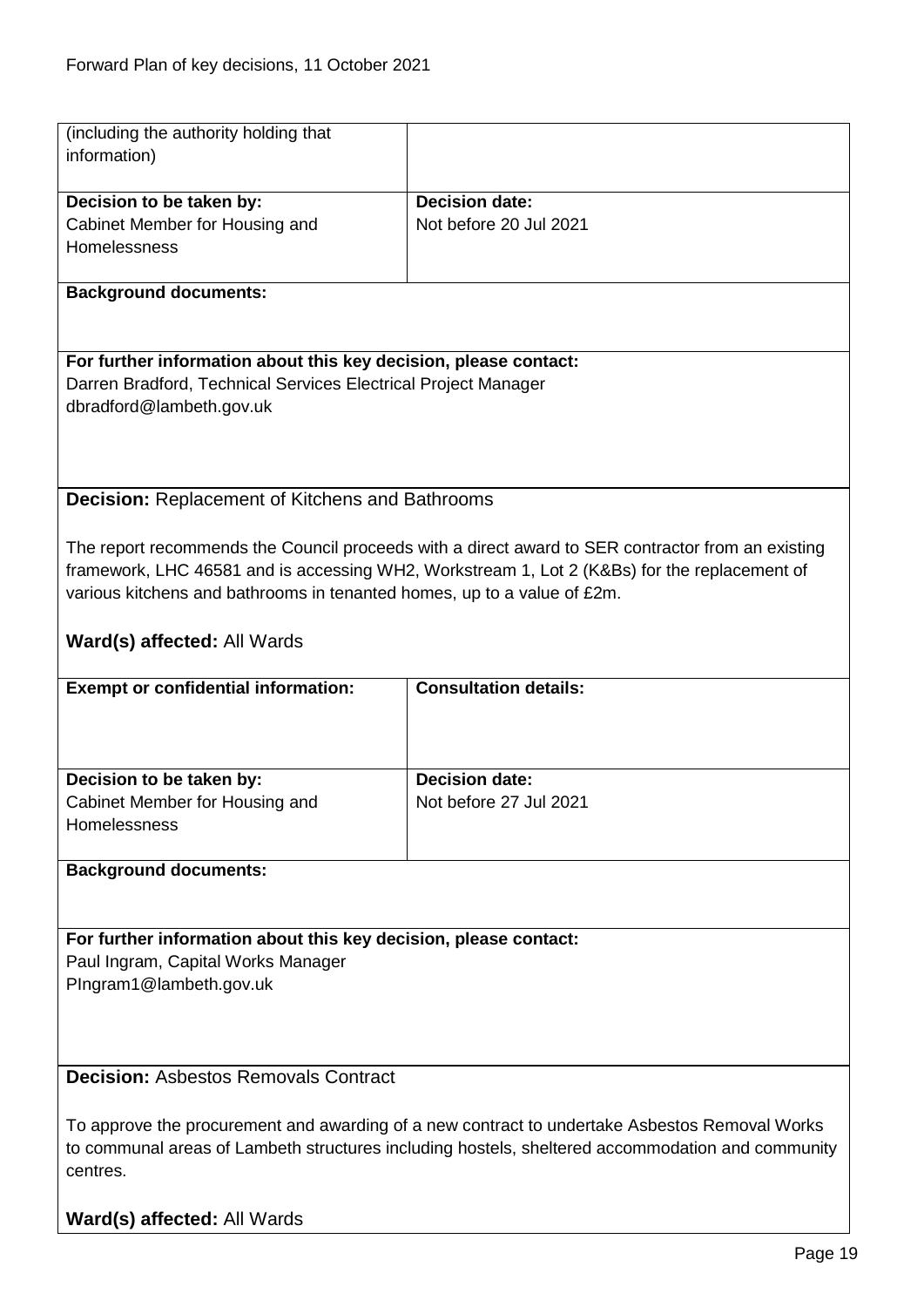<span id="page-19-0"></span>

| <b>Exempt or confidential information:</b>                       | <b>Consultation details:</b>                                                              |  |
|------------------------------------------------------------------|-------------------------------------------------------------------------------------------|--|
|                                                                  |                                                                                           |  |
|                                                                  |                                                                                           |  |
| Decision to be taken by:                                         | <b>Decision date:</b>                                                                     |  |
| Cabinet Member for Housing and                                   | Not before 17 Aug 2021                                                                    |  |
| <b>Homelessness</b>                                              |                                                                                           |  |
|                                                                  |                                                                                           |  |
| <b>Background documents:</b>                                     |                                                                                           |  |
| <b>Asbestos Removals Contract</b>                                |                                                                                           |  |
| For further information about this key decision, please contact: |                                                                                           |  |
| Jamie Sud, Asbestos Advisor                                      |                                                                                           |  |
| jsud@lambeth.gov.uk                                              |                                                                                           |  |
|                                                                  |                                                                                           |  |
|                                                                  |                                                                                           |  |
| <b>Decision: Asbestos Surveys and Analytical Works Contract</b>  |                                                                                           |  |
|                                                                  |                                                                                           |  |
|                                                                  | To approve the procurement and award of a new contract to undertake Asbestos Surveys and  |  |
|                                                                  | Analytical Works to the communal areas of Lambeth structures including hostels, sheltered |  |
| accommodation and community centres.                             |                                                                                           |  |
|                                                                  |                                                                                           |  |
| Ward(s) affected: All Wards                                      |                                                                                           |  |
| <b>Exempt or confidential information:</b>                       | <b>Consultation details:</b>                                                              |  |
|                                                                  |                                                                                           |  |
|                                                                  |                                                                                           |  |
| Decision to be taken by:                                         | <b>Decision date:</b>                                                                     |  |
| Cabinet Member for Housing and                                   | Not before 17 Aug 2021                                                                    |  |
| Homelessness                                                     |                                                                                           |  |
|                                                                  |                                                                                           |  |
| <b>Background documents:</b>                                     |                                                                                           |  |
| Procurement for an Asbestos Removals Contract                    |                                                                                           |  |
| For further information about this key decision, please contact: |                                                                                           |  |
| Jamie Sud, Asbestos Advisor                                      |                                                                                           |  |
| jsud@lambeth.gov.uk                                              |                                                                                           |  |
|                                                                  |                                                                                           |  |
|                                                                  |                                                                                           |  |
|                                                                  |                                                                                           |  |
| <b>Decision:</b> Claremont East Environmental Improvements       |                                                                                           |  |

<span id="page-19-1"></span>**Ward(s) affected:** Streatham Hill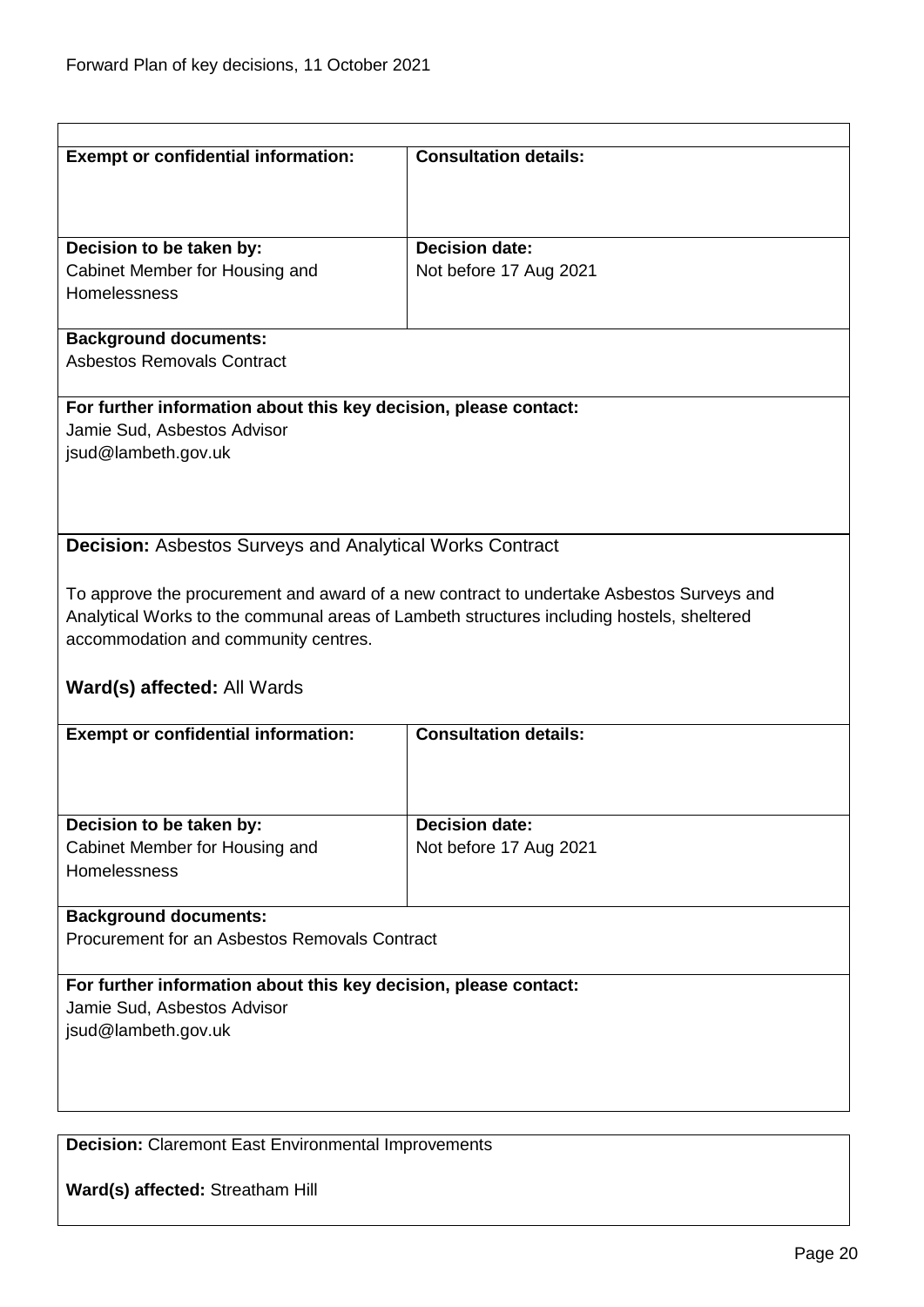<span id="page-20-1"></span><span id="page-20-0"></span>

| <b>Exempt or confidential information:</b>                                                            | <b>Consultation details:</b>                                                                              |  |
|-------------------------------------------------------------------------------------------------------|-----------------------------------------------------------------------------------------------------------|--|
|                                                                                                       |                                                                                                           |  |
|                                                                                                       |                                                                                                           |  |
|                                                                                                       |                                                                                                           |  |
| Decision to be taken by:                                                                              | <b>Decision date:</b>                                                                                     |  |
| Cabinet Member for Housing and                                                                        | 14 Oct 2021                                                                                               |  |
| Homelessness                                                                                          |                                                                                                           |  |
|                                                                                                       |                                                                                                           |  |
| <b>Background documents:</b>                                                                          |                                                                                                           |  |
|                                                                                                       |                                                                                                           |  |
|                                                                                                       |                                                                                                           |  |
| For further information about this key decision, please contact:                                      |                                                                                                           |  |
| Lesley Ambler, Housing Project Coordinator                                                            |                                                                                                           |  |
| lambler@lambeth.gov.uk                                                                                |                                                                                                           |  |
|                                                                                                       |                                                                                                           |  |
|                                                                                                       |                                                                                                           |  |
|                                                                                                       |                                                                                                           |  |
| <b>Decision:</b> Total Asset Solution - Strategic Asset Partner                                       |                                                                                                           |  |
|                                                                                                       |                                                                                                           |  |
|                                                                                                       | To approve the strategic direction to procure a Strategic Asset Partner that will join up strategic asset |  |
|                                                                                                       | management, stock condition surveying, investment planning, social and economic equality, carbon          |  |
| reduction, compliance, disrepair and procurement.                                                     |                                                                                                           |  |
|                                                                                                       |                                                                                                           |  |
|                                                                                                       |                                                                                                           |  |
| Ward(s) affected: All Wards                                                                           |                                                                                                           |  |
| <b>Exempt or confidential information:</b>                                                            | <b>Consultation details:</b>                                                                              |  |
|                                                                                                       |                                                                                                           |  |
|                                                                                                       |                                                                                                           |  |
|                                                                                                       |                                                                                                           |  |
| Decision to be taken by:                                                                              | <b>Decision date:</b>                                                                                     |  |
| Cabinet Member for Housing and                                                                        | Not before 11 Sep 2021                                                                                    |  |
| <b>Homelessness</b>                                                                                   |                                                                                                           |  |
|                                                                                                       |                                                                                                           |  |
|                                                                                                       |                                                                                                           |  |
| <b>Background documents:</b>                                                                          |                                                                                                           |  |
|                                                                                                       |                                                                                                           |  |
| For further information about this key decision, please contact:                                      |                                                                                                           |  |
|                                                                                                       |                                                                                                           |  |
| Andrew Jacques, Head of Contract Scrutiny and Cost Management                                         |                                                                                                           |  |
| AJacques@lambeth.gov.uk                                                                               |                                                                                                           |  |
|                                                                                                       |                                                                                                           |  |
|                                                                                                       |                                                                                                           |  |
|                                                                                                       |                                                                                                           |  |
| <b>Decision: Total Asset Solution - Asset Delivery Partners</b>                                       |                                                                                                           |  |
|                                                                                                       |                                                                                                           |  |
| To approve the strategic direction to procure 2 x Asset Delivery Partners (North and South) that will |                                                                                                           |  |
| manage and administer major works and statutory compliance work programmes; and broaden the           |                                                                                                           |  |
| client technical skills base.                                                                         |                                                                                                           |  |
| Two technical delivery partnerships (North and South - 3-year duration) with two principal functions: |                                                                                                           |  |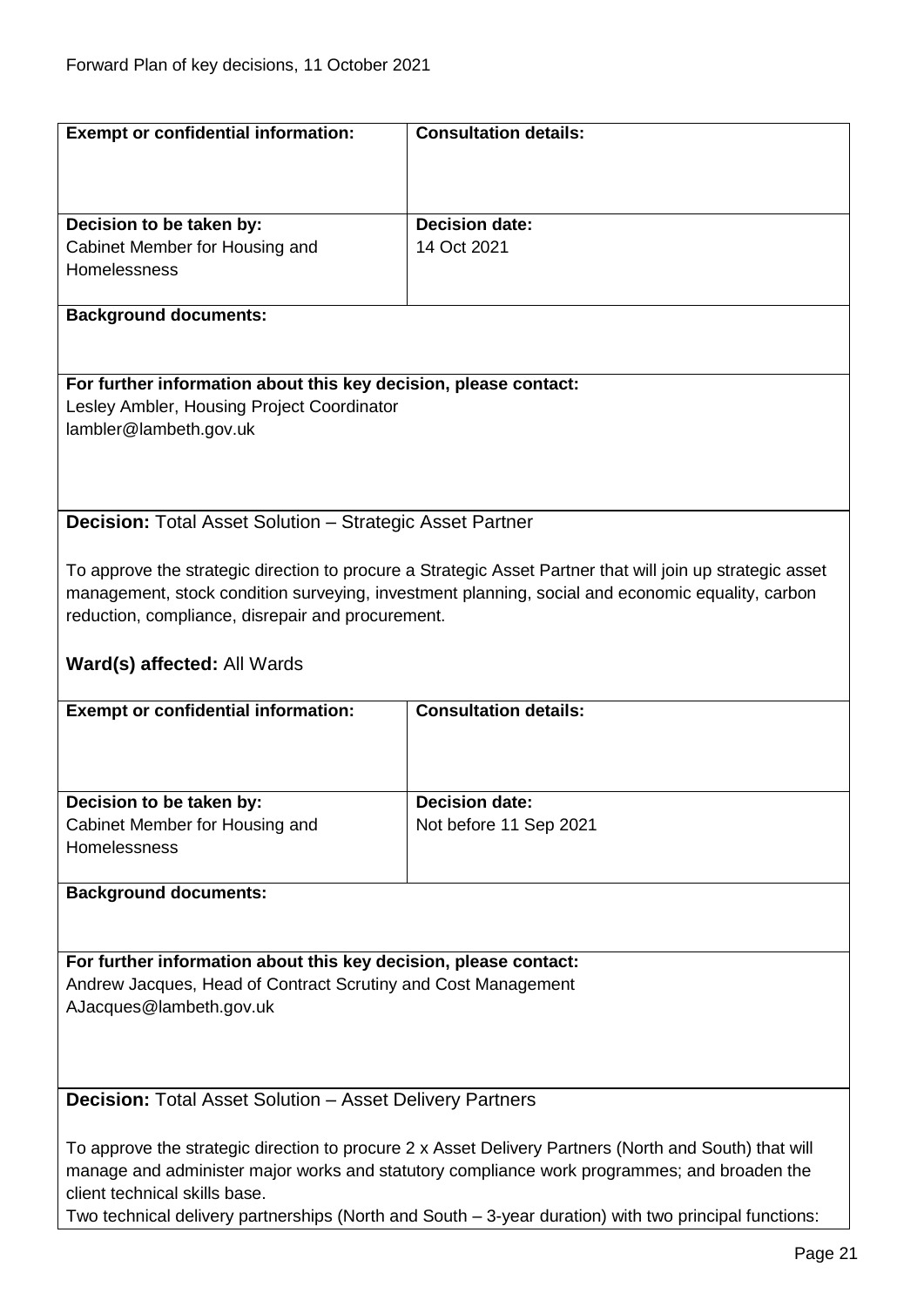a) Specify and manage major work projects (planned and procured by the strategic asset partner – using the DPS).

b) Empower and train the client team to self-manage major work projects (removing the continuous reliance on third-party consultants).

# **Ward(s) affected:** All Wards **Exempt or confidential information: Consultation details:**

| Decision to be taken by:<br>Cabinet Member for Housing and<br><b>Homelessness</b> | <b>Decision date:</b><br>Not before 11 Sep 2021 |
|-----------------------------------------------------------------------------------|-------------------------------------------------|

#### **Background documents:**

**For further information about this key decision, please contact:** Andrew Jacques, Head of Contract Scrutiny and Cost Management AJacques@lambeth.gov.uk

<span id="page-21-0"></span>**Decision:** Workwise Project – St Mungo's – Extension

The St Mungo's Workwise service provides employment and training services. The service is primarily targeted at those in rented housing (Council tenants, private sector tenants and homeless in temporary accommodation) who are in receipt of benefits and adversely affected by welfare reforms. Welfare reforms including the Size Criteria, Benefit Cap and Universal Credit. The proposed report is requesting for the service to be extended from 1st of May 2021 to 29th of April 2022. The service has been very successful in supporting Lambeth residents into sustained employment and training opportunities and has been instrumental in assisting Lambeth residents who have been furloughed or lost their jobs due to the Covid-19 pandemic.

The cumulative value of the contracts from February 2015 to April 2021 is £560,295.89. A further extension for the 2021/22 financial year will increase that value by a further £100,000.

| <b>Exempt or confidential information:</b> | <b>Consultation details:</b> |
|--------------------------------------------|------------------------------|
| Decision to be taken by:                   | <b>Decision date:</b>        |
| Cabinet Member for Housing and             | Not before 11 Sep 2021       |
| Homelessness                               |                              |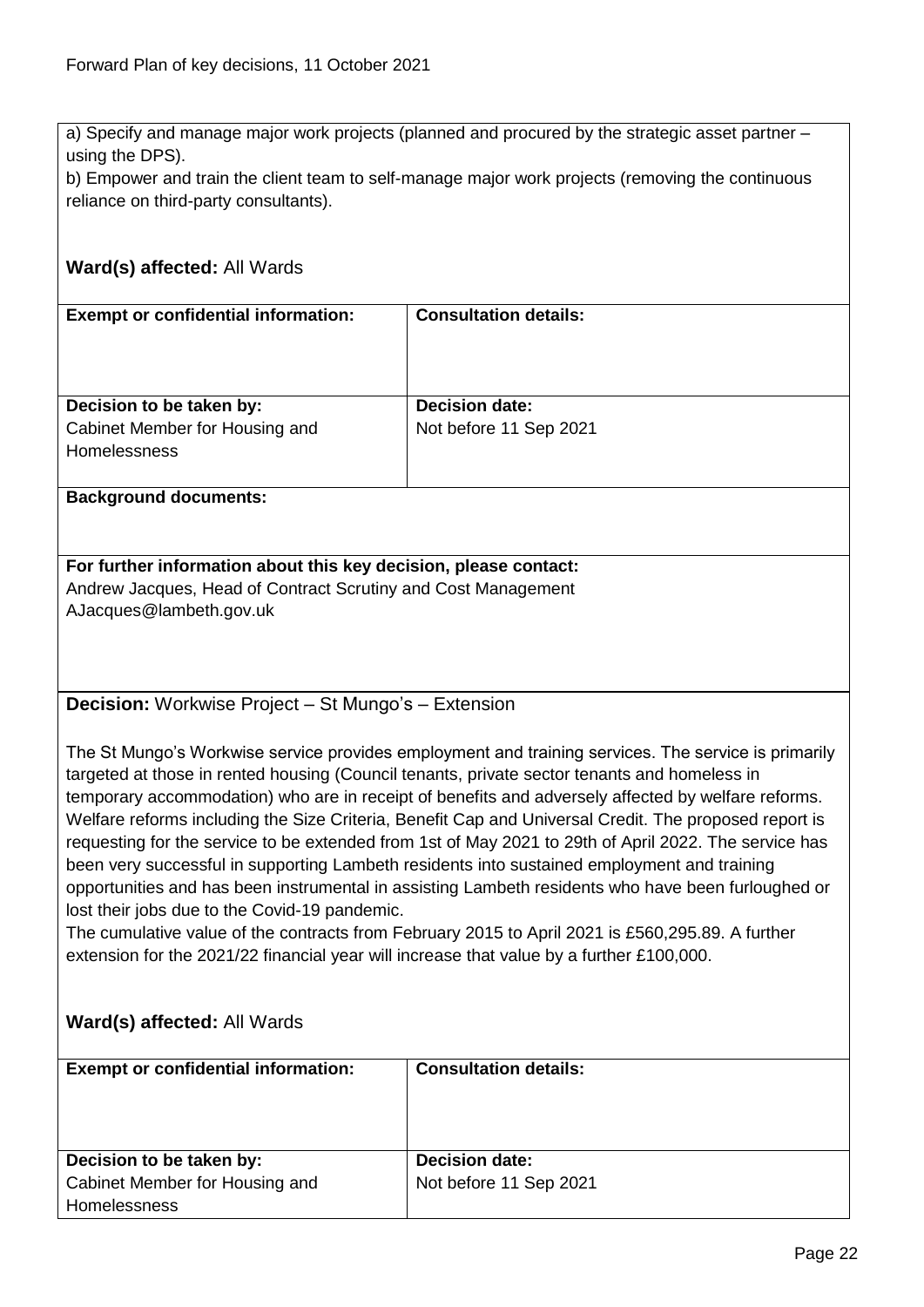<span id="page-22-0"></span>

| <b>Background documents:</b>                                                                   |                                                                                                     |  |
|------------------------------------------------------------------------------------------------|-----------------------------------------------------------------------------------------------------|--|
|                                                                                                |                                                                                                     |  |
|                                                                                                |                                                                                                     |  |
| For further information about this key decision, please contact:                               |                                                                                                     |  |
|                                                                                                |                                                                                                     |  |
| Lionel Ighodaro, Housing Support Team Manager                                                  |                                                                                                     |  |
| lighodaro@lambeth.gov.uk                                                                       |                                                                                                     |  |
|                                                                                                |                                                                                                     |  |
|                                                                                                |                                                                                                     |  |
|                                                                                                |                                                                                                     |  |
| <b>Decision:</b> Provision of a Dynamic Purchasing System for Housing Planned Capital          |                                                                                                     |  |
| <b>Maintenance Projects</b>                                                                    |                                                                                                     |  |
|                                                                                                |                                                                                                     |  |
|                                                                                                |                                                                                                     |  |
|                                                                                                | To approve the implementation of a dynamic purchasing system (DPS) to manage the Council's £35m     |  |
| planned maintenance spend for Housing.                                                         |                                                                                                     |  |
|                                                                                                |                                                                                                     |  |
|                                                                                                | It is recognised that the Council needs to refresh its approach to the management of its assets and |  |
|                                                                                                | delivery of planned programmes and major works to better meet its legal and statutory obligations.  |  |
| Underpinned by the Council's Asset Management Strategy, a Total Asset Solution is being        |                                                                                                     |  |
| implemented, in pursuit of better quality, socially responsible and digitally driven services. |                                                                                                     |  |
|                                                                                                |                                                                                                     |  |
|                                                                                                | The bespoke DPS will support a more co-ordinated and agile project purchasing process for the       |  |
| delivery of the Total Asset Solution and will also provide:                                    |                                                                                                     |  |
|                                                                                                | - a compliant procurement vehicle to manage tenders for the Council's housing planned capital       |  |
| maintenance project contracts,                                                                 |                                                                                                     |  |
|                                                                                                | - focus on enabling a more diverse range of suppliers to compete for contract opportunities within  |  |
| Lambeth and encourage the participation of local suppliers,                                    |                                                                                                     |  |
|                                                                                                | - encourage small business and those owned and operated by underrepresented groups to compete       |  |
| for Council contracts.                                                                         |                                                                                                     |  |
|                                                                                                |                                                                                                     |  |
|                                                                                                |                                                                                                     |  |
| Ward(s) affected: All Wards                                                                    |                                                                                                     |  |
|                                                                                                |                                                                                                     |  |
|                                                                                                |                                                                                                     |  |
| <b>Exempt or confidential information:</b>                                                     | <b>Consultation details:</b>                                                                        |  |
|                                                                                                |                                                                                                     |  |
|                                                                                                |                                                                                                     |  |
|                                                                                                |                                                                                                     |  |
| Decision to be taken by:                                                                       | <b>Decision date:</b>                                                                               |  |
| Cabinet Member for Housing and                                                                 | Not before 12 Oct 2021                                                                              |  |
| Homelessness                                                                                   |                                                                                                     |  |
|                                                                                                |                                                                                                     |  |
| <b>Background documents:</b>                                                                   |                                                                                                     |  |
|                                                                                                |                                                                                                     |  |
|                                                                                                |                                                                                                     |  |
|                                                                                                |                                                                                                     |  |
|                                                                                                |                                                                                                     |  |
| Cordelia Asamoah, Project Lead                                                                 |                                                                                                     |  |
| CAsamoah@lambeth.gov.uk                                                                        |                                                                                                     |  |
|                                                                                                |                                                                                                     |  |
|                                                                                                |                                                                                                     |  |
| For further information about this key decision, please contact:                               |                                                                                                     |  |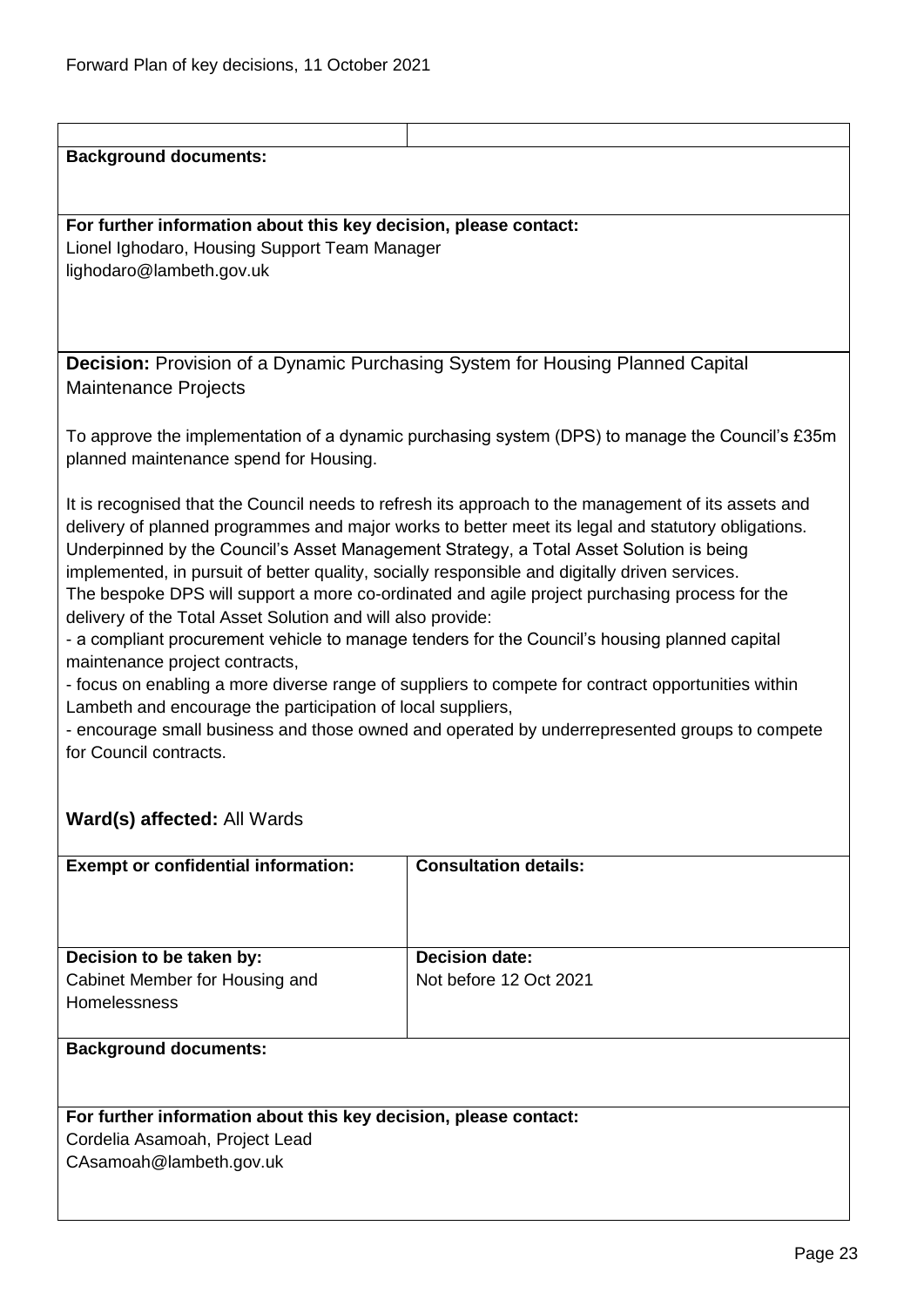$\overline{1}$ 

<span id="page-23-0"></span>

| <b>Decision: Lambeth Housing Strategy</b>                                            |                                                                                                   |  |
|--------------------------------------------------------------------------------------|---------------------------------------------------------------------------------------------------|--|
|                                                                                      | For cabinet to approve the Housing Strategy. Member approval is required to adopt the strategy.   |  |
| Ward(s) affected: All Wards                                                          |                                                                                                   |  |
| <b>Exempt or confidential information:</b>                                           | <b>Consultation details:</b>                                                                      |  |
|                                                                                      |                                                                                                   |  |
|                                                                                      |                                                                                                   |  |
| Decision to be taken by:                                                             | <b>Decision date:</b>                                                                             |  |
| Cabinet Member for Housing and<br>Homelessness                                       | Not before 19 Oct 2021                                                                            |  |
| <b>Background documents:</b>                                                         |                                                                                                   |  |
|                                                                                      |                                                                                                   |  |
| For further information about this key decision, please contact:                     |                                                                                                   |  |
| Calum Davidson, Housing Strategy and Policy Officer                                  |                                                                                                   |  |
| cdavidson1@lambeth.gov.uk                                                            |                                                                                                   |  |
|                                                                                      |                                                                                                   |  |
|                                                                                      |                                                                                                   |  |
|                                                                                      | <b>Decision:</b> External Refurbishment Works and Fire Safety Works to No.1- No.44 Meath House    |  |
|                                                                                      |                                                                                                   |  |
|                                                                                      | The award of contract to the successful bidder to carry out essential fire safety works including |  |
|                                                                                      | replacement of external wall cladding system with external wall insulation system (EWI) and       |  |
|                                                                                      | refurbishment of external façade including roof repairs and redecoration. These works will ensure |  |
| compliance with fire safety regulations and prolong the useful life of the building. |                                                                                                   |  |
| Ward(s) affected: Herne Hill                                                         |                                                                                                   |  |
| <b>Exempt or confidential information:</b>                                           | <b>Consultation details:</b>                                                                      |  |
|                                                                                      |                                                                                                   |  |
|                                                                                      |                                                                                                   |  |
| Decision to be taken by:                                                             | <b>Decision date:</b>                                                                             |  |
| Cabinet Member for Housing and                                                       | Not before 19 Oct 2021                                                                            |  |
| Homelessness                                                                         |                                                                                                   |  |
| <b>Background documents:</b>                                                         |                                                                                                   |  |
|                                                                                      |                                                                                                   |  |
| For further information about this key decision, please contact:                     |                                                                                                   |  |
| Mohammed Ullah, Capital Works - Project Manager                                      |                                                                                                   |  |
| mullah@lambeth.gov.uk                                                                |                                                                                                   |  |
|                                                                                      |                                                                                                   |  |

<span id="page-23-1"></span>٦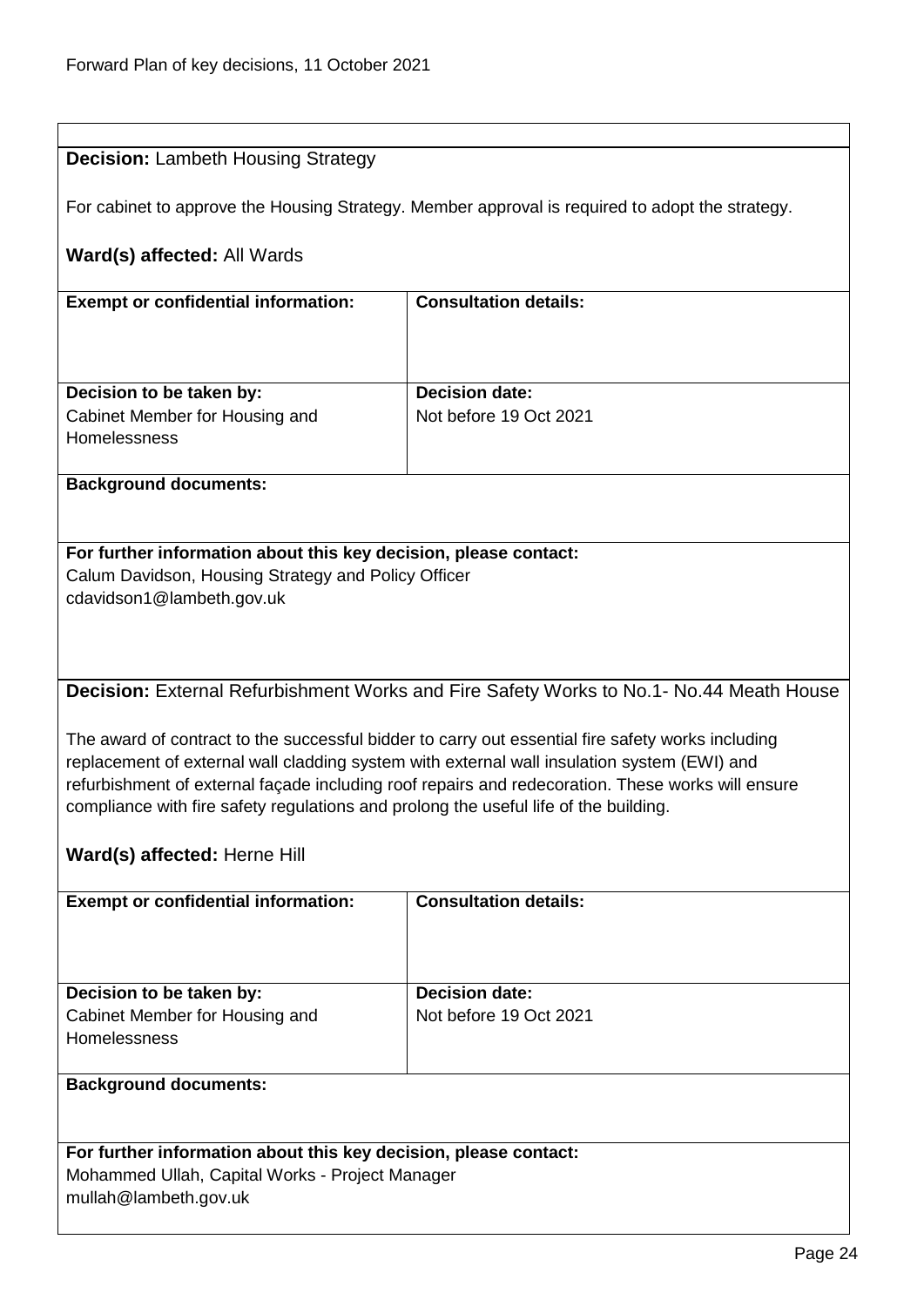# <span id="page-24-0"></span>**Decision:** HRA Business Plan, Rent and Service Charge setting report

Decision will be based on the proposals for the Housing Revenue Account (HRA) budget, rents and service charges for the 2022-23 year

<span id="page-24-1"></span>

| <b>Exempt or confidential information:</b>                       | <b>Consultation details:</b>                                                                 |
|------------------------------------------------------------------|----------------------------------------------------------------------------------------------|
|                                                                  |                                                                                              |
|                                                                  |                                                                                              |
| Decision to be taken by:                                         | <b>Decision date:</b>                                                                        |
| Cabinet Member for Housing and                                   | Not before 26 Oct 2021                                                                       |
| Homelessness                                                     |                                                                                              |
| <b>Background documents:</b>                                     |                                                                                              |
|                                                                  |                                                                                              |
| For further information about this key decision, please contact: |                                                                                              |
| Shankar Siva Ananthan, Group Manager, Finance and Property       |                                                                                              |
| ssivaananthan@lambeth.gov.uk                                     |                                                                                              |
|                                                                  |                                                                                              |
|                                                                  |                                                                                              |
| <b>Decision: Front Entrance Door (FED) Replacement Programme</b> |                                                                                              |
|                                                                  |                                                                                              |
|                                                                  | To approve the procurement and award of a new contract to undertake the Replacement of Front |
| <b>Entrance Doors.</b>                                           |                                                                                              |
| Ward(s) affected: All Wards                                      |                                                                                              |
|                                                                  |                                                                                              |
| <b>Exempt or confidential information:</b>                       | <b>Consultation details:</b>                                                                 |
|                                                                  |                                                                                              |
|                                                                  |                                                                                              |
| Decision to be taken by:                                         | <b>Decision date:</b>                                                                        |
| Cabinet Member for Housing and                                   | Not before 2 Nov 2021                                                                        |
| Homelessness                                                     |                                                                                              |
|                                                                  |                                                                                              |
| <b>Background documents:</b>                                     |                                                                                              |
|                                                                  |                                                                                              |
| For further information about this key decision, please contact: |                                                                                              |
| Mark Todd, Project Manager                                       |                                                                                              |
| mtodd@lambeth.gov.uk                                             |                                                                                              |
|                                                                  |                                                                                              |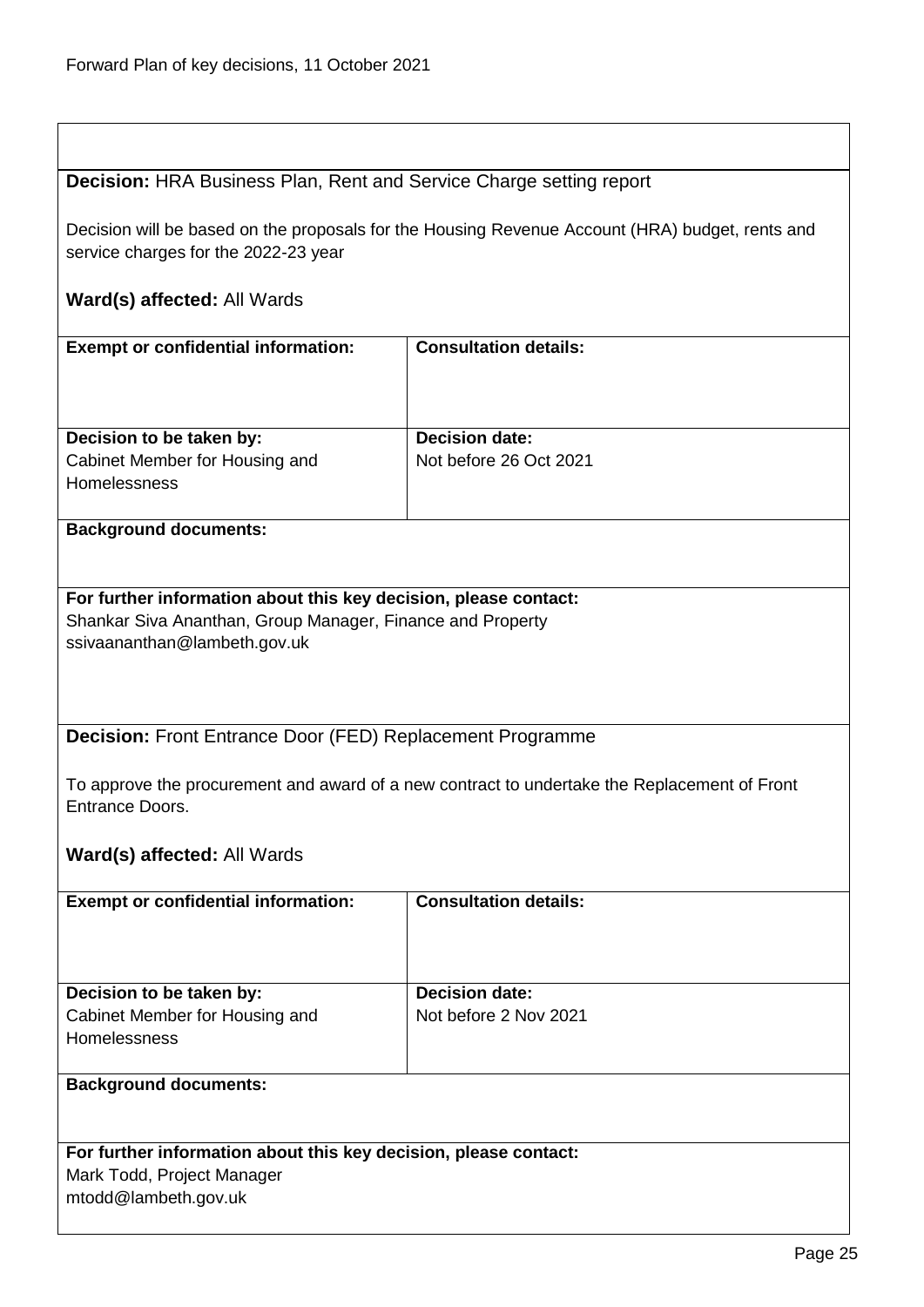<span id="page-25-1"></span><span id="page-25-0"></span>

| <b>Decision:</b> Communal Fire Doors Replacement Programme                                                                                                     |                              |  |  |
|----------------------------------------------------------------------------------------------------------------------------------------------------------------|------------------------------|--|--|
| To approve the procurement and award of a new contract to undertake the Replacement of the<br><b>Communal Fire Lobby Doors</b>                                 |                              |  |  |
| Ward(s) affected: All Wards                                                                                                                                    |                              |  |  |
| <b>Exempt or confidential information:</b>                                                                                                                     | <b>Consultation details:</b> |  |  |
| Decision to be taken by:                                                                                                                                       | <b>Decision date:</b>        |  |  |
| Cabinet Member for Housing and<br>Homelessness                                                                                                                 | Not before 2 Nov 2021        |  |  |
| <b>Background documents:</b>                                                                                                                                   |                              |  |  |
| For further information about this key decision, please contact:<br>Mark Todd, Project Manager<br>mtodd@lambeth.gov.uk                                         |                              |  |  |
| <b>Decision: 10-22 Tooting Bec Gardens - Refurbishment works</b>                                                                                               |                              |  |  |
| To increase the approved budget from £1,566,400 to £2,098,976 for additional works for the external<br>and internal refurbishment of 10-22 Tooting Bec Gardens |                              |  |  |
| Ward(s) affected: St Leonards                                                                                                                                  |                              |  |  |
| <b>Exempt or confidential information:</b>                                                                                                                     | <b>Consultation details:</b> |  |  |
|                                                                                                                                                                |                              |  |  |
| Decision to be taken by:                                                                                                                                       | <b>Decision date:</b>        |  |  |
| Cabinet Member for Housing and<br>Homelessness                                                                                                                 | Not before 9 Nov 2021        |  |  |
| <b>Background documents:</b>                                                                                                                                   |                              |  |  |
| For further information about this key decision, please contact:                                                                                               |                              |  |  |
| Garry Dickson, Programme Manager                                                                                                                               |                              |  |  |
| gdickson@lambeth.gov.uk                                                                                                                                        |                              |  |  |
| Housing Property Services, Streatham and Norwood, Lunham Road, SE19 1AA                                                                                        |                              |  |  |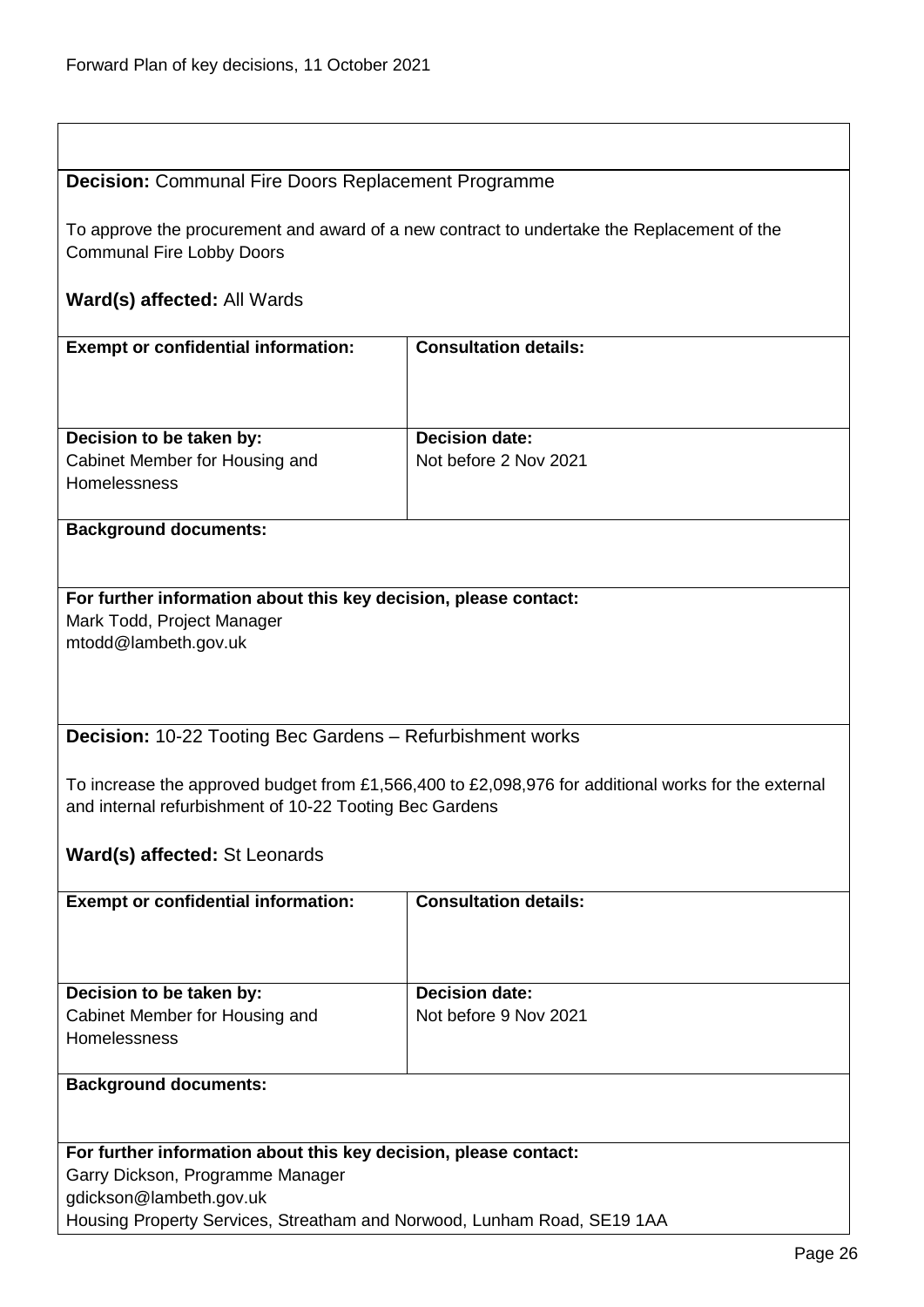Tel: 020 7926 8144

#### <span id="page-26-0"></span>**Decision:** MacIntosh Court – Roof Replacement Covering Supplier

To agree the approved budget of £850,000 for the replacement of the main roof serving the building.

MacIntosh Court is Grade II 1970s built sheltered housing scheme in Streatham. The building's brick structure, with a flat roof, was considered a highly successful modular construction experiment when designed by architect Kate MacIntosh who started work for the Council in 1969.

Over the past 4 years, the Council has invested in the building by replacing windows and doors, the communal heating and hot water system, along with kitchen and bathroom in homes. However, the flat roof structure has had numerous issues and there has been reports of leaks from the roofs. The roof is in urgent need of a replacement covering.

#### **Ward(s) affected:** Knight's Hill

| <b>Exempt or confidential information:</b>                                 | <b>Consultation details:</b>                   |
|----------------------------------------------------------------------------|------------------------------------------------|
| Decision to be taken by:<br>Cabinet Member for Housing and<br>Homelessness | <b>Decision date:</b><br>Not before 9 Nov 2021 |

**Background documents:**

#### **For further information about this key decision, please contact:**

Garry Dickson, Programme Manager gdickson@lambeth.gov.uk

Housing Property Services, Streatham and Norwood, Lunham Road, SE19 1AA

Tel: 020 7926 8144

<span id="page-26-1"></span>**Decision:** Award of a contract for Electric Vehicle Ultra Rapid Charge Points

Approval to award a contract for installation of Electric Vehicle Rapid Charge Points

To award a contract for 14 ultra-rapid charge points as part of the development of an effective electric charge point network and meet Council commitments set out in the transportation strategy and climate change agenda

| <b>Exempt or confidential information:</b> | <b>Consultation details:</b> |
|--------------------------------------------|------------------------------|
| Part exempt                                |                              |
| Information relating to the financial or   |                              |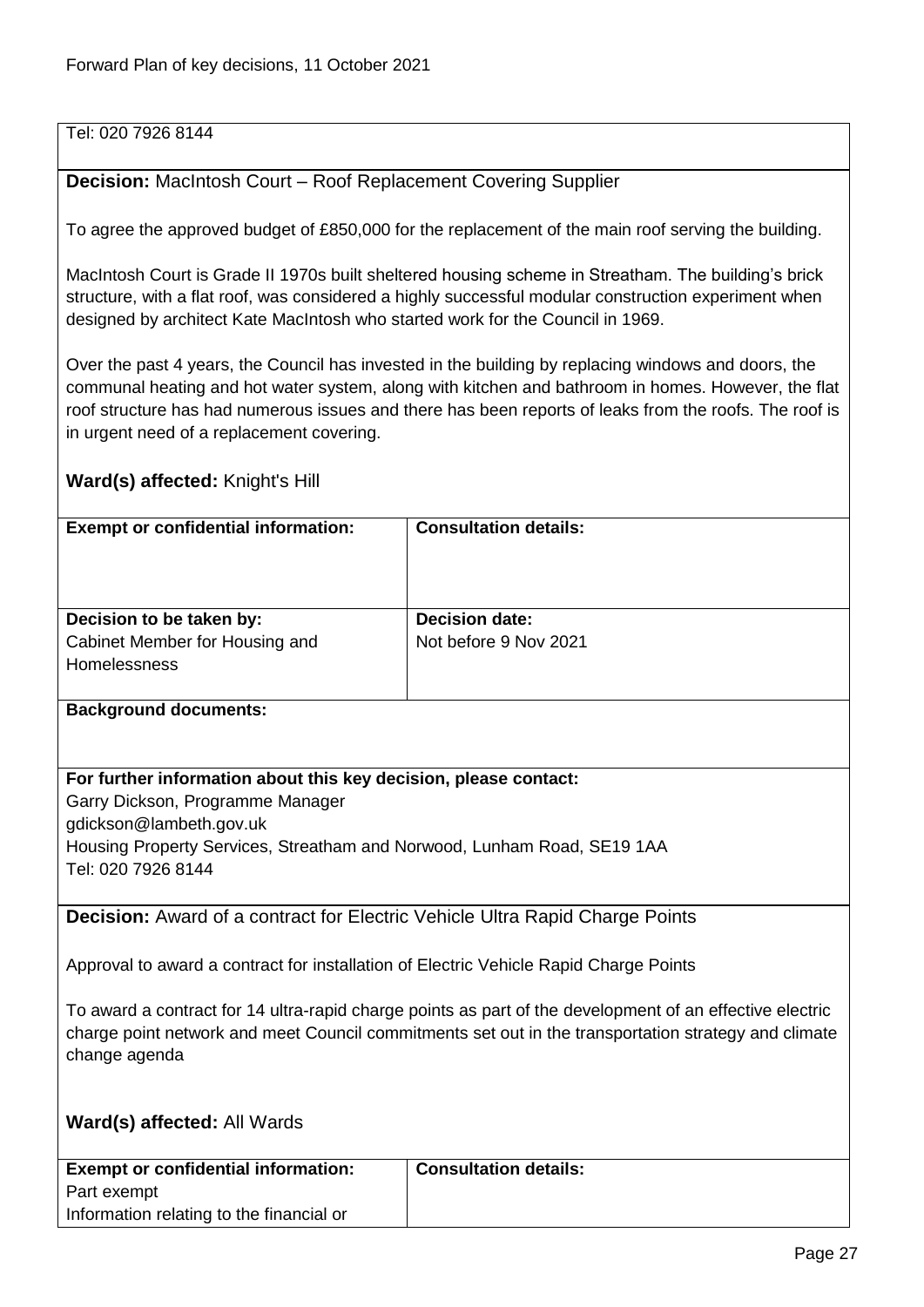<span id="page-27-0"></span>

| business affairs of any particular person<br>(including the authority holding that                                                                                                               |                                                                                                 |  |
|--------------------------------------------------------------------------------------------------------------------------------------------------------------------------------------------------|-------------------------------------------------------------------------------------------------|--|
| information)                                                                                                                                                                                     |                                                                                                 |  |
| Decision to be taken by:                                                                                                                                                                         | <b>Decision date:</b>                                                                           |  |
| Cabinet Member for Sustainable Transport,                                                                                                                                                        | Not before 9 Feb 2021                                                                           |  |
| Environment and Clean Air (job-share)                                                                                                                                                            |                                                                                                 |  |
| <b>Background documents:</b>                                                                                                                                                                     |                                                                                                 |  |
|                                                                                                                                                                                                  |                                                                                                 |  |
| For further information about this key decision, please contact:                                                                                                                                 |                                                                                                 |  |
| Dan Thomas, Programme Manager (Parks & Special Projects)                                                                                                                                         |                                                                                                 |  |
| dthomas4@lambeth.gov.uk                                                                                                                                                                          |                                                                                                 |  |
|                                                                                                                                                                                                  |                                                                                                 |  |
|                                                                                                                                                                                                  |                                                                                                 |  |
| <b>Decision:</b> Capital Studio, Infrastructure and Capital Delivery Salaries CIL                                                                                                                |                                                                                                 |  |
|                                                                                                                                                                                                  |                                                                                                 |  |
| The Capital Studio is the delivery arm of the Resident Services area, covering design and                                                                                                        |                                                                                                 |  |
| construction of public realm and built environment projects. The service delivers large                                                                                                          |                                                                                                 |  |
|                                                                                                                                                                                                  | programmes such as the Highways Investment Programme and major public realm and green           |  |
|                                                                                                                                                                                                  | space schemes, such as in parks and cemeteries. The service is primarily funded through third   |  |
|                                                                                                                                                                                                  | party grants, such as through Transport for London, and from within allocated project budgets.  |  |
|                                                                                                                                                                                                  |                                                                                                 |  |
| The report seeks an allocation of £1,076m from the Lambeth Community Infrastructure Levy (CIL)<br>receipts to fund costs associated with staff costs for the Resident Services Capital Programme |                                                                                                 |  |
| delivered via the Capital Studio (Infrastructure and Capital Delivery).                                                                                                                          |                                                                                                 |  |
|                                                                                                                                                                                                  |                                                                                                 |  |
|                                                                                                                                                                                                  | This report seeks funding to cover establishment salaries which can't be covered by project     |  |
|                                                                                                                                                                                                  | budgets. The identified source of funding for this infrastructure is CIL, with other sources of |  |
| external and internal funding already having been secured to fund Capital Studio staff.                                                                                                          |                                                                                                 |  |
| Ward(s) affected: All Wards                                                                                                                                                                      |                                                                                                 |  |
|                                                                                                                                                                                                  |                                                                                                 |  |
| <b>Exempt or confidential information:</b>                                                                                                                                                       | <b>Consultation details:</b>                                                                    |  |
|                                                                                                                                                                                                  |                                                                                                 |  |
|                                                                                                                                                                                                  |                                                                                                 |  |
| Decision to be taken by:                                                                                                                                                                         | <b>Decision date:</b>                                                                           |  |
| Cabinet Member for Sustainable Transport,                                                                                                                                                        | Not before 6 Apr 2021                                                                           |  |
| Environment and Clean Air (job-share)                                                                                                                                                            |                                                                                                 |  |
|                                                                                                                                                                                                  | Not before 6 Apr 2021                                                                           |  |
|                                                                                                                                                                                                  |                                                                                                 |  |
| <b>Background documents:</b>                                                                                                                                                                     |                                                                                                 |  |
|                                                                                                                                                                                                  |                                                                                                 |  |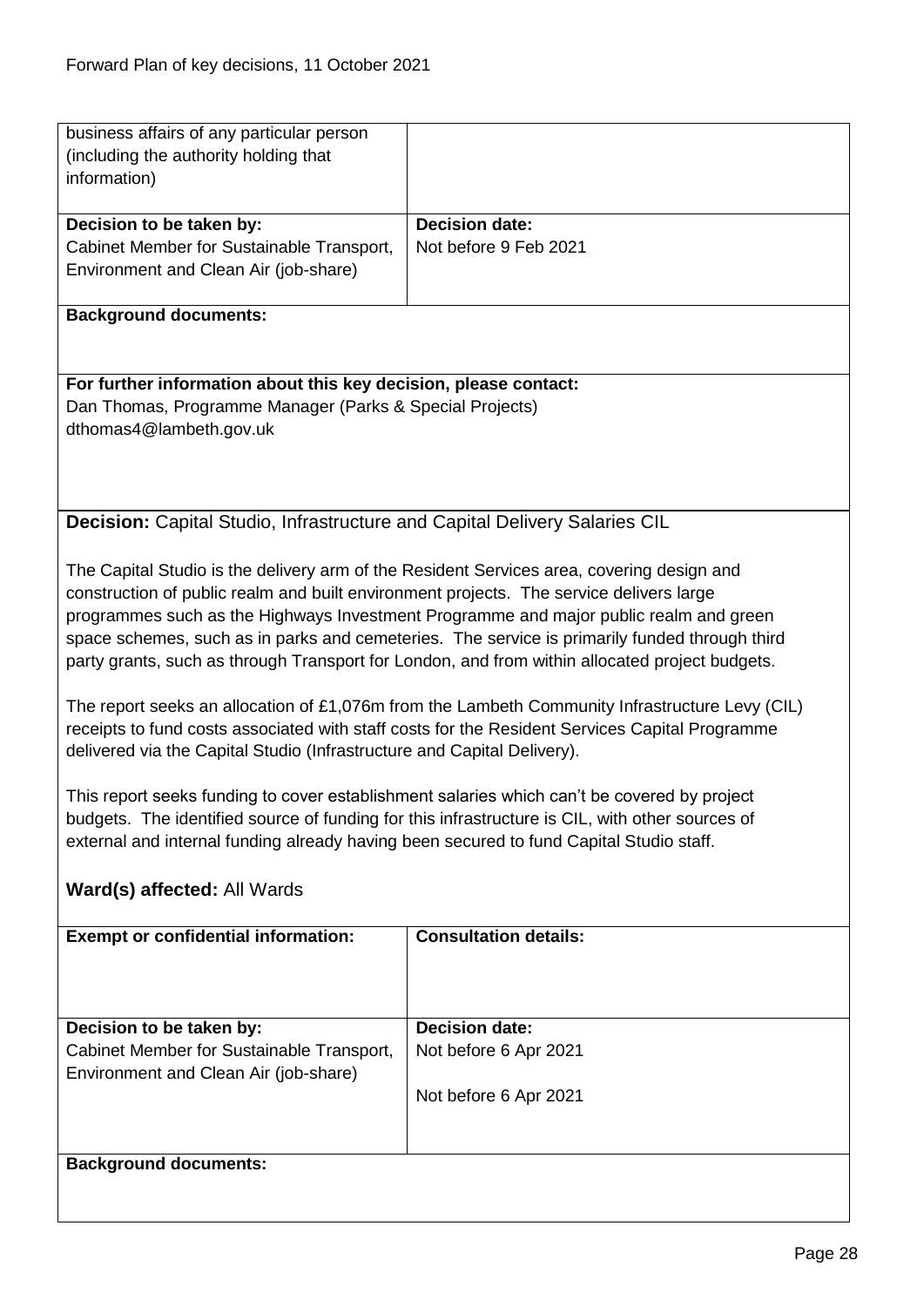**For further information about this key decision, please contact:** Dan Thomas, Programme Manager (Parks & Special Projects) dthomas4@lambeth.gov.uk

#### <span id="page-28-0"></span>**Decision:** Procurement for Highways Professional Services – Traffic Order Making

The purpose of this procurement is to provide the necessary information to award a contract for the provision of Highways Professional Services for public realm schemes within Lambeth. The works will primarily be focused on the administration and work to develop the full range of traffic orders. The schemes that this work supports includes Controlled Parking Zones, Major and minor Traffic schemes as well as schemes supporting Transport for London (TfL) Streetscapes initiatives such as Low Traffic Neighbourhoods.

<span id="page-28-1"></span>

| <b>Exempt or confidential information:</b>                         | <b>Consultation details:</b> |
|--------------------------------------------------------------------|------------------------------|
| Part exempt                                                        |                              |
| Information relating to the financial or                           |                              |
| business affairs of any particular person                          |                              |
| (including the authority holding that                              |                              |
| information)                                                       |                              |
|                                                                    |                              |
| Decision to be taken by:                                           | <b>Decision date:</b>        |
| Cabinet Member for Sustainable Transport,                          | Not before 20 Apr 2021       |
| Environment and Clean Air (job-share)                              |                              |
|                                                                    |                              |
| <b>Background documents:</b>                                       |                              |
|                                                                    |                              |
|                                                                    |                              |
| For further information about this key decision, please contact:   |                              |
| Shannon Consses, Head of Service Development and Street Management |                              |
| sconsses@lambeth.gov.uk                                            |                              |
|                                                                    |                              |
|                                                                    |                              |
|                                                                    |                              |
| <b>Decision: Fleet Maintenance Contract Procurement</b>            |                              |
|                                                                    |                              |
| Approval of contract award following competitive tender.           |                              |
|                                                                    |                              |
| Ward(s) affected: All Wards                                        |                              |
|                                                                    |                              |
| <b>Exempt or confidential information:</b>                         | <b>Consultation details:</b> |
|                                                                    |                              |
|                                                                    |                              |
|                                                                    |                              |
| Decision to be taken by:                                           | <b>Decision date:</b>        |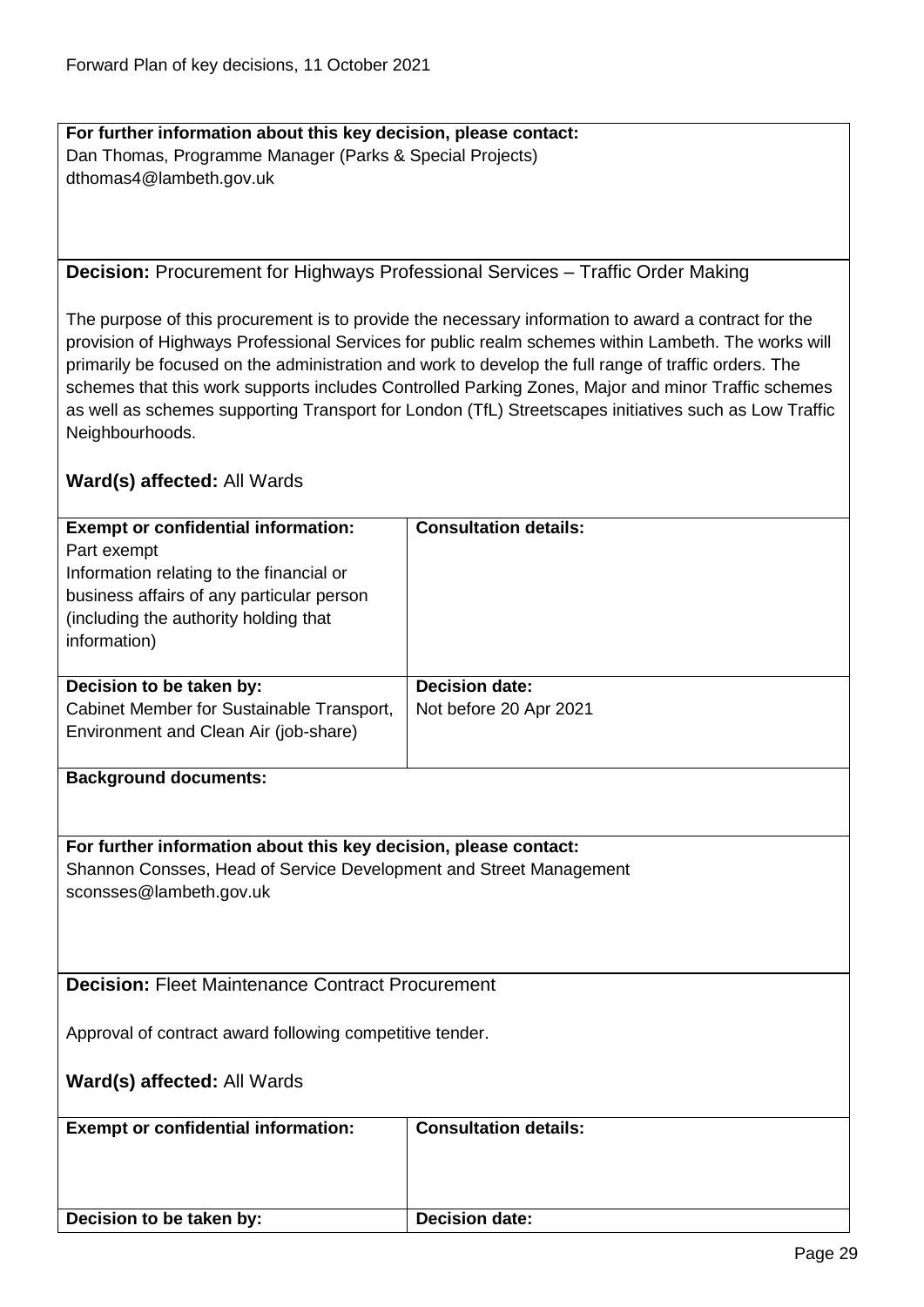| Cabinet Member for Sustainable Transport,                                                           | Not before 18 May 2021                                                                               |
|-----------------------------------------------------------------------------------------------------|------------------------------------------------------------------------------------------------------|
| Environment and Clean Air (job-share)                                                               |                                                                                                      |
| <b>Background documents:</b>                                                                        |                                                                                                      |
|                                                                                                     |                                                                                                      |
| For further information about this key decision, please contact:                                    |                                                                                                      |
| Jonathan Pook, Parking and Enforcement Operations Manager<br>JPook@lambeth.gov.uk                   |                                                                                                      |
|                                                                                                     |                                                                                                      |
|                                                                                                     |                                                                                                      |
|                                                                                                     |                                                                                                      |
| Decision: Transport Strategy Programme - Phase 1 Capital Funding                                    |                                                                                                      |
| Ward(s) affected: All Wards                                                                         |                                                                                                      |
|                                                                                                     |                                                                                                      |
| <b>Exempt or confidential information:</b>                                                          | <b>Consultation details:</b>                                                                         |
|                                                                                                     |                                                                                                      |
|                                                                                                     |                                                                                                      |
| Decision to be taken by:<br>Cabinet Member for Sustainable Transport,                               | <b>Decision date:</b><br>7 Oct 2021                                                                  |
| Environment and Clean Air (job-share)                                                               |                                                                                                      |
|                                                                                                     |                                                                                                      |
| <b>Background documents:</b>                                                                        |                                                                                                      |
|                                                                                                     |                                                                                                      |
| For further information about this key decision, please contact:                                    |                                                                                                      |
| Simon Phillips, Transport Manager - Planning, Transport & Development                               |                                                                                                      |
| SPhillips2@lambeth.gov.uk                                                                           |                                                                                                      |
|                                                                                                     |                                                                                                      |
| <b>Decision:</b> Procurement of electric small mechanical brooms                                    |                                                                                                      |
|                                                                                                     |                                                                                                      |
|                                                                                                     | To approve the purchase of eight electric small mechanical brooms directly from the only supplier of |
| the type specified and needed to deliver the new Recycling, Waste Collection and Cleansing Services |                                                                                                      |
| Contract, due to commence on 1 October 2021                                                         |                                                                                                      |
| Ward(s) affected: All Wards                                                                         |                                                                                                      |
| <b>Exempt or confidential information:</b>                                                          | <b>Consultation details:</b>                                                                         |
|                                                                                                     |                                                                                                      |
|                                                                                                     |                                                                                                      |
| Decision to be taken by:                                                                            | <b>Decision date:</b>                                                                                |
| Cabinet Member for Sustainable Transport,                                                           | Not before 21 Sep 2021                                                                               |

<span id="page-29-1"></span><span id="page-29-0"></span>J.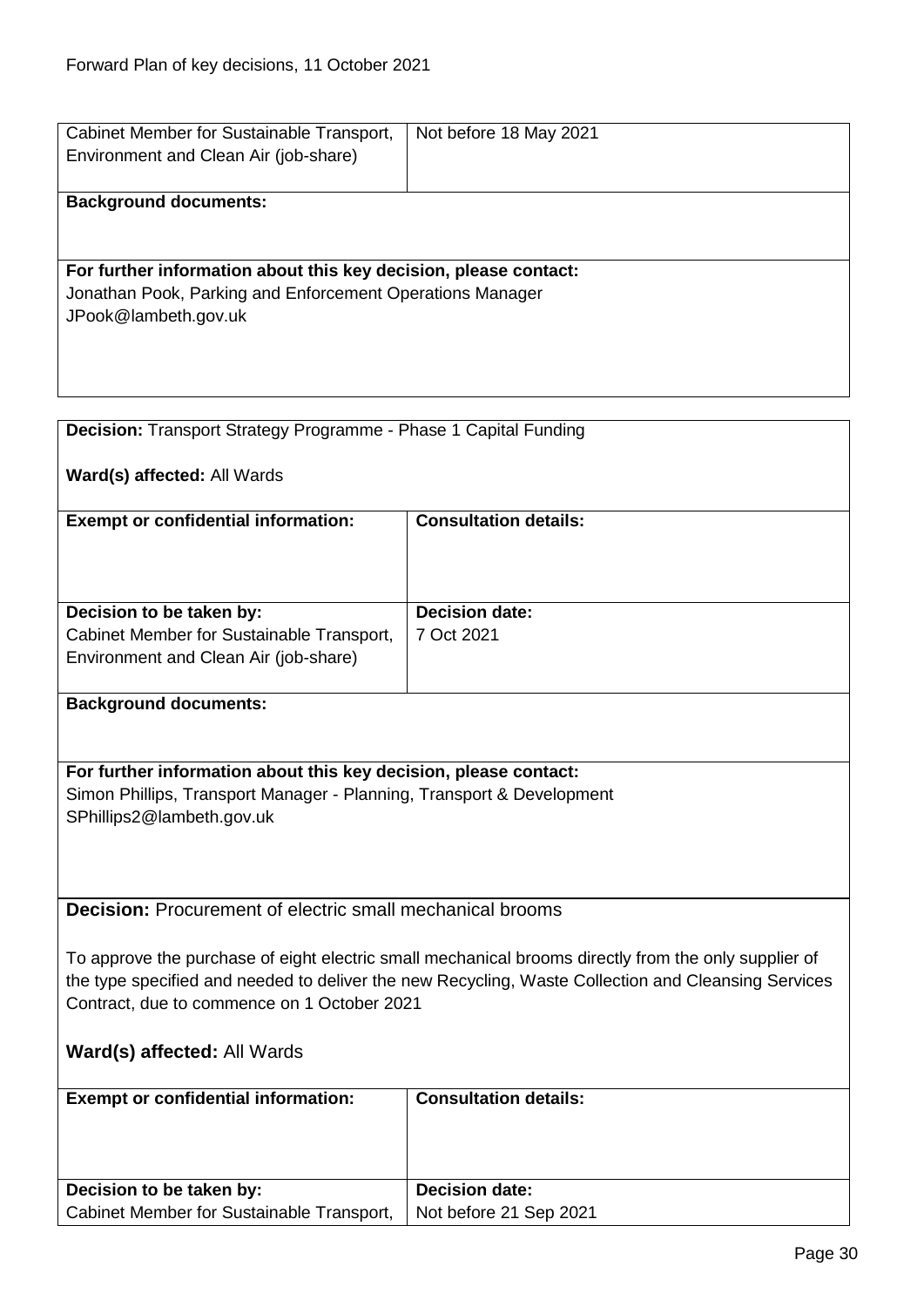<span id="page-30-1"></span><span id="page-30-0"></span>

| Environment and Clean Air (job-share)                                                          |                                                                                                       |  |
|------------------------------------------------------------------------------------------------|-------------------------------------------------------------------------------------------------------|--|
|                                                                                                |                                                                                                       |  |
| <b>Background documents:</b>                                                                   |                                                                                                       |  |
|                                                                                                |                                                                                                       |  |
|                                                                                                |                                                                                                       |  |
| For further information about this key decision, please contact:                               |                                                                                                       |  |
| Cormac Stokes, Head of Environmental Services                                                  |                                                                                                       |  |
| cstokes@lambeth.gov.uk                                                                         |                                                                                                       |  |
|                                                                                                |                                                                                                       |  |
|                                                                                                |                                                                                                       |  |
|                                                                                                |                                                                                                       |  |
| Decision: Sustainable Travel - The Big Shift                                                   |                                                                                                       |  |
|                                                                                                |                                                                                                       |  |
|                                                                                                | To authorise the expenditure of revenue funding to support the take up of sustainable modes of travel |  |
|                                                                                                |                                                                                                       |  |
| Ward(s) affected: All Wards                                                                    |                                                                                                       |  |
| <b>Exempt or confidential information:</b>                                                     | <b>Consultation details:</b>                                                                          |  |
|                                                                                                |                                                                                                       |  |
|                                                                                                |                                                                                                       |  |
|                                                                                                |                                                                                                       |  |
| Decision to be taken by:                                                                       | <b>Decision date:</b>                                                                                 |  |
| Cabinet Member for Sustainable Transport,                                                      | Not before 12 Oct 2021                                                                                |  |
| Environment and Clean Air (job-share)                                                          |                                                                                                       |  |
|                                                                                                |                                                                                                       |  |
| <b>Background documents:</b>                                                                   |                                                                                                       |  |
|                                                                                                |                                                                                                       |  |
|                                                                                                |                                                                                                       |  |
| For further information about this key decision, please contact:                               |                                                                                                       |  |
| Simon Phillips, Transport Manager - Planning, Transport & Development                          |                                                                                                       |  |
| SPhillips2@lambeth.gov.uk                                                                      |                                                                                                       |  |
|                                                                                                |                                                                                                       |  |
|                                                                                                |                                                                                                       |  |
|                                                                                                |                                                                                                       |  |
| Decision: Highways Improvement Programme (HIP) 2021-22-Footway Renewal                         |                                                                                                       |  |
|                                                                                                |                                                                                                       |  |
| For the implementation of the next programme of footway renewal works for the 2021-22 Highways |                                                                                                       |  |
| Improvement Programme (HIP).                                                                   |                                                                                                       |  |
|                                                                                                |                                                                                                       |  |
| Ward(s) affected: All Wards                                                                    |                                                                                                       |  |
|                                                                                                |                                                                                                       |  |
| <b>Exempt or confidential information:</b>                                                     | <b>Consultation details:</b>                                                                          |  |
|                                                                                                |                                                                                                       |  |
|                                                                                                |                                                                                                       |  |
|                                                                                                | <b>Decision date:</b>                                                                                 |  |
| Decision to be taken by:<br>Cabinet Member for Sustainable Transport,                          | Not before 29 Oct 2021                                                                                |  |
| Environment and Clean Air (job-share)                                                          |                                                                                                       |  |
|                                                                                                |                                                                                                       |  |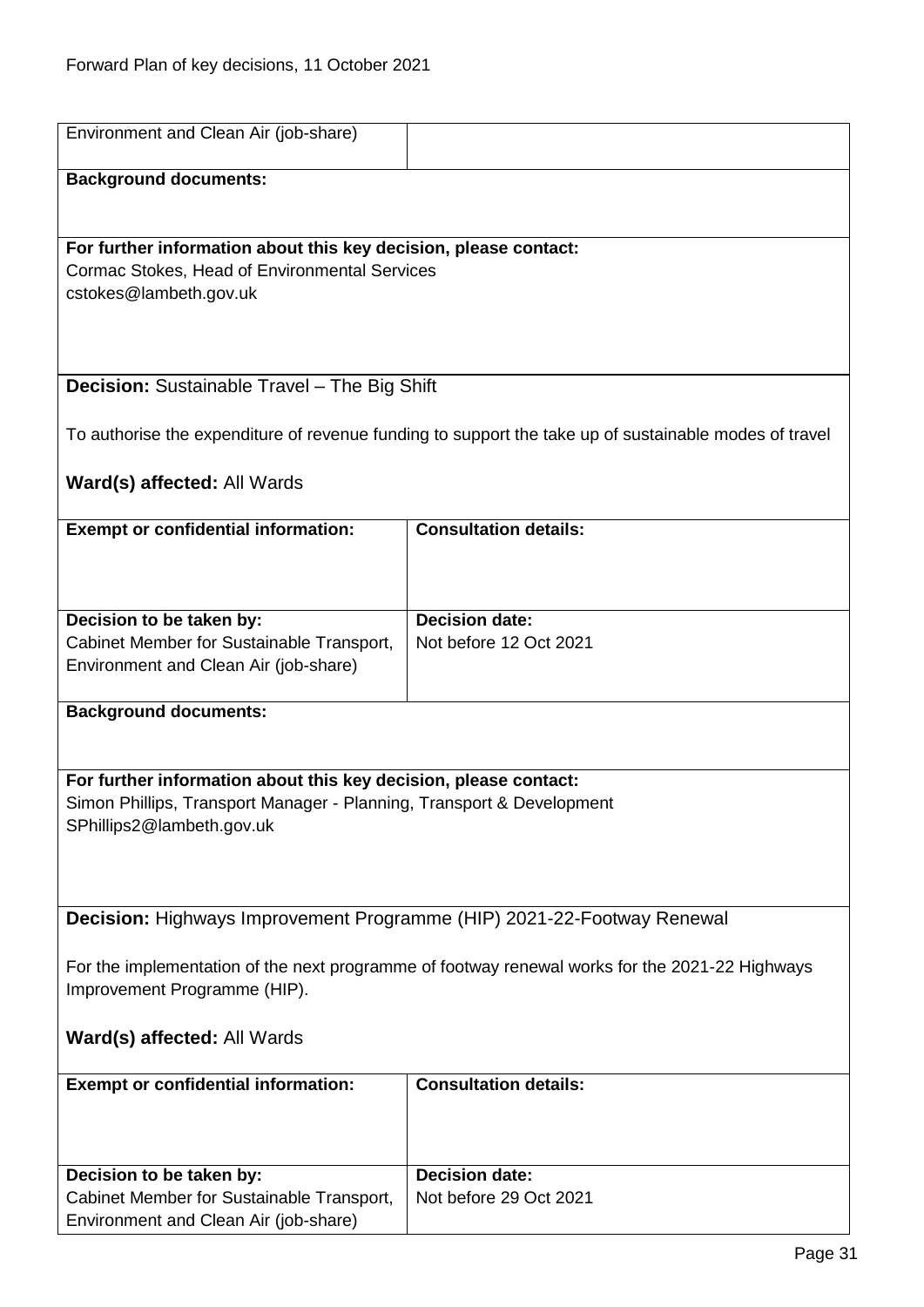<span id="page-31-1"></span><span id="page-31-0"></span>

| <b>Background documents:</b>                                                 |                                                                                                    |
|------------------------------------------------------------------------------|----------------------------------------------------------------------------------------------------|
|                                                                              |                                                                                                    |
|                                                                              |                                                                                                    |
| For further information about this key decision, please contact:             |                                                                                                    |
| Tony Ajala, Project Manager                                                  |                                                                                                    |
| aajala@lambeth.gov.uk                                                        |                                                                                                    |
|                                                                              |                                                                                                    |
|                                                                              |                                                                                                    |
|                                                                              |                                                                                                    |
| <b>Decision: Upper Norwood Joint Library</b>                                 |                                                                                                    |
|                                                                              |                                                                                                    |
|                                                                              |                                                                                                    |
| To grant a 25 year lease to Upper Norwood Library Trust at a peppercorn rent |                                                                                                    |
|                                                                              |                                                                                                    |
| Ward(s) affected: Gipsy Hill                                                 |                                                                                                    |
|                                                                              |                                                                                                    |
| <b>Exempt or confidential information:</b>                                   | <b>Consultation details:</b>                                                                       |
|                                                                              |                                                                                                    |
|                                                                              |                                                                                                    |
|                                                                              |                                                                                                    |
| Decision to be taken by:                                                     | <b>Decision date:</b>                                                                              |
| Cabinet Member for Finance and                                               | Not before 17 Jul 2017                                                                             |
| Performance                                                                  |                                                                                                    |
|                                                                              |                                                                                                    |
| <b>Background documents:</b>                                                 |                                                                                                    |
|                                                                              |                                                                                                    |
|                                                                              |                                                                                                    |
|                                                                              |                                                                                                    |
| For further information about this key decision, please contact:             |                                                                                                    |
| Yvonne Hardy, Assistant Head - Directorates, Valuation and Strategic Assets  |                                                                                                    |
| yhardy@lambeth.gov.uk                                                        |                                                                                                    |
|                                                                              |                                                                                                    |
| Tel: 0207 926 2984                                                           |                                                                                                    |
|                                                                              |                                                                                                    |
| <b>Decision: Data Network Services - Extension</b>                           |                                                                                                    |
|                                                                              |                                                                                                    |
|                                                                              | To exercise the two-year contract extension option with Virgin Media Business Ltd for data network |
|                                                                              | services from 17 September 2020 to 15 June 2022 for an amount of £3,589,000 and a total value of   |
| £3,750,000.                                                                  |                                                                                                    |
|                                                                              |                                                                                                    |
|                                                                              |                                                                                                    |
| Ward(s) affected: All Wards                                                  |                                                                                                    |
|                                                                              |                                                                                                    |
| <b>Exempt or confidential information:</b>                                   | <b>Consultation details:</b>                                                                       |
| Part exempt                                                                  |                                                                                                    |
| Information relating to the financial or                                     |                                                                                                    |
| business affairs of any particular person                                    |                                                                                                    |
| (including the authority holding that                                        |                                                                                                    |
| information)                                                                 |                                                                                                    |
|                                                                              |                                                                                                    |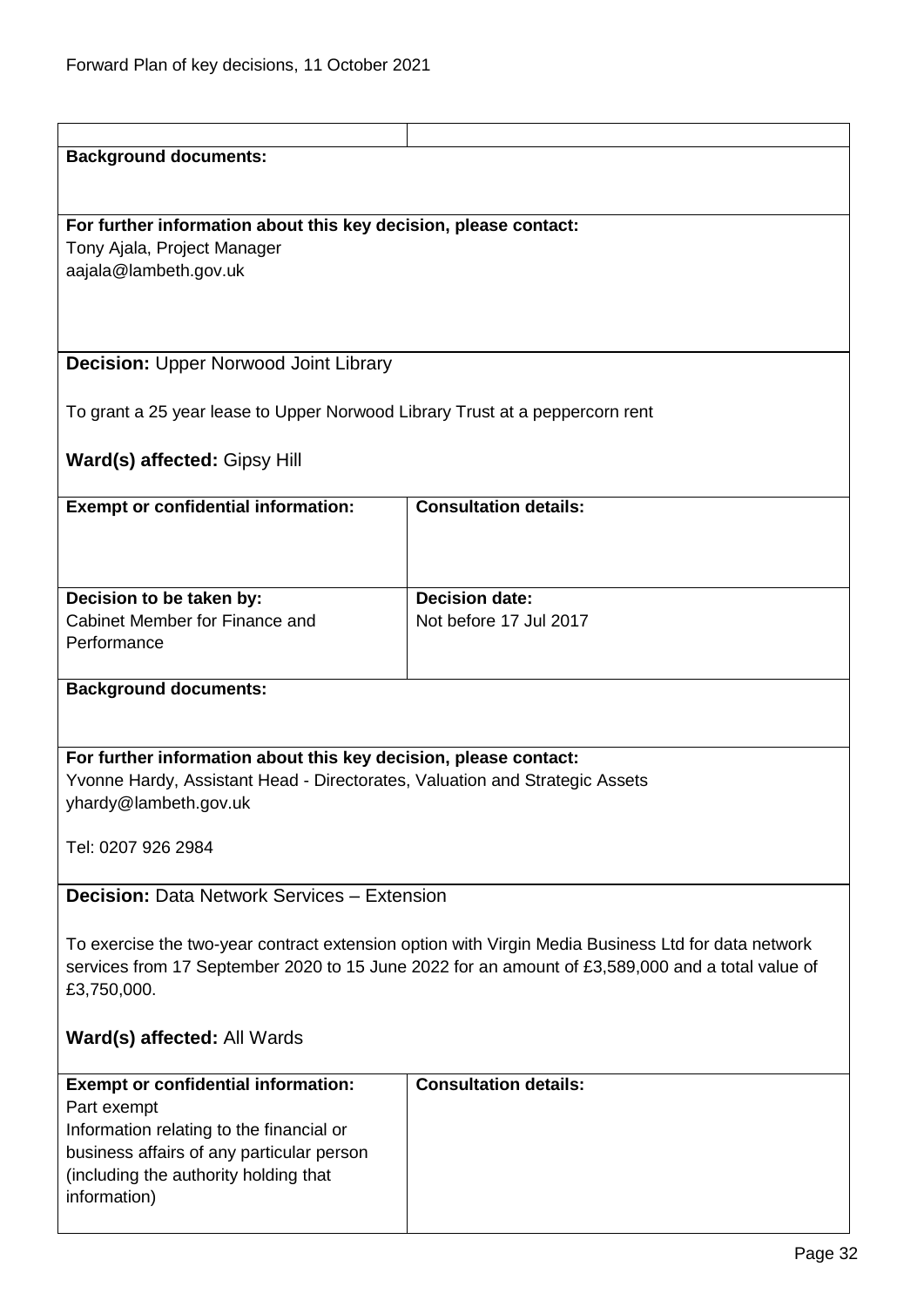<span id="page-32-1"></span><span id="page-32-0"></span>

| Decision to be taken by:                                                                         | <b>Decision date:</b>                                                                              |  |
|--------------------------------------------------------------------------------------------------|----------------------------------------------------------------------------------------------------|--|
| Cabinet Member for Finance and                                                                   | Not before 25 Nov 2020                                                                             |  |
| Performance                                                                                      |                                                                                                    |  |
|                                                                                                  |                                                                                                    |  |
| <b>Background documents:</b>                                                                     |                                                                                                    |  |
|                                                                                                  |                                                                                                    |  |
|                                                                                                  |                                                                                                    |  |
| For further information about this key decision, please contact:                                 |                                                                                                    |  |
| Clive Redington, ICT Manager Contract Management, Business Transformation                        |                                                                                                    |  |
| credington@lambeth.gov.uk                                                                        |                                                                                                    |  |
| Olive Morris House (2nd Floor)<br>Tel: 020 7926 4021                                             |                                                                                                    |  |
|                                                                                                  |                                                                                                    |  |
| <b>Decision: PSR - External Works and replacement of Town Hall roof</b>                          |                                                                                                    |  |
|                                                                                                  |                                                                                                    |  |
|                                                                                                  | To approve the request to use the LHC Flat Roofing Framework (FR2) route of procurement to appoint |  |
| a contractor to carry out the works to renew the Lambeth town hall roof.                         |                                                                                                    |  |
|                                                                                                  |                                                                                                    |  |
| Ward(s) affected: Brixton Hill                                                                   |                                                                                                    |  |
|                                                                                                  |                                                                                                    |  |
| <b>Exempt or confidential information:</b>                                                       | <b>Consultation details:</b>                                                                       |  |
|                                                                                                  |                                                                                                    |  |
|                                                                                                  |                                                                                                    |  |
|                                                                                                  |                                                                                                    |  |
| Decision to be taken by:                                                                         | <b>Decision date:</b>                                                                              |  |
| Cabinet Member for Finance and                                                                   | Not before 2 Mar 2021                                                                              |  |
| Performance                                                                                      |                                                                                                    |  |
|                                                                                                  |                                                                                                    |  |
| <b>Background documents:</b>                                                                     |                                                                                                    |  |
| PSR - External Works and replacement of Town Hall roof                                           |                                                                                                    |  |
| For further information about this key decision, please contact:                                 |                                                                                                    |  |
| Andre Gordon, Senior Project Manager                                                             |                                                                                                    |  |
| agordon2@lambeth.gov.uk                                                                          |                                                                                                    |  |
|                                                                                                  |                                                                                                    |  |
|                                                                                                  |                                                                                                    |  |
|                                                                                                  |                                                                                                    |  |
| <b>Decision: Network and Telephony Services Procurement</b>                                      |                                                                                                    |  |
|                                                                                                  |                                                                                                    |  |
| Agreement to award contracts for the replacement of the existing services delivered under the    |                                                                                                    |  |
| networks contract with Virgin Media Business and the telephony solution delivered under a hosted |                                                                                                    |  |
| service managed by Telefonica.                                                                   |                                                                                                    |  |
|                                                                                                  |                                                                                                    |  |
| Ward(s) affected: All Wards                                                                      |                                                                                                    |  |
|                                                                                                  |                                                                                                    |  |
| <b>Exempt or confidential information:</b>                                                       | <b>Consultation details:</b>                                                                       |  |
| Part exempt                                                                                      |                                                                                                    |  |
| Information relating to the financial or                                                         |                                                                                                    |  |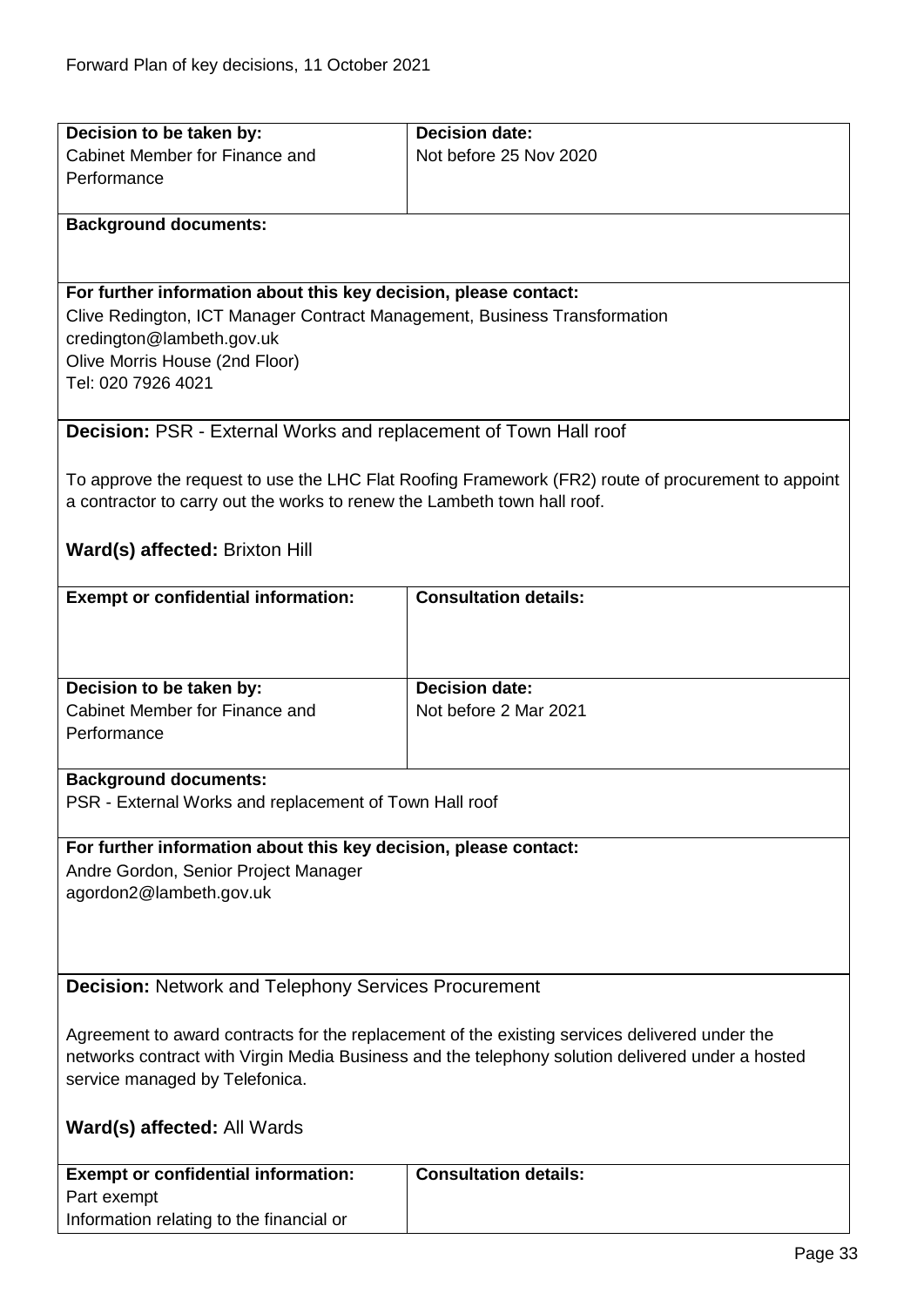<span id="page-33-1"></span><span id="page-33-0"></span>

| business affairs of any particular person<br>(including the authority holding that |                                                                                                        |
|------------------------------------------------------------------------------------|--------------------------------------------------------------------------------------------------------|
|                                                                                    |                                                                                                        |
| information)                                                                       |                                                                                                        |
|                                                                                    |                                                                                                        |
| Decision to be taken by:                                                           | <b>Decision date:</b>                                                                                  |
| Cabinet Member for Finance and                                                     | Not before 22 May 2021                                                                                 |
| Performance                                                                        |                                                                                                        |
|                                                                                    |                                                                                                        |
| <b>Background documents:</b>                                                       |                                                                                                        |
|                                                                                    |                                                                                                        |
|                                                                                    |                                                                                                        |
| For further information about this key decision, please contact:                   |                                                                                                        |
|                                                                                    |                                                                                                        |
| Paul Headington, ICT Procurement Coordination Lead                                 |                                                                                                        |
| pheadington@lambeth.gov.uk                                                         |                                                                                                        |
|                                                                                    |                                                                                                        |
|                                                                                    |                                                                                                        |
|                                                                                    |                                                                                                        |
| <b>Decision: ITSM Replacement Plan</b>                                             |                                                                                                        |
|                                                                                    |                                                                                                        |
|                                                                                    |                                                                                                        |
|                                                                                    | Award of the contract for the ITSM Replacement of an existing help desk software system that           |
|                                                                                    | supports the recording and allocation of service calls to IT and other departments in Lambeth Council. |
|                                                                                    |                                                                                                        |
| Ward(s) affected: All Wards                                                        |                                                                                                        |
|                                                                                    |                                                                                                        |
|                                                                                    |                                                                                                        |
|                                                                                    |                                                                                                        |
| <b>Exempt or confidential information:</b>                                         | <b>Consultation details:</b>                                                                           |
| Part exempt                                                                        |                                                                                                        |
| Information relating to the financial or                                           |                                                                                                        |
| business affairs of any particular person                                          |                                                                                                        |
| (including the authority holding that                                              |                                                                                                        |
| information)                                                                       |                                                                                                        |
|                                                                                    |                                                                                                        |
|                                                                                    |                                                                                                        |
| Decision to be taken by:                                                           | <b>Decision date:</b>                                                                                  |
| Cabinet Member for Finance and                                                     | Not before 8 Jun 2021                                                                                  |
| Performance                                                                        |                                                                                                        |
|                                                                                    |                                                                                                        |
| <b>Background documents:</b>                                                       |                                                                                                        |
|                                                                                    |                                                                                                        |
|                                                                                    |                                                                                                        |
| For further information about this key decision, please contact:                   |                                                                                                        |
|                                                                                    |                                                                                                        |
| Paul Headington, ICT Procurement Coordination Lead                                 |                                                                                                        |
| pheadington@lambeth.gov.uk                                                         |                                                                                                        |
|                                                                                    |                                                                                                        |
|                                                                                    |                                                                                                        |
|                                                                                    |                                                                                                        |
| <b>Decision: Procurement - Minor Works Framework</b>                               |                                                                                                        |
|                                                                                    |                                                                                                        |
|                                                                                    | To procure a Call Off Framework agreement for Minor Works and Projects with an estimated contract      |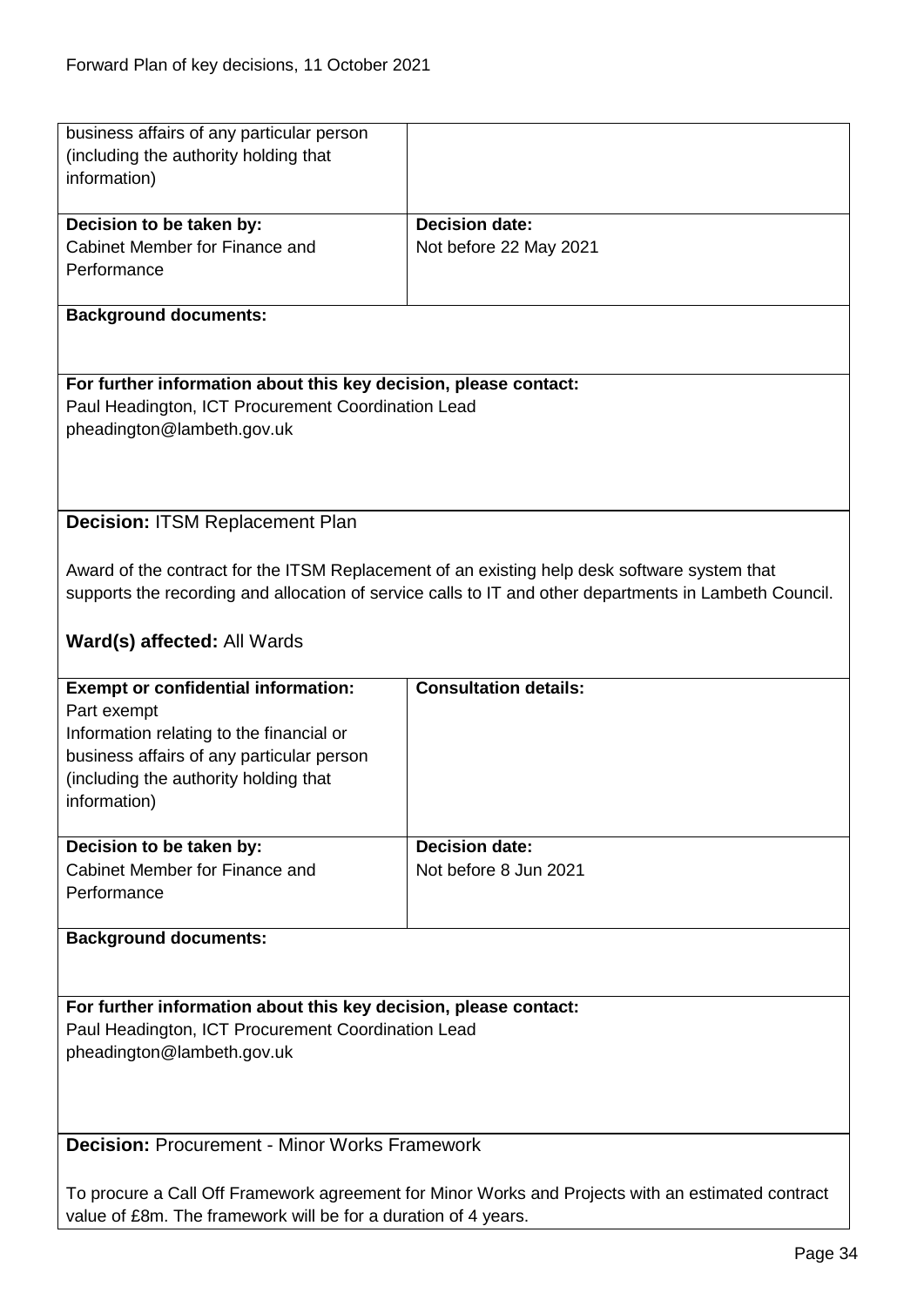The framework will be open to local companies and tradespeople to apply for appointment.

# **Ward(s) affected:** All Wards

| <b>Exempt or confidential information:</b>                                                       | <b>Consultation details:</b> |  |
|--------------------------------------------------------------------------------------------------|------------------------------|--|
| Part exempt                                                                                      |                              |  |
| Information relating to the financial or                                                         |                              |  |
| business affairs of any particular person                                                        |                              |  |
| (including the authority holding that                                                            |                              |  |
| information)                                                                                     |                              |  |
|                                                                                                  |                              |  |
| Decision to be taken by:                                                                         | <b>Decision date:</b>        |  |
| Cabinet Member for Finance and                                                                   | Not before 28 Jun 2021       |  |
| Performance                                                                                      |                              |  |
|                                                                                                  |                              |  |
| <b>Background documents:</b>                                                                     |                              |  |
|                                                                                                  |                              |  |
|                                                                                                  |                              |  |
| For further information about this key decision, please contact:                                 |                              |  |
| Patricia Anamoah, AD FM, Property and Projects                                                   |                              |  |
| PAnamoah@lambeth.gov.uk                                                                          |                              |  |
| 1st Floor, Olive Morris House, 18 Brixton Hill, London, SW2 1RL                                  |                              |  |
|                                                                                                  |                              |  |
|                                                                                                  |                              |  |
| <b>Decision:</b> Digital Delivery - capital budget allocation                                    |                              |  |
|                                                                                                  |                              |  |
|                                                                                                  |                              |  |
| To seek approval to allocate funds from the capital budget approved by Cabinet in March 2021 for |                              |  |

<span id="page-34-0"></span>Resident services projects that will deliver against objectives prioritised in Digital strategy.

#### **Ward(s) affected:** All Wards

| <b>Exempt or confidential information:</b>                                | <b>Consultation details:</b>                    |
|---------------------------------------------------------------------------|-------------------------------------------------|
| Decision to be taken by:<br>Cabinet Member for Finance and<br>Performance | <b>Decision date:</b><br>Not before 13 Jul 2021 |

#### **Background documents:**

#### **For further information about this key decision, please contact:**

Matt Gunn, Programme Manager mgunn@lambeth.gov.uk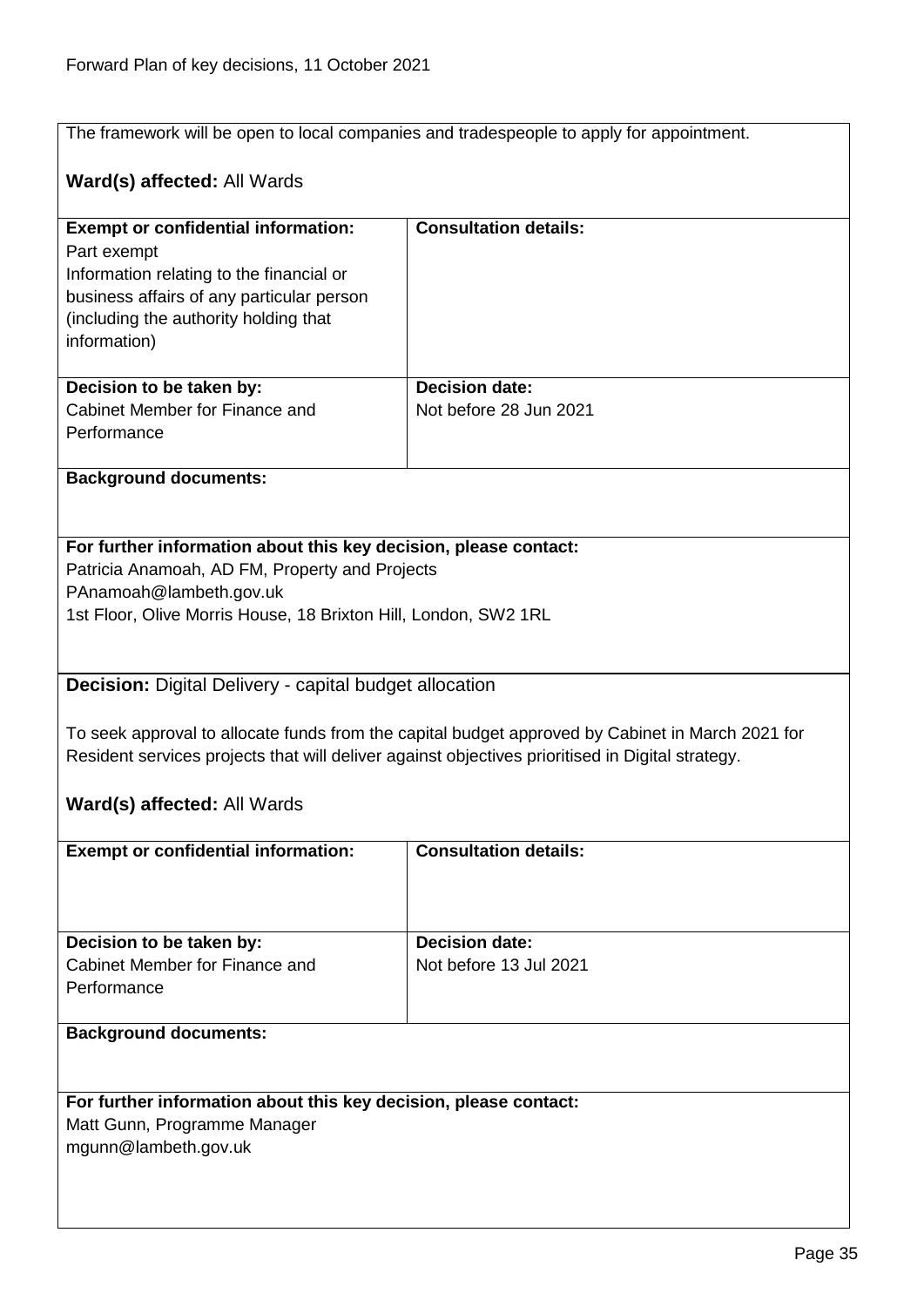# <span id="page-35-0"></span>**Decision:** Digital Lambeth Programme - Project capital budget allocations

To seek approval of allocation of capital funding for the individual schemes being delivered under the Digital Lambeth programme to achieve the outcomes from the Digital Strategy

<span id="page-35-1"></span>

| <b>Exempt or confidential information:</b>                                          | <b>Consultation details:</b>                                                                            |  |
|-------------------------------------------------------------------------------------|---------------------------------------------------------------------------------------------------------|--|
|                                                                                     |                                                                                                         |  |
|                                                                                     |                                                                                                         |  |
|                                                                                     |                                                                                                         |  |
| Decision to be taken by:                                                            | <b>Decision date:</b>                                                                                   |  |
| Cabinet Member for Finance and                                                      | 4 Oct 2021                                                                                              |  |
| Performance                                                                         |                                                                                                         |  |
| <b>Background documents:</b>                                                        |                                                                                                         |  |
|                                                                                     |                                                                                                         |  |
|                                                                                     |                                                                                                         |  |
| For further information about this key decision, please contact:                    |                                                                                                         |  |
| Adrian Thompson, Housing Project Coordinator                                        |                                                                                                         |  |
| athompson3@lambeth.gov.uk                                                           |                                                                                                         |  |
|                                                                                     |                                                                                                         |  |
|                                                                                     |                                                                                                         |  |
|                                                                                     |                                                                                                         |  |
| <b>Decision:</b> Laptops, associated products, and services procurement             |                                                                                                         |  |
|                                                                                     |                                                                                                         |  |
|                                                                                     | There is an ongoing requirement for purchasing laptops and other end user computing products and        |  |
|                                                                                     | services for new joiners above establishment baselines, replacing out-of-support laptops and fulfilling |  |
|                                                                                     | the requirement of other transformation projects. The current contract agreement with XMA Ltd (for      |  |
|                                                                                     | laptops) will end on 31st May 2021 and the contract for Insight (UK) Direct (for desktops) already      |  |
|                                                                                     | ended on 31st May 2020. ICT have ensured that there's sufficient hardware stock procured to cover       |  |
|                                                                                     | the period from expiry of the old contract to commencement of new arrangements. It is proposed to       |  |
|                                                                                     | undertake procurement of these services to deliver the Resident Services Business Plan. The             |  |
| proposed plan also supports "Excellent Workforce" theme from "Your Future Lambeth". |                                                                                                         |  |
|                                                                                     |                                                                                                         |  |
| Ward(s) affected: All Wards                                                         |                                                                                                         |  |
| <b>Exempt or confidential information:</b>                                          | <b>Consultation details:</b>                                                                            |  |
|                                                                                     |                                                                                                         |  |
|                                                                                     |                                                                                                         |  |
|                                                                                     |                                                                                                         |  |
| Decision to be taken by:                                                            | <b>Decision date:</b>                                                                                   |  |
| Cabinet Member for Finance and                                                      | Not before 21 Sep 2021                                                                                  |  |
| Performance                                                                         |                                                                                                         |  |
|                                                                                     |                                                                                                         |  |
| <b>Background documents:</b>                                                        |                                                                                                         |  |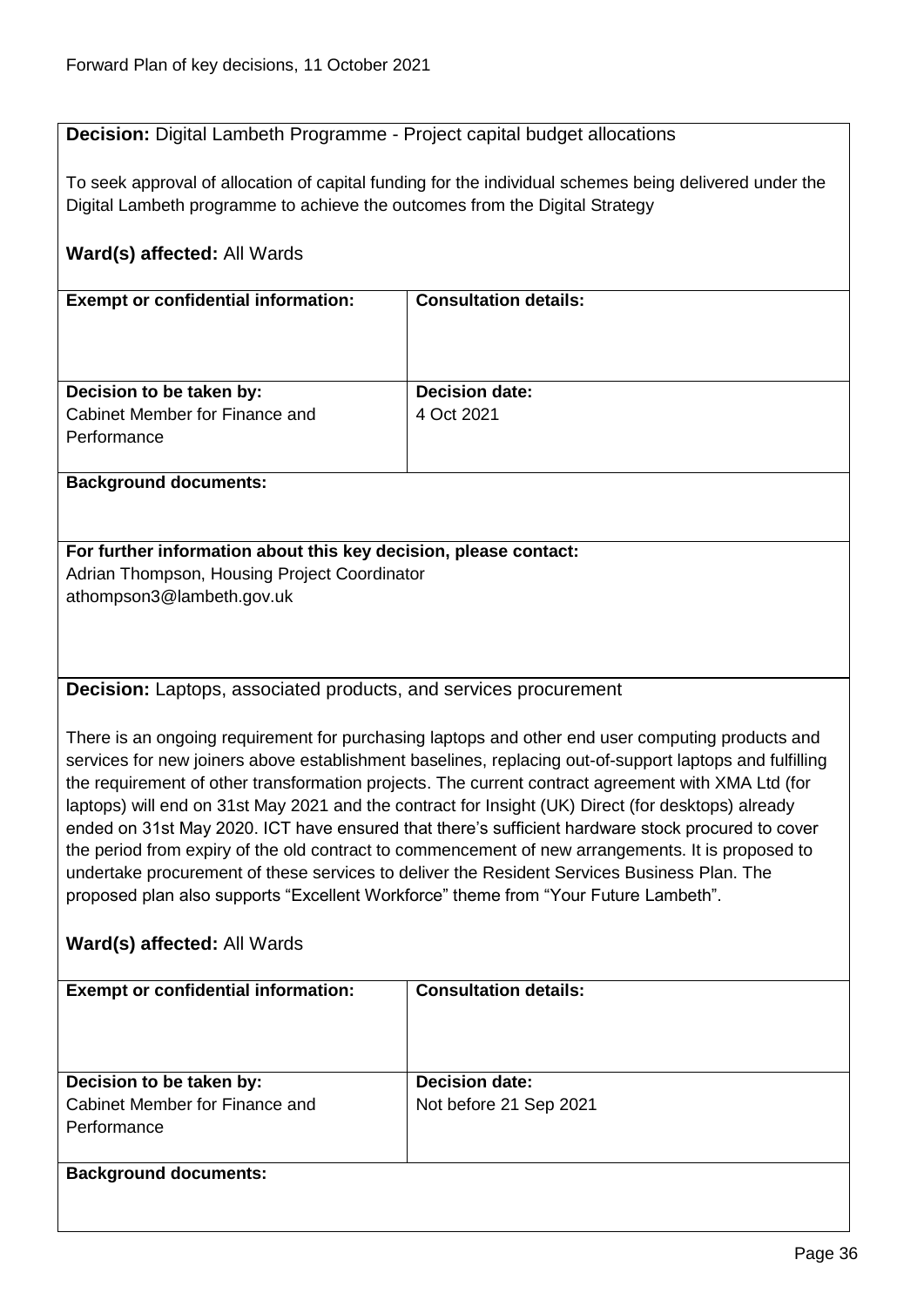#### **For further information about this key decision, please contact:** Neeraj Mittra, Senior ICT Officer Contract Management, Business Transformation NMittra@lambeth.gov.uk

Tel: 020 7926 9274

#### **Decision:** Insurance Legal Services

Insurance legal services framework is outsourced to allow the council to deal with civil claims received. The council has a legal obligation to comply with the Civil Procedure Rules (CPR) under which such claims are required to be dealt with.

The current business model is still relevant as we will continue to receive claims for compensation, we also must comply with our insurer's requirements which state we must have a panel for claims that are handled in house by our own claim handlers within our policy excess where necessary. The services of the law firms on the framework are essential. Not having recourse to such legal support is not an option and would leave the Council exposed to significant risk and increased costs. This is the case in respect of the Redress Scheme or civil litigation cases.

## **Ward(s) affected:** All Wards

| <b>Exempt or confidential information:</b> | <b>Consultation details:</b> |
|--------------------------------------------|------------------------------|
| Decision to be taken by:                   | <b>Decision date:</b>        |
| Cabinet Member for Finance and             | Not before 12 Oct 2021       |
| Performance                                |                              |
|                                            |                              |

#### **Background documents:**

#### **For further information about this key decision, please contact:**

Maureen Dennie, Insurance Manager mdennie@lambeth.gov.uk 1st Floor, Olive Morris House

Tel: 020 7926 9846

#### **Decision:** Property Liability and Terrorism Insurance

Lambeth is a member of the Insurance London Consortium (ILC). The members of ILC have been very successful in procuring its insurance policies to date.

Whilst the Council accepts an element of risk with regards to insurance claims and maintains an insurance fund to cover such eventualities, it also procures 'catastrophe' cover through the insurance market. This is the case for the property and liability covers.

**Ward(s) affected:** All Wards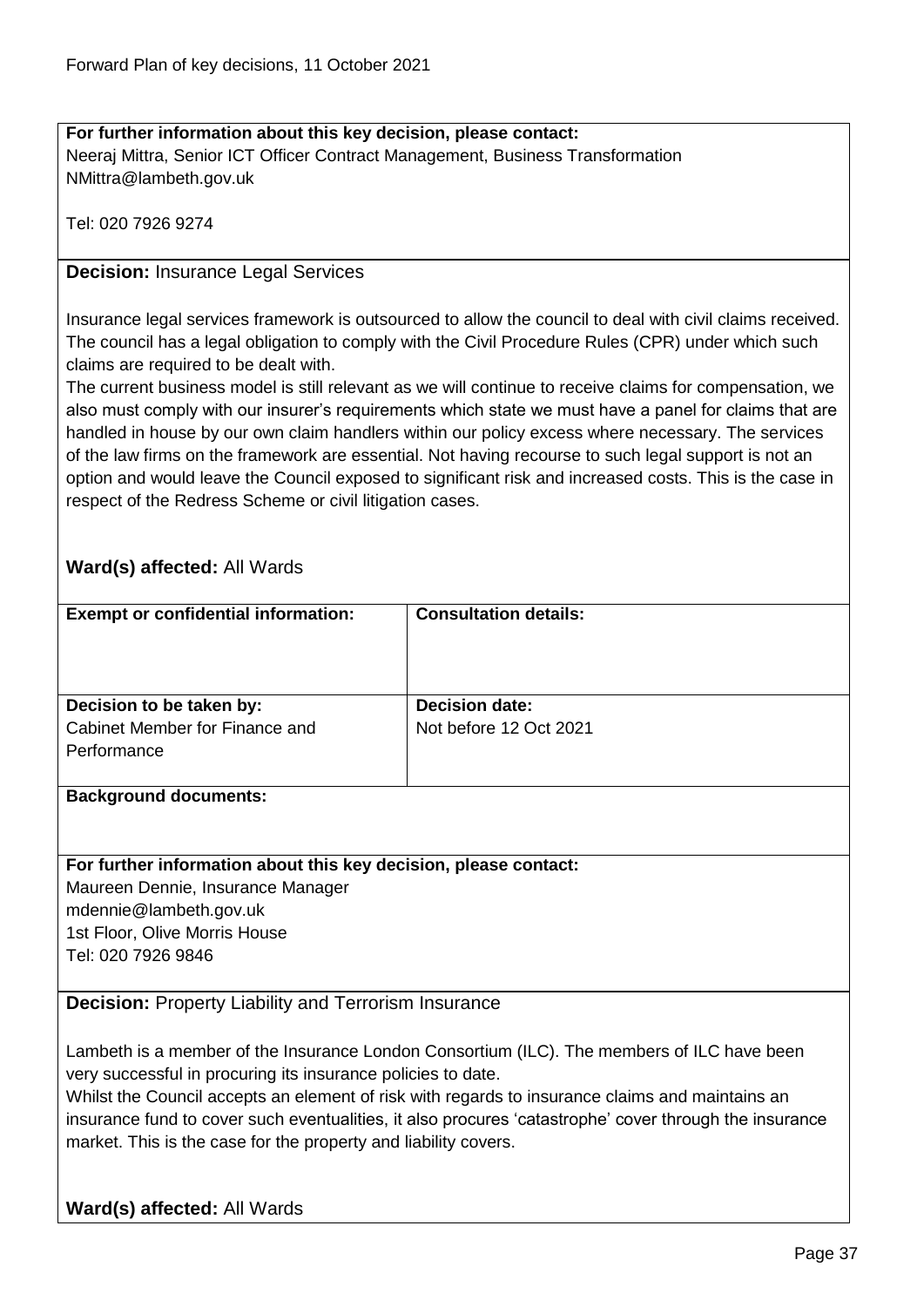| <b>Exempt or confidential information:</b>                                        | <b>Consultation details:</b>                                                                       |
|-----------------------------------------------------------------------------------|----------------------------------------------------------------------------------------------------|
|                                                                                   |                                                                                                    |
| Decision to be taken by:                                                          | <b>Decision date:</b>                                                                              |
| Cabinet Member for Finance and                                                    | Not before 12 Oct 2021                                                                             |
| Performance                                                                       |                                                                                                    |
|                                                                                   |                                                                                                    |
| <b>Background documents:</b>                                                      |                                                                                                    |
|                                                                                   |                                                                                                    |
| For further information about this key decision, please contact:                  |                                                                                                    |
| Maureen Dennie, Insurance Manager                                                 |                                                                                                    |
| mdennie@lambeth.gov.uk                                                            |                                                                                                    |
| 1st Floor, Olive Morris House                                                     |                                                                                                    |
| Tel: 020 7926 9846                                                                |                                                                                                    |
| <b>Decision: Procurement of Managed Print Service for Print and Reprographics</b> |                                                                                                    |
|                                                                                   |                                                                                                    |
| To procure a new contract to provide a managed print and reprographics services   |                                                                                                    |
|                                                                                   |                                                                                                    |
| Ward(s) affected: All Wards                                                       |                                                                                                    |
| <b>Exempt or confidential information:</b>                                        | <b>Consultation details:</b>                                                                       |
|                                                                                   |                                                                                                    |
|                                                                                   |                                                                                                    |
| Decision to be taken by:                                                          | <b>Decision date:</b>                                                                              |
| Cabinet Member for Finance and                                                    | Not before 19 Oct 2021                                                                             |
| Performance                                                                       |                                                                                                    |
|                                                                                   |                                                                                                    |
| <b>Background documents:</b>                                                      |                                                                                                    |
|                                                                                   |                                                                                                    |
| For further information about this key decision, please contact:                  |                                                                                                    |
|                                                                                   |                                                                                                    |
| <b>Andrew Butler</b>                                                              |                                                                                                    |
| abutler@lambeth.gov.uk                                                            |                                                                                                    |
|                                                                                   |                                                                                                    |
|                                                                                   |                                                                                                    |
|                                                                                   |                                                                                                    |
|                                                                                   | <b>Decision:</b> Capital Maintenance – Cuttle Construction Ltd Contract variation and extension    |
|                                                                                   | Variation and extension of the existing contract with Cuttle Construction Ltd to carry out further |
|                                                                                   | essential and urgent Capital Maintenance and Safety works to avoid potential closure of schools    |
|                                                                                   |                                                                                                    |
| Ward(s) affected: All Wards                                                       |                                                                                                    |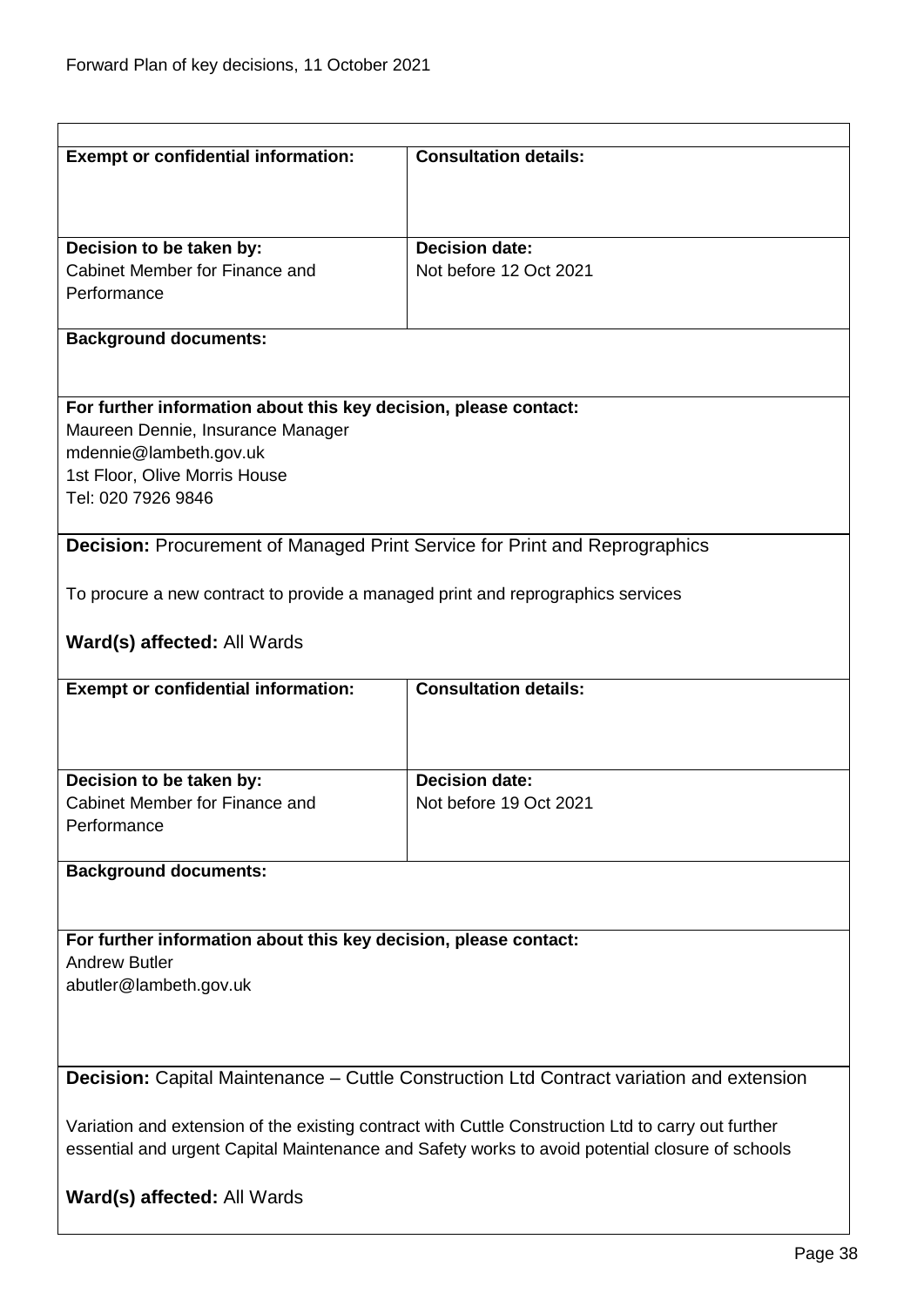| <b>Exempt or confidential information:</b>                                                               | <b>Consultation details:</b>                                                                       |
|----------------------------------------------------------------------------------------------------------|----------------------------------------------------------------------------------------------------|
|                                                                                                          |                                                                                                    |
|                                                                                                          |                                                                                                    |
|                                                                                                          |                                                                                                    |
| Decision to be taken by:                                                                                 | <b>Decision date:</b>                                                                              |
| Cabinet Member for Children and Young                                                                    | Not before 31 Aug 2018                                                                             |
| People                                                                                                   |                                                                                                    |
|                                                                                                          |                                                                                                    |
| <b>Background documents:</b>                                                                             |                                                                                                    |
|                                                                                                          |                                                                                                    |
|                                                                                                          |                                                                                                    |
| For further information about this key decision, please contact:                                         |                                                                                                    |
| Rachel Sharpe, Commissioning Director                                                                    |                                                                                                    |
| RSharpe@lambeth.gov.uk                                                                                   |                                                                                                    |
| Lambeth Town Hall                                                                                        |                                                                                                    |
| Tel: 020 7926 3463                                                                                       |                                                                                                    |
|                                                                                                          |                                                                                                    |
| <b>Decision:</b> New contract and commissioning arrangements for Youth Services                          |                                                                                                    |
|                                                                                                          |                                                                                                    |
|                                                                                                          | A decision is sought to change the current model for commissioning youth services in Lambeth as of |
|                                                                                                          | September 30th 2019 and implement the new commissioning arrangements and services in line with     |
| Lambeth priorities and local direction.                                                                  |                                                                                                    |
|                                                                                                          |                                                                                                    |
| Ward(s) affected:                                                                                        |                                                                                                    |
|                                                                                                          |                                                                                                    |
| <b>Exempt or confidential information:</b>                                                               | <b>Consultation details:</b>                                                                       |
|                                                                                                          |                                                                                                    |
|                                                                                                          |                                                                                                    |
|                                                                                                          |                                                                                                    |
| Decision to be taken by:                                                                                 | <b>Decision date:</b>                                                                              |
| Cabinet Member for Children and Young                                                                    | Not before 2 Jul 2019                                                                              |
| People                                                                                                   |                                                                                                    |
|                                                                                                          |                                                                                                    |
| <b>Background documents:</b>                                                                             |                                                                                                    |
|                                                                                                          |                                                                                                    |
|                                                                                                          |                                                                                                    |
| For further information about this key decision, please contact:                                         |                                                                                                    |
|                                                                                                          |                                                                                                    |
| Paul Davies, Strategic Commissioning Officer<br>PDavies5@lambeth.gov.uk                                  |                                                                                                    |
|                                                                                                          |                                                                                                    |
| Tel: 07720 827496                                                                                        |                                                                                                    |
|                                                                                                          |                                                                                                    |
|                                                                                                          |                                                                                                    |
| <b>Decision: Supervised Contact Service</b>                                                              |                                                                                                    |
|                                                                                                          |                                                                                                    |
| Supervised Contact is a statutory service provided by the local authorities where the child/young        |                                                                                                    |
| person has been accommodated by the local authority and a need has been identified for the               |                                                                                                    |
| child/young person to have contact with their birth parents and other relatives. These are usually under |                                                                                                    |

orders as specified by the court (under section 8 of the Children's Act 1989).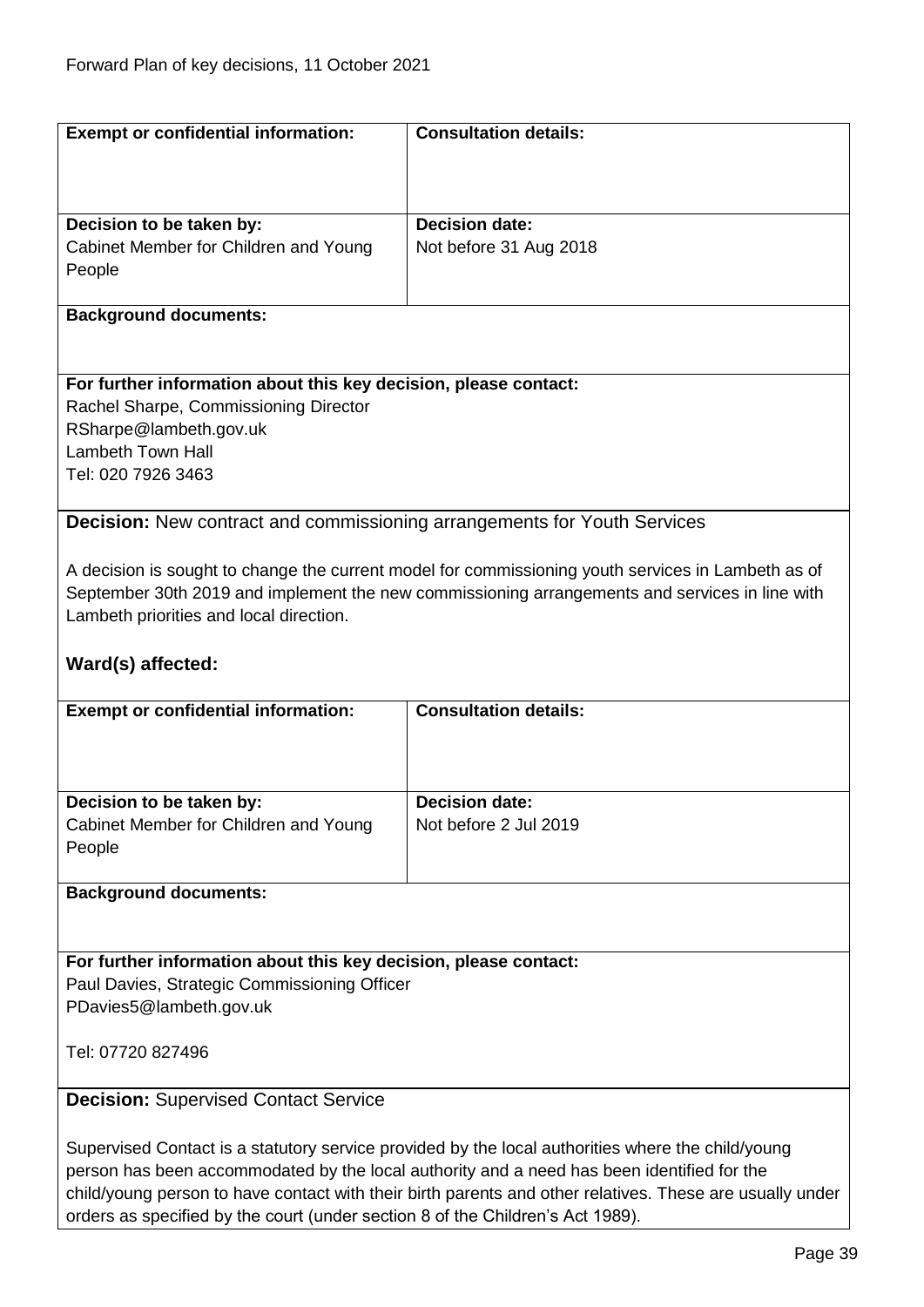The supervised contact service that will offer a menu of services on a part block, part spot contract basis. The contract will consist of - a block contract for Supervised Contact Service, this is the total service of contact supervisors and venue combined,

This pro-forma seeks member approval to add the procurement and retender of a new Supervised Contact service to the Forward Plan for a four year term (2+1+1), which will be a two year contract with an option to extend for a further two years on a one plus one basis, effective from 01 April 2020.

# **Ward(s) affected:** All Wards

| <b>Exempt or confidential information:</b>                                                           | <b>Consultation details:</b> |  |
|------------------------------------------------------------------------------------------------------|------------------------------|--|
|                                                                                                      |                              |  |
|                                                                                                      |                              |  |
|                                                                                                      |                              |  |
| Decision to be taken by:                                                                             | <b>Decision date:</b>        |  |
| Cabinet Member for Children and Young                                                                | Not before 10 Dec 2019       |  |
| People                                                                                               |                              |  |
|                                                                                                      |                              |  |
| <b>Background documents:</b>                                                                         |                              |  |
|                                                                                                      |                              |  |
|                                                                                                      |                              |  |
| For further information about this key decision, please contact:                                     |                              |  |
| Yvette Knight, Strategic Commissioning Officer                                                       |                              |  |
| yknight@lambeth.gov.uk                                                                               |                              |  |
| 10th Floor, International House                                                                      |                              |  |
| Tel: 020 7926 5141                                                                                   |                              |  |
|                                                                                                      |                              |  |
| <b>Decision:</b> Local Safeguarding Arrangements: changes and key issues                             |                              |  |
|                                                                                                      |                              |  |
| The report will set out:                                                                             |                              |  |
|                                                                                                      |                              |  |
| - New local multi agency safeguarding arrangements - established in September 2019                   |                              |  |
| - Current performance issues: strengths and areas for development<br>- Priorities and key challenges |                              |  |
|                                                                                                      |                              |  |
|                                                                                                      |                              |  |
| Ward(s) affected: All Wards                                                                          |                              |  |
|                                                                                                      |                              |  |
| <b>Exempt or confidential information:</b>                                                           | <b>Consultation details:</b> |  |
|                                                                                                      |                              |  |
|                                                                                                      |                              |  |
|                                                                                                      |                              |  |
| Decision to be taken by:                                                                             | <b>Decision date:</b>        |  |
| Cabinet Member for Children and Young                                                                | Not before 30 Mar 2020       |  |
| People                                                                                               |                              |  |
|                                                                                                      |                              |  |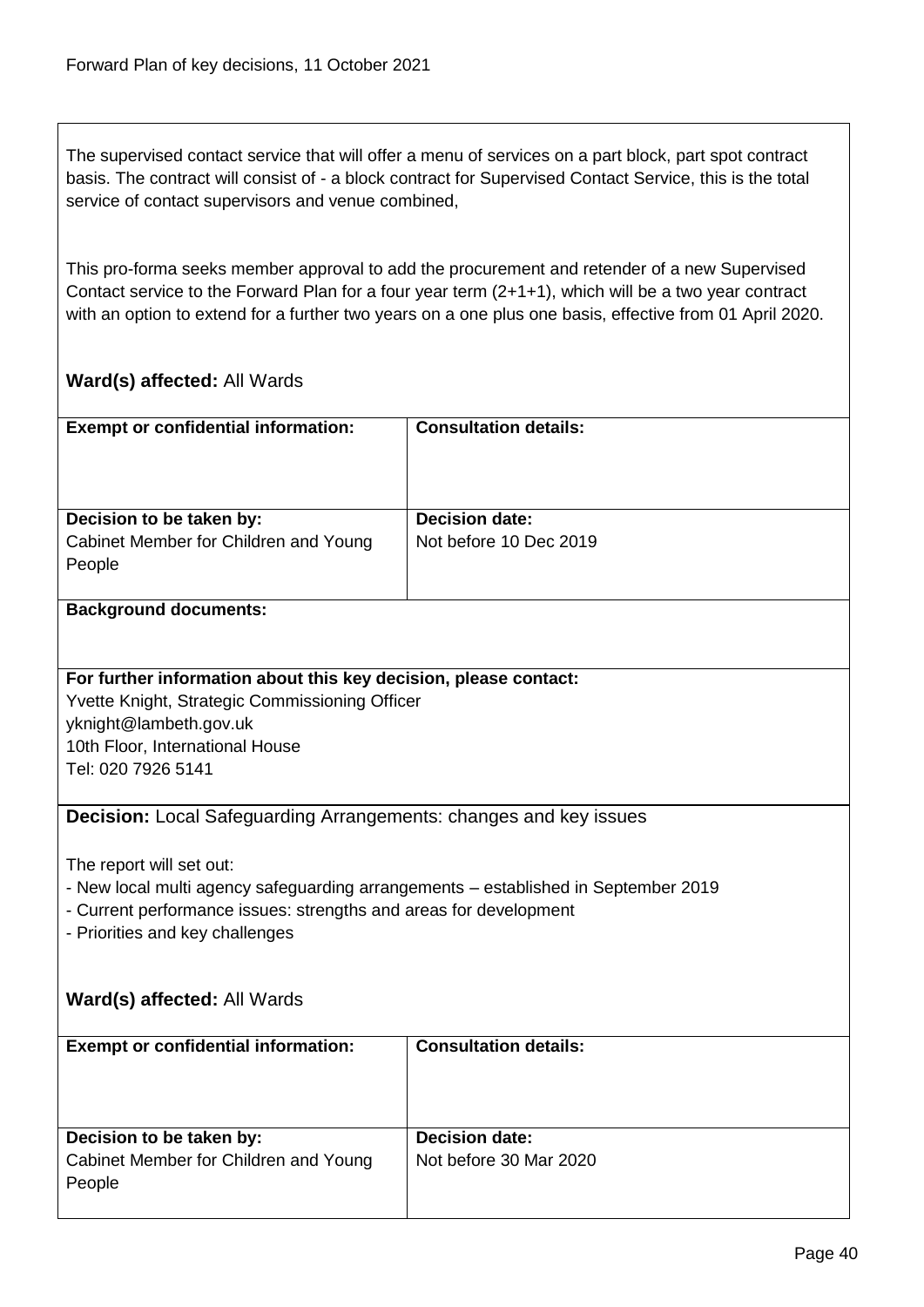# **Background documents:**

Local Safeguarding Arrangements : changes and key issues

#### **For further information about this key decision, please contact:**

Naeema Sarkar nsarkar@lambeth.gov.uk

## **Decision:** Semi-independent living for care leavers

To waive Contract Standing Order 8.2 to award a contract to Ekaya Housing Association to provide semi-independent living (SIL) accommodation to care leavers in Lambeth. The award will allow Children's Social Care to provide twenty-two in-borough placements with a well-established local Housing Association

## **Ward(s) affected:** All Wards

| <b>Exempt or confidential information:</b> | <b>Consultation details:</b> |
|--------------------------------------------|------------------------------|
| Decision to be taken by:                   | <b>Decision date:</b>        |
| Cabinet Member for Children and Young      | Not before 31 Mar 2020       |
| People                                     |                              |
|                                            |                              |

#### **Background documents:**

**For further information about this key decision, please contact:** Sophie Konradsen, Strategic Commissioning Manager SKonradsen@lambeth.gov.uk

**Decision:** Capital Funding for field drainage and renovation of Stockport Road Playing fields, Woodmansterne School

The Council is the asset owner of the Stockport Road playing fields. As part of the of the planning permission for Woodmansterne School development, the Council and Woodmansterne School agrees to provision of community access to the Sports Facilities and playing fields making them available for Community Use in accordance with the hours noted in the Community Use Management Plan.

The School will manage and operate the Facility and playing fields on behalf of the Council. The playing fields have historic drainage issues and this Cabinet Member delegated decision report (CMDDR) is being written to arrange the necessary funds and procure the suppliers to improve the field drainage and renovation of the Playing fields.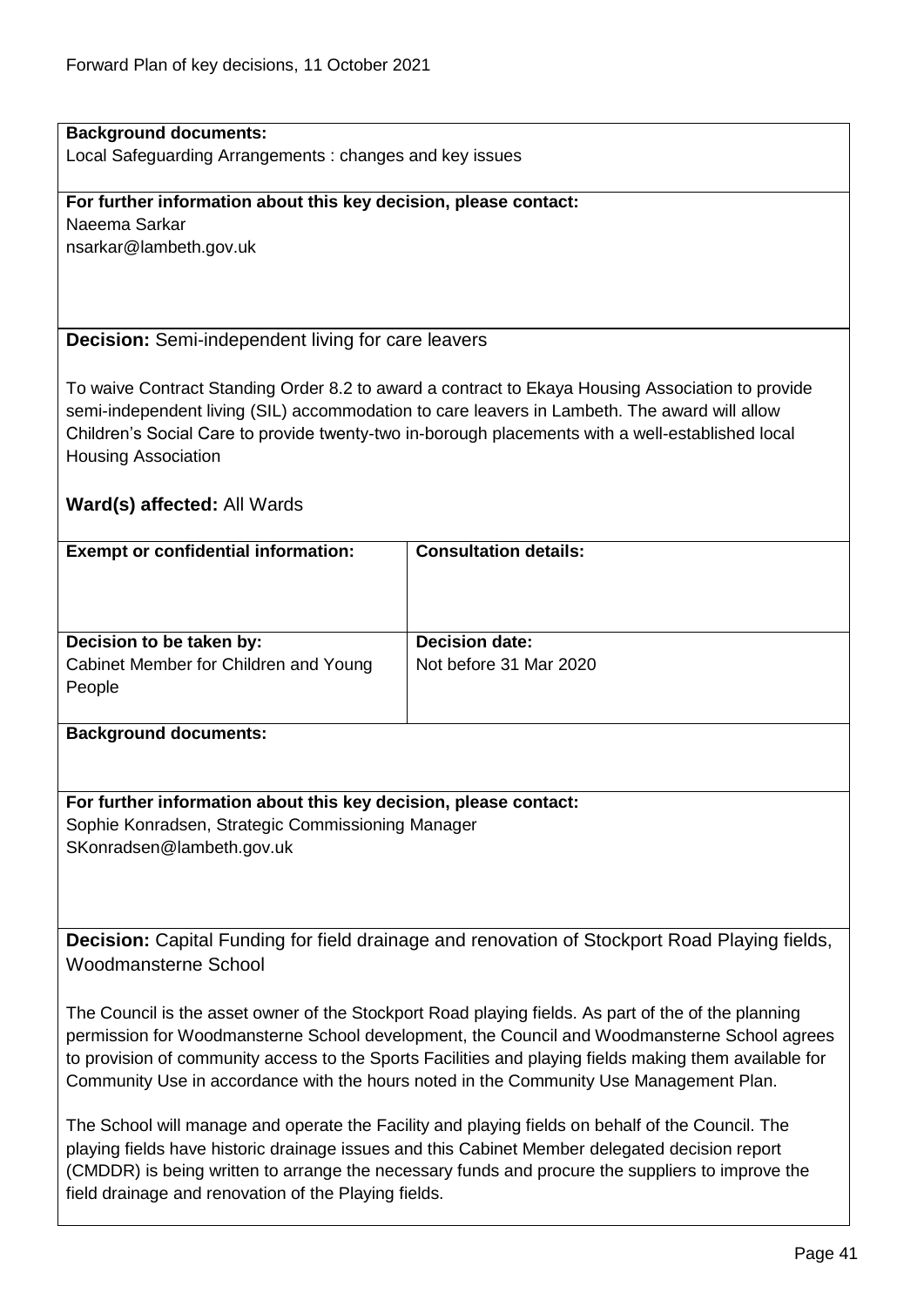| Ward(s) affected: Streatham South                                                                                                                          |                                                                                             |  |
|------------------------------------------------------------------------------------------------------------------------------------------------------------|---------------------------------------------------------------------------------------------|--|
| <b>Exempt or confidential information:</b>                                                                                                                 | <b>Consultation details:</b>                                                                |  |
|                                                                                                                                                            |                                                                                             |  |
| Decision to be taken by:<br>Cabinet Member for Children and Young                                                                                          | <b>Decision date:</b><br>Not before 27 Oct 2020                                             |  |
| People                                                                                                                                                     |                                                                                             |  |
| <b>Background documents:</b>                                                                                                                               |                                                                                             |  |
| For further information about this key decision, please contact:<br>Preeti Chatwal Kauffman, Head of Capital Programmes<br>PChatwalKauffman@lambeth.gov.uk |                                                                                             |  |
| <b>Decision: Early Years Commissioning</b>                                                                                                                 |                                                                                             |  |
| services.                                                                                                                                                  | Decision to award new contracts for targeted support under a recommissioning of Early Years |  |
| <b>Ward(s) affected: All Wards</b>                                                                                                                         |                                                                                             |  |
| <b>Exempt or confidential information:</b><br>Part exempt<br>Information relating to the financial or<br>business affairs of any particular person         | <b>Consultation details:</b>                                                                |  |
| (including the authority holding that<br>information)                                                                                                      |                                                                                             |  |
| Decision to be taken by:                                                                                                                                   | <b>Decision date:</b>                                                                       |  |
| Cabinet Member for Children and Young<br>People                                                                                                            | Not before 12 Jan 2021                                                                      |  |
| <b>Background documents:</b>                                                                                                                               |                                                                                             |  |
|                                                                                                                                                            |                                                                                             |  |
| For further information about this key decision, please contact:<br>Laura Griffin, Interim Lead Commissioner                                               |                                                                                             |  |
| LMGriffin@lambeth.gov.uk                                                                                                                                   |                                                                                             |  |
| Tel: 020 7926 9565                                                                                                                                         |                                                                                             |  |
| <b>Decision:</b> School admissions policy and arrangements for 2021/22 entry                                                                               |                                                                                             |  |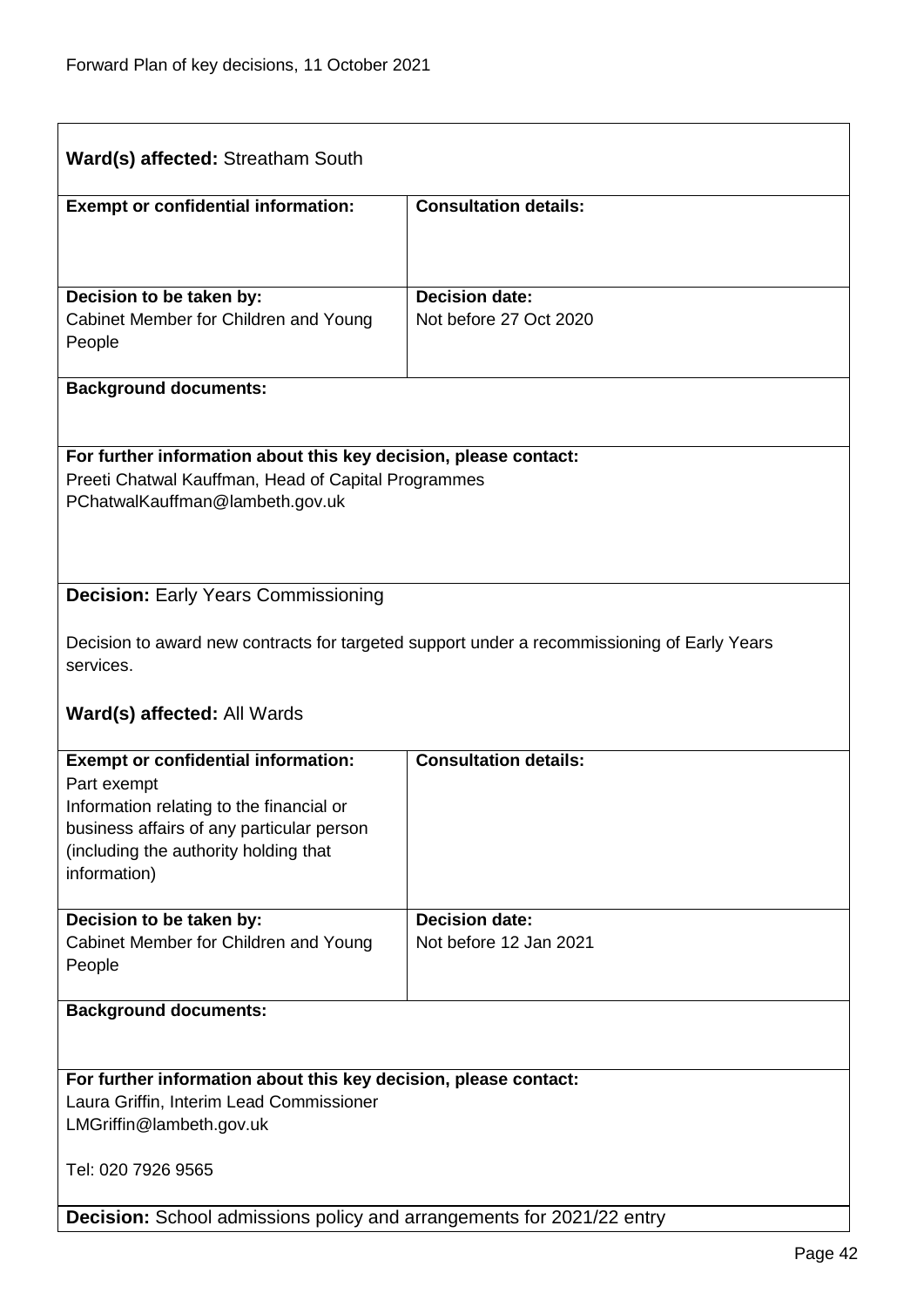| The policy us agreed (determined) as required by the School Admissions Code 2014.      |                              |
|----------------------------------------------------------------------------------------|------------------------------|
|                                                                                        |                              |
| Ward(s) affected: All Wards                                                            |                              |
| <b>Exempt or confidential information:</b>                                             | <b>Consultation details:</b> |
|                                                                                        |                              |
| Decision to be taken by:                                                               | <b>Decision date:</b>        |
| Cabinet Member for Children and Young                                                  | Not before 16 Mar 2021       |
| People                                                                                 |                              |
| <b>Background documents:</b>                                                           |                              |
|                                                                                        |                              |
| For further information about this key decision, please contact:<br><b>Ruth Wright</b> |                              |
| rwright@lambeth.gov.uk                                                                 |                              |
|                                                                                        |                              |
|                                                                                        |                              |
| <b>Decision: 6 Schools Roofing Works</b>                                               |                              |
| Approval Required to appoint a contractor to carry out the 6 Schools Roofing Works     |                              |
| Ward(s) affected: All Wards                                                            |                              |
| <b>Exempt or confidential information:</b>                                             | <b>Consultation details:</b> |
|                                                                                        |                              |
|                                                                                        |                              |
| Decision to be taken by:                                                               | <b>Decision date:</b>        |
| Cabinet Member for Children and Young<br>People                                        | Not before 8 Sep 2021        |
|                                                                                        |                              |
| <b>Background documents:</b>                                                           |                              |
| For further information about this key decision, please contact:                       |                              |
| Stella Denyoh                                                                          |                              |
| SDenyoh@lambeth.gov.uk<br>Hambrook House, 17 Porden Road, London, SW2 5RW              |                              |
|                                                                                        |                              |
| <b>Decision:</b> Housing-related support pathway for young people                      |                              |
|                                                                                        |                              |
| To put contracts out to competitive tender on 4th October 2021 via 10 lots:            |                              |

l,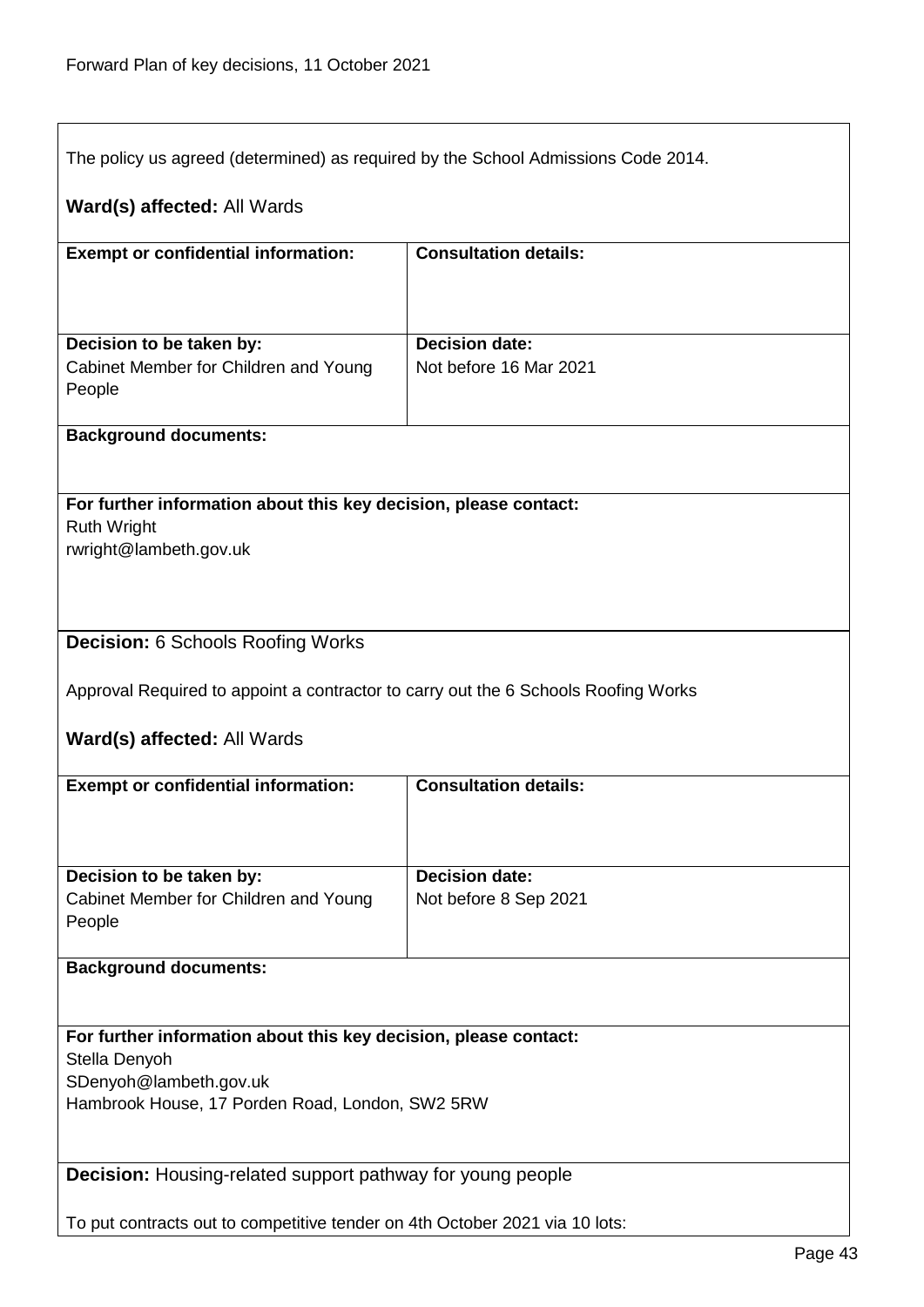? Lot 1 Approved Provider List - Housing-related support: ? 16/ 17s ? Additional needs ? Male-only and female-only ? Complex mental health ? Visiting support ? LGBTIQ+ ? Short-term assessment and timeout ? Lot 2 Approved Provider List - Young parents and babies housing-related support ? Lot 3 Approved Provider List - Unaccompanied-asylum seeking young people's housing-related support ? Lot 4 Individual single contract - Supported lodgings ? Lot 5 Individual single contract - Private-rented sector move on and support ? Lot 6 Individual single contract - Housing First ? Lot 7 Individual single contract - Floating support ? Lot 8 Individual single contract - Early intervention and mediation **Ward(s) affected:** All Wards **Exempt or confidential information: Consultation details: Decision to be taken by:** Cabinet Member for Children and Young People **Decision date:** Not before 29 Sep 2021 **Background documents:**

**For further information about this key decision, please contact:** Sophie Konradsen, Strategic Commissioning Manager SKonradsen@lambeth.gov.uk

**Decision:** School Capital Maintenance – Variation to Current Consultant Contract

This report seeks the approval for an increase in the contract value, by way of a variation, for the sum of £615,376.94 for Professional fees to Ingleton Wood LLP.

**Ward(s) affected:** All Wards

| <b>Exempt or confidential information:</b> | <b>Consultation details:</b> |
|--------------------------------------------|------------------------------|
|                                            |                              |
|                                            |                              |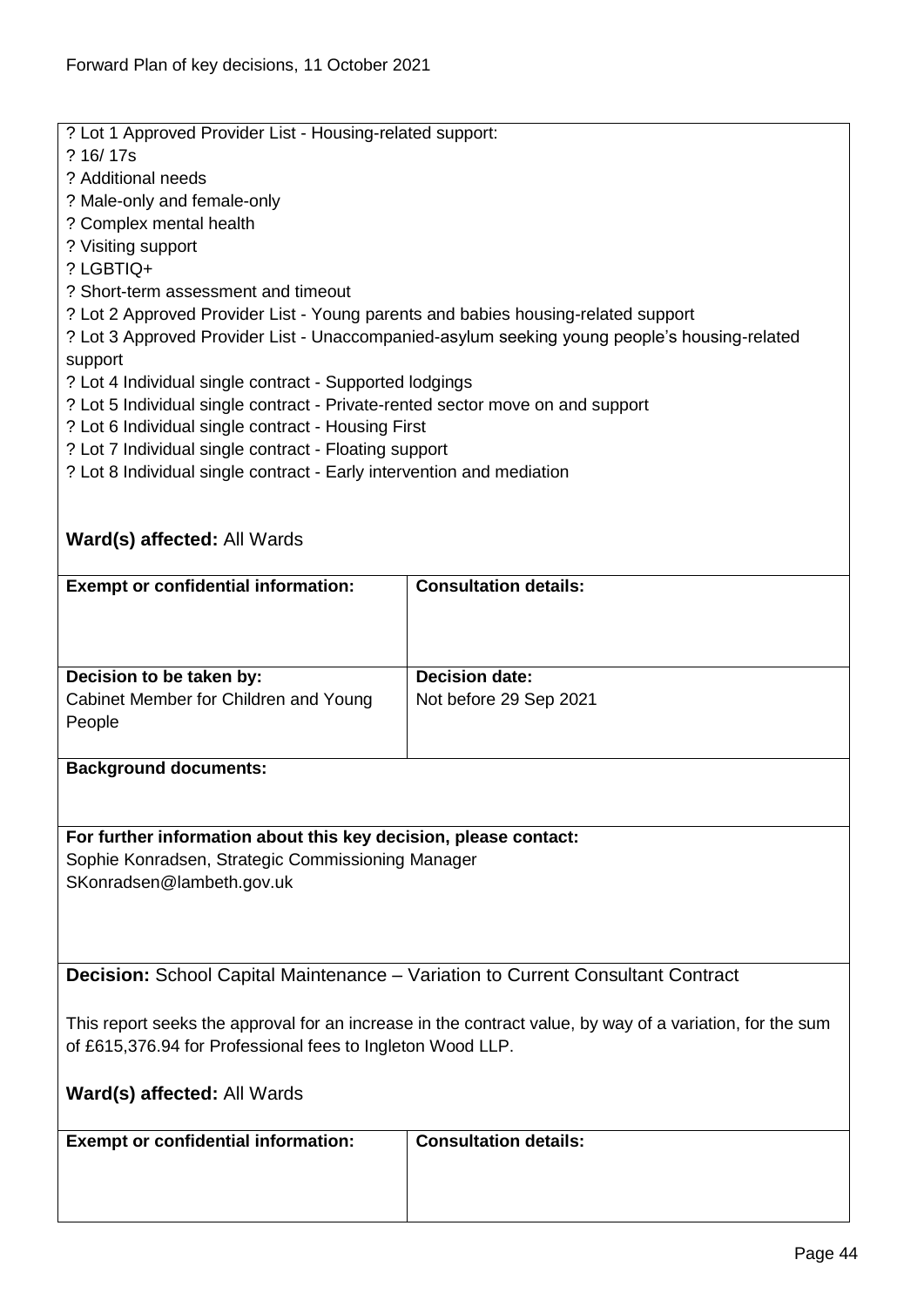| Decision to be taken by:                                                            | <b>Decision date:</b>                                                                                  |
|-------------------------------------------------------------------------------------|--------------------------------------------------------------------------------------------------------|
| Cabinet Member for Children and Young                                               | Not before 12 Oct 2021                                                                                 |
| People                                                                              |                                                                                                        |
|                                                                                     |                                                                                                        |
| <b>Background documents:</b>                                                        |                                                                                                        |
|                                                                                     |                                                                                                        |
|                                                                                     |                                                                                                        |
| For further information about this key decision, please contact:                    |                                                                                                        |
| Greg Wade, Capital Programme Manager, Strategic Programme                           |                                                                                                        |
| gwade@lambeth.gov.uk                                                                |                                                                                                        |
|                                                                                     |                                                                                                        |
|                                                                                     |                                                                                                        |
|                                                                                     |                                                                                                        |
| <b>Decision:</b> Re-procurement of community support services                       |                                                                                                        |
|                                                                                     |                                                                                                        |
|                                                                                     | The current approved provider framework agreement for the provision of community support               |
|                                                                                     | (homecare) services will end in January 2020. The council will be re-procuring these services aligning |
| to the development of local neighbourhoods.                                         |                                                                                                        |
| https://lambethtogether.net                                                         |                                                                                                        |
|                                                                                     |                                                                                                        |
|                                                                                     |                                                                                                        |
| Ward(s) affected: All Wards                                                         |                                                                                                        |
|                                                                                     |                                                                                                        |
| <b>Exempt or confidential information:</b>                                          | <b>Consultation details:</b>                                                                           |
|                                                                                     |                                                                                                        |
|                                                                                     |                                                                                                        |
|                                                                                     |                                                                                                        |
| Decision to be taken by:                                                            | <b>Decision date:</b>                                                                                  |
| Cabinet Member for Health and Social Care                                           | Not before 13 Aug 2019                                                                                 |
| (job-share)                                                                         |                                                                                                        |
|                                                                                     |                                                                                                        |
| <b>Background documents:</b>                                                        |                                                                                                        |
|                                                                                     |                                                                                                        |
|                                                                                     |                                                                                                        |
| For further information about this key decision, please contact:                    |                                                                                                        |
| Ginny Hume, Commissioning Lead- Domiciliary Care                                    |                                                                                                        |
| GHume@lambeth.gov.uk                                                                |                                                                                                        |
| <b>Phoenix House</b>                                                                |                                                                                                        |
| Tel: 020 7926 5178                                                                  |                                                                                                        |
|                                                                                     |                                                                                                        |
| <b>Decision:</b> Reprovision of Community Support Approved Provider Spot Contract   |                                                                                                        |
| Arrangements                                                                        |                                                                                                        |
|                                                                                     |                                                                                                        |
| To reallocate the contract due to changing circumstances with the current provider. |                                                                                                        |
|                                                                                     |                                                                                                        |
|                                                                                     |                                                                                                        |
| Ward(s) affected: All Wards                                                         |                                                                                                        |
|                                                                                     | <b>Consultation details:</b>                                                                           |
| <b>Exempt or confidential information:</b>                                          |                                                                                                        |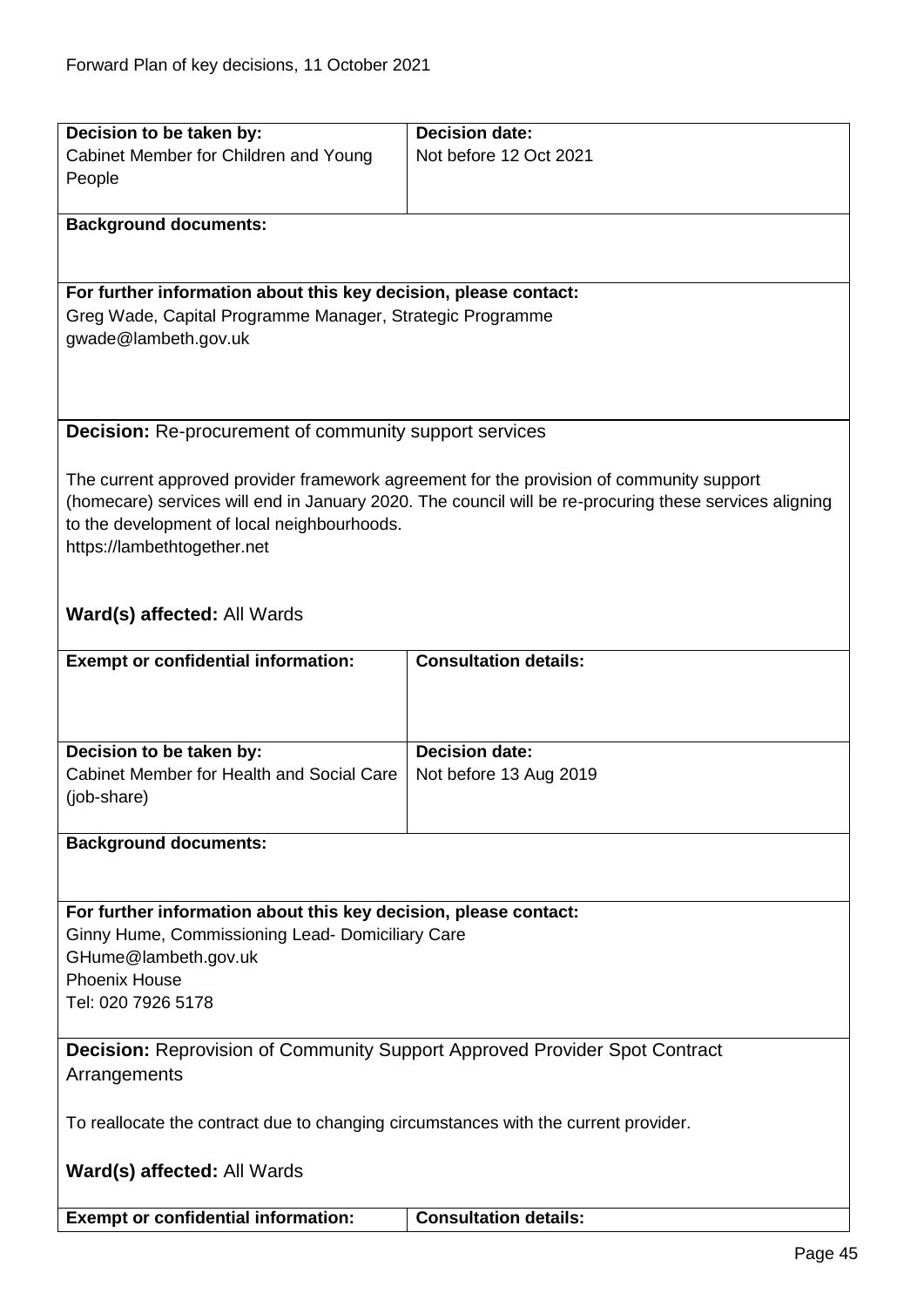| Decision to be taken by:<br><b>Cabinet Member for Health and Social Care</b><br>(job-share)                                                                                                                                                                                                                                                                                                                                                                                                                                                                                                                                                                                                                                                                                                                              | <b>Decision date:</b><br>Not before 2 Sep 2021  |  |
|--------------------------------------------------------------------------------------------------------------------------------------------------------------------------------------------------------------------------------------------------------------------------------------------------------------------------------------------------------------------------------------------------------------------------------------------------------------------------------------------------------------------------------------------------------------------------------------------------------------------------------------------------------------------------------------------------------------------------------------------------------------------------------------------------------------------------|-------------------------------------------------|--|
| <b>Background documents:</b>                                                                                                                                                                                                                                                                                                                                                                                                                                                                                                                                                                                                                                                                                                                                                                                             |                                                 |  |
| For further information about this key decision, please contact:<br>Laval Lebon, Senior Strategic Commissioning Manager<br>LLebon2@lambeth.gov.uk<br><b>Phoenix House</b><br>Tel: 020 7926 4654                                                                                                                                                                                                                                                                                                                                                                                                                                                                                                                                                                                                                          |                                                 |  |
| <b>Decision:</b> Stop Smoking Services – Proposed single year extensions to current contracts with<br>GSTT and community pharmacies                                                                                                                                                                                                                                                                                                                                                                                                                                                                                                                                                                                                                                                                                      |                                                 |  |
| To award single year contract extensions from 1 April 2022 to 31 September 2023 to: (1) Guys and St<br>Thomas' Hospital NHS Foundation Trust (GSTT) for the continued provision of a specialist stop<br>smoking service.; and to (2) 13 local pharmacies for the continued provision of community-based stop<br>smoking services. Existing contracts are due to end on 31 March 2022 and the market (NHS Trusts,<br>pharmacies) and Council's capacity to complete a commissioning review and procurement process for<br>the next contract period has been heavily impeded by the response to COVID19. The extension is<br>sought to enable sufficient time for service evaluation and engagement to inform potential service<br>redesign and the commissioning of a future model.<br><b>Ward(s) affected: All Wards</b> |                                                 |  |
| <b>Exempt or confidential information:</b>                                                                                                                                                                                                                                                                                                                                                                                                                                                                                                                                                                                                                                                                                                                                                                               | <b>Consultation details:</b>                    |  |
| Decision to be taken by:<br>Cabinet Member for Health and Social Care<br>(job-share)                                                                                                                                                                                                                                                                                                                                                                                                                                                                                                                                                                                                                                                                                                                                     | <b>Decision date:</b><br>Not before 11 Sep 2021 |  |
| <b>Background documents:</b>                                                                                                                                                                                                                                                                                                                                                                                                                                                                                                                                                                                                                                                                                                                                                                                             |                                                 |  |
| For further information about this key decision, please contact:<br>Alex Jackson, Interim Lead Commissioner Health Improvement<br>ajackson2@lambeth.gov.uk                                                                                                                                                                                                                                                                                                                                                                                                                                                                                                                                                                                                                                                               |                                                 |  |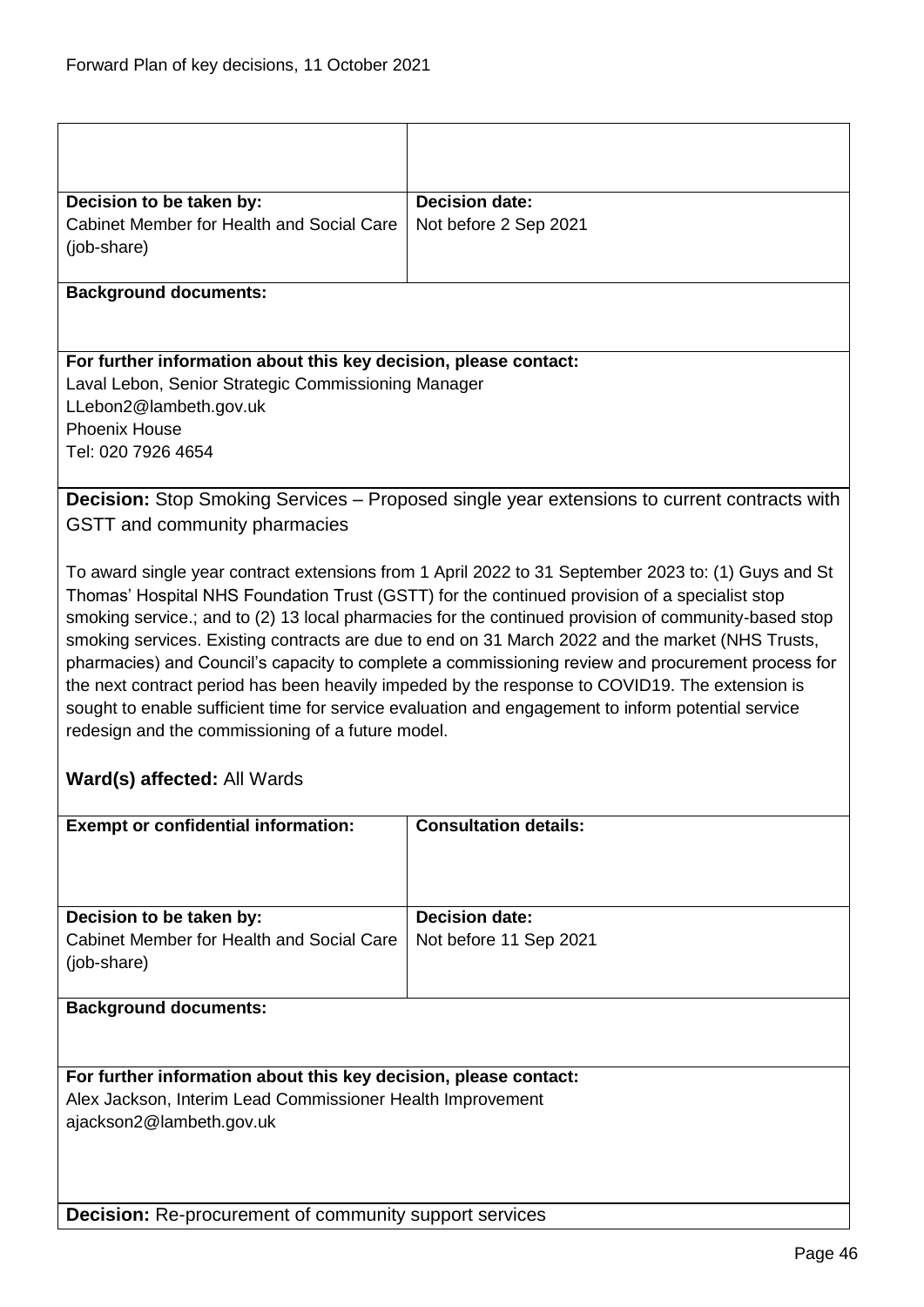| The council will be re-procuring a framework contract to replace the APL.<br>Approval of the contract award.                                                                                                                |                                                 |  |
|-----------------------------------------------------------------------------------------------------------------------------------------------------------------------------------------------------------------------------|-------------------------------------------------|--|
| <b>Ward(s) affected: All Wards</b>                                                                                                                                                                                          |                                                 |  |
| <b>Exempt or confidential information:</b><br>Part exempt<br>Information relating to the financial or<br>business affairs of any particular person<br>(including the authority holding that<br>information)                 | <b>Consultation details:</b>                    |  |
| Decision to be taken by:<br>Cabinet Member for Health and Social Care<br>(job-share)                                                                                                                                        | <b>Decision date:</b><br>Not before 19 Oct 2021 |  |
| <b>Background documents:</b>                                                                                                                                                                                                |                                                 |  |
| For further information about this key decision, please contact:<br>Laval Lebon, Senior Strategic Commissioning Manager<br>LLebon2@lambeth.gov.uk<br><b>Phoenix House</b><br>Tel: 020 7926 4654                             |                                                 |  |
| <b>Decision:</b> Extension of the Approved Provider List framework agreement for community<br>support providers                                                                                                             |                                                 |  |
| That the current Approved Provider List arrangement is extended for 12 months from 19 January 2022<br>to 18 January 2023 to allow for the procurement and mobilisation of a new framework contract for<br>community support |                                                 |  |
| Ward(s) affected: All Wards                                                                                                                                                                                                 |                                                 |  |
| <b>Exempt or confidential information:</b><br>Part exempt<br>Information relating to the financial or<br>business affairs of any particular person<br>(including the authority holding that<br>information)                 | <b>Consultation details:</b>                    |  |
| Decision to be taken by:<br>Cabinet Member for Health and Social Care<br>(job-share)                                                                                                                                        | <b>Decision date:</b><br>Not before 19 Oct 2021 |  |
| <b>Background documents:</b>                                                                                                                                                                                                |                                                 |  |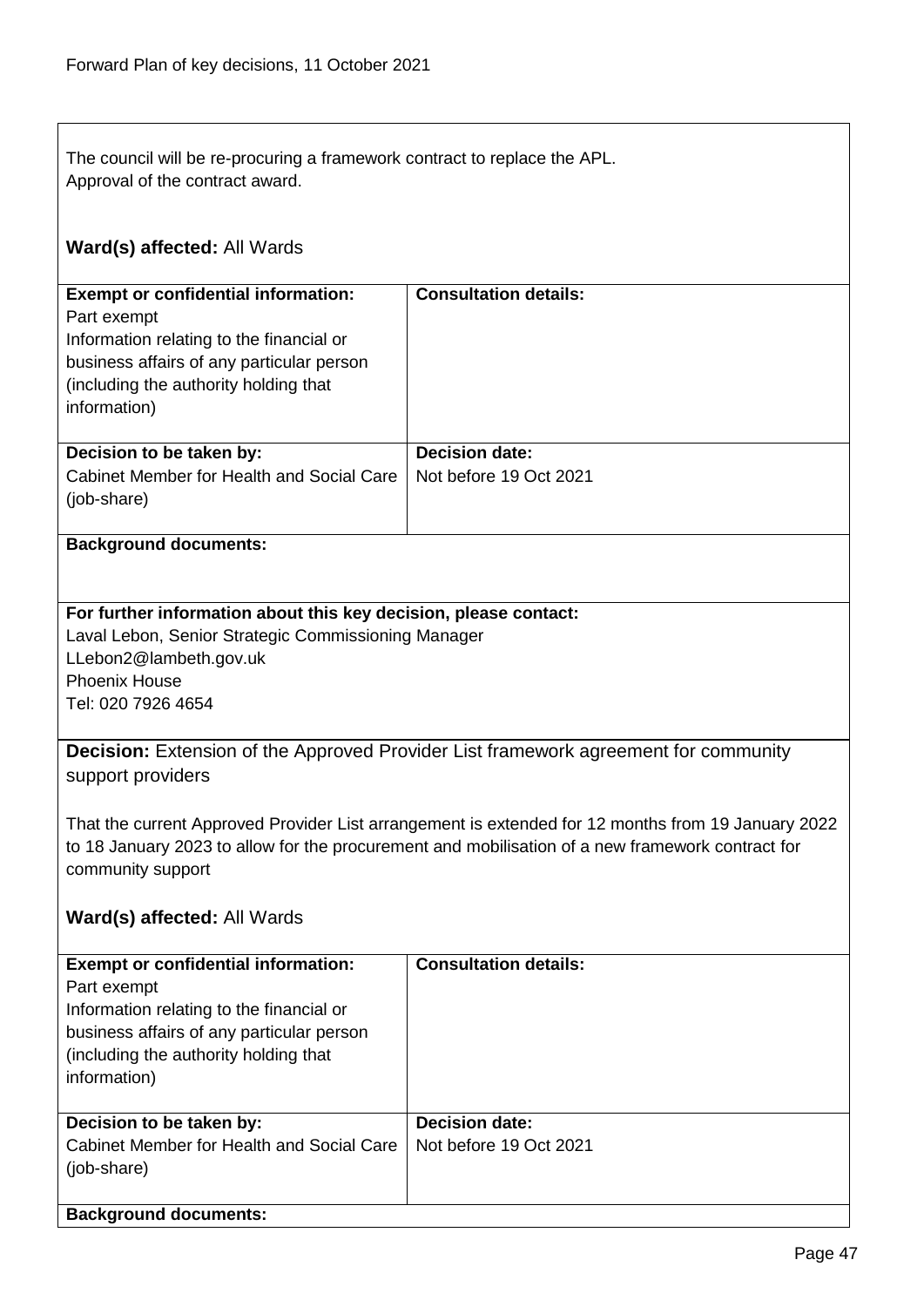$\mathsf I$ 

1 Lower Marsh, London, SE1 7NT

Tel: (020)30494076

| For further information about this key decision, please contact:                                                                                                                                                                                                                                                                                                                                                                                                                                                                                                                                                                                                                                                                                                                                                                                                         |                              |  |
|--------------------------------------------------------------------------------------------------------------------------------------------------------------------------------------------------------------------------------------------------------------------------------------------------------------------------------------------------------------------------------------------------------------------------------------------------------------------------------------------------------------------------------------------------------------------------------------------------------------------------------------------------------------------------------------------------------------------------------------------------------------------------------------------------------------------------------------------------------------------------|------------------------------|--|
| Laval Lebon, Senior Strategic Commissioning Manager                                                                                                                                                                                                                                                                                                                                                                                                                                                                                                                                                                                                                                                                                                                                                                                                                      |                              |  |
| LLebon2@lambeth.gov.uk                                                                                                                                                                                                                                                                                                                                                                                                                                                                                                                                                                                                                                                                                                                                                                                                                                                   |                              |  |
| <b>Phoenix House</b>                                                                                                                                                                                                                                                                                                                                                                                                                                                                                                                                                                                                                                                                                                                                                                                                                                                     |                              |  |
| Tel: 020 7926 4654                                                                                                                                                                                                                                                                                                                                                                                                                                                                                                                                                                                                                                                                                                                                                                                                                                                       |                              |  |
|                                                                                                                                                                                                                                                                                                                                                                                                                                                                                                                                                                                                                                                                                                                                                                                                                                                                          |                              |  |
| <b>Decision:</b> North Lambeth and Stockwell Neighbourhood Areas - General Practice Capital                                                                                                                                                                                                                                                                                                                                                                                                                                                                                                                                                                                                                                                                                                                                                                              |                              |  |
| Investment                                                                                                                                                                                                                                                                                                                                                                                                                                                                                                                                                                                                                                                                                                                                                                                                                                                               |                              |  |
| The Cabinet Members are requested to approve funding to the value of £2,217,000 support the<br>delivery of the additional clinical capacity in Primary Care services in the Nine Elms Vauxhall locality<br>because of the significant new residential developments within the area and the expected significant<br>growth within the local populations.<br>The total cost to deliver the Project is £2,460,604 with the gap between the requested funding and the<br>required funding being made up through a contribution of £243,604 from South East London Clinical<br>Commissioning Group - Lambeth.<br>This investment will increase the clinical capacity in three General Practices in the north of Lambeth as<br>follows:<br>• Mawbey Group Practice (Oval Ward)<br>• Binfield Road Surgery (Vauxhall Ward)<br>• South Lambeth Road Practice (Stockwell<br>Ward) |                              |  |
| Ward(s) affected: Oval; Prince's; Stockwell                                                                                                                                                                                                                                                                                                                                                                                                                                                                                                                                                                                                                                                                                                                                                                                                                              |                              |  |
| <b>Exempt or confidential information:</b>                                                                                                                                                                                                                                                                                                                                                                                                                                                                                                                                                                                                                                                                                                                                                                                                                               | <b>Consultation details:</b> |  |
|                                                                                                                                                                                                                                                                                                                                                                                                                                                                                                                                                                                                                                                                                                                                                                                                                                                                          |                              |  |
| Decision to be taken by:                                                                                                                                                                                                                                                                                                                                                                                                                                                                                                                                                                                                                                                                                                                                                                                                                                                 | <b>Decision date:</b>        |  |
| Cabinet Member for Health and Social Care<br>(job-share)                                                                                                                                                                                                                                                                                                                                                                                                                                                                                                                                                                                                                                                                                                                                                                                                                 | Not before 26 Oct 2021       |  |
| <b>Background documents:</b>                                                                                                                                                                                                                                                                                                                                                                                                                                                                                                                                                                                                                                                                                                                                                                                                                                             |                              |  |
|                                                                                                                                                                                                                                                                                                                                                                                                                                                                                                                                                                                                                                                                                                                                                                                                                                                                          |                              |  |
|                                                                                                                                                                                                                                                                                                                                                                                                                                                                                                                                                                                                                                                                                                                                                                                                                                                                          |                              |  |
| For further information about this key decision, please contact:                                                                                                                                                                                                                                                                                                                                                                                                                                                                                                                                                                                                                                                                                                                                                                                                         |                              |  |
| Andrew Eyres, Strategic Director of Integrated Health and Adults Care                                                                                                                                                                                                                                                                                                                                                                                                                                                                                                                                                                                                                                                                                                                                                                                                    |                              |  |
| andrew.eyres@nhs.net                                                                                                                                                                                                                                                                                                                                                                                                                                                                                                                                                                                                                                                                                                                                                                                                                                                     |                              |  |

**Decision:** Conversion of Brixton Recreation Centre storage space to work space

To approve the reuse and letting of the storage space at Brixton Recreation Centre (off Beehive Place)

Page 48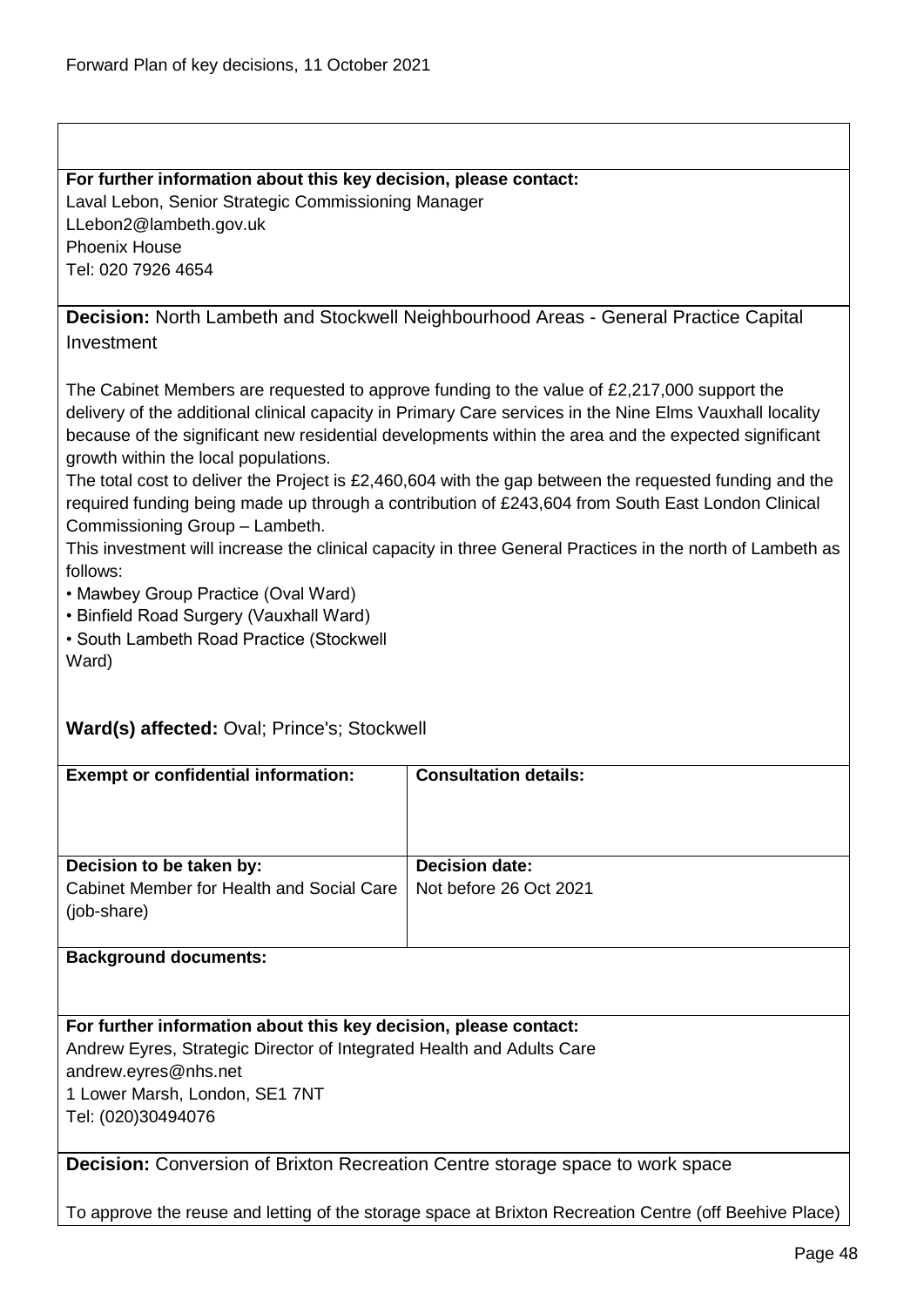and delegate authority to the Head of Strategic Property & Valuation Services to enter into an Agreement to Lease in the best interest of the council, subject to planning and listed building being grant for change of use and physical alterations.

| Ward(s) affected: Coldharbour                                                                                                                                                                                                 |                              |  |
|-------------------------------------------------------------------------------------------------------------------------------------------------------------------------------------------------------------------------------|------------------------------|--|
| <b>Exempt or confidential information:</b>                                                                                                                                                                                    | <b>Consultation details:</b> |  |
| Decision to be taken by:                                                                                                                                                                                                      | <b>Decision date:</b>        |  |
| Deputy Leader of the Council (Planning,<br>Investment and New Homes)                                                                                                                                                          | Not before 9 Oct 2017        |  |
| <b>Background documents:</b>                                                                                                                                                                                                  |                              |  |
| For further information about this key decision, please contact:                                                                                                                                                              |                              |  |
| Tom Bridgman                                                                                                                                                                                                                  |                              |  |
| tbridgman@lambeth.gov.uk                                                                                                                                                                                                      |                              |  |
| <b>Decision:</b> Oval and Prince's Co-operative Local Investment Plan                                                                                                                                                         |                              |  |
| To agree priorities for infrastructure investment in Oval and Prince's wards for the next five years.<br>Priorities have been informed by public consultation from January to March 2017.<br>Ward(s) affected: Oval; Prince's |                              |  |
| <b>Exempt or confidential information:</b>                                                                                                                                                                                    | <b>Consultation details:</b> |  |
|                                                                                                                                                                                                                               |                              |  |
| Decision to be taken by:                                                                                                                                                                                                      | <b>Decision date:</b>        |  |
| Deputy Leader of the Council (Planning,<br>Investment and New Homes)                                                                                                                                                          | Not before 9 Oct 2017        |  |
| <b>Background documents:</b>                                                                                                                                                                                                  |                              |  |
|                                                                                                                                                                                                                               |                              |  |
| For further information about this key decision, please contact:                                                                                                                                                              |                              |  |
| Conor McDonagh, Head of Area Regeneration for Vauxhall, Stockwell and Norwood                                                                                                                                                 |                              |  |
| cmcdonagh@lambeth.gov.uk                                                                                                                                                                                                      |                              |  |
| 1st Floor, Phoenix House, 10 Wandsworth Road, London, SW8 2LL<br>Tel: 020 7926 5980                                                                                                                                           |                              |  |
| <b>Decision:</b> South Lambeth Estate – Enabling Works for the Phase 1 Development                                                                                                                                            |                              |  |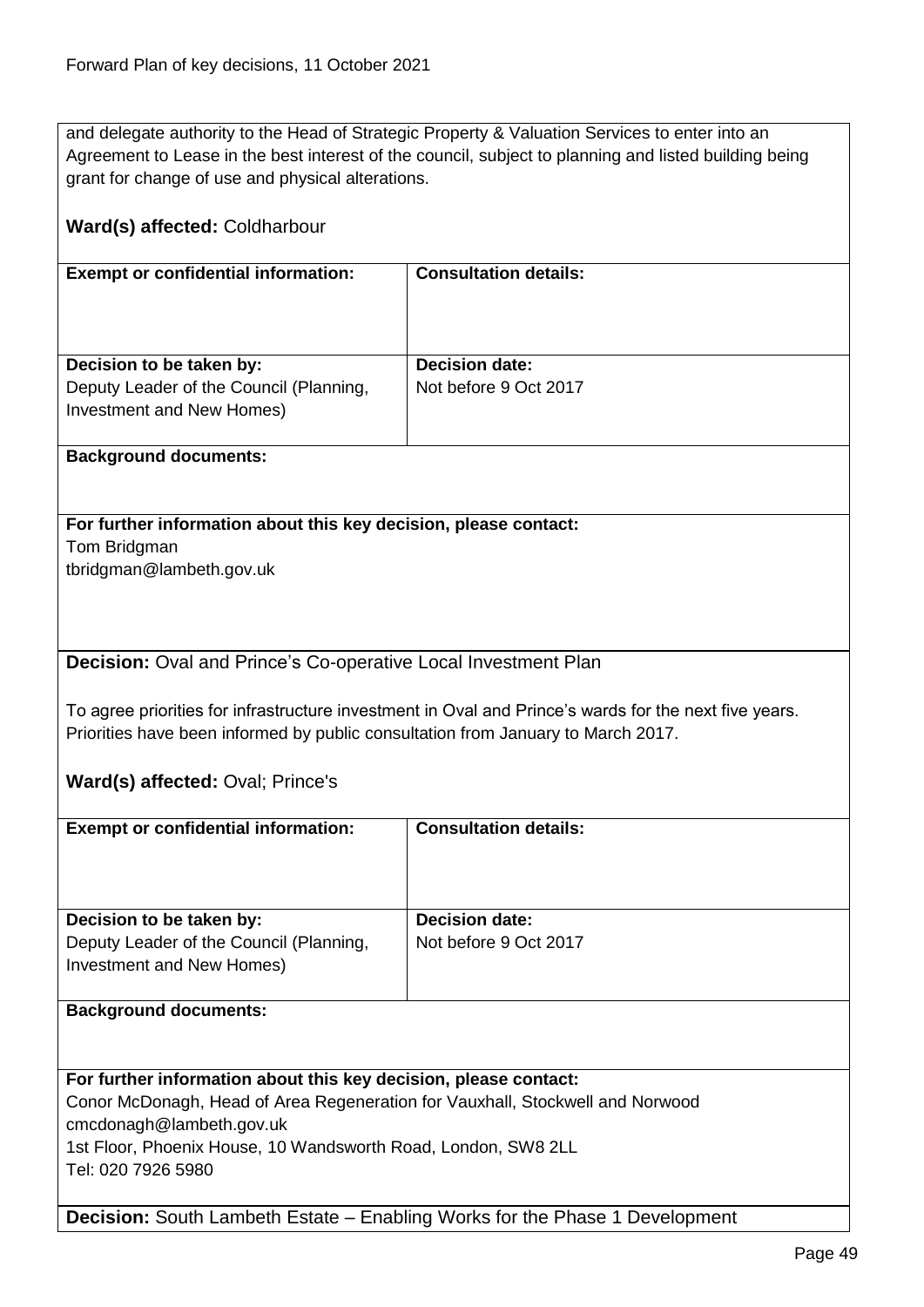| main contract works can start.                                                                   | To authorise the expenditure and to proceed with enabling works that need to be completed before the |  |
|--------------------------------------------------------------------------------------------------|------------------------------------------------------------------------------------------------------|--|
|                                                                                                  |                                                                                                      |  |
| Ward(s) affected: Stockwell                                                                      |                                                                                                      |  |
| <b>Exempt or confidential information:</b>                                                       | <b>Consultation details:</b>                                                                         |  |
|                                                                                                  |                                                                                                      |  |
|                                                                                                  |                                                                                                      |  |
|                                                                                                  |                                                                                                      |  |
| Decision to be taken by:                                                                         | <b>Decision date:</b>                                                                                |  |
| Deputy Leader of the Council (Planning,                                                          | Not before 10 Sep 2019                                                                               |  |
| Investment and New Homes)                                                                        |                                                                                                      |  |
|                                                                                                  |                                                                                                      |  |
| <b>Background documents:</b>                                                                     |                                                                                                      |  |
|                                                                                                  |                                                                                                      |  |
|                                                                                                  |                                                                                                      |  |
| For further information about this key decision, please contact:                                 |                                                                                                      |  |
| <b>Bruce McRobie</b>                                                                             |                                                                                                      |  |
| bmcrobie@lambeth.gov.uk                                                                          |                                                                                                      |  |
|                                                                                                  |                                                                                                      |  |
|                                                                                                  |                                                                                                      |  |
|                                                                                                  |                                                                                                      |  |
| <b>Decision:</b> Westbury estate – Making of Compulsory Purchase Order                           |                                                                                                      |  |
|                                                                                                  |                                                                                                      |  |
| To authorise the making of the Compulsory Purchase Order to support the regeneration of Westbury |                                                                                                      |  |
| estate.                                                                                          |                                                                                                      |  |
|                                                                                                  |                                                                                                      |  |
| Ward(s) affected: Clapham Town                                                                   |                                                                                                      |  |
| <b>Exempt or confidential information:</b>                                                       | <b>Consultation details:</b>                                                                         |  |
|                                                                                                  |                                                                                                      |  |
|                                                                                                  |                                                                                                      |  |
|                                                                                                  |                                                                                                      |  |
| Decision to be taken by:                                                                         | <b>Decision date:</b>                                                                                |  |
| Deputy Leader of the Council (Planning,                                                          | Not before 5 Nov 2019                                                                                |  |
| Investment and New Homes)                                                                        |                                                                                                      |  |
|                                                                                                  |                                                                                                      |  |
| <b>Background documents:</b>                                                                     |                                                                                                      |  |
|                                                                                                  |                                                                                                      |  |
|                                                                                                  |                                                                                                      |  |
| For further information about this key decision, please contact:                                 |                                                                                                      |  |
| <b>Bruce McRobie</b>                                                                             |                                                                                                      |  |
| bmcrobie@lambeth.gov.uk                                                                          |                                                                                                      |  |
|                                                                                                  |                                                                                                      |  |
|                                                                                                  |                                                                                                      |  |
|                                                                                                  |                                                                                                      |  |
| Decision: South Lambeth estate - Making of Compulsory Purchase Order                             |                                                                                                      |  |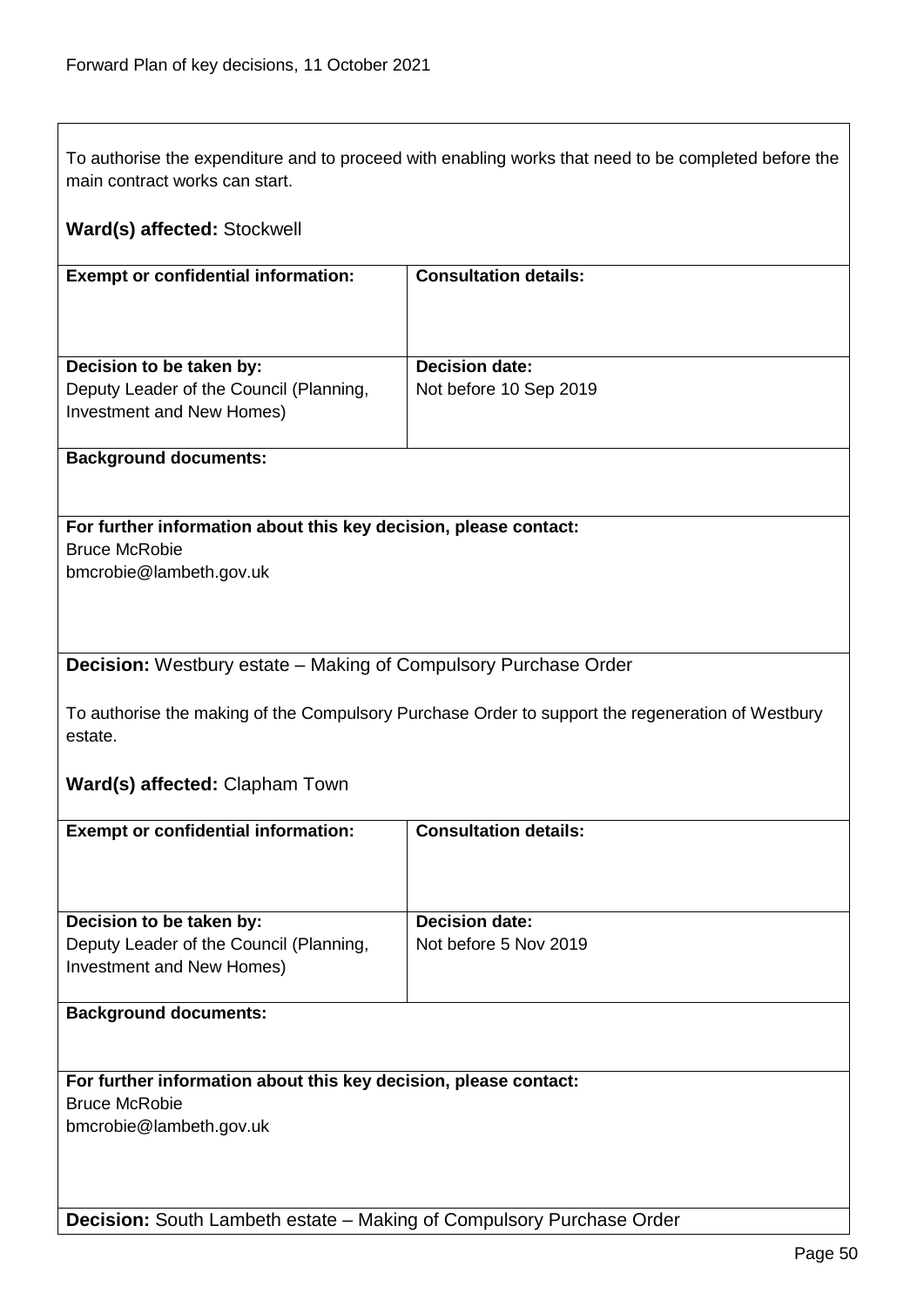$\overline{1}$ 

| To authorise the making of the Compulsory Purchase Order to support the regeneration of South<br>Lambeth estate.                    |                                                                                                      |
|-------------------------------------------------------------------------------------------------------------------------------------|------------------------------------------------------------------------------------------------------|
| Ward(s) affected: Stockwell                                                                                                         |                                                                                                      |
| <b>Exempt or confidential information:</b>                                                                                          | <b>Consultation details:</b>                                                                         |
|                                                                                                                                     |                                                                                                      |
| Decision to be taken by:                                                                                                            | <b>Decision date:</b>                                                                                |
| Deputy Leader of the Council (Planning,<br>Investment and New Homes)                                                                | Not before 5 Nov 2019                                                                                |
| <b>Background documents:</b>                                                                                                        |                                                                                                      |
| For further information about this key decision, please contact:                                                                    |                                                                                                      |
| <b>Bruce McRobie</b>                                                                                                                |                                                                                                      |
| bmcrobie@lambeth.gov.uk                                                                                                             |                                                                                                      |
|                                                                                                                                     |                                                                                                      |
| <b>Decision:</b> Funding Allocation for Completion of LJ Works                                                                      |                                                                                                      |
| Ward(s) affected: Coldharbour                                                                                                       |                                                                                                      |
|                                                                                                                                     |                                                                                                      |
| <b>Exempt or confidential information:</b>                                                                                          | <b>Consultation details:</b>                                                                         |
|                                                                                                                                     |                                                                                                      |
| Decision to be taken by:                                                                                                            | <b>Decision date:</b>                                                                                |
| Deputy Leader of the Council (Planning,<br><b>Investment and New Homes)</b>                                                         | Not before 24 Dec 2019                                                                               |
| <b>Background documents:</b>                                                                                                        |                                                                                                      |
|                                                                                                                                     |                                                                                                      |
| For further information about this key decision, please contact:<br>Will Steadman, Head of Area Regeneration (Brixton and Clapham), |                                                                                                      |
| wsteadman@lambeth.gov.uk                                                                                                            |                                                                                                      |
|                                                                                                                                     |                                                                                                      |
| <b>Decision:</b> Local Lettings Plan - South Lambeth Estate                                                                         |                                                                                                      |
|                                                                                                                                     | To approve a Local Lettings plan for the new homes that will provided at the South Lambeth Estate as |

┑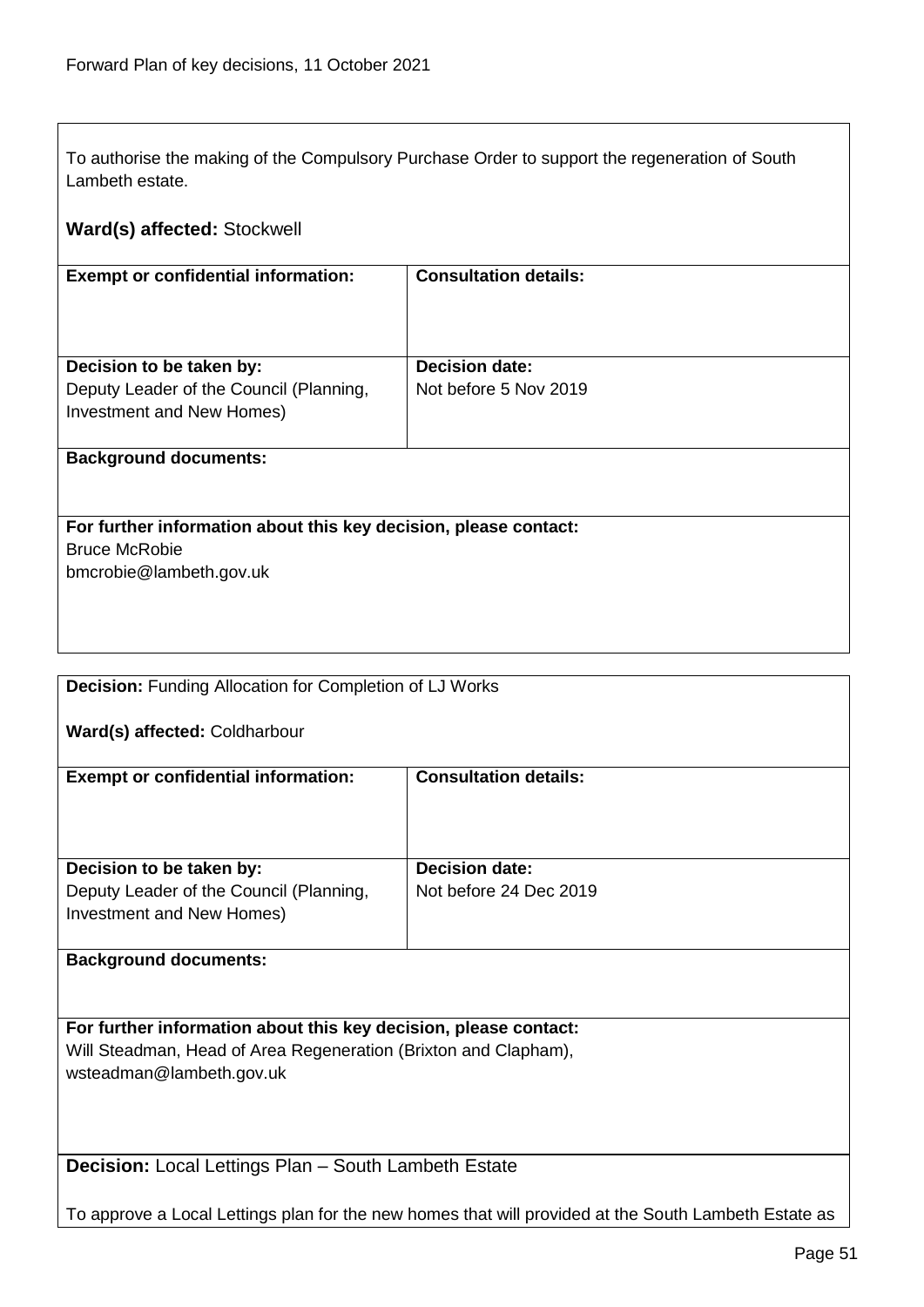| part of the council's estate regeneration programme                                                    |                                                                                                       |  |
|--------------------------------------------------------------------------------------------------------|-------------------------------------------------------------------------------------------------------|--|
| Ward(s) affected: Stockwell                                                                            |                                                                                                       |  |
|                                                                                                        |                                                                                                       |  |
| <b>Exempt or confidential information:</b>                                                             | <b>Consultation details:</b>                                                                          |  |
|                                                                                                        |                                                                                                       |  |
|                                                                                                        |                                                                                                       |  |
| Decision to be taken by:                                                                               | <b>Decision date:</b>                                                                                 |  |
| Deputy Leader of the Council (Planning,                                                                | Not before 31 Mar 2020                                                                                |  |
| Investment and New Homes)                                                                              |                                                                                                       |  |
| <b>Background documents:</b>                                                                           |                                                                                                       |  |
|                                                                                                        |                                                                                                       |  |
| For further information about this key decision, please contact:                                       |                                                                                                       |  |
| <b>Bruce McRobie</b>                                                                                   |                                                                                                       |  |
| bmcrobie@lambeth.gov.uk                                                                                |                                                                                                       |  |
|                                                                                                        |                                                                                                       |  |
|                                                                                                        |                                                                                                       |  |
| <b>Decision:</b> Local Lettings Plan – Knight's Walk                                                   |                                                                                                       |  |
|                                                                                                        |                                                                                                       |  |
| the council's estate regeneration programme                                                            | To approve a Local Lettings plan for the new homes that will provided at the Knight's Walk as part of |  |
|                                                                                                        |                                                                                                       |  |
| <b>Ward(s) affected: Prince's</b>                                                                      |                                                                                                       |  |
| <b>Consultation details:</b><br><b>Exempt or confidential information:</b>                             |                                                                                                       |  |
|                                                                                                        |                                                                                                       |  |
|                                                                                                        |                                                                                                       |  |
| Decision to be taken by:                                                                               | <b>Decision date:</b>                                                                                 |  |
| Deputy Leader of the Council (Planning,                                                                | Not before 31 Mar 2020                                                                                |  |
| Investment and New Homes)                                                                              |                                                                                                       |  |
| <b>Background documents:</b>                                                                           |                                                                                                       |  |
|                                                                                                        |                                                                                                       |  |
|                                                                                                        |                                                                                                       |  |
| For further information about this key decision, please contact:<br><b>Bruce McRobie</b>               |                                                                                                       |  |
| bmcrobie@lambeth.gov.uk                                                                                |                                                                                                       |  |
|                                                                                                        |                                                                                                       |  |
|                                                                                                        |                                                                                                       |  |
| <b>Decision:</b> Local Lettings Plan - Fenwick Estate                                                  |                                                                                                       |  |
| To approve a Local Lettings plan for the new homes that will provided at the Fenwick Estate as part of |                                                                                                       |  |
|                                                                                                        |                                                                                                       |  |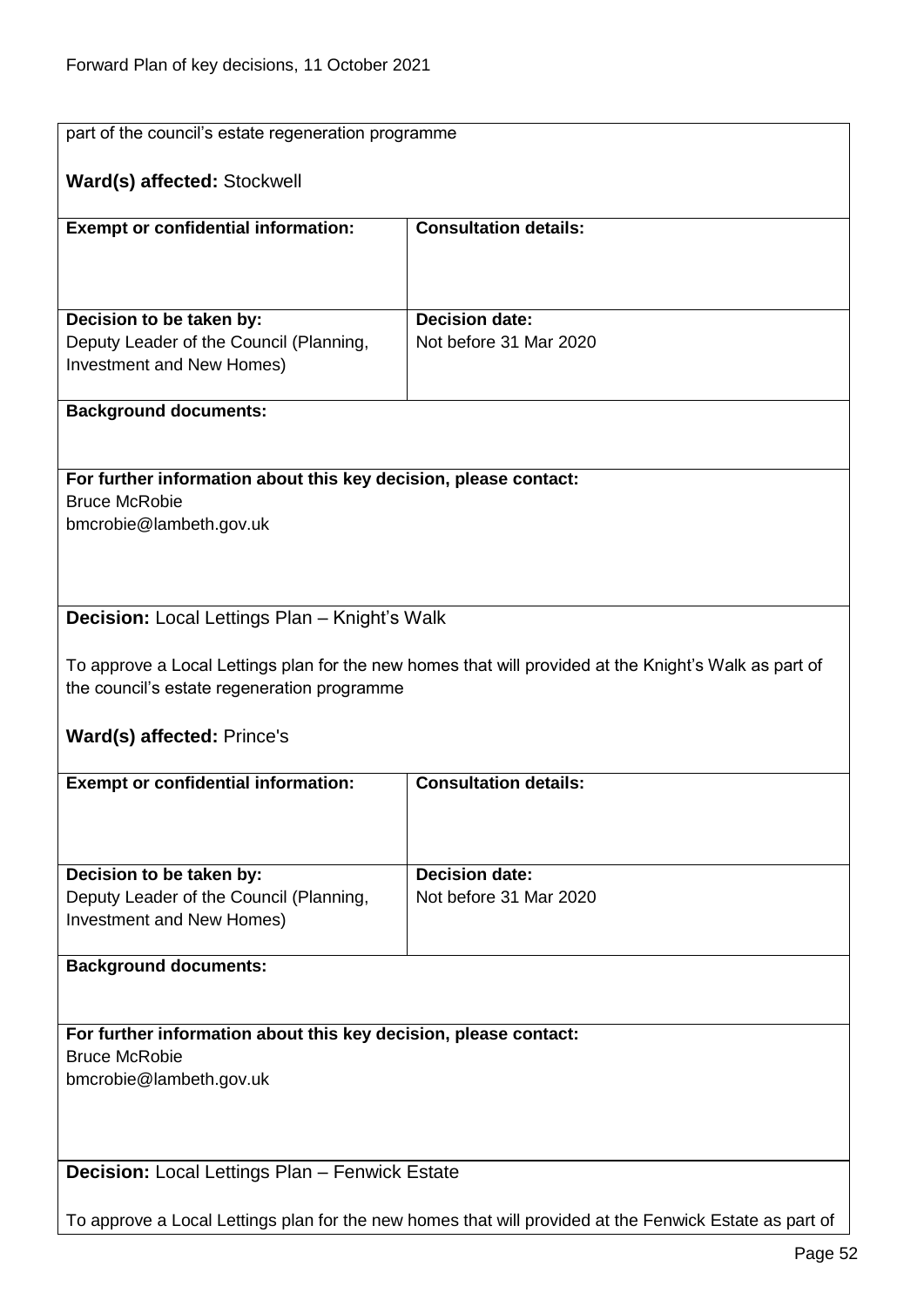| the council's estate regeneration programme                                   |                                                                                                       |
|-------------------------------------------------------------------------------|-------------------------------------------------------------------------------------------------------|
|                                                                               |                                                                                                       |
| Ward(s) affected: Clapham Town                                                |                                                                                                       |
| <b>Exempt or confidential information:</b>                                    | <b>Consultation details:</b>                                                                          |
|                                                                               |                                                                                                       |
|                                                                               |                                                                                                       |
|                                                                               |                                                                                                       |
| Decision to be taken by:                                                      | <b>Decision date:</b>                                                                                 |
| Deputy Leader of the Council (Planning,                                       | Not before 31 Mar 2020                                                                                |
| Investment and New Homes)                                                     |                                                                                                       |
| <b>Background documents:</b>                                                  |                                                                                                       |
|                                                                               |                                                                                                       |
|                                                                               |                                                                                                       |
| For further information about this key decision, please contact:              |                                                                                                       |
| <b>Bruce McRobie</b><br>bmcrobie@lambeth.gov.uk                               |                                                                                                       |
|                                                                               |                                                                                                       |
|                                                                               |                                                                                                       |
|                                                                               |                                                                                                       |
| <b>Decision:</b> Fenwick South – Variation to the Development Agreement       |                                                                                                       |
|                                                                               |                                                                                                       |
|                                                                               | To allow for the variation of the Development Agreement with Transport for London for the building of |
| affordable homes to be provided.                                              | new homes on Fenwick Estate. For clarity this will not include any alteration to the numbers of       |
|                                                                               |                                                                                                       |
| Ward(s) affected: Larkhall                                                    |                                                                                                       |
|                                                                               |                                                                                                       |
| <b>Exempt or confidential information:</b>                                    | <b>Consultation details:</b>                                                                          |
|                                                                               |                                                                                                       |
|                                                                               |                                                                                                       |
| Decision to be taken by:                                                      | Decision date:                                                                                        |
| Deputy Leader of the Council (Planning,                                       | Not before 2 Jun 2020                                                                                 |
| <b>Investment and New Homes)</b>                                              |                                                                                                       |
|                                                                               |                                                                                                       |
| <b>Background documents:</b>                                                  |                                                                                                       |
|                                                                               |                                                                                                       |
| For further information about this key decision, please contact:              |                                                                                                       |
| <b>Bruce McRobie</b>                                                          |                                                                                                       |
| bmcrobie@lambeth.gov.uk                                                       |                                                                                                       |
|                                                                               |                                                                                                       |
|                                                                               |                                                                                                       |
| <b>Decision:</b> Estate Regeneration – Buyback Programme – Dispute Resolution |                                                                                                       |
|                                                                               |                                                                                                       |
|                                                                               |                                                                                                       |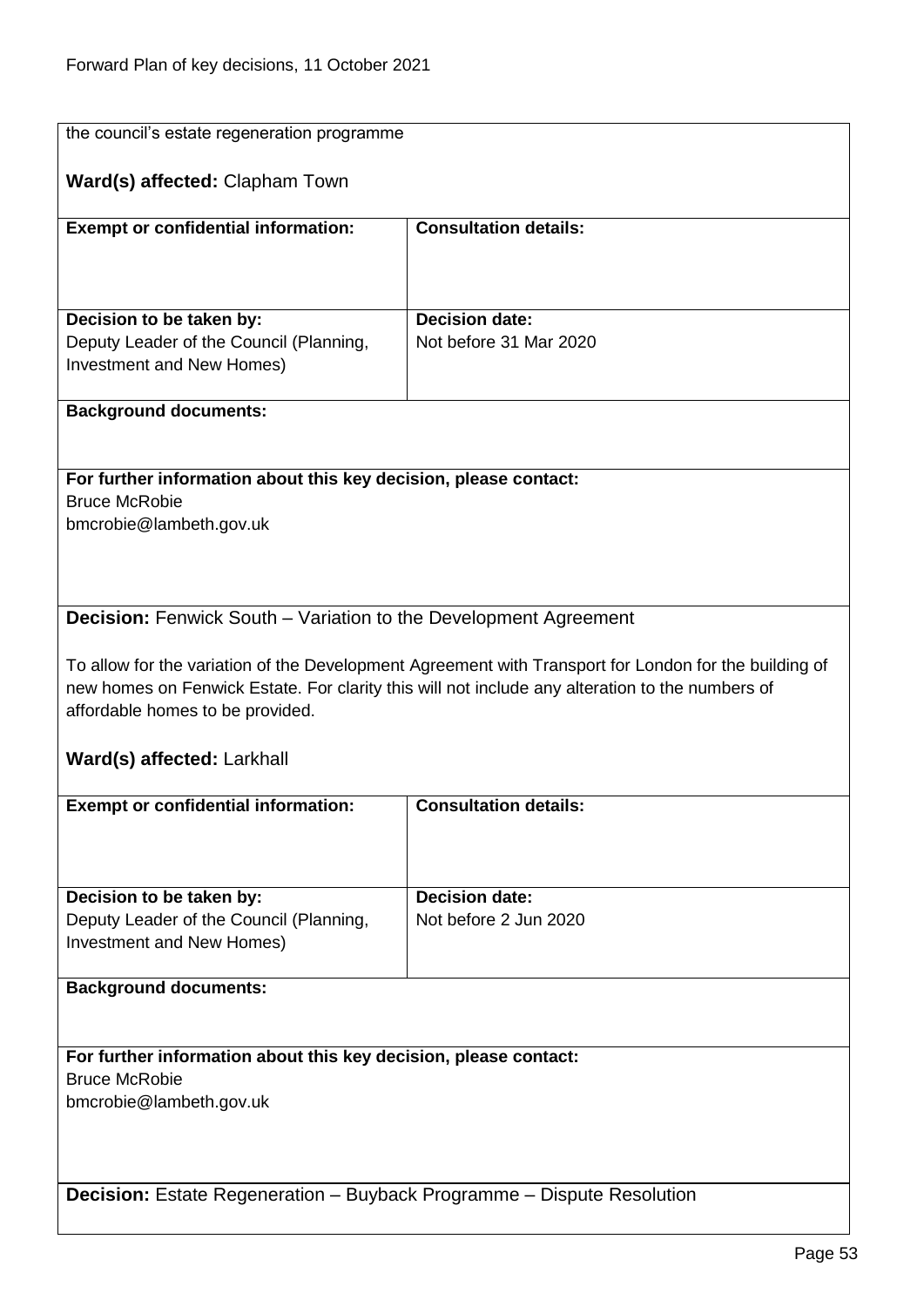To introduce an independent dispute resolution procedure for the valuation of properties being purchased under the buyback programme and to introduce some changes to the timing of deadlines for payments to alleviate the impact of Covid 19 issues.

| Ward(s) affected: All Wards                                                      |                                                                                                        |
|----------------------------------------------------------------------------------|--------------------------------------------------------------------------------------------------------|
| <b>Exempt or confidential information:</b>                                       | <b>Consultation details:</b>                                                                           |
| Decision to be taken by:                                                         | <b>Decision date:</b>                                                                                  |
| Deputy Leader of the Council (Planning,                                          | Not before 2 Jun 2020                                                                                  |
| Investment and New Homes)                                                        |                                                                                                        |
| <b>Background documents:</b>                                                     |                                                                                                        |
|                                                                                  |                                                                                                        |
| For further information about this key decision, please contact:                 |                                                                                                        |
| <b>Bruce McRobie</b>                                                             |                                                                                                        |
| bmcrobie@lambeth.gov.uk                                                          |                                                                                                        |
|                                                                                  |                                                                                                        |
|                                                                                  |                                                                                                        |
|                                                                                  |                                                                                                        |
| <b>Decision:</b> Land at 53 Elliott Road - Appropriation for Planning Purposes   |                                                                                                        |
|                                                                                  |                                                                                                        |
|                                                                                  | To exercise the Council's powers to appropriate land, formerly occupied by Patmos Lodge, at 53 Elliott |
| Road site for planning purposes to enable the construction of new homes.         |                                                                                                        |
| Ward(s) affected: Vassall                                                        |                                                                                                        |
|                                                                                  |                                                                                                        |
| <b>Exempt or confidential information:</b>                                       | <b>Consultation details:</b>                                                                           |
|                                                                                  |                                                                                                        |
|                                                                                  |                                                                                                        |
|                                                                                  |                                                                                                        |
| Decision to be taken by:                                                         | <b>Decision date:</b>                                                                                  |
| Deputy Leader of the Council (Planning,                                          | Not before 24 Jun 2020                                                                                 |
| Investment and New Homes)                                                        |                                                                                                        |
| <b>Background documents:</b>                                                     |                                                                                                        |
|                                                                                  |                                                                                                        |
|                                                                                  |                                                                                                        |
| For further information about this key decision, please contact:                 |                                                                                                        |
| <b>Bruce McRobie</b>                                                             |                                                                                                        |
| bmcrobie@lambeth.gov.uk                                                          |                                                                                                        |
|                                                                                  |                                                                                                        |
|                                                                                  |                                                                                                        |
| Decision: Brixton Townscape Heritage Initiative: Building Contractor Appointment |                                                                                                        |
|                                                                                  |                                                                                                        |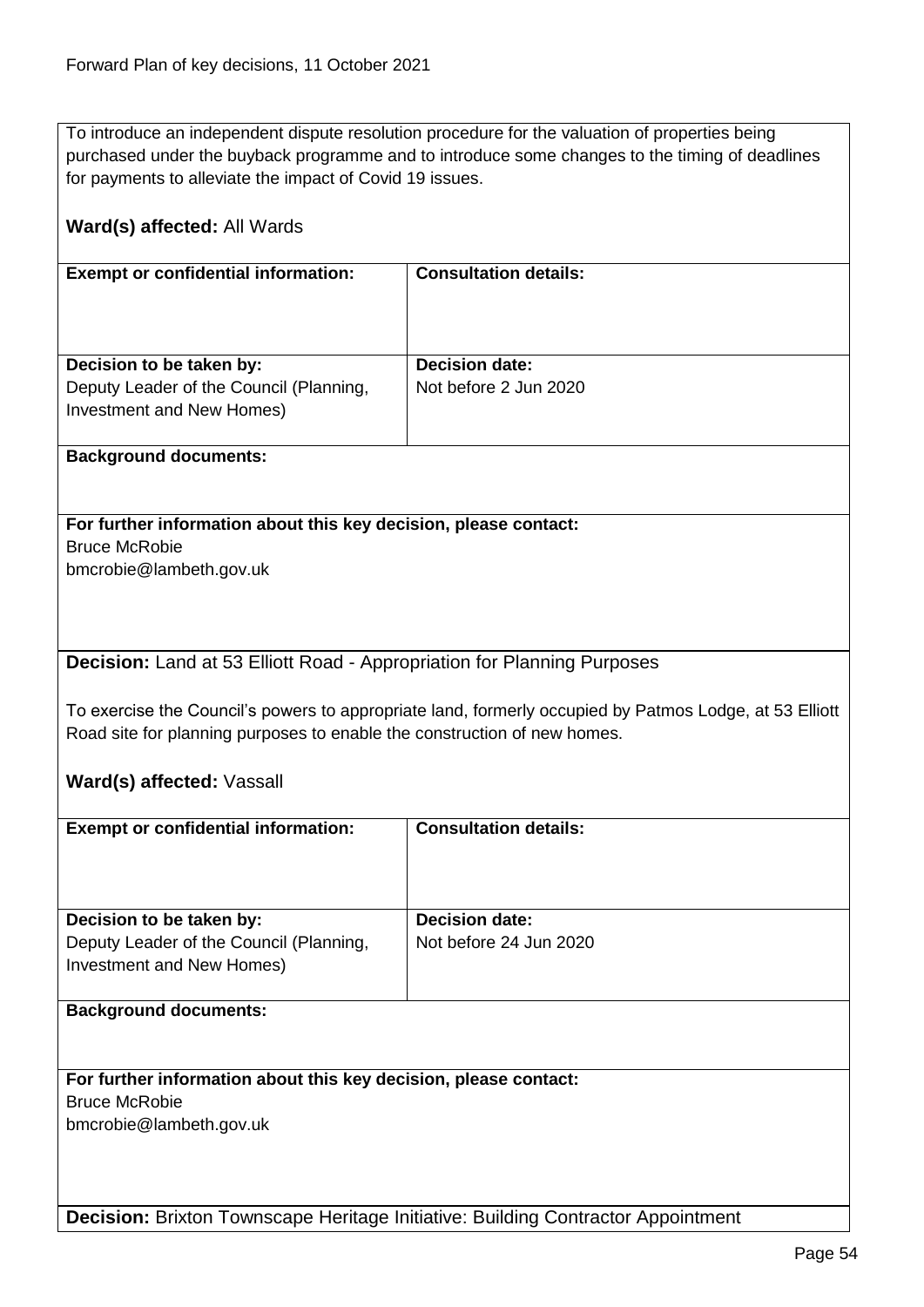$\overline{1}$ 

| Appointment of building contractor for Brixton THI                                                                                                                                 |                                                 |  |
|------------------------------------------------------------------------------------------------------------------------------------------------------------------------------------|-------------------------------------------------|--|
| Ward(s) affected: Coldharbour                                                                                                                                                      |                                                 |  |
| <b>Exempt or confidential information:</b>                                                                                                                                         | <b>Consultation details:</b>                    |  |
|                                                                                                                                                                                    |                                                 |  |
| Decision to be taken by:<br>Deputy Leader of the Council (Planning,<br>Investment and New Homes)                                                                                   | <b>Decision date:</b><br>Not before 19 Jan 2021 |  |
| <b>Background documents:</b>                                                                                                                                                       |                                                 |  |
|                                                                                                                                                                                    |                                                 |  |
| For further information about this key decision, please contact:<br>Ellie Cook, Brixton Townscape Heritage Initiative Project Manager<br>ecook@lambeth.gov.uk                      |                                                 |  |
| Tel: 020 7926 9588                                                                                                                                                                 |                                                 |  |
| Decision: Land at 53 Elliott Road - Appropriation for Planning Purposes                                                                                                            |                                                 |  |
| To exercise the Council's powers to appropriate land, formerly occupied by Patmos Lodge, at 53 Elliott<br>Road site for planning purposes to enable the construction of new homes. |                                                 |  |
| Ward(s) affected: Vassall                                                                                                                                                          |                                                 |  |
| <b>Exempt or confidential information:</b>                                                                                                                                         | <b>Consultation details:</b>                    |  |
|                                                                                                                                                                                    |                                                 |  |
| Decision to be taken by:                                                                                                                                                           | <b>Decision date:</b>                           |  |
| Deputy Leader of the Council (Planning,<br>Investment and New Homes)                                                                                                               | Not before 16 Feb 2021                          |  |
| <b>Background documents:</b>                                                                                                                                                       |                                                 |  |
|                                                                                                                                                                                    |                                                 |  |
| For further information about this key decision, please contact:                                                                                                                   |                                                 |  |
| <b>Bruce McRobie</b>                                                                                                                                                               |                                                 |  |
| bmcrobie@lambeth.gov.uk                                                                                                                                                            |                                                 |  |
|                                                                                                                                                                                    |                                                 |  |
| <b>Decision:</b> Fenwick Place – Appropriation for Planning Purposes                                                                                                               |                                                 |  |

٦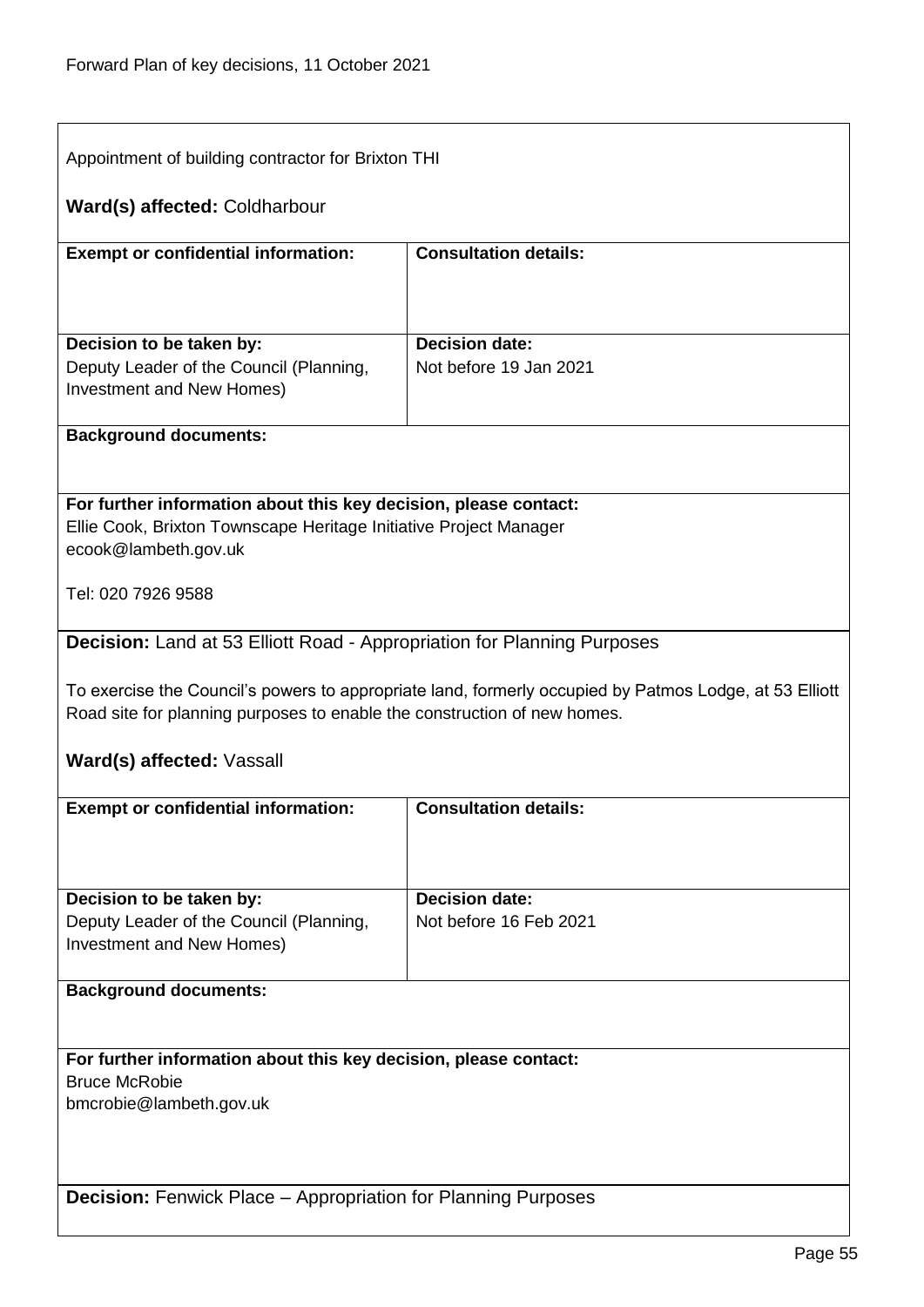To exercise the Council's powers to appropriate the Fenwick Place site at Fenwick Estate for planning purposes to enable the construction of the development on the Fenwick Place Rise site.

## **Ward(s) affected:** Larkhall

| <b>Consultation details:</b> |
|------------------------------|
|                              |
| <b>Decision date:</b>        |
| Not before 16 Feb 2021       |
|                              |

#### **Background documents:**

**For further information about this key decision, please contact:** Bruce McRobie bmcrobie@lambeth.gov.uk

#### **Decision:** Hydethorpe Road – Appropriation for Planning Purposes

To exercise the Council's powers to appropriate land to the south of 200-262 Hydethorpe Road site for planning purposes to enable the construction of new homes.

#### **Ward(s) affected:** Thornton

| <b>Exempt or confidential information:</b>                                  | <b>Consultation details:</b> |
|-----------------------------------------------------------------------------|------------------------------|
|                                                                             |                              |
|                                                                             |                              |
|                                                                             |                              |
| Decision to be taken by:                                                    | <b>Decision date:</b>        |
| Deputy Leader of the Council (Planning,                                     | Not before 16 Feb 2021       |
| Investment and New Homes)                                                   |                              |
|                                                                             |                              |
| <b>Background documents:</b>                                                |                              |
|                                                                             |                              |
|                                                                             |                              |
|                                                                             |                              |
| For further information about this key decision, please contact:            |                              |
| <b>Bruce McRobie</b>                                                        |                              |
| bmcrobie@lambeth.gov.uk                                                     |                              |
|                                                                             |                              |
|                                                                             |                              |
|                                                                             |                              |
| <b>Decision:</b> Land at 2 Roman Rise - Appropriation for Planning Purposes |                              |
|                                                                             |                              |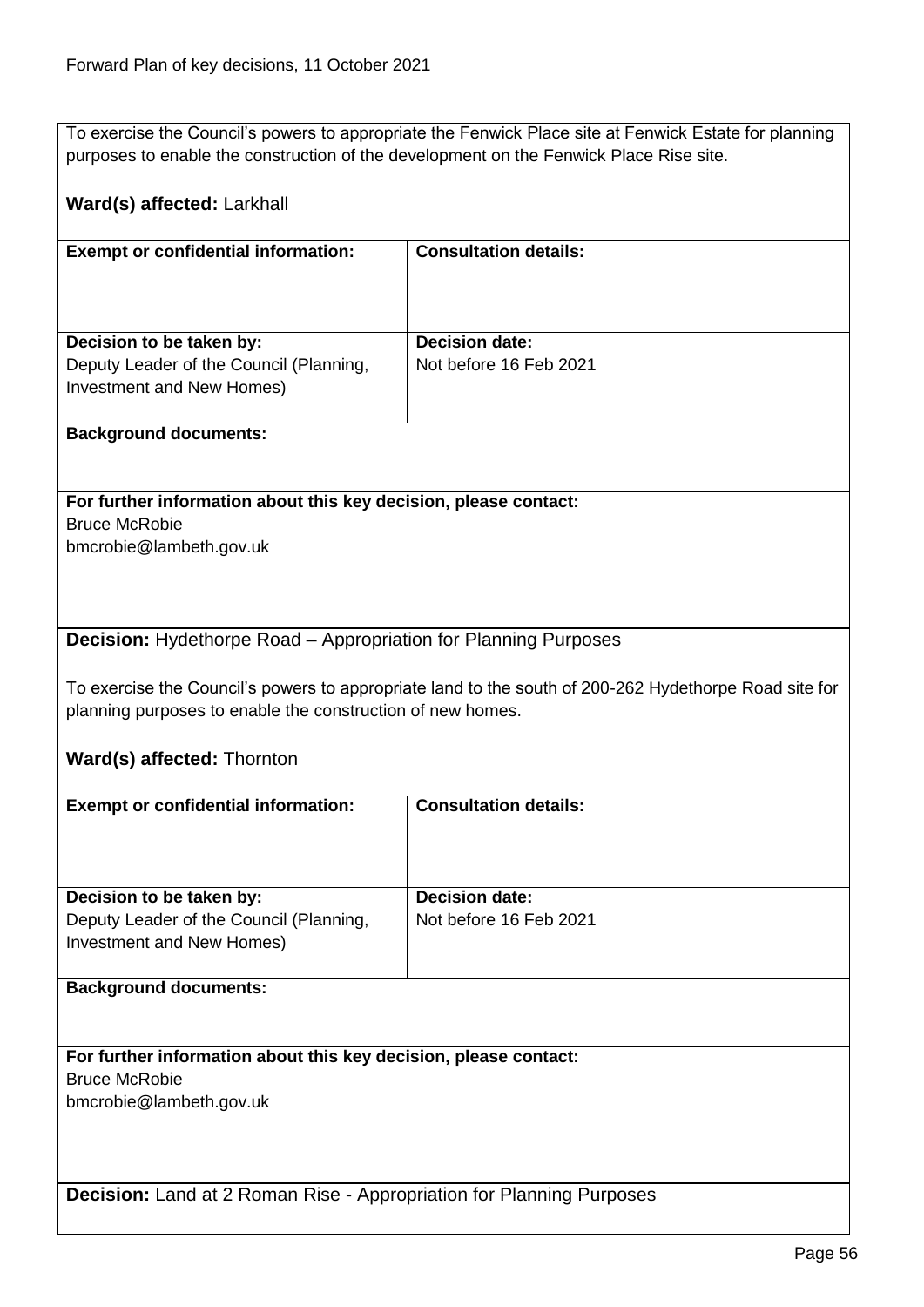To exercise the Council's powers to appropriate land at 2 Roman Rise site for planning purposes to enable the construction of new homes.

#### **Ward(s) affected:** Gipsy Hill

| <b>Exempt or confidential information:</b> | <b>Consultation details:</b> |
|--------------------------------------------|------------------------------|
| Decision to be taken by:                   | <b>Decision date:</b>        |
| Deputy Leader of the Council (Planning,    | Not before 16 Feb 2021       |
| Investment and New Homes)                  |                              |

#### **Background documents:**

**For further information about this key decision, please contact:** Bruce McRobie bmcrobie@lambeth.gov.uk

**Decision:** Allocation of Neighbourhood CIL to projects within the South Bank and Waterloo Neighbours (SoWN) Neighbourhood area.

To approve an allocation of Neighbourhood CIL to support the delivery of projects in the South Bank and Waterloo Neighbours (SoWN) Neighbourhood area.

## **Ward(s) affected:** Bishop's

| <b>Exempt or confidential information:</b> | <b>Consultation details:</b> |
|--------------------------------------------|------------------------------|
|                                            |                              |
| Decision to be taken by:                   | <b>Decision date:</b>        |
| Deputy Leader of the Council (Planning,    | Not before 25 May 2021       |
| Investment and New Homes)                  |                              |
|                                            |                              |
| <b>Background documents:</b>               |                              |

**For further information about this key decision, please contact:** Abi Lewis, Head of Programme Delivery, Waterloo and Southbank alewis1@lambeth.gov.uk

**Decision:** Approval of CIL Social Housing Relief for 17/02936/FUL Graphite Square SE11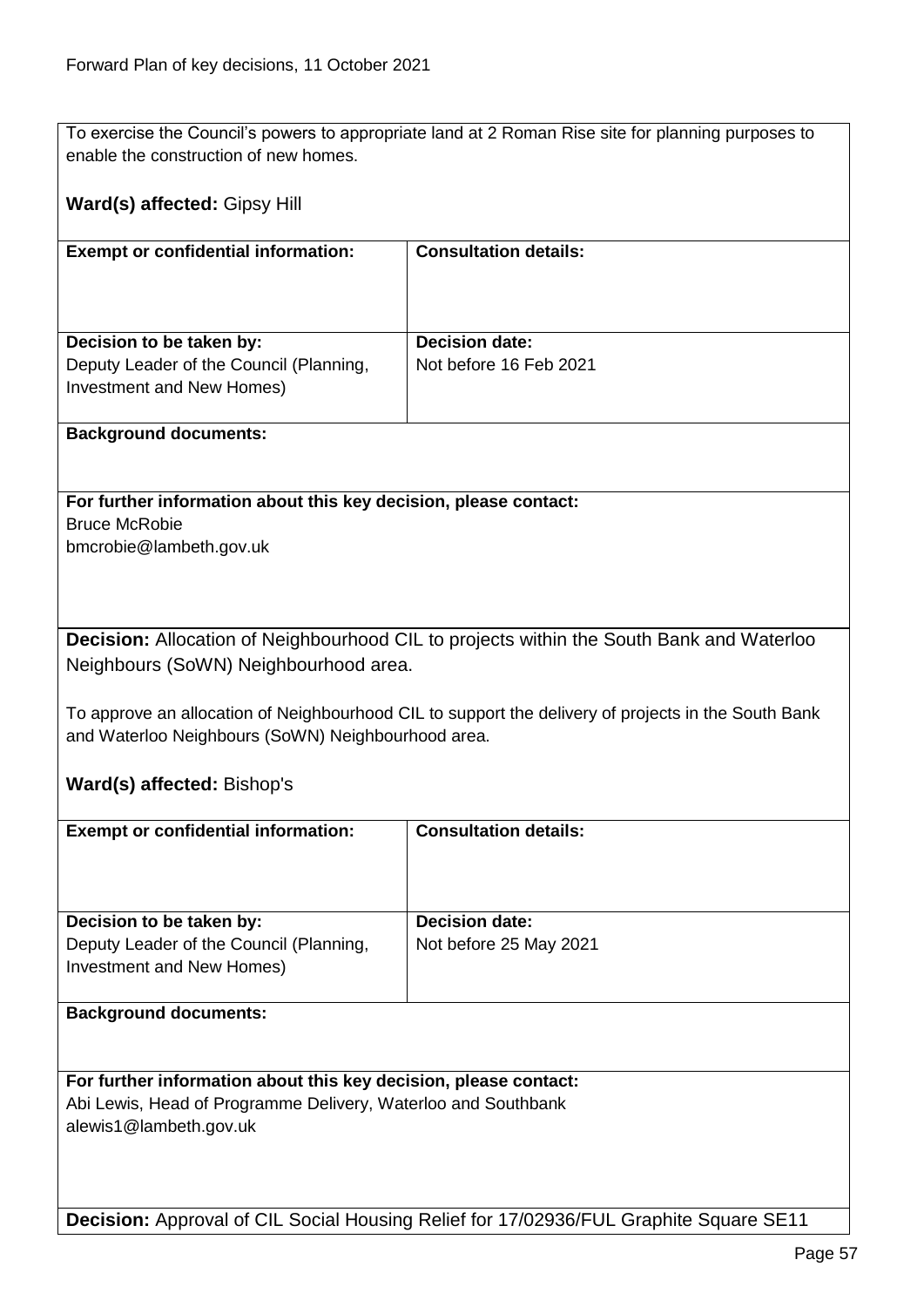# 5EE

Cabinet member approval is being sought in relation to the Mandatory Social Housing Relief claim submitted by the applicant in relation to the planning permission 17/02936/FUL Graphite Square, London, SE11 5EE.

The total CIL liability for the development would be £4,177,924.83 and the social housing relief claim is for £1,186,815.77. According to the constitution, any proposed expenditure or grant, or in this case, relief, that is over £500k needs to be approved by Cabinet member delegated decision.

# **Ward(s) affected:** Prince's

| <b>Exempt or confidential information:</b>                           | <b>Consultation details:</b> |
|----------------------------------------------------------------------|------------------------------|
| Decision to be taken by:                                             | <b>Decision date:</b>        |
| Deputy Leader of the Council (Planning,<br>Investment and New Homes) | Not before 29 May 2021       |

#### **Background documents:**

#### **For further information about this key decision, please contact:** Neela Ajithkumar, CIL/S106 Monitoring Officer najithkumar@lambeth.gov.uk

**Decision:** Appointment of the Principal Contractor for the Redevelopment of 114-118 Lower Marsh

To approve the award of a contract for the redevelopment of 114-118 Lower Marsh.

The anticipated duration of the contract is 16 months from September 2021 to December 2022. The estimated value of the contract is £5.5m.

# **Ward(s) affected:** Bishop's

| <b>Exempt or confidential information:</b><br>Part exempt<br>Information relating to the financial or<br>business affairs of any particular person<br>(including the authority holding that)<br>information) | <b>Consultation details:</b> |
|--------------------------------------------------------------------------------------------------------------------------------------------------------------------------------------------------------------|------------------------------|
| Decision to be taken by:                                                                                                                                                                                     | <b>Decision date:</b>        |
| Deputy Leader of the Council (Planning,                                                                                                                                                                      | Not before 28 Jun 2021       |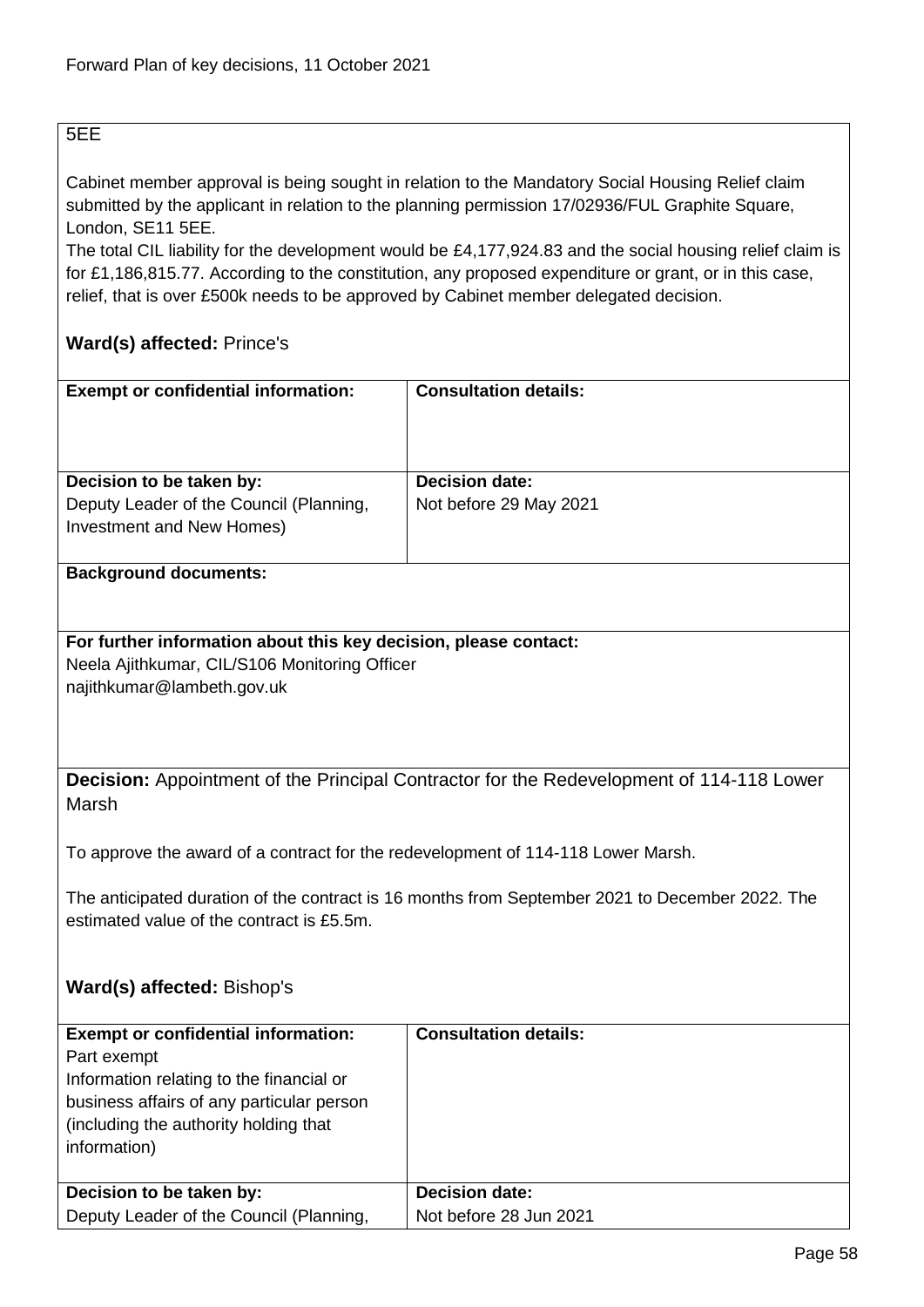| Investment and New Homes)                                                                     |                                                                                                    |  |
|-----------------------------------------------------------------------------------------------|----------------------------------------------------------------------------------------------------|--|
| <b>Background documents:</b>                                                                  |                                                                                                    |  |
|                                                                                               |                                                                                                    |  |
| For further information about this key decision, please contact:                              |                                                                                                    |  |
|                                                                                               | Babtunde Awofolaju, Senior Project Manager, Schools and Communities Capital Programme              |  |
| bawofolaju@lambeth.gov.uk                                                                     |                                                                                                    |  |
|                                                                                               |                                                                                                    |  |
|                                                                                               |                                                                                                    |  |
| <b>Decision:</b> Westbury – Phase 2 – Appropriation for Planning Purposes                     |                                                                                                    |  |
|                                                                                               | To exercise the Council's powers to appropriate the Westbury Phase 2 development site at Westbury  |  |
|                                                                                               | estate for planning purposes to enable the construction of the development on the Westbury Phase 2 |  |
| site.                                                                                         |                                                                                                    |  |
| Ward(s) affected: Clapham Town                                                                |                                                                                                    |  |
|                                                                                               |                                                                                                    |  |
| <b>Exempt or confidential information:</b>                                                    | <b>Consultation details:</b>                                                                       |  |
|                                                                                               |                                                                                                    |  |
|                                                                                               |                                                                                                    |  |
| Decision to be taken by:                                                                      | <b>Decision date:</b>                                                                              |  |
| Deputy Leader of the Council (Planning,<br>Investment and New Homes)                          | Not before 13 Jul 2021                                                                             |  |
|                                                                                               |                                                                                                    |  |
| <b>Background documents:</b>                                                                  |                                                                                                    |  |
|                                                                                               |                                                                                                    |  |
| For further information about this key decision, please contact:                              |                                                                                                    |  |
| <b>Bruce McRobie</b>                                                                          |                                                                                                    |  |
| bmcrobie@lambeth.gov.uk                                                                       |                                                                                                    |  |
|                                                                                               |                                                                                                    |  |
|                                                                                               |                                                                                                    |  |
| <b>Decision:</b> Knights Walk – Phase 2, Appropriation for Planning Purposes                  |                                                                                                    |  |
| To exercise the Council's powers to appropriate the Phase 2 site at Knights Walk for planning |                                                                                                    |  |
| purposes to enable the construction of the Phase 2 development.                               |                                                                                                    |  |
| Ward(s) affected: Prince's                                                                    |                                                                                                    |  |
|                                                                                               |                                                                                                    |  |
| <b>Exempt or confidential information:</b>                                                    | <b>Consultation details:</b>                                                                       |  |
|                                                                                               |                                                                                                    |  |
|                                                                                               |                                                                                                    |  |
| Decision to be taken by:                                                                      | <b>Decision date:</b>                                                                              |  |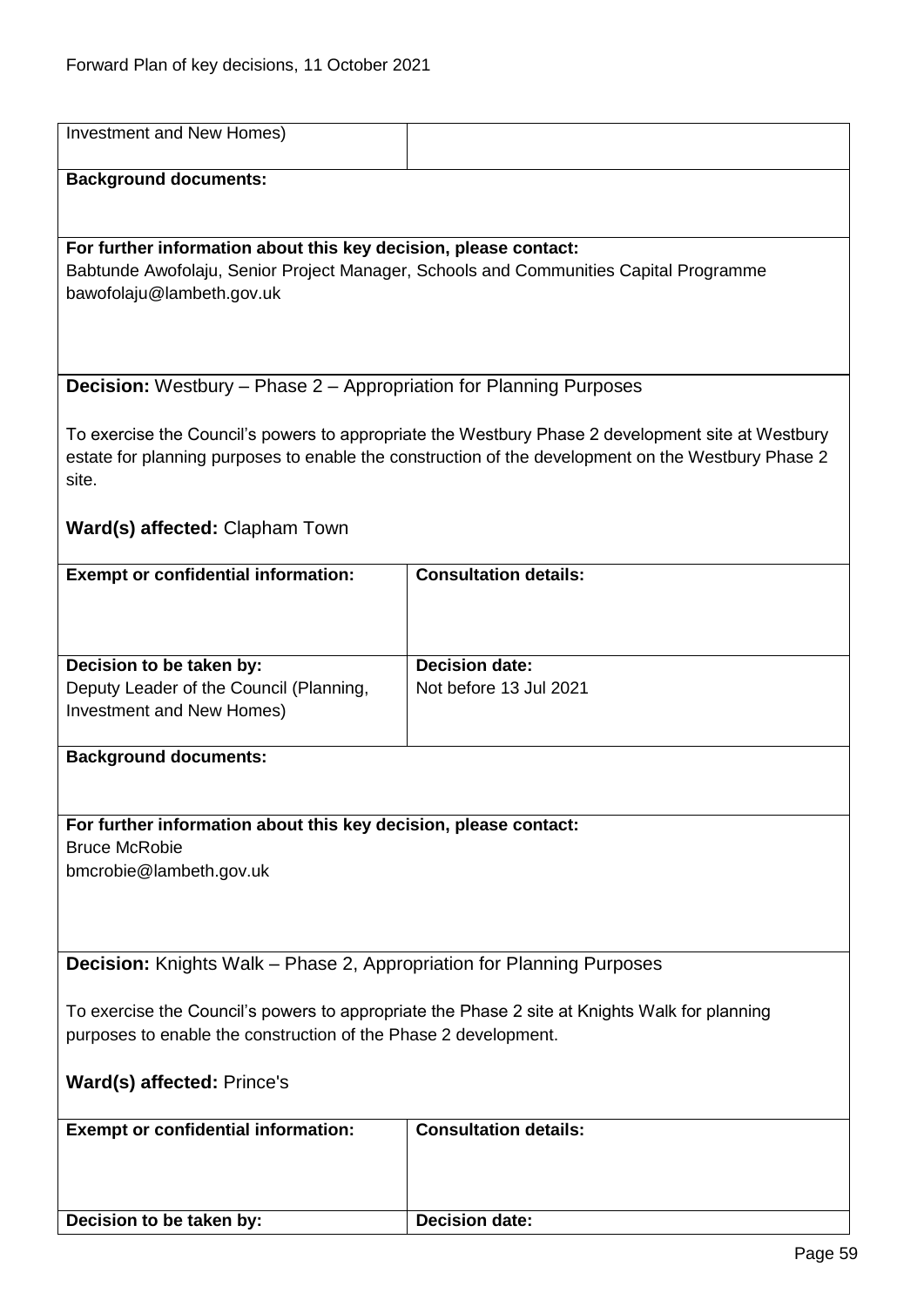| Deputy Leader of the Council (Planning,                                                           | Not before 13 Jul 2021       |
|---------------------------------------------------------------------------------------------------|------------------------------|
| <b>Investment and New Homes)</b>                                                                  |                              |
|                                                                                                   |                              |
| <b>Background documents:</b>                                                                      |                              |
|                                                                                                   |                              |
|                                                                                                   |                              |
| For further information about this key decision, please contact:                                  |                              |
| <b>Bruce McRobie</b>                                                                              |                              |
| bmcrobie@lambeth.gov.uk                                                                           |                              |
|                                                                                                   |                              |
|                                                                                                   |                              |
|                                                                                                   |                              |
| Decision: Somerleyton Road - Block F - Appropriation for Planning Purposes                        |                              |
|                                                                                                   |                              |
| To exercise the Council's powers to appropriate the Phase 1 site in the Somerleyton Road          |                              |
| development for planning purposes.                                                                |                              |
|                                                                                                   |                              |
| Ward(s) affected: Coldharbour                                                                     |                              |
|                                                                                                   |                              |
| <b>Exempt or confidential information:</b>                                                        | <b>Consultation details:</b> |
|                                                                                                   |                              |
|                                                                                                   |                              |
|                                                                                                   |                              |
| Decision to be taken by:                                                                          | <b>Decision date:</b>        |
| Deputy Leader of the Council (Planning,                                                           | Not before 13 Jul 2021       |
| Investment and New Homes)                                                                         |                              |
| <b>Background documents:</b>                                                                      |                              |
|                                                                                                   |                              |
|                                                                                                   |                              |
| For further information about this key decision, please contact:                                  |                              |
| <b>Bruce McRobie</b>                                                                              |                              |
| bmcrobie@lambeth.gov.uk                                                                           |                              |
|                                                                                                   |                              |
|                                                                                                   |                              |
|                                                                                                   |                              |
| <b>Decision:</b> Somerleyton Road – Phase 1 – Deed of Variation & Lettings                        |                              |
|                                                                                                   |                              |
| To enter into a Deed of Variation with Ovalhouse Theatre and to agree various lettings for spaces |                              |
| within Phase 1 of the Somerleyton Road development.                                               |                              |
|                                                                                                   |                              |
| Ward(s) affected: Coldharbour                                                                     |                              |
|                                                                                                   |                              |
| <b>Exempt or confidential information:</b>                                                        | <b>Consultation details:</b> |
| Part exempt                                                                                       |                              |
| Information relating to the financial or                                                          |                              |
| business affairs of any particular person                                                         |                              |
| (including the authority holding that                                                             |                              |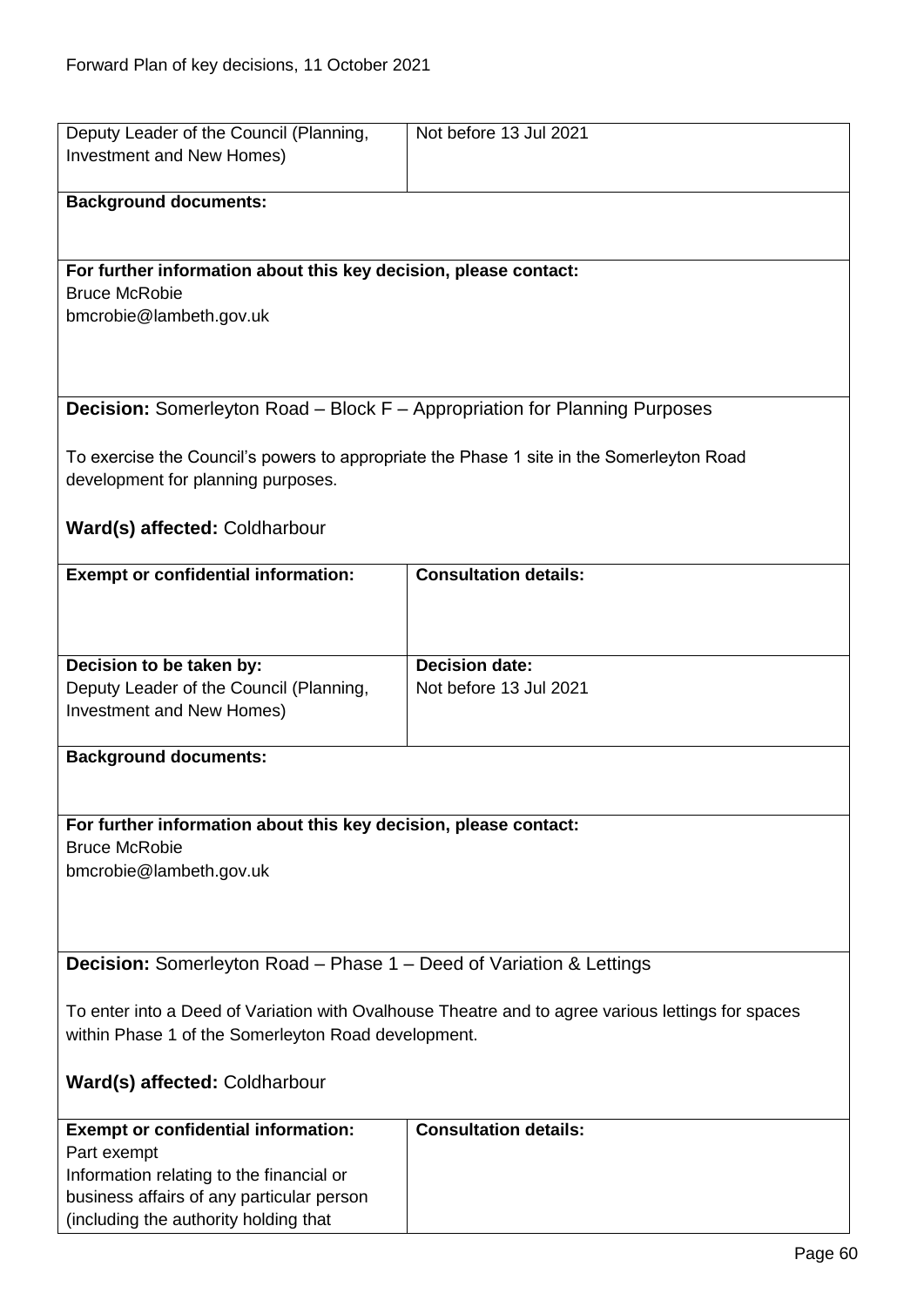| information)                                                                                       |                                                                                                |
|----------------------------------------------------------------------------------------------------|------------------------------------------------------------------------------------------------|
| Decision to be taken by:                                                                           | <b>Decision date:</b>                                                                          |
| Deputy Leader of the Council (Planning,                                                            | Not before 13 Jul 2021                                                                         |
|                                                                                                    |                                                                                                |
| Investment and New Homes)                                                                          |                                                                                                |
| <b>Background documents:</b>                                                                       |                                                                                                |
|                                                                                                    |                                                                                                |
| For further information about this key decision, please contact:                                   |                                                                                                |
| <b>Bruce McRobie</b>                                                                               |                                                                                                |
| bmcrobie@lambeth.gov.uk                                                                            |                                                                                                |
|                                                                                                    |                                                                                                |
|                                                                                                    |                                                                                                |
| Decision: Lambeth Local Development Scheme                                                         |                                                                                                |
|                                                                                                    |                                                                                                |
|                                                                                                    | To agree the revised Lambeth Local Development Scheme for publication on the council's website |
| Ward(s) affected: All Wards                                                                        |                                                                                                |
|                                                                                                    |                                                                                                |
| <b>Exempt or confidential information:</b>                                                         | <b>Consultation details:</b>                                                                   |
|                                                                                                    |                                                                                                |
|                                                                                                    |                                                                                                |
|                                                                                                    |                                                                                                |
| Decision to be taken by:                                                                           | <b>Decision date:</b>                                                                          |
| Deputy Leader of the Council (Planning,                                                            | Not before 24 Aug 2021                                                                         |
| Investment and New Homes)                                                                          |                                                                                                |
|                                                                                                    |                                                                                                |
| <b>Background documents:</b>                                                                       |                                                                                                |
|                                                                                                    |                                                                                                |
|                                                                                                    |                                                                                                |
| For further information about this key decision, please contact:                                   |                                                                                                |
| Catherine Carpenter, Planning Strategy and Policy Manager                                          |                                                                                                |
| ccarpenter@lambeth.gov.uk                                                                          |                                                                                                |
| 1st Floor, Phoenix House, 10 Wandsworth Road                                                       |                                                                                                |
| Tel: 020 7926 1251                                                                                 |                                                                                                |
|                                                                                                    |                                                                                                |
| <b>Decision:</b> Waterloo Undercroft. Agreement for Lease                                          |                                                                                                |
| To approve an Agreement for Lease and Lease to let the Waterloo Undercroft. The space is to be let |                                                                                                |
| for Culture, Entertainment and Food venue and will be conditional on the tenant securing planning  |                                                                                                |
| permission and the appropriate licences                                                            |                                                                                                |
|                                                                                                    |                                                                                                |
| Ward(s) affected: Bishop's                                                                         |                                                                                                |
|                                                                                                    |                                                                                                |
| <b>Exempt or confidential information:</b>                                                         | <b>Consultation details:</b>                                                                   |
| Part exempt                                                                                        |                                                                                                |
|                                                                                                    |                                                                                                |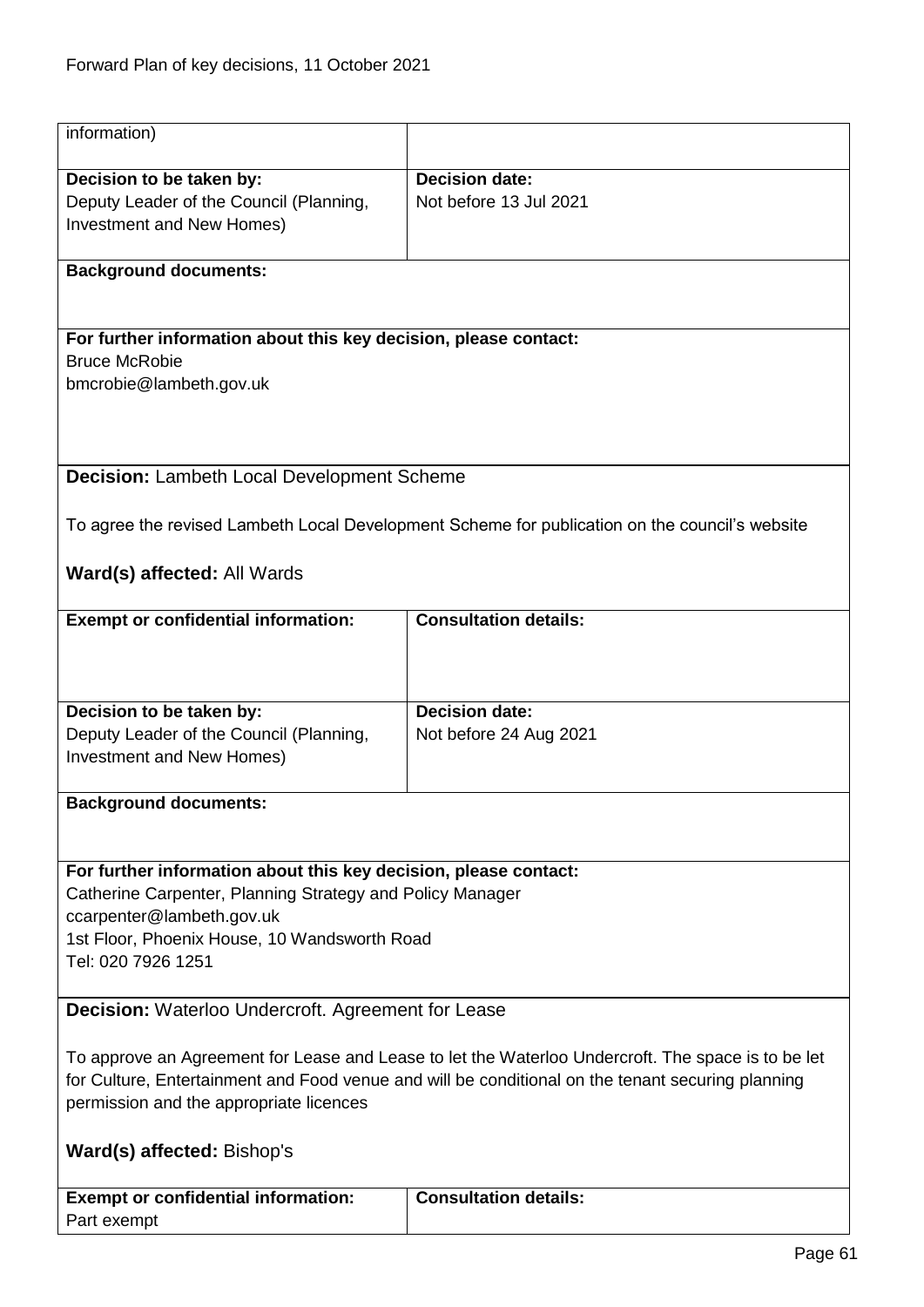| Information relating to the financial or                                            |                                                                                                     |
|-------------------------------------------------------------------------------------|-----------------------------------------------------------------------------------------------------|
| business affairs of any particular person<br>(including the authority holding that  |                                                                                                     |
| information)                                                                        |                                                                                                     |
|                                                                                     |                                                                                                     |
| Decision to be taken by:                                                            | <b>Decision date:</b>                                                                               |
| Deputy Leader of the Council (Planning,                                             | Not before 8 Sep 2021                                                                               |
| Investment and New Homes)                                                           |                                                                                                     |
|                                                                                     |                                                                                                     |
| <b>Background documents:</b>                                                        |                                                                                                     |
|                                                                                     |                                                                                                     |
|                                                                                     |                                                                                                     |
| For further information about this key decision, please contact:                    |                                                                                                     |
| Andrew Anderson, Assistant Director, Development Programme                          |                                                                                                     |
| aanderson1@lambeth.gov.uk                                                           |                                                                                                     |
|                                                                                     |                                                                                                     |
|                                                                                     |                                                                                                     |
| <b>Decision: LJ Works Landscaping Contract Award Report</b>                         |                                                                                                     |
|                                                                                     |                                                                                                     |
|                                                                                     | This paper will recommend the appointment of a suitable construction contractor to deliver the      |
| landscaping works packages at the LJ Works space in the Loughborough Junction area. |                                                                                                     |
|                                                                                     |                                                                                                     |
|                                                                                     | LJ Works is a flagship affordable workspace project in Loughborough Junction being funded through a |
| combination of GLA grant and Council funding.                                       |                                                                                                     |
|                                                                                     |                                                                                                     |
|                                                                                     |                                                                                                     |
|                                                                                     |                                                                                                     |
| Ward(s) affected: Coldharbour                                                       |                                                                                                     |
|                                                                                     |                                                                                                     |
| <b>Exempt or confidential information:</b>                                          | <b>Consultation details:</b>                                                                        |
| Part exempt                                                                         |                                                                                                     |
| Information relating to the financial or                                            |                                                                                                     |
| business affairs of any particular person                                           |                                                                                                     |
| (including the authority holding that                                               |                                                                                                     |
| information)                                                                        |                                                                                                     |
| Decision to be taken by:                                                            | <b>Decision date:</b>                                                                               |
| Deputy Leader of the Council (Planning,                                             | Not before 8 Sep 2021                                                                               |
| <b>Investment and New Homes)</b>                                                    |                                                                                                     |
|                                                                                     |                                                                                                     |
| <b>Background documents:</b>                                                        |                                                                                                     |
|                                                                                     |                                                                                                     |
|                                                                                     |                                                                                                     |
|                                                                                     |                                                                                                     |
| For further information about this key decision, please contact:                    |                                                                                                     |
| Dan Thomas, Programme Manager (Parks & Special Projects)                            |                                                                                                     |
| dthomas4@lambeth.gov.uk                                                             |                                                                                                     |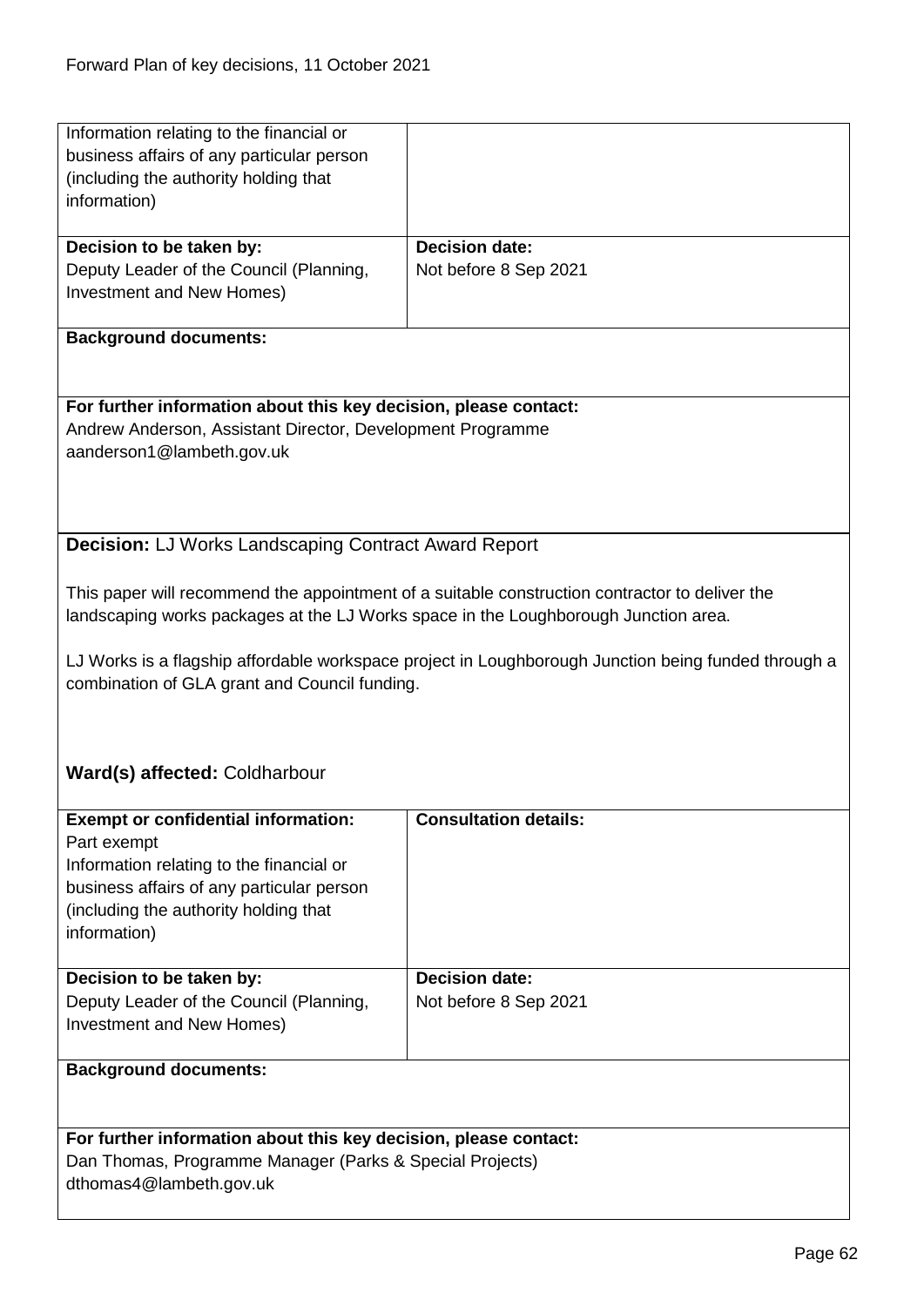## **Decision:** Lambeth Annual Infrastructure Funding Statement 2020/21

Approval of Lambeth's Annual Infrastructure Funding Statement (IFS) 2020/21 and authority for its publication on the Council's website on or before 31 December 2021.

## **Ward(s) affected:** All Wards

| <b>Exempt or confidential information:</b> | <b>Consultation details:</b> |
|--------------------------------------------|------------------------------|
| Decision to be taken by:                   | <b>Decision date:</b>        |
| Deputy Leader of the Council (Planning,    | Not before 11 Sep 2021       |
| Investment and New Homes)                  |                              |

#### **Background documents:**

# **For further information about this key decision, please contact:** Ismet Darendeli

IDarendeli@lambeth.gov.uk

## **Decision:** Updates to CIL Discretionary Relief Policy Statements

To approve amendments to the policy statements on CIL Discretionary Relief for Exceptional Circumstances and on CIL Discretionary Charitable Relief to keep both in line with current legislation by removing all references to EU state aid which no longer applies in the UK

# **Ward(s) affected:** All Wards

| <b>Exempt or confidential information:</b>                       | <b>Consultation details:</b> |
|------------------------------------------------------------------|------------------------------|
|                                                                  |                              |
|                                                                  |                              |
|                                                                  |                              |
| Decision to be taken by:                                         | <b>Decision date:</b>        |
| Deputy Leader of the Council (Planning,                          | Not before 19 Oct 2021       |
| Investment and New Homes)                                        |                              |
|                                                                  |                              |
| <b>Background documents:</b>                                     |                              |
|                                                                  |                              |
|                                                                  |                              |
| For further information about this key decision, please contact: |                              |
|                                                                  |                              |
| Benny Clutario, CIL/S106 Manager                                 |                              |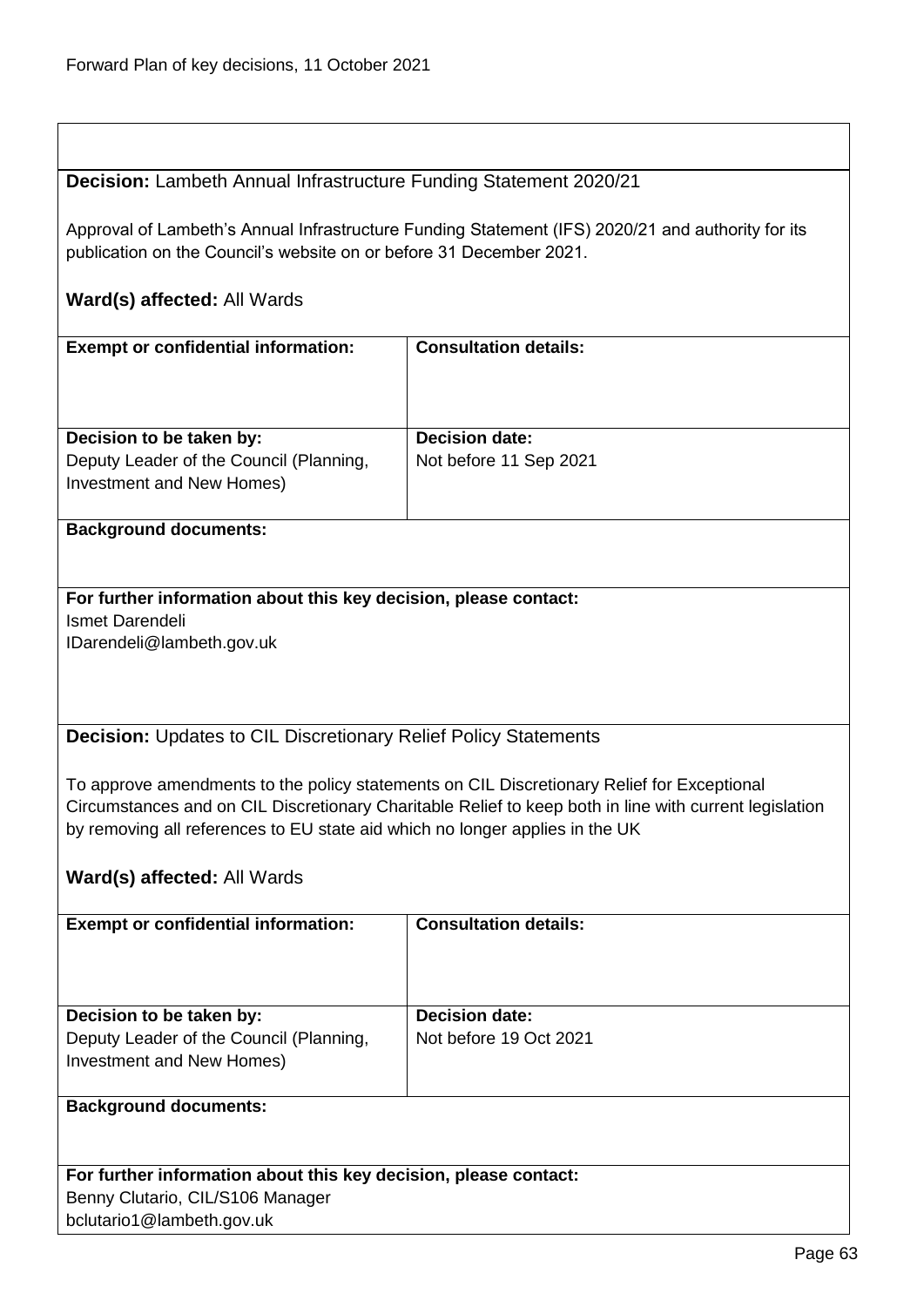#### **Decision:** Lower Marsh Redevelopment – Uplift in Project Costs

The report seeks approval of an increase to the overall project budget from £6.2m to 7.5m. The increase is attributed to a surge in construction cost inflation from 2020-21, which has disproportionately affected the UK construction industry.

## **Ward(s) affected:** Bishop's

| <b>Exempt or confidential information:</b>                                                       | <b>Consultation details:</b>                   |
|--------------------------------------------------------------------------------------------------|------------------------------------------------|
| Decision to be taken by:<br>Deputy Leader of the Council (Planning,<br>Investment and New Homes) | <b>Decision date:</b><br>Not before 9 Nov 2021 |

#### **Background documents:**

**For further information about this key decision, please contact:** Greg Wade, Capital Programme Manager, Strategic Programme gwade@lambeth.gov.uk

**Decision:** Proposal regarding the site at the former Clapham Old Library

Following the acquisition of the property at 60 Orlando Road, the Council is proposing to work with Ipsus Developments and Omnibus Theatre to bring forward plans for a small scale redevelopment of the rear of the site, with the aim of creating a new asset, subject to further discussions with the planning department and formal consent, which will provide a sustainable revenue stream to the parties. The form of this joint venture is being discussed and it is anticipated that any works contracts will be under the OJFU threshold.

The Council wishes to engage with the above parties who will bring the local and commercial expertise to the venture. Ipsus Developments brought the opportunity to the Council and in recognition of their input to the process, it is proposed that the Council continues to utilise their significant local development expertise.

The Council also wishes to continue to work collaboratively with Omnibus to ensure the future of the building as a leading performance arts venue.

## **Ward(s) affected:** Clapham Town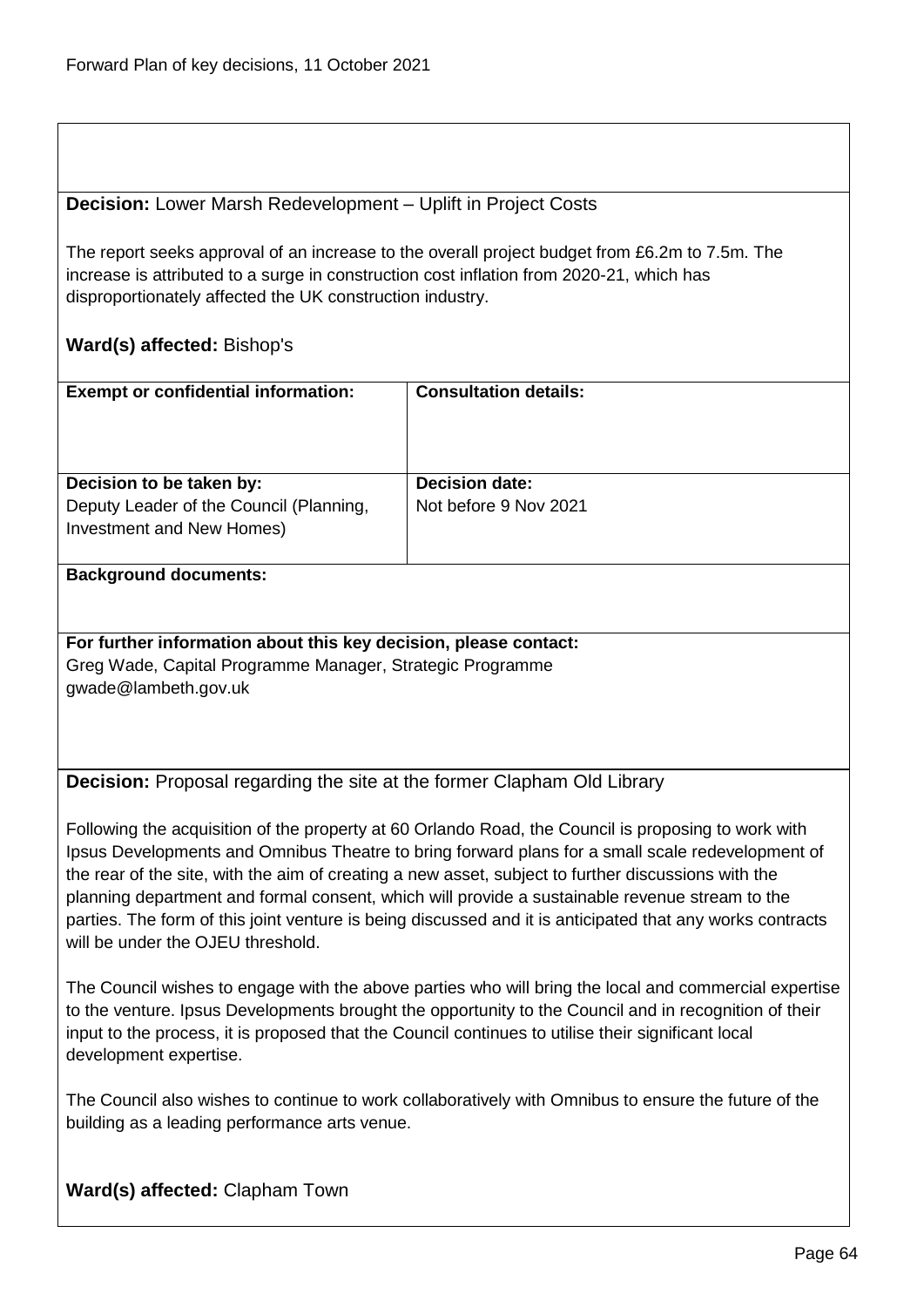| <b>Exempt or confidential information:</b>                                                                                                                                                     | <b>Consultation details:</b>                                                                    |  |
|------------------------------------------------------------------------------------------------------------------------------------------------------------------------------------------------|-------------------------------------------------------------------------------------------------|--|
|                                                                                                                                                                                                |                                                                                                 |  |
|                                                                                                                                                                                                |                                                                                                 |  |
| Decision to be taken by:                                                                                                                                                                       | <b>Decision date:</b>                                                                           |  |
| Cabinet Member for Equalities and Culture                                                                                                                                                      | Not before 12 Jun 2017                                                                          |  |
|                                                                                                                                                                                                |                                                                                                 |  |
|                                                                                                                                                                                                |                                                                                                 |  |
| <b>Background documents:</b>                                                                                                                                                                   |                                                                                                 |  |
|                                                                                                                                                                                                |                                                                                                 |  |
| For further information about this key decision, please contact:                                                                                                                               |                                                                                                 |  |
| Yvonne Hardy, Assistant Head - Directorates, Valuation and Strategic Assets                                                                                                                    |                                                                                                 |  |
| yhardy@lambeth.gov.uk                                                                                                                                                                          |                                                                                                 |  |
|                                                                                                                                                                                                |                                                                                                 |  |
| Tel: 0207 926 2984                                                                                                                                                                             |                                                                                                 |  |
|                                                                                                                                                                                                |                                                                                                 |  |
|                                                                                                                                                                                                | Decision: Transfer of the Greek Enclosure from the Greek Cathedral trust of St Stephen's        |  |
| <b>Chapel to the Council</b>                                                                                                                                                                   |                                                                                                 |  |
|                                                                                                                                                                                                |                                                                                                 |  |
|                                                                                                                                                                                                | To agree the formal legal vesting contract process for the Greek Cathedral Trust to transfer St |  |
|                                                                                                                                                                                                | Stephen's Chapel, the boundary wall to the Greek Enclosure and Burial Rights to the Council     |  |
|                                                                                                                                                                                                |                                                                                                 |  |
| Ward(s) affected: Knight's Hill; Thurlow Park                                                                                                                                                  |                                                                                                 |  |
| <b>Exempt or confidential information:</b>                                                                                                                                                     | <b>Consultation details:</b>                                                                    |  |
|                                                                                                                                                                                                |                                                                                                 |  |
|                                                                                                                                                                                                |                                                                                                 |  |
|                                                                                                                                                                                                |                                                                                                 |  |
| Decision to be taken by:                                                                                                                                                                       | <b>Decision date:</b>                                                                           |  |
| Cabinet Member for Equalities and Culture                                                                                                                                                      | Not before 23 Jul 2018                                                                          |  |
|                                                                                                                                                                                                |                                                                                                 |  |
|                                                                                                                                                                                                |                                                                                                 |  |
| <b>Background documents:</b>                                                                                                                                                                   |                                                                                                 |  |
|                                                                                                                                                                                                |                                                                                                 |  |
| For further information about this key decision, please contact:                                                                                                                               |                                                                                                 |  |
| Dan Thomas, Programme Manager (Parks & Special Projects)                                                                                                                                       |                                                                                                 |  |
| dthomas4@lambeth.gov.uk                                                                                                                                                                        |                                                                                                 |  |
|                                                                                                                                                                                                |                                                                                                 |  |
|                                                                                                                                                                                                |                                                                                                 |  |
|                                                                                                                                                                                                |                                                                                                 |  |
| Decision: Appointment of Consultants for Brockwell Hall Restoration                                                                                                                            |                                                                                                 |  |
|                                                                                                                                                                                                |                                                                                                 |  |
| Following the successful award of funding by the National Lottery Heritage Fund (NLHF) Round 1,<br>some development funds have been released to allow the Council to develop the proposals for |                                                                                                 |  |
| refurbishment.                                                                                                                                                                                 |                                                                                                 |  |
|                                                                                                                                                                                                |                                                                                                 |  |
|                                                                                                                                                                                                |                                                                                                 |  |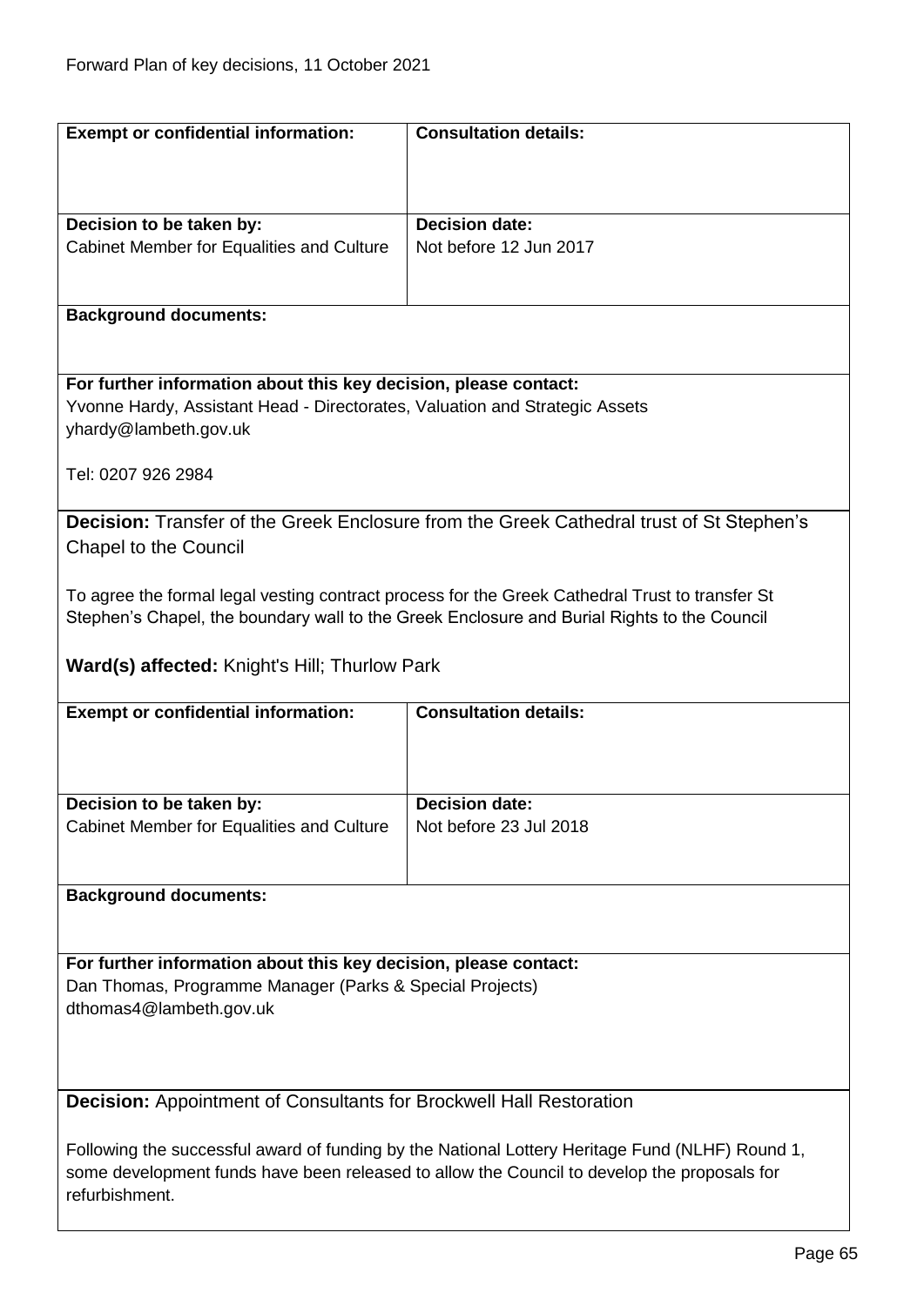|                                                                  | The Council will require the engagement of Specialist consultants with to oversee and help develop |
|------------------------------------------------------------------|----------------------------------------------------------------------------------------------------|
|                                                                  | the proposals, notable expertise areas include conservation architecture, landscape architecture   |
|                                                                  |                                                                                                    |
| Ward(s) affected: Coldharbour; Herne Hill                        |                                                                                                    |
| <b>Exempt or confidential information:</b>                       | <b>Consultation details:</b>                                                                       |
|                                                                  |                                                                                                    |
|                                                                  |                                                                                                    |
| Decision to be taken by:                                         | <b>Decision date:</b>                                                                              |
| Cabinet Member for Equalities and Culture                        | Not before 16 Oct 2019                                                                             |
|                                                                  |                                                                                                    |
|                                                                  |                                                                                                    |
| <b>Background documents:</b>                                     |                                                                                                    |
|                                                                  |                                                                                                    |
| For further information about this key decision, please contact: |                                                                                                    |
| Dan Thomas, Programme Manager (Parks & Special Projects)         |                                                                                                    |
| dthomas4@lambeth.gov.uk                                          |                                                                                                    |
|                                                                  |                                                                                                    |
|                                                                  |                                                                                                    |
| Decision: ELEVATE Strategic Plan 2020-23                         |                                                                                                    |
|                                                                  |                                                                                                    |
|                                                                  | To consider the future direction and 3-year strategic delivery plan for the ELEVATE programme and  |
| associated funding arrangement/financial investment.             |                                                                                                    |
|                                                                  |                                                                                                    |
| Ward(s) affected: All Wards                                      |                                                                                                    |
| <b>Exempt or confidential information:</b>                       |                                                                                                    |
|                                                                  |                                                                                                    |
|                                                                  | <b>Consultation details:</b>                                                                       |
|                                                                  |                                                                                                    |
|                                                                  |                                                                                                    |
| Decision to be taken by:                                         | <b>Decision date:</b>                                                                              |
| Cabinet Member for Equalities and Culture                        | Not before 19 May 2020                                                                             |
|                                                                  |                                                                                                    |
|                                                                  |                                                                                                    |
| <b>Background documents:</b>                                     |                                                                                                    |
|                                                                  |                                                                                                    |
| For further information about this key decision, please contact: |                                                                                                    |
| Dawn Bunce, Arts Partnership Officer                             |                                                                                                    |
| dbunce@lambeth.gov.uk                                            |                                                                                                    |
| <b>Phoenix House</b>                                             |                                                                                                    |
| Tel: 020 7926 0760                                               |                                                                                                    |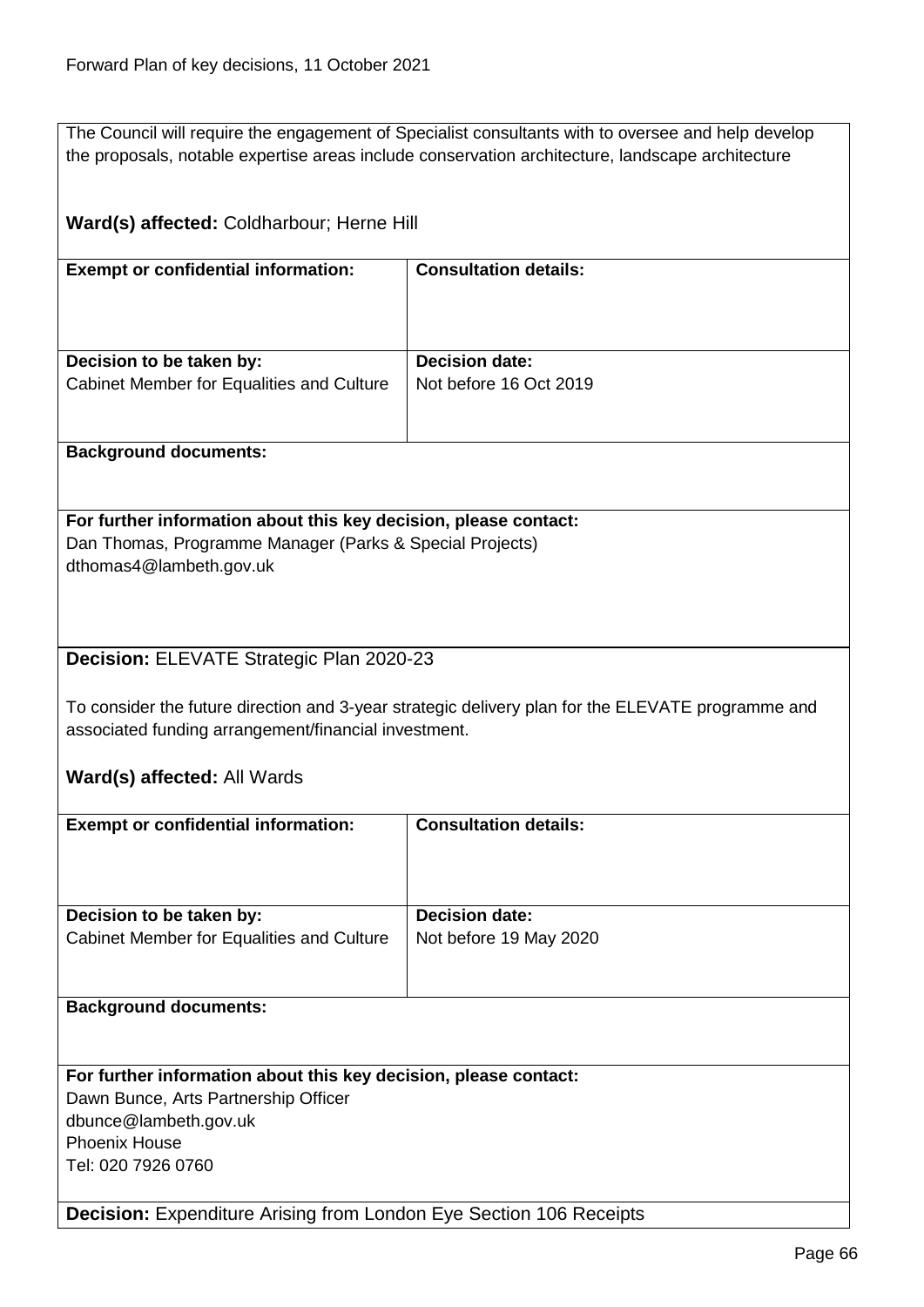Under the terms of a section 106 planning agreement, since 2003 the South Bank Employers' Group (SBEG) has provided specified operational and community initiatives in the South Bank area on behalf of the Council. These are financed by payments that the Council receives annually from the operator of the Lastminute,com London Eye. The Council makes payment to SBEG in arrears on the basis of goods provided and services rendered according to an agreed programme of work. The forecast expenditure in 2020/21 is £950,000 with the first quarterly payment being due for payment on 1 July 2020.

## **Ward(s) affected:** Bishop's

| <b>Exempt or confidential information:</b>                                                       | <b>Consultation details:</b> |  |
|--------------------------------------------------------------------------------------------------|------------------------------|--|
|                                                                                                  |                              |  |
|                                                                                                  |                              |  |
|                                                                                                  |                              |  |
| Decision to be taken by:                                                                         | <b>Decision date:</b>        |  |
| Cabinet Member for Equalities and Culture                                                        | Not before 28 Jul 2020       |  |
|                                                                                                  |                              |  |
|                                                                                                  |                              |  |
| <b>Background documents:</b>                                                                     |                              |  |
|                                                                                                  |                              |  |
| For further information about this key decision, please contact:                                 |                              |  |
| Caroline Pitrakou, Programme Office Manager                                                      |                              |  |
| cpitrakou@lambeth.gov.uk                                                                         |                              |  |
|                                                                                                  |                              |  |
| Tel: 020 7926 1260                                                                               |                              |  |
|                                                                                                  |                              |  |
| <b>Decision: Kennington Park Funding Allocation</b>                                              |                              |  |
|                                                                                                  |                              |  |
| The 5-year capital plan allocated £6,000,000 for investment in green spaces                      |                              |  |
|                                                                                                  |                              |  |
| The Cabinet paper requests that £1,300,000 of this funding be made available for the delivery of |                              |  |
| detailed designs and construction in Kennington Park                                             |                              |  |
|                                                                                                  |                              |  |
| Ward(s) affected: Oval                                                                           |                              |  |
| <b>Exempt or confidential information:</b>                                                       | <b>Consultation details:</b> |  |
|                                                                                                  |                              |  |
|                                                                                                  |                              |  |
|                                                                                                  |                              |  |
| Decision to be taken by:                                                                         | <b>Decision date:</b>        |  |
| Cabinet Member for Equalities and Culture                                                        | Not before 23 Dec 2020       |  |
|                                                                                                  |                              |  |
|                                                                                                  |                              |  |
| <b>Background documents:</b>                                                                     |                              |  |
|                                                                                                  |                              |  |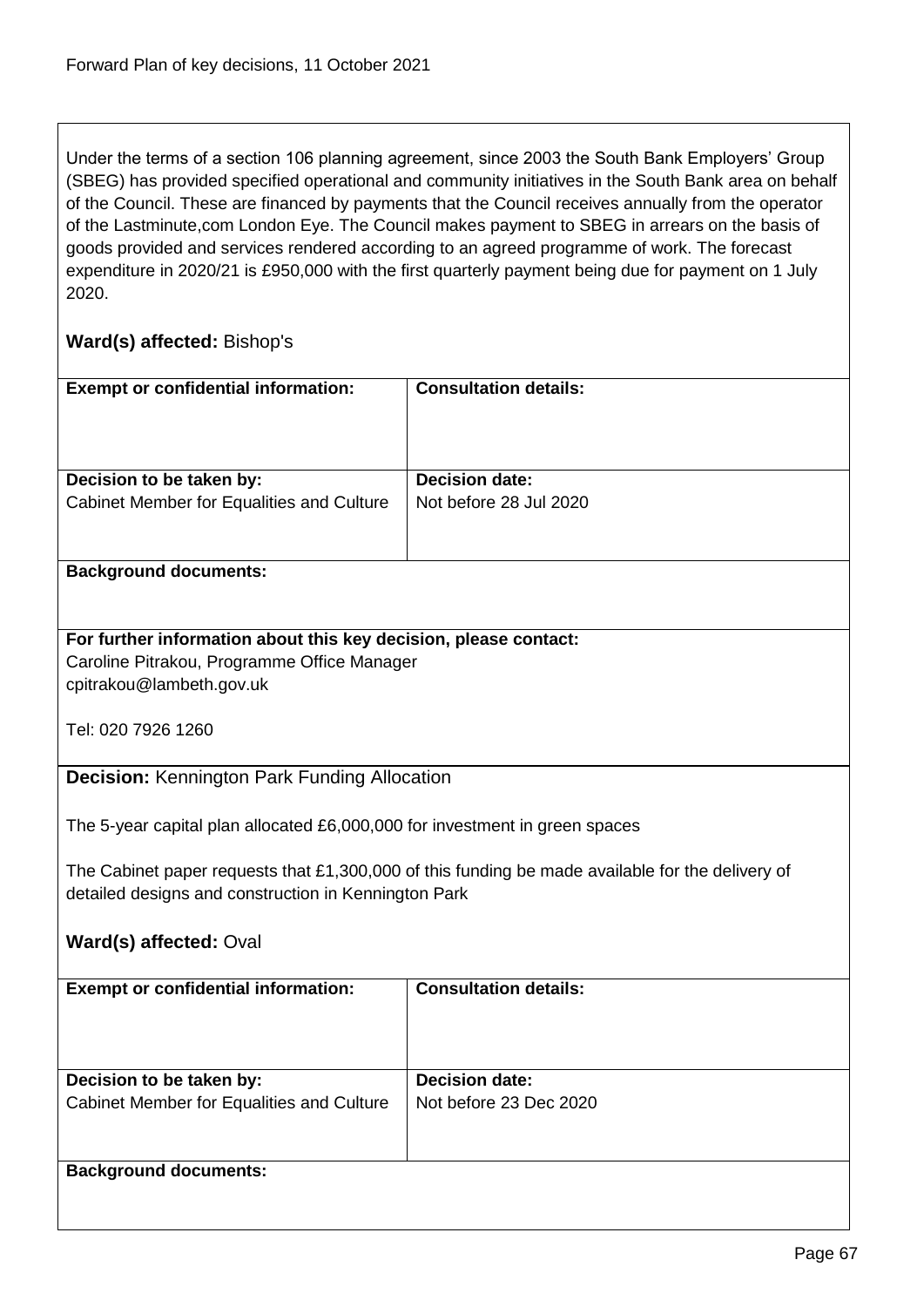**For further information about this key decision, please contact:** Dan Thomas, Programme Manager (Parks & Special Projects) dthomas4@lambeth.gov.uk

**Decision:** West Norwood Cemetery National Heritage Lottery (NLHF) Project: procurement and award of works for Package A1

To approve procurement and award of works for West Norwood cemetery National Heritage Lottery Project Package A1 (Restoration of St. Stephens Chapel and 14 monuments).

West Norwood Cemetery (WNC) is a significant Grade II\* listed site founded in 1837, laid out in a 'pleasure ground style' to William Tite's design. The London Borough of Lambeth (LBL) has successfully secured a significant grant from the National Lottery Heritage Fund (NLHF) to deliver a wide range of proposals for the conservation of West Norwood Cemetery in Lambeth.

## **Ward(s) affected:** Gipsy Hill

| <b>Exempt or confidential information:</b>                            | <b>Consultation details:</b>                    |
|-----------------------------------------------------------------------|-------------------------------------------------|
| Decision to be taken by:<br>Cabinet Member for Equalities and Culture | <b>Decision date:</b><br>Not before 17 Aug 2021 |
| <b>Background documents:</b>                                          |                                                 |

**For further information about this key decision, please contact:** Preeti Chatwal Kauffman, Head of Capital Programmes PChatwalKauffman@lambeth.gov.uk

**Decision:** Brockwell Hall Restoration Decarbonisation Project: procurement and award of works

To approve procurement and award of works for the main contractor for Brockwell hall decarbonisation project

Brockwell Hall is a significant Grade II\* listed building that sits in the heart of Brockwell Park. The London Borough of Lambeth (LBL) has successfully secured a significant grant from the central government to deliver this once in a lifetime carbon reduction infrastructure prior to the follow-on Heritage Funded restoration project.

Based on the current program and in line with government spending targets, the proposed works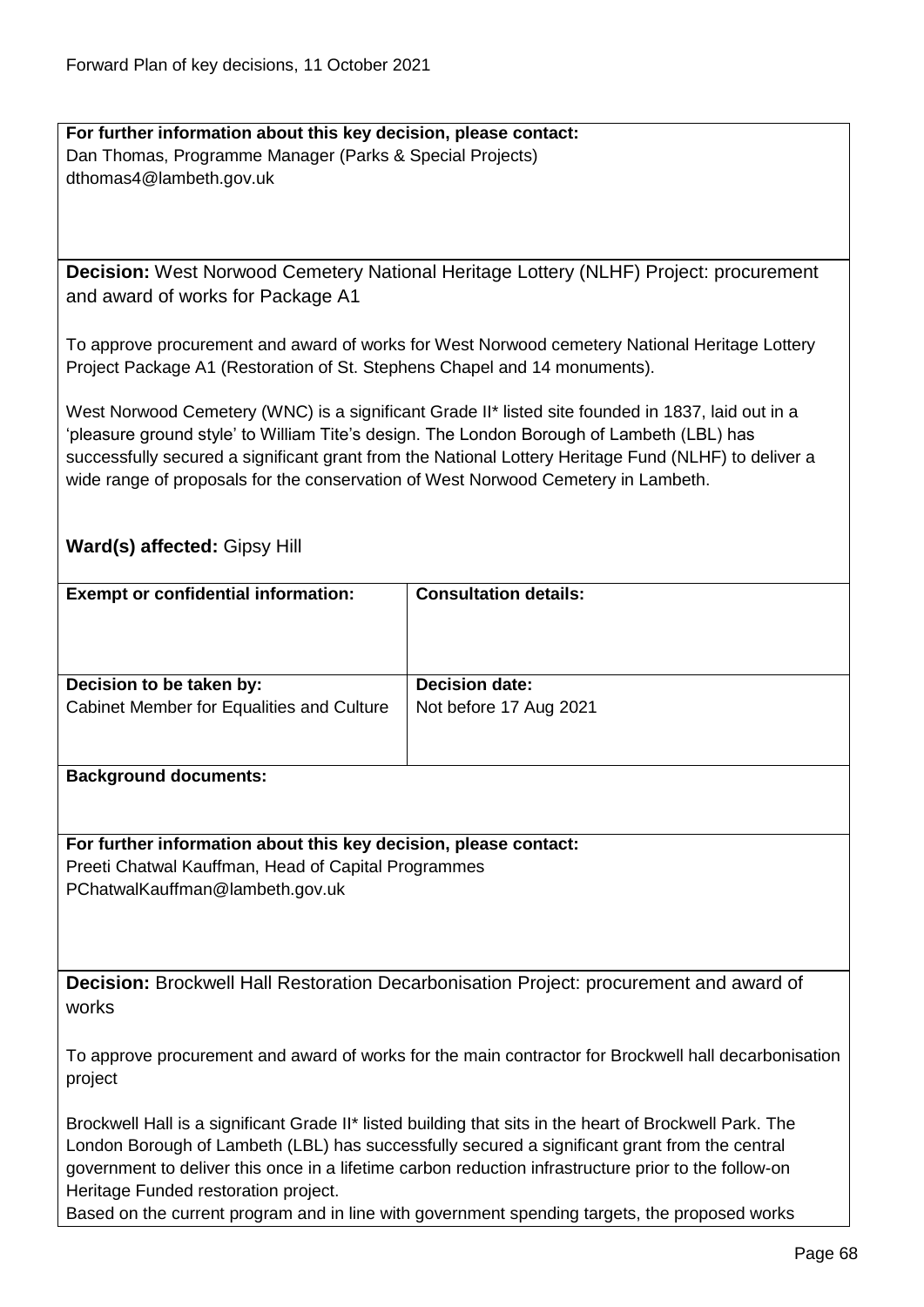| across the site are to be procured as single contract.           |                                                                                                      |  |
|------------------------------------------------------------------|------------------------------------------------------------------------------------------------------|--|
| Ward(s) affected: Herne Hill                                     |                                                                                                      |  |
|                                                                  |                                                                                                      |  |
| <b>Exempt or confidential information:</b>                       | <b>Consultation details:</b>                                                                         |  |
|                                                                  |                                                                                                      |  |
|                                                                  |                                                                                                      |  |
| Decision to be taken by:                                         | <b>Decision date:</b>                                                                                |  |
| Cabinet Member for Equalities and Culture                        | Not before 17 Aug 2021                                                                               |  |
|                                                                  |                                                                                                      |  |
| <b>Background documents:</b>                                     |                                                                                                      |  |
|                                                                  |                                                                                                      |  |
| For further information about this key decision, please contact: |                                                                                                      |  |
| Preeti Chatwal Kauffman, Head of Capital Programmes              |                                                                                                      |  |
| PChatwalKauffman@lambeth.gov.uk                                  |                                                                                                      |  |
|                                                                  |                                                                                                      |  |
|                                                                  |                                                                                                      |  |
|                                                                  | Decision: Brockwell Hall Restoration NLHF Project: procurement and award of works for the            |  |
| Ground maintenance Depot Building                                |                                                                                                      |  |
|                                                                  | To approve the procurement and award of works for building a new grounds maintenance depot.          |  |
|                                                                  |                                                                                                      |  |
|                                                                  | The National Lottery Heritage Fund has recently awarded Lambeth a grant towards a project to restore |  |
| introducing revenue generating uses.                             | the Grade II* Brockwell Hall, stable block and yard, opening it up to greater public access and      |  |
|                                                                  | As one of the approved purposes, new grounds maintenance depot is planned to be built in an area     |  |
|                                                                  | used for green waste in the south-east corner of Brockwell Park (near Norwood Lodge) and relocate    |  |
|                                                                  | Lambeth Parks Maintenance facilities currently in the stable yard, significantly reducing vehicle    |  |
| movements by the Hall and within the park.                       |                                                                                                      |  |
|                                                                  |                                                                                                      |  |
| Ward(s) affected: Herne Hill                                     |                                                                                                      |  |
| <b>Exempt or confidential information:</b>                       | <b>Consultation details:</b>                                                                         |  |
|                                                                  |                                                                                                      |  |
|                                                                  |                                                                                                      |  |
| Decision to be taken by:                                         | <b>Decision date:</b>                                                                                |  |
| Cabinet Member for Equalities and Culture                        | Not before 17 Aug 2021                                                                               |  |
|                                                                  |                                                                                                      |  |
| <b>Background documents:</b>                                     |                                                                                                      |  |
|                                                                  |                                                                                                      |  |
|                                                                  |                                                                                                      |  |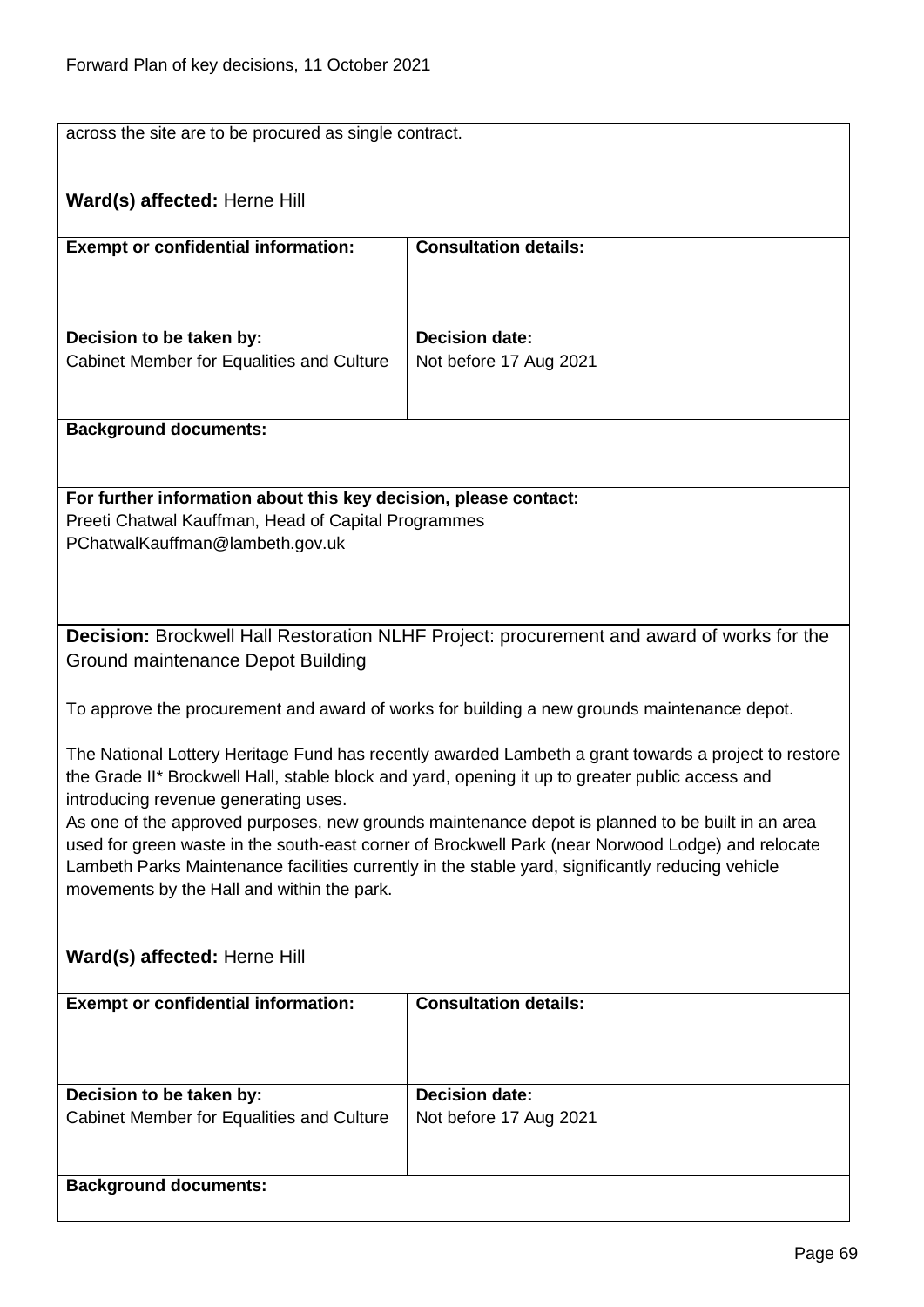| For further information about this key decision, please contact: |
|------------------------------------------------------------------|
| Preeti Chatwal Kauffman, Head of Capital Programmes              |

PChatwalKauffman@lambeth.gov.uk

**Decision:** Business Case – Myatts Fields Depot Redevelopment – Request for Additional Funding

Sign off for additional funding

**Ward(s) affected:** Vassall

| <b>Exempt or confidential information:</b> | <b>Consultation details:</b> |
|--------------------------------------------|------------------------------|
| Decision to be taken by:                   | <b>Decision date:</b>        |
| Cabinet Member for Equalities and Culture  | Not before 7 Sep 2021        |

#### **Background documents:**

#### **For further information about this key decision, please contact:**

Stella Denyoh

SDenyoh@lambeth.gov.uk

Hambrook House, 17 Porden Road, London, SW2 5RW

**Decision:** Essential Maintenance works at Carnegie Library

To approve the programme of maintenance works at Carnegie Library.

The anticipated duration of the contract is 6 months from September 2021 to February 2022. The estimated cost of the works and consultancy fees is £550,000

## **Ward(s) affected:** Herne Hill

| <b>Exempt or confidential information:</b> | <b>Consultation details:</b> |
|--------------------------------------------|------------------------------|
| Part exempt                                |                              |
| Information relating to the financial or   |                              |
| business affairs of any particular person  |                              |
| (including the authority holding that)     |                              |
| information)                               |                              |
|                                            |                              |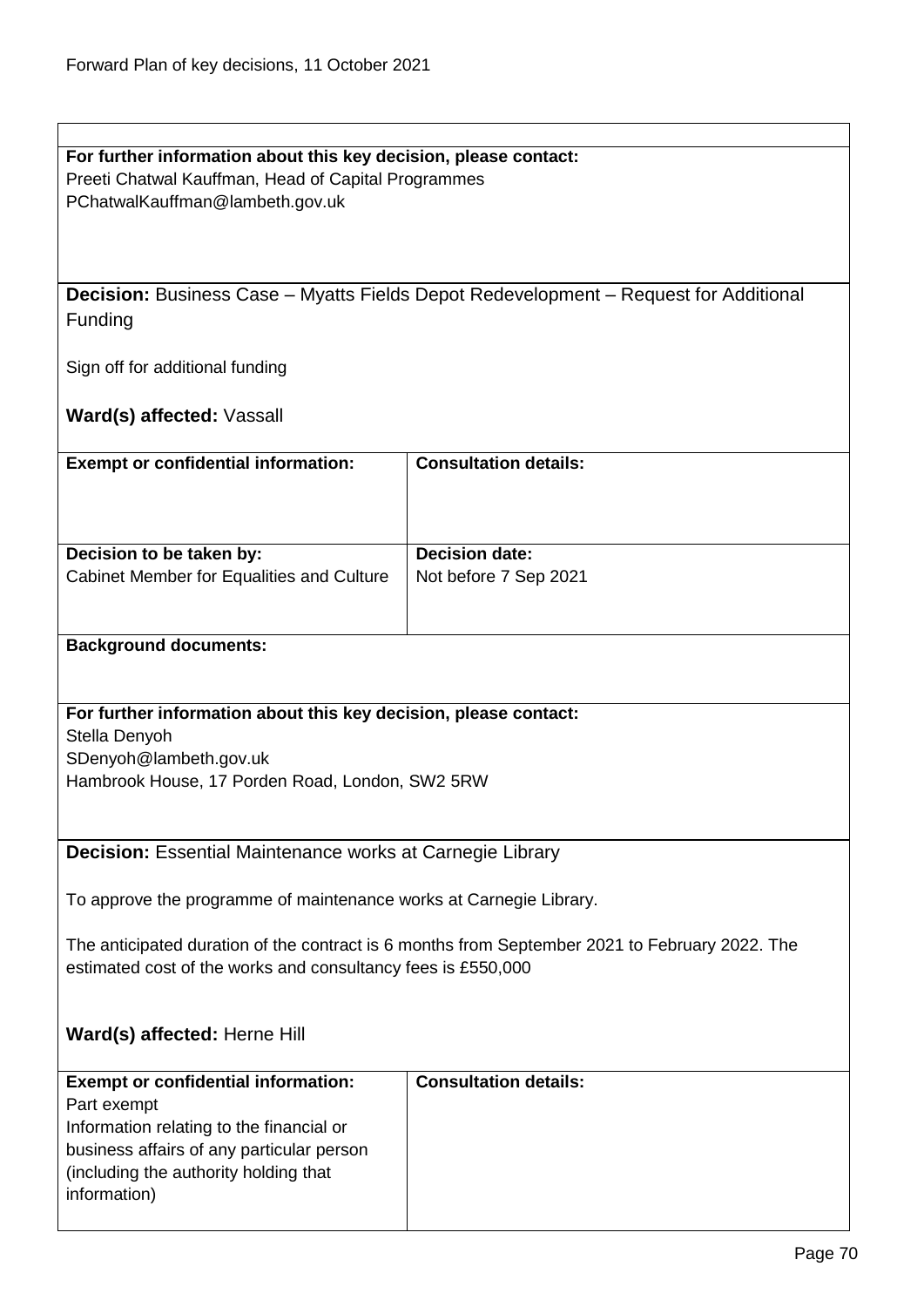| Cabinet Member for the Voluntary Sector<br>Not before 27 Jul 2021<br>and Leisure<br><b>Background documents:</b><br>For further information about this key decision, please contact:<br>Babtunde Awofolaju, Senior Project Manager, Schools and Communities Capital Programme<br>bawofolaju@lambeth.gov.uk<br><b>Decision: Kickstart Scheme</b> |  |  |
|-------------------------------------------------------------------------------------------------------------------------------------------------------------------------------------------------------------------------------------------------------------------------------------------------------------------------------------------------|--|--|
|                                                                                                                                                                                                                                                                                                                                                 |  |  |
|                                                                                                                                                                                                                                                                                                                                                 |  |  |
|                                                                                                                                                                                                                                                                                                                                                 |  |  |
|                                                                                                                                                                                                                                                                                                                                                 |  |  |
|                                                                                                                                                                                                                                                                                                                                                 |  |  |
|                                                                                                                                                                                                                                                                                                                                                 |  |  |
|                                                                                                                                                                                                                                                                                                                                                 |  |  |
|                                                                                                                                                                                                                                                                                                                                                 |  |  |
|                                                                                                                                                                                                                                                                                                                                                 |  |  |
|                                                                                                                                                                                                                                                                                                                                                 |  |  |
|                                                                                                                                                                                                                                                                                                                                                 |  |  |
|                                                                                                                                                                                                                                                                                                                                                 |  |  |
|                                                                                                                                                                                                                                                                                                                                                 |  |  |
| Agreement of approach to Lambeth Council and Better Placed tri-borough Kickstart schemes                                                                                                                                                                                                                                                        |  |  |
|                                                                                                                                                                                                                                                                                                                                                 |  |  |
| Ward(s) affected: All Wards                                                                                                                                                                                                                                                                                                                     |  |  |
|                                                                                                                                                                                                                                                                                                                                                 |  |  |
| <b>Consultation details:</b><br><b>Exempt or confidential information:</b>                                                                                                                                                                                                                                                                      |  |  |
|                                                                                                                                                                                                                                                                                                                                                 |  |  |
|                                                                                                                                                                                                                                                                                                                                                 |  |  |
| <b>Decision date:</b><br>Decision to be taken by:                                                                                                                                                                                                                                                                                               |  |  |
| Deputy Leader of the Council (Jobs, Skills<br>Not before 9 Mar 2021                                                                                                                                                                                                                                                                             |  |  |
| and Community Safety)                                                                                                                                                                                                                                                                                                                           |  |  |
|                                                                                                                                                                                                                                                                                                                                                 |  |  |
| <b>Background documents:</b>                                                                                                                                                                                                                                                                                                                    |  |  |
|                                                                                                                                                                                                                                                                                                                                                 |  |  |
| For further information about this key decision, please contact:                                                                                                                                                                                                                                                                                |  |  |
| Jacqueline Faulkner, Acting Head of Economic Inclusion                                                                                                                                                                                                                                                                                          |  |  |
| jfaulkner@lambeth.gov.uk                                                                                                                                                                                                                                                                                                                        |  |  |
|                                                                                                                                                                                                                                                                                                                                                 |  |  |
|                                                                                                                                                                                                                                                                                                                                                 |  |  |
| <b>TRAILED CECTIONS</b>                                                                                                                                                                                                                                                                                                                         |  |  |

<TRAILER\_SECTION> </TRAILER\_SECTION> <LAYOUT\_SECTION>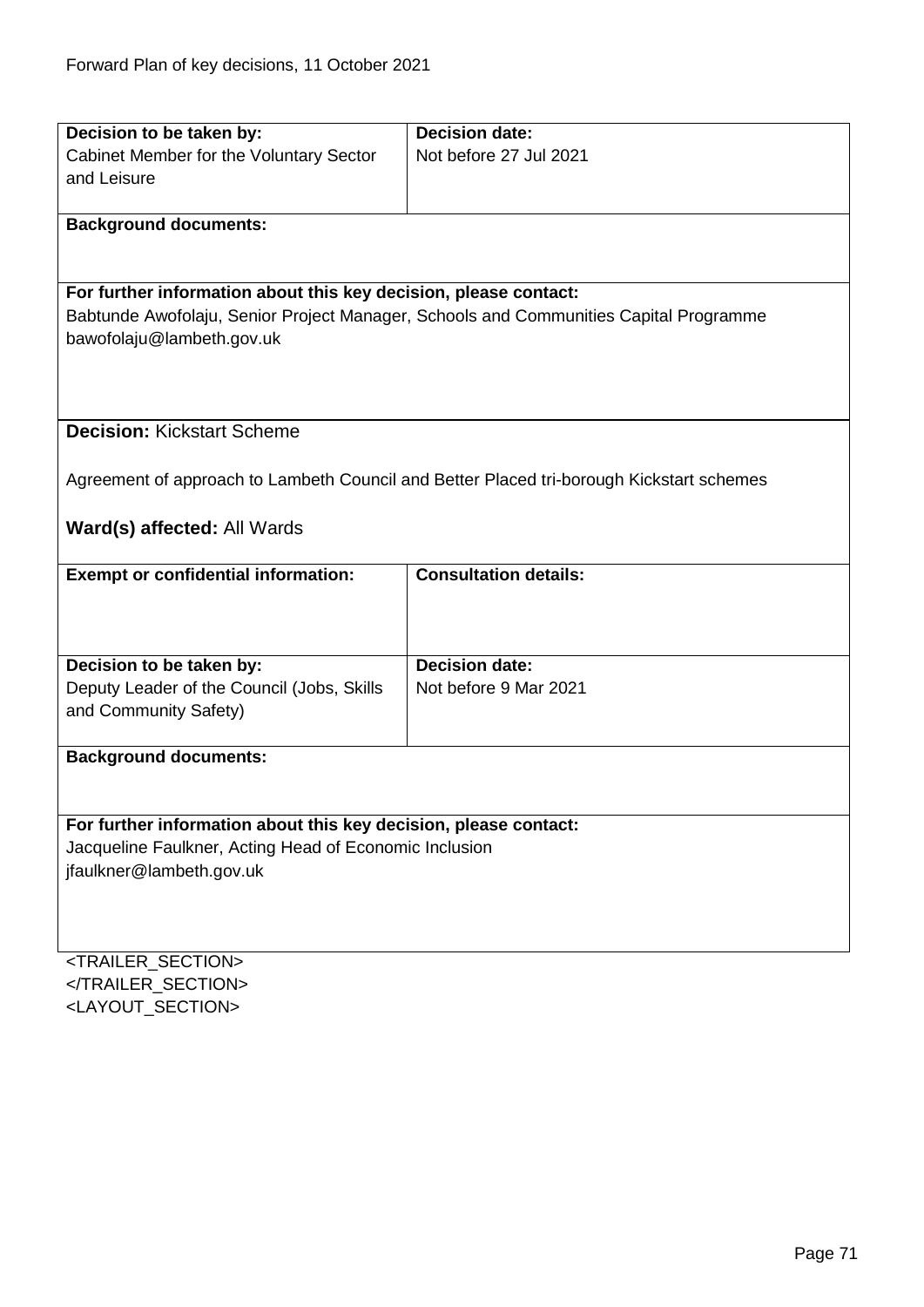| <b>Decision: FIELD TITLE</b>                                     |                              |  |
|------------------------------------------------------------------|------------------------------|--|
|                                                                  |                              |  |
| FIELD_SUMMARY                                                    |                              |  |
|                                                                  |                              |  |
| Ward(s) affected: FIELD_WARDS                                    |                              |  |
|                                                                  |                              |  |
| <b>Exempt or confidential information:</b>                       | <b>Consultation details:</b> |  |
| FIELD_LIKELY_EXEMPTION_CLASS                                     | FIELD_CONSULTATION           |  |
| FIELD_LIKELY_REASON_TEXT                                         | FIELD_CONSULTEES             |  |
|                                                                  |                              |  |
| Decision to be taken by:                                         | <b>Decision date:</b>        |  |
|                                                                  |                              |  |
| <b>FIELD DMTITLE</b>                                             | FIELD DUE DATE               |  |
|                                                                  | FIELD_USE_URGENCY_EXPLAIN    |  |
|                                                                  |                              |  |
| <b>Background documents:</b>                                     |                              |  |
| FIELD ATTACHMENTS                                                |                              |  |
|                                                                  |                              |  |
| For further information about this key decision, please contact: |                              |  |
| FIELD_OFFICER_TITLE                                              |                              |  |
| FIELD OFFICER EMAIL                                              |                              |  |
| FIELD_OFFICER_ADDR                                               |                              |  |
| FIELD_OFFICER_TEL                                                |                              |  |
|                                                                  |                              |  |
|                                                                  |                              |  |
| <heading_layout_section></heading_layout_section>                |                              |  |
| Decision: FIELD_TITLE                                            |                              |  |
|                                                                  |                              |  |
| <b>FIELD SUMMARY</b>                                             |                              |  |
|                                                                  |                              |  |
| Ward(s) affected: FIELD_WARDS                                    |                              |  |
|                                                                  |                              |  |
| JUEANNIA LAVALIT CEATIAN.                                        |                              |  |

</HEADING\_LAYOUT\_SECTION> <TITLE\_ONLY\_LAYOUT\_SECTION>